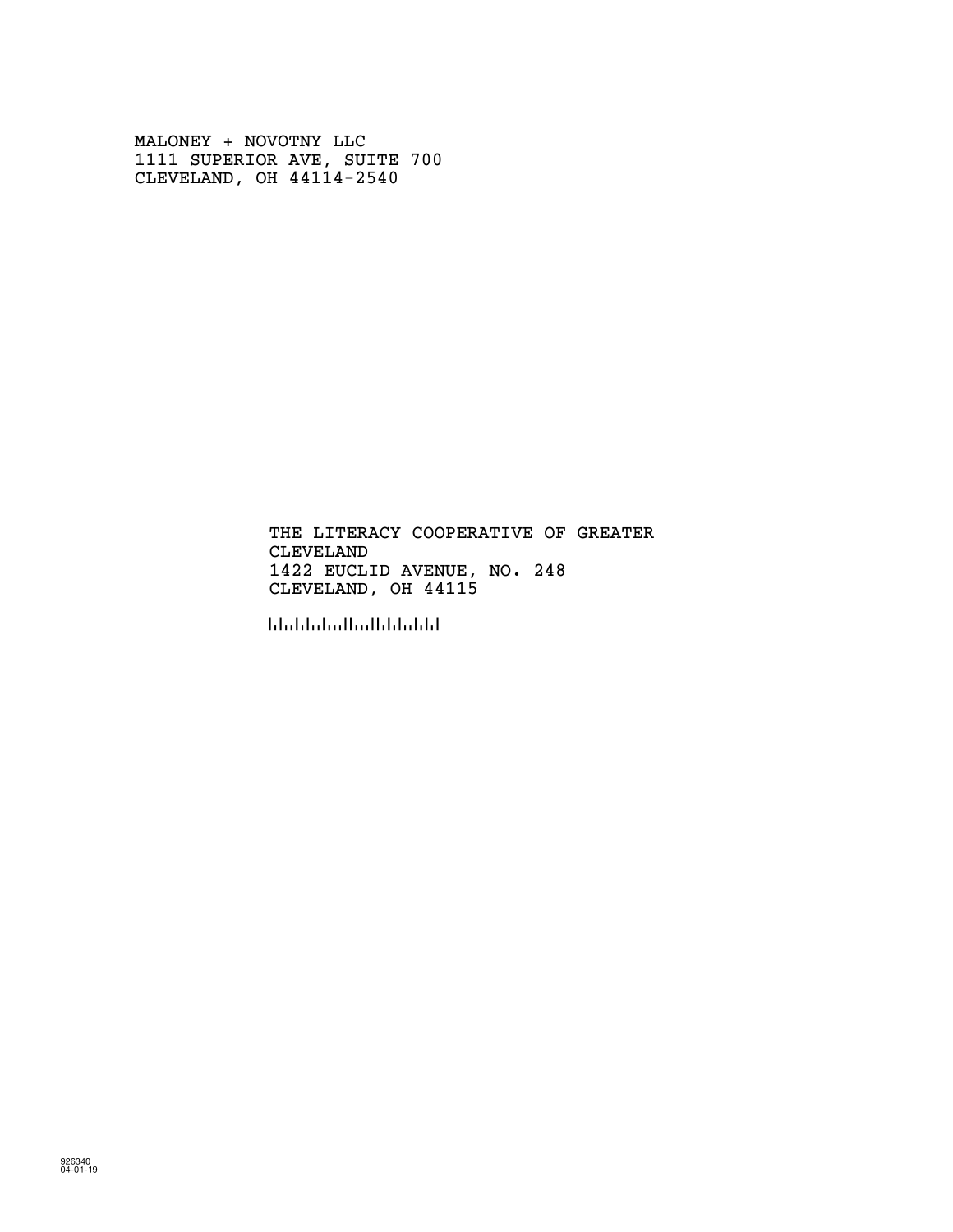# **TAX RETURN FILING INSTRUCTIONS**

FORM 990

## **FOR THE YEAR ENDING**

December 31, 2019

## **Prepared For:**

THE LITERACY COOPERATIVE OF GREATER CLEVELAND 1422 EUCLID AVENUE No. 248 CLEVELAND, OH 44115

## **Prepared By:**

Maloney + Novotny LLC 1111 Superior Ave, Suite 700 Cleveland, OH 44114-2540

## **Amount Due or Refund:**

Not applicable

### **Make Check Payable To:**

Not applicable

## **Mail Tax Return and Check (if applicable) To:**

Not applicable

## **Return Must be Mailed On or Before:**

Not applicable

## **Special Instructions:**

This copy of the return is provided ONLY for Public Disclosure purposes. Any confidential information regarding large donors has been removed.

This return has qualified for electronic filing. After you have reviewed the return for completeness and accuracy, please sign, date and return Form 8879-EO to our office. We will transmit the return electronically to the IRS and no further action is required. Return Form 8879-EO to us by November 16, 2020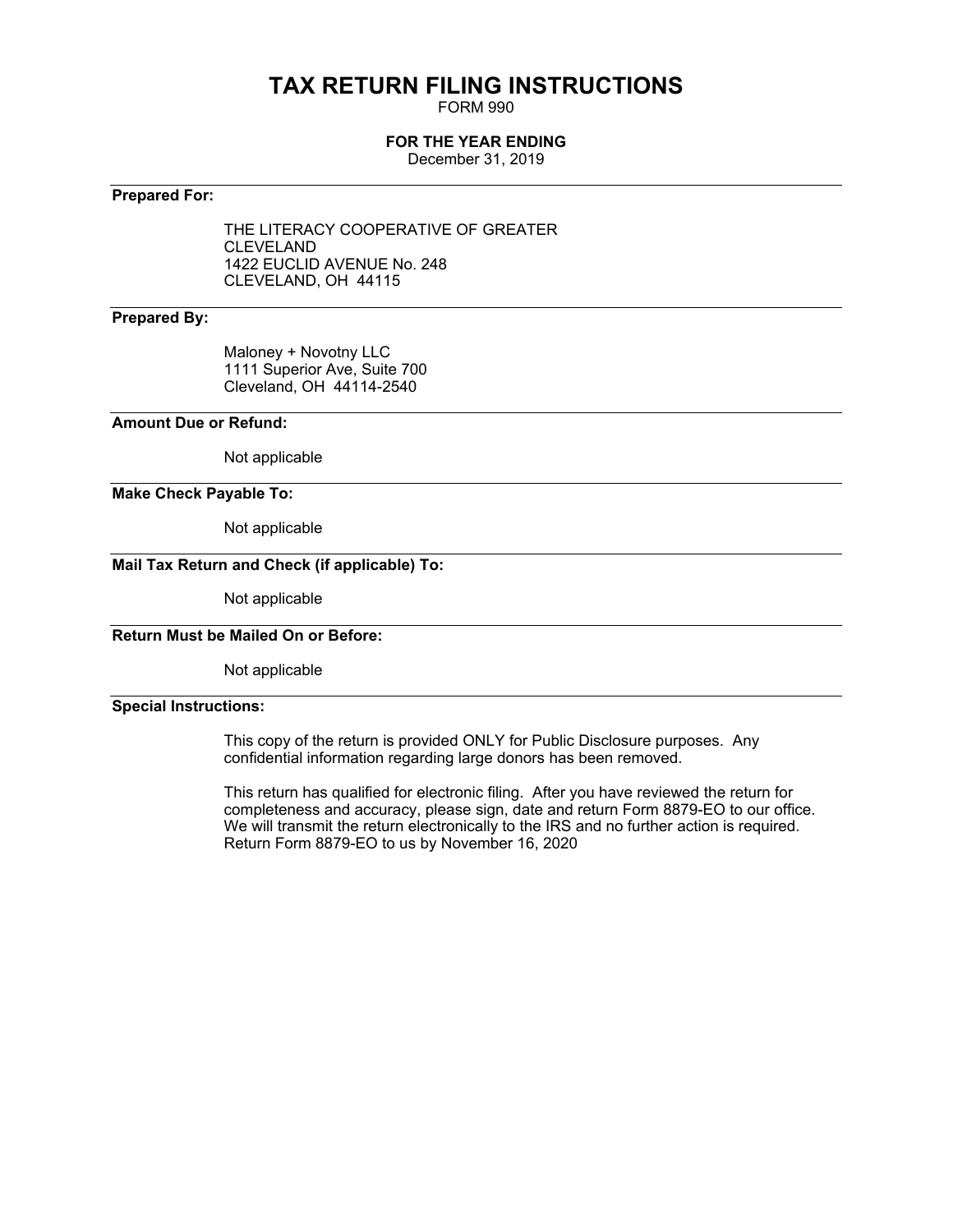| <b>Return of Organization Exempt From Income Tax</b><br>Form JY<br>Under section 501(c), 527, or 4947(a)(1) of the Internal Revenue Code (except private foundations)<br>(Rev. January 2020)<br>Do not enter social security numbers on this form as it may be made public.<br>Department of the Treasury<br>► Go to www.irs.gov/Form990 for instructions and the latest information.<br><b>Internal Revenue Service</b> |                   |                                                                       | OMB No. 1545-0047<br><b>Open to Public</b><br><b>Inspection</b> |
|--------------------------------------------------------------------------------------------------------------------------------------------------------------------------------------------------------------------------------------------------------------------------------------------------------------------------------------------------------------------------------------------------------------------------|-------------------|-----------------------------------------------------------------------|-----------------------------------------------------------------|
| A For the 2019 calendar year, or tax year beginning                                                                                                                                                                                                                                                                                                                                                                      | and ending        |                                                                       |                                                                 |
| <b>C</b> Name of organization<br><b>B</b> Check if<br>applicable:<br>THE LITERACY COOPERATIVE OF GREATER<br>Address<br><b>CLEVELAND</b><br>change                                                                                                                                                                                                                                                                        |                   | D Employer identification number                                      |                                                                 |
| Name<br>Doing business as<br>change                                                                                                                                                                                                                                                                                                                                                                                      |                   | 90-0453660                                                            |                                                                 |
| Initial<br>Number and street (or P.O. box if mail is not delivered to street address)<br>return<br>Final<br>1422 EUCLID AVENUE<br>Ireturn/                                                                                                                                                                                                                                                                               | Room/suite<br>248 | E Telephone number<br>$216 - 776 - 6180$                              |                                                                 |
| termin-<br>City or town, state or province, country, and ZIP or foreign postal code<br>ated                                                                                                                                                                                                                                                                                                                              |                   | G Gross receipts \$                                                   | 1,050,146.                                                      |
| Amended<br>44115<br>CLEVELAND, OH<br>∣return                                                                                                                                                                                                                                                                                                                                                                             |                   | H(a) Is this a group return                                           |                                                                 |
| Applica-<br>F Name and address of principal officer: ROBERT E. PAPONETTI<br>tion<br>pending<br>SAME AS C ABOVE                                                                                                                                                                                                                                                                                                           |                   | for subordinates?<br>$H(b)$ Are all subordinates included? $\Box$ Yes | $\sqrt{}$ Yes $\sqrt{X}$ No<br>l No                             |
| Tax-exempt status: $\boxed{\mathbf{X}}$ 501(c)(3)<br>$501(c)$ (<br>$\sqrt{\phantom{a}}$ (insert no.)<br>$4947(a)(1)$ or                                                                                                                                                                                                                                                                                                  | 527               |                                                                       | If "No," attach a list. (see instructions)                      |
| J Website: WWW.LITERACYCOOPERATIVE.ORG                                                                                                                                                                                                                                                                                                                                                                                   |                   | $H(c)$ Group exemption number $\blacktriangleright$                   |                                                                 |
| K Form of organization: X Corporation<br>Other $\blacktriangleright$<br>Trust<br>Association                                                                                                                                                                                                                                                                                                                             |                   | L Year of formation: $2007$ M State of legal domicile: OH             |                                                                 |
| Part I<br>Summary                                                                                                                                                                                                                                                                                                                                                                                                        |                   |                                                                       |                                                                 |
| Briefly describe the organization's mission or most significant activities: SEE SCHEDULE O<br>1.                                                                                                                                                                                                                                                                                                                         |                   |                                                                       |                                                                 |
|                                                                                                                                                                                                                                                                                                                                                                                                                          |                   |                                                                       |                                                                 |
| Activities & Governance<br>if the organization discontinued its operations or disposed of more than 25% of its net assets.<br>2<br>Check this box $\blacktriangleright$                                                                                                                                                                                                                                                  |                   |                                                                       |                                                                 |
| Number of voting members of the governing body (Part VI, line 1a)<br>3                                                                                                                                                                                                                                                                                                                                                   |                   | 3                                                                     | 12                                                              |
| 4                                                                                                                                                                                                                                                                                                                                                                                                                        |                   | 4                                                                     | $\overline{12}$                                                 |
| 5                                                                                                                                                                                                                                                                                                                                                                                                                        |                   | 5                                                                     |                                                                 |
|                                                                                                                                                                                                                                                                                                                                                                                                                          |                   | 6                                                                     | $\overline{55}$                                                 |
|                                                                                                                                                                                                                                                                                                                                                                                                                          |                   | 7a                                                                    | $0$ .                                                           |
|                                                                                                                                                                                                                                                                                                                                                                                                                          |                   | 7b                                                                    | $0$ .                                                           |
|                                                                                                                                                                                                                                                                                                                                                                                                                          |                   | <b>Prior Year</b>                                                     | <b>Current Year</b>                                             |
| Contributions and grants (Part VIII, line 1h)<br>8                                                                                                                                                                                                                                                                                                                                                                       |                   | 971,887.                                                              | 994,429.                                                        |
| Revenue<br>Program service revenue (Part VIII, line 2g)<br>9                                                                                                                                                                                                                                                                                                                                                             |                   | 5, 163.                                                               | 14,015.                                                         |
| 10                                                                                                                                                                                                                                                                                                                                                                                                                       |                   | 2,493.                                                                | 6,643.                                                          |
| Other revenue (Part VIII, column (A), lines 5, 6d, 8c, 9c, 10c, and 11e)<br>11                                                                                                                                                                                                                                                                                                                                           |                   | 15,280.                                                               | $-13, 232.$                                                     |
| Total revenue - add lines 8 through 11 (must equal Part VIII, column (A), line 12)<br>12                                                                                                                                                                                                                                                                                                                                 |                   | $\overline{994}$ , 823.                                               | 1,001,855.                                                      |
| Grants and similar amounts paid (Part IX, column (A), lines 1-3)<br>13                                                                                                                                                                                                                                                                                                                                                   |                   | Ο.                                                                    | 0.                                                              |
| 14                                                                                                                                                                                                                                                                                                                                                                                                                       |                   | Ο.                                                                    | 0.                                                              |
| 15 Salaries, other compensation, employee benefits (Part IX, column (A), lines 5-10)                                                                                                                                                                                                                                                                                                                                     |                   | 497,896.                                                              | 540, 544.                                                       |
| Expenses                                                                                                                                                                                                                                                                                                                                                                                                                 |                   | 0.                                                                    | $0$ .                                                           |
| <b>b</b> Total fundraising expenses (Part IX, column (D), line 25)                                                                                                                                                                                                                                                                                                                                                       | 41,508.           |                                                                       |                                                                 |
| Other expenses (Part IX, column (A), lines 11a-11d, 11f-24e)<br>17                                                                                                                                                                                                                                                                                                                                                       |                   | 495,694.                                                              | 447,833.                                                        |
| Total expenses. Add lines 13-17 (must equal Part IX, column (A), line 25)<br>18                                                                                                                                                                                                                                                                                                                                          |                   | 993,590.                                                              | 988,377.                                                        |
| Revenue less expenses. Subtract line 18 from line 12<br>19                                                                                                                                                                                                                                                                                                                                                               |                   | $\overline{1}$ , 233.                                                 | 13,478.                                                         |
|                                                                                                                                                                                                                                                                                                                                                                                                                          |                   | <b>Beginning of Current Year</b>                                      | <b>End of Year</b>                                              |
| t Assets or<br>d Balances<br>Total assets (Part X, line 16)<br>20                                                                                                                                                                                                                                                                                                                                                        |                   | 803,817.                                                              | 918,384.                                                        |
| Total liabilities (Part X, line 26)<br>21                                                                                                                                                                                                                                                                                                                                                                                |                   | 90,835.                                                               | 157,111.                                                        |
| Net<br>22                                                                                                                                                                                                                                                                                                                                                                                                                |                   | 712,982.                                                              | 761,273.                                                        |
| Part II<br><b>Signature Block</b>                                                                                                                                                                                                                                                                                                                                                                                        |                   |                                                                       |                                                                 |
| Under penalties of perjury, I declare that I have examined this return, including accompanying schedules and statements, and to the best of my knowledge and belief, it is                                                                                                                                                                                                                                               |                   |                                                                       |                                                                 |
| true, correct, and complete. Declaration of preparer (other than officer) is based on all information of which preparer has any knowledge.                                                                                                                                                                                                                                                                               |                   |                                                                       |                                                                 |
|                                                                                                                                                                                                                                                                                                                                                                                                                          |                   |                                                                       |                                                                 |
| Signature of officer<br>Sian                                                                                                                                                                                                                                                                                                                                                                                             |                   | Date                                                                  |                                                                 |

| Sign                                                                                                 | Signature of officer                                                                                         |  | Date                                         |  |  |  |  |  |  |  |
|------------------------------------------------------------------------------------------------------|--------------------------------------------------------------------------------------------------------------|--|----------------------------------------------|--|--|--|--|--|--|--|
| Here                                                                                                 | ROBERT E. PAPONETTI, PRESIDENT & CEO                                                                         |  |                                              |  |  |  |  |  |  |  |
| Type or print name and title                                                                         |                                                                                                              |  |                                              |  |  |  |  |  |  |  |
| Date<br><b>PTIN</b><br>Check<br>Print/Type preparer's name<br>Preparer's signature                   |                                                                                                              |  |                                              |  |  |  |  |  |  |  |
| P00437640<br>WADDLE, JR.<br>ALLEN C.<br>Paid<br>self-employed                                        |                                                                                                              |  |                                              |  |  |  |  |  |  |  |
| Preparer                                                                                             | Firm's name MALONEY + NOVOTNY LLC                                                                            |  | $1$ Firm's EIN $\triangleright$ 34 - 0677006 |  |  |  |  |  |  |  |
| Firm's address 1111 SUPERIOR AVE, SUITE 700<br>Use Only                                              |                                                                                                              |  |                                              |  |  |  |  |  |  |  |
|                                                                                                      | CLEVELAND, OH 44114-2540<br>Phone no. $(216)$ 363-0100                                                       |  |                                              |  |  |  |  |  |  |  |
| X.<br>No<br>Yes<br>May the IRS discuss this return with the preparer shown above? (see instructions) |                                                                                                              |  |                                              |  |  |  |  |  |  |  |
|                                                                                                      | Form 990 (2019)<br>LHA For Paperwork Reduction Act Notice, see the separate instructions.<br>932001 01-20-20 |  |                                              |  |  |  |  |  |  |  |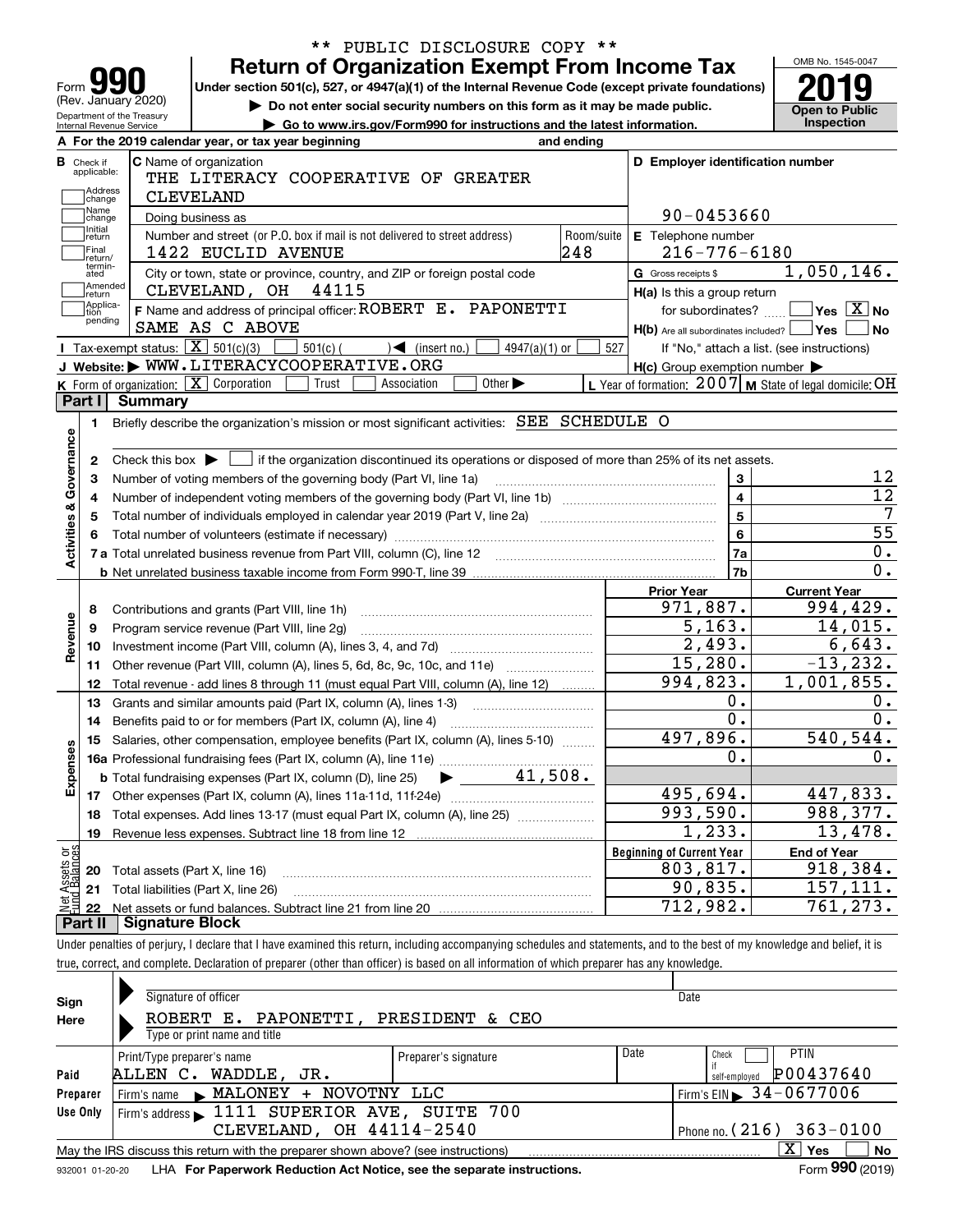|              | $90 - 0453660$<br><b>CLEVELAND</b><br>Page $2$<br>Form 990 (2019)<br>Part III   Statement of Program Service Accomplishments                 |
|--------------|----------------------------------------------------------------------------------------------------------------------------------------------|
|              | $\overline{\mathbf{X}}$                                                                                                                      |
| 1.           | Briefly describe the organization's mission:                                                                                                 |
|              | THE LITERACY COOPERATIVE OF GREATER CLEVELAND WAS FORMED FOR PUBLIC                                                                          |
|              | CHARITABLE, SCIENTIFIC, & EDUCATIONAL PURPOSES RELATING TO THE                                                                               |
|              | IMPROVEMENT OF THE LITERACY RATE IN THE GREATER CLEVELAND AREA.                                                                              |
|              |                                                                                                                                              |
| $\mathbf{2}$ | Did the organization undertake any significant program services during the year which were not listed on the                                 |
|              | $\overline{\ }$ Yes $\overline{\rm X}$ No<br>prior Form 990 or 990-EZ?                                                                       |
|              | If "Yes," describe these new services on Schedule O.                                                                                         |
| 3            |                                                                                                                                              |
|              | If "Yes," describe these changes on Schedule O.                                                                                              |
| 4            | Describe the organization's program service accomplishments for each of its three largest program services, as measured by expenses.         |
|              | Section 501(c)(3) and 501(c)(4) organizations are required to report the amount of grants and allocations to others, the total expenses, and |
|              | revenue, if any, for each program service reported.                                                                                          |
| 4a           | ) (Expenses \$<br>(Code:                                                                                                                     |
|              | IMAGINATION LIBRARY:                                                                                                                         |
|              | DOLLY PARTON'S IMAGINATION LIBRARY (DPIL) IS A UNIQUE BOOK GIFTING                                                                           |
|              | PROGRAM THAT MAILS A BRAND NEW, HIGH QUALITY, AGE-APPROPRIATE BOOK TO                                                                        |
|              | ENROLLED CHILDREN EVERY MONTH FROM BIRTH UNTIL FIVE YEARS OF AGE,                                                                            |
|              | INSTILLING A LOVE OF BOOKS AND FAMILY READING FROM AN EARLY AGE.<br>SINCE                                                                    |
|              | 1995, DPIL HAS GIFTED OVER 140,000,000 BOOKS AND HAS OVER 1,600,000                                                                          |
|              | CHILDREN REGISTERED FROM ACROSS THE GLOBE. THE PROGRAM IS REPLICATED IN                                                                      |
|              | 1,800 COMMUNITIES ACROSS THE UNITED STATES, UK, CANADA, AND AUSTRALIA                                                                        |
|              | BY A SPECIFIED GEOGRAPHIC AREA SUCH AS A COUNTY, CITY, OR ZIP CODE. ALL                                                                      |
|              | CHILDREN UNDER THE AGE OF FIVE RESIDING IN THE SPECIFIED AREA THAT IS                                                                        |
|              | FUNDED, ARE ELIGIBLE TO ENROLL. THERE ARE NO INCOME RESTRICTIONS.<br>SEE                                                                     |
|              | <b>SCHEDULE O</b>                                                                                                                            |
| 4b.          | ) (Expenses \$<br>(Code:                                                                                                                     |
|              | CAREER PATHWAYS/ TWO-GENERNATIONS                                                                                                            |
|              | THE LITERACY COOPERATIVE WORKS TO INTEGRATE LITERACY INTO WORKFORCE<br>DEVELOPMENT AND ALIGN PROGRAMS AND PARTNERS THAT WILL ASSIST OUR      |
|              | RESIDENTS IN CONNECTING TO TRAINING TO FILL THE JOBS IN DEMAND AND TO                                                                        |
|              | ASSIST OUR PARTNERS WITH TOOLS THAT PREPARE INDIVIDUALS FOR TRAINING.                                                                        |
|              | TLC HAS CONVENED A CONSORTIUM OF ADULT EDUCATION PROVIDERS AND                                                                               |
|              | WORKFORCE DEVELOPMENT ORGANIZATIONS TO COLLABORATE ON AN INDUSTRY-BASED                                                                      |
|              | CURRICULUM FOR HEALTHCARE, MANUFACTURING, HOSPITALITY, CONSTRUCTION,                                                                         |
|              | AND IT.                                                                                                                                      |
|              | SEE SCHEDULE O)                                                                                                                              |
|              |                                                                                                                                              |
|              |                                                                                                                                              |
| 4с           | 3,250.<br>96,880. including grants of $$$<br>(Revenue \$<br>(Expenses \$<br>(Code:                                                           |
|              | REACH OUT & READ:                                                                                                                            |
|              |                                                                                                                                              |
|              | IN 2017, THE LITERACY COOPERATIVE BEGAN WORKING WITH REACH OUT & READ                                                                        |
|              | GREATER CLEVELAND (RORGC) TO PROVIDE COORDINATION AND CONNECTIVITY                                                                           |
|              | THROUGH A THREE-YEAR GRANT FROM THE BRUENING FOUNDATION. WHEN FAMILIES                                                                       |
|              | READ ALOUD TO THEIR YOUNG CHILDREN, THEY CAN GIVE THEM A BETTER START                                                                        |
|              | TO LIFE. WITH UNPARALLELED ACCESS TO FAMILIES WITH YOUNG CHILDREN,                                                                           |
|              | RORGC PROVIDERS GIVE BOOKS TO CHILDREN AT MORE THAN 10 WELL-CHILD                                                                            |
|              | VISITS FROM INFANCY UNTIL THEY START SCHOOL. MORE IMPORTANTLY, THEY                                                                          |
|              | ENCOURAGE FAMILIES TO READ ALOUD AND ENGAGE WITH THEIR INFANTS,                                                                              |
|              | TODDLERS AND PRESCHOOLERS EVERY DAY. PROMOTING ENROLLMENT IN DOLLY                                                                           |
|              | PARTON'S IMAGINATION LIBRARY PROGRAM PROVIDES CHILDREN AND FAMILIES                                                                          |
|              | WITH THE CONSISTENT DELIVERY OF HIGH QUALITY, (SEE SCHEDULE O)                                                                               |
|              | 4d Other program services (Describe on Schedule O.)                                                                                          |
|              | 7,040.<br>$265$ , $771$ . including grants of \$<br>(Expenses \$<br>(Revenue \$                                                              |
|              | 817,847.<br>4e Total program service expenses $\blacktriangleright$                                                                          |
|              | Form 990 (2019)                                                                                                                              |
|              | SEE SCHEDULE O FOR CONTINUATION(S)<br>932002 01-20-20                                                                                        |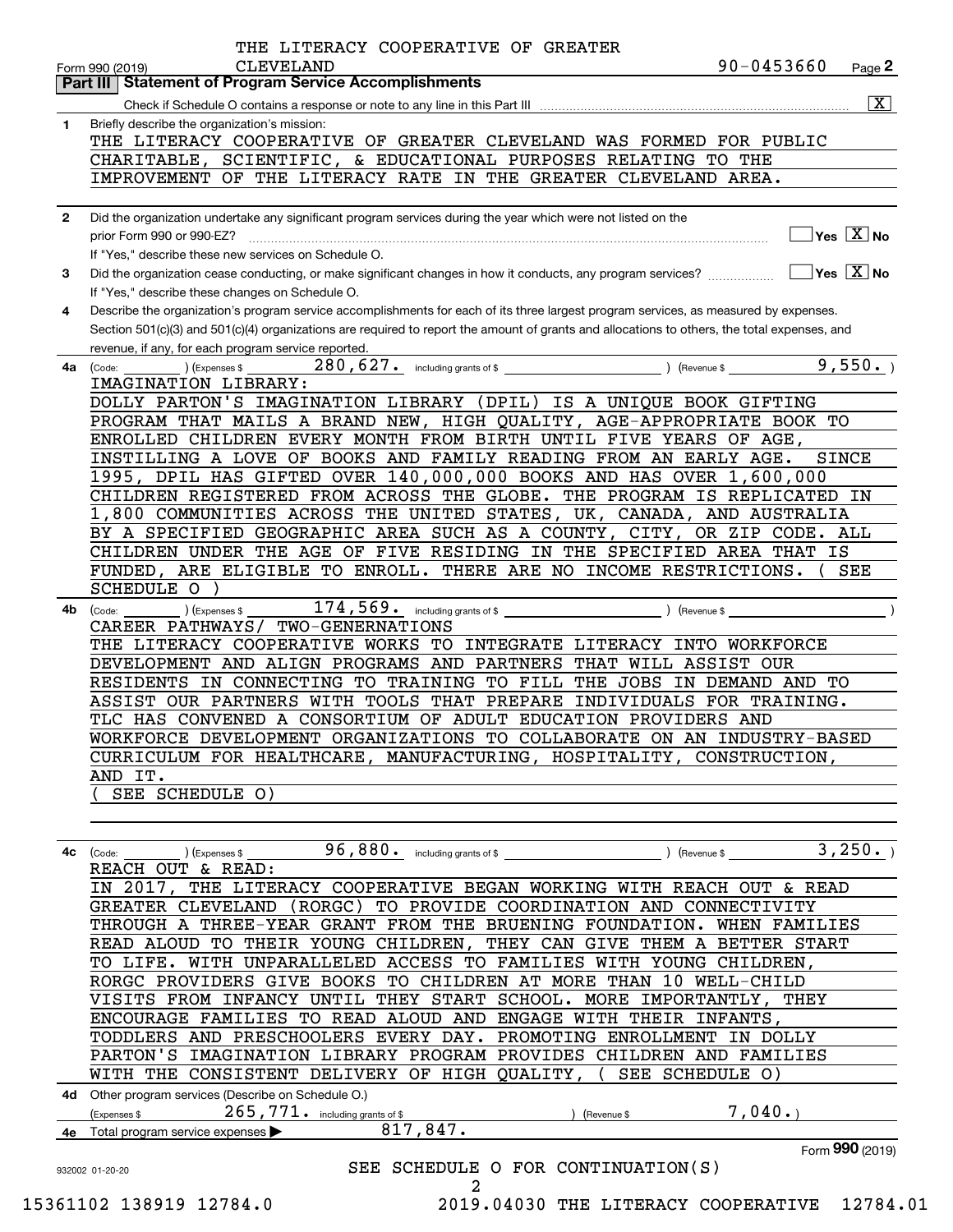|     |                                                                                                                                                                                                                                 |                 |             | Yes   No             |
|-----|---------------------------------------------------------------------------------------------------------------------------------------------------------------------------------------------------------------------------------|-----------------|-------------|----------------------|
| 1   | Is the organization described in section $501(c)(3)$ or $4947(a)(1)$ (other than a private foundation)?                                                                                                                         |                 |             |                      |
|     |                                                                                                                                                                                                                                 | 1.              | X           |                      |
| 2   | Is the organization required to complete Schedule B, Schedule of Contributors? [11] The organization required to complete Schedule B, Schedule of Contributors? [11] The organization required to complete $S$ chedule B, Sched | $\overline{2}$  | $\mathbf X$ |                      |
| 3   | Did the organization engage in direct or indirect political campaign activities on behalf of or in opposition to candidates for                                                                                                 |                 |             |                      |
|     |                                                                                                                                                                                                                                 | 3               |             | x                    |
| 4   | Section 501(c)(3) organizations. Did the organization engage in lobbying activities, or have a section 501(h) election in effect                                                                                                |                 |             |                      |
|     |                                                                                                                                                                                                                                 | 4               |             | x                    |
| 5   | Is the organization a section 501(c)(4), 501(c)(5), or 501(c)(6) organization that receives membership dues, assessments, or                                                                                                    |                 |             |                      |
|     |                                                                                                                                                                                                                                 | 5               |             | x                    |
| 6   | Did the organization maintain any donor advised funds or any similar funds or accounts for which donors have the right to                                                                                                       |                 |             |                      |
|     | provide advice on the distribution or investment of amounts in such funds or accounts? If "Yes," complete Schedule D, Part I                                                                                                    | 6               |             | x                    |
| 7   | Did the organization receive or hold a conservation easement, including easements to preserve open space,                                                                                                                       |                 |             |                      |
|     |                                                                                                                                                                                                                                 | $\overline{7}$  |             | x                    |
| 8   | Did the organization maintain collections of works of art, historical treasures, or other similar assets? If "Yes," complete                                                                                                    |                 |             |                      |
|     |                                                                                                                                                                                                                                 | 8               |             | x                    |
| 9   | Did the organization report an amount in Part X, line 21, for escrow or custodial account liability, serve as a custodian for                                                                                                   |                 |             |                      |
|     | amounts not listed in Part X; or provide credit counseling, debt management, credit repair, or debt negotiation services?                                                                                                       |                 |             | x                    |
|     |                                                                                                                                                                                                                                 | 9               |             |                      |
| 10  | Did the organization, directly or through a related organization, hold assets in donor-restricted endowments                                                                                                                    |                 |             | x                    |
|     |                                                                                                                                                                                                                                 | 10              |             |                      |
| 11  | If the organization's answer to any of the following questions is "Yes," then complete Schedule D, Parts VI, VII, VIII, IX, or X                                                                                                |                 |             |                      |
|     | as applicable.<br>Did the organization report an amount for land, buildings, and equipment in Part X, line 10? If "Yes," complete Schedule D.                                                                                   |                 |             |                      |
| а   |                                                                                                                                                                                                                                 | 11a             | X           |                      |
| b   | Did the organization report an amount for investments - other securities in Part X, line 12, that is 5% or more of its total                                                                                                    |                 |             |                      |
|     |                                                                                                                                                                                                                                 | 11 <sub>b</sub> | X           |                      |
|     | c Did the organization report an amount for investments - program related in Part X, line 13, that is 5% or more of its total                                                                                                   |                 |             |                      |
|     |                                                                                                                                                                                                                                 | 11c             |             | x                    |
|     | d Did the organization report an amount for other assets in Part X, line 15, that is 5% or more of its total assets reported in                                                                                                 |                 |             |                      |
|     |                                                                                                                                                                                                                                 | 11d             |             | x                    |
|     | Did the organization report an amount for other liabilities in Part X, line 25? If "Yes," complete Schedule D, Part X                                                                                                           | 11e             | X           |                      |
| f   | Did the organization's separate or consolidated financial statements for the tax year include a footnote that addresses                                                                                                         |                 |             |                      |
|     | the organization's liability for uncertain tax positions under FIN 48 (ASC 740)? If "Yes," complete Schedule D, Part X                                                                                                          | 11f             |             | x                    |
|     | 12a Did the organization obtain separate, independent audited financial statements for the tax year? If "Yes," complete                                                                                                         |                 |             |                      |
|     |                                                                                                                                                                                                                                 | 12a             | x           |                      |
|     | <b>b</b> Was the organization included in consolidated, independent audited financial statements for the tax year?                                                                                                              |                 |             |                      |
|     | If "Yes," and if the organization answered "No" to line 12a, then completing Schedule D, Parts XI and XII is optional                                                                                                           | 12 <sub>b</sub> |             | 4                    |
| 13  |                                                                                                                                                                                                                                 | 13              |             | X                    |
| 14a | Did the organization maintain an office, employees, or agents outside of the United States?                                                                                                                                     | 14a             |             | x                    |
| b   | Did the organization have aggregate revenues or expenses of more than \$10,000 from grantmaking, fundraising, business,                                                                                                         |                 |             |                      |
|     | investment, and program service activities outside the United States, or aggregate foreign investments valued at \$100,000                                                                                                      |                 |             |                      |
|     |                                                                                                                                                                                                                                 | 14b             |             | x                    |
| 15  | Did the organization report on Part IX, column (A), line 3, more than \$5,000 of grants or other assistance to or for any                                                                                                       |                 |             |                      |
|     |                                                                                                                                                                                                                                 | 15              |             | x                    |
| 16  | Did the organization report on Part IX, column (A), line 3, more than \$5,000 of aggregate grants or other assistance to                                                                                                        |                 |             |                      |
|     |                                                                                                                                                                                                                                 | 16              |             | x                    |
| 17  | Did the organization report a total of more than \$15,000 of expenses for professional fundraising services on Part IX,                                                                                                         |                 |             |                      |
|     |                                                                                                                                                                                                                                 | 17              |             | x                    |
| 18  | Did the organization report more than \$15,000 total of fundraising event gross income and contributions on Part VIII, lines                                                                                                    |                 |             |                      |
|     |                                                                                                                                                                                                                                 | 18              | х           |                      |
| 19  | Did the organization report more than \$15,000 of gross income from gaming activities on Part VIII, line 9a? If "Yes."                                                                                                          |                 |             |                      |
|     |                                                                                                                                                                                                                                 | 19              |             | x                    |
| 20a |                                                                                                                                                                                                                                 | 20a             |             | X                    |
|     | b If "Yes" to line 20a, did the organization attach a copy of its audited financial statements to this return?                                                                                                                  | 20 <sub>b</sub> |             |                      |
| 21  | Did the organization report more than \$5,000 of grants or other assistance to any domestic organization or                                                                                                                     |                 |             |                      |
|     |                                                                                                                                                                                                                                 | 21              |             | x<br>Form 990 (2019) |
|     | 932003 01-20-20                                                                                                                                                                                                                 |                 |             |                      |

932003 01-20-20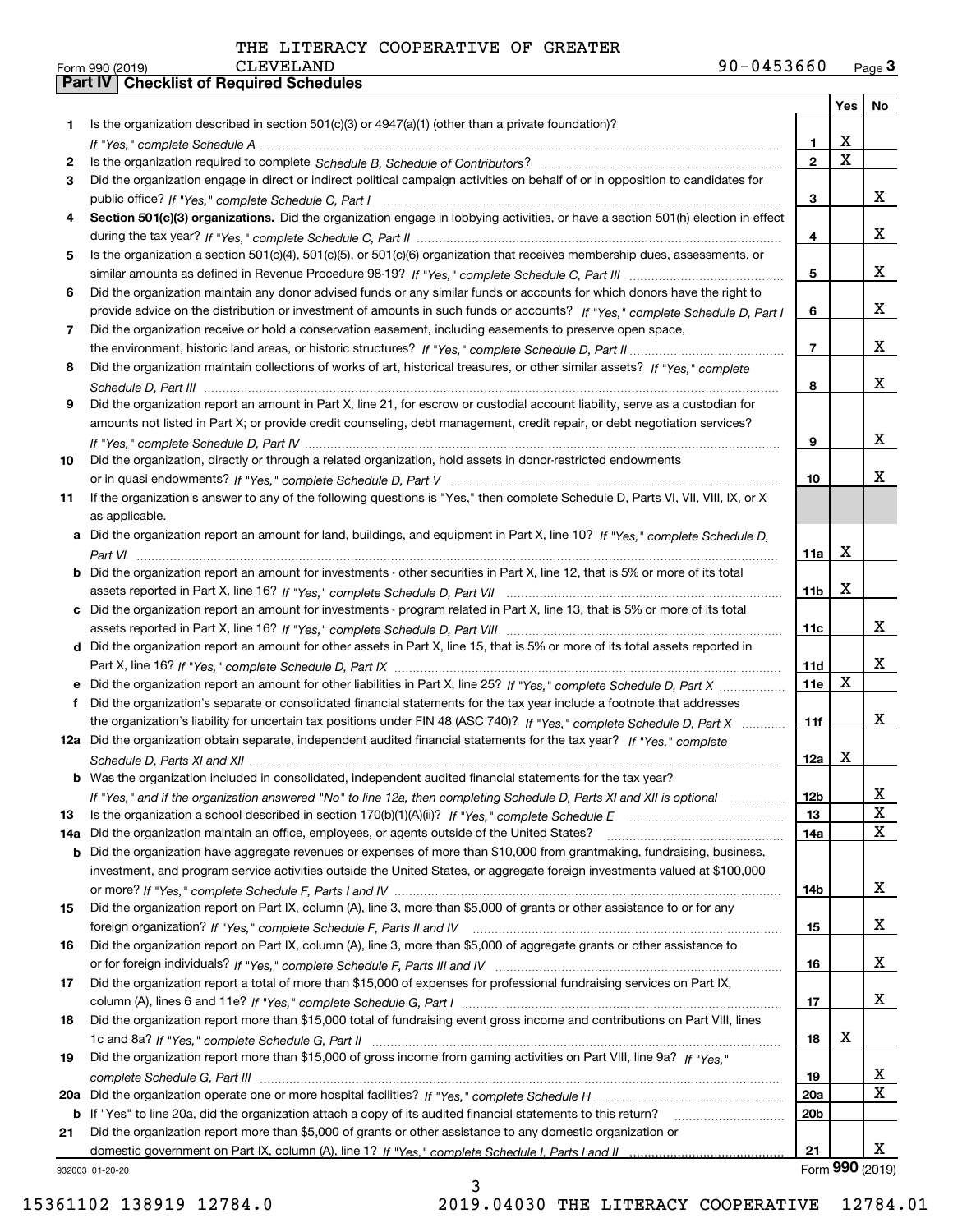| Form 990 (2019) | CLEVELAND                                             | 90-0453660 | Page 4 |
|-----------------|-------------------------------------------------------|------------|--------|
|                 | Part IV   Checklist of Required Schedules (continued) |            |        |

|               | <b>Failly</b><br>Critical Continued Scribution (Continued)                                                                            |                 |     |                 |
|---------------|---------------------------------------------------------------------------------------------------------------------------------------|-----------------|-----|-----------------|
|               |                                                                                                                                       |                 | Yes | No              |
| 22            | Did the organization report more than \$5,000 of grants or other assistance to or for domestic individuals on                         |                 |     |                 |
|               |                                                                                                                                       | 22              |     | x               |
| 23            | Did the organization answer "Yes" to Part VII, Section A, line 3, 4, or 5 about compensation of the organization's current            |                 |     |                 |
|               | and former officers, directors, trustees, key employees, and highest compensated employees? If "Yes," complete                        |                 |     |                 |
|               |                                                                                                                                       | 23              | х   |                 |
|               | 24a Did the organization have a tax-exempt bond issue with an outstanding principal amount of more than \$100,000 as of the           |                 |     |                 |
|               | last day of the year, that was issued after December 31, 2002? If "Yes," answer lines 24b through 24d and complete                    |                 |     |                 |
|               |                                                                                                                                       | 24a             |     | X.              |
|               | <b>b</b> Did the organization invest any proceeds of tax-exempt bonds beyond a temporary period exception?                            | 24b             |     |                 |
|               | c Did the organization maintain an escrow account other than a refunding escrow at any time during the year to defease                |                 |     |                 |
|               |                                                                                                                                       | 24c             |     |                 |
|               |                                                                                                                                       | 24d             |     |                 |
|               | 25a Section 501(c)(3), 501(c)(4), and 501(c)(29) organizations. Did the organization engage in an excess benefit                      |                 |     |                 |
|               |                                                                                                                                       | 25a             |     | x               |
|               | b Is the organization aware that it engaged in an excess benefit transaction with a disqualified person in a prior year, and          |                 |     |                 |
|               | that the transaction has not been reported on any of the organization's prior Forms 990 or 990-EZ? If "Yes," complete                 |                 |     |                 |
|               |                                                                                                                                       | 25b             |     | x               |
|               | Schedule L. Part I<br>Did the organization report any amount on Part X, line 5 or 22, for receivables from or payables to any current |                 |     |                 |
| 26            |                                                                                                                                       |                 |     |                 |
|               | or former officer, director, trustee, key employee, creator or founder, substantial contributor, or 35%                               |                 |     | x               |
|               |                                                                                                                                       | 26              |     |                 |
| 27            | Did the organization provide a grant or other assistance to any current or former officer, director, trustee, key employee,           |                 |     |                 |
|               | creator or founder, substantial contributor or employee thereof, a grant selection committee member, or to a 35% controlled           |                 |     | x               |
|               | entity (including an employee thereof) or family member of any of these persons? If "Yes," complete Schedule L, Part III              | 27              |     |                 |
| 28            | Was the organization a party to a business transaction with one of the following parties (see Schedule L, Part IV                     |                 |     |                 |
|               | instructions, for applicable filing thresholds, conditions, and exceptions):                                                          |                 |     |                 |
|               | a A current or former officer, director, trustee, key employee, creator or founder, or substantial contributor? If                    |                 |     |                 |
|               |                                                                                                                                       | 28a             |     | x               |
|               |                                                                                                                                       | 28 <sub>b</sub> |     | x               |
|               | c A 35% controlled entity of one or more individuals and/or organizations described in lines 28a or 28b? If                           |                 |     |                 |
|               |                                                                                                                                       | 28c             |     | x               |
| 29            |                                                                                                                                       | 29              |     | х               |
| 30            | Did the organization receive contributions of art, historical treasures, or other similar assets, or qualified conservation           |                 |     |                 |
|               |                                                                                                                                       | 30              |     | x               |
| 31            | Did the organization liquidate, terminate, or dissolve and cease operations? If "Yes," complete Schedule N, Part I                    | 31              |     | х               |
| 32            | Did the organization sell, exchange, dispose of, or transfer more than 25% of its net assets? If "Yes," complete                      |                 |     |                 |
|               | Schedule N, Part II                                                                                                                   | 32              |     | х               |
| 33            | Did the organization own 100% of an entity disregarded as separate from the organization under Regulations                            |                 |     |                 |
|               |                                                                                                                                       | 33              |     | x               |
| 34            | Was the organization related to any tax-exempt or taxable entity? If "Yes," complete Schedule R, Part II, III, or IV, and             |                 |     |                 |
|               |                                                                                                                                       | 34              |     | x               |
|               | 35a Did the organization have a controlled entity within the meaning of section 512(b)(13)?                                           | <b>35a</b>      |     | X               |
|               | <b>b</b> If "Yes" to line 35a, did the organization receive any payment from or engage in any transaction with a controlled entity    |                 |     |                 |
|               |                                                                                                                                       | 35b             |     |                 |
| 36            | Section 501(c)(3) organizations. Did the organization make any transfers to an exempt non-charitable related organization?            |                 |     |                 |
|               |                                                                                                                                       | 36              |     | x               |
| 37            | Did the organization conduct more than 5% of its activities through an entity that is not a related organization                      |                 |     |                 |
|               | and that is treated as a partnership for federal income tax purposes? If "Yes," complete Schedule R, Part VI                          | 37              |     | x               |
| 38            | Did the organization complete Schedule O and provide explanations in Schedule O for Part VI, lines 11b and 19?                        |                 |     |                 |
|               | Note: All Form 990 filers are required to complete Schedule O                                                                         | 38              | X   |                 |
| <b>Part V</b> | <b>Statements Regarding Other IRS Filings and Tax Compliance</b>                                                                      |                 |     |                 |
|               | Check if Schedule O contains a response or note to any line in this Part V                                                            |                 |     |                 |
|               |                                                                                                                                       |                 | Yes | No              |
|               | 15<br>1a                                                                                                                              |                 |     |                 |
|               | 0<br><b>b</b> Enter the number of Forms W-2G included in line 1a. Enter -0- if not applicable<br>1b                                   |                 |     |                 |
|               | c Did the organization comply with backup withholding rules for reportable payments to vendors and reportable gaming                  |                 |     |                 |
|               | (gambling) winnings to prize winners?                                                                                                 | 1c              | х   |                 |
|               | 932004 01-20-20                                                                                                                       |                 |     | Form 990 (2019) |
|               | 4                                                                                                                                     |                 |     |                 |

15361102 138919 12784.0 2019.04030 THE LITERACY COOPERATIVE 12784.01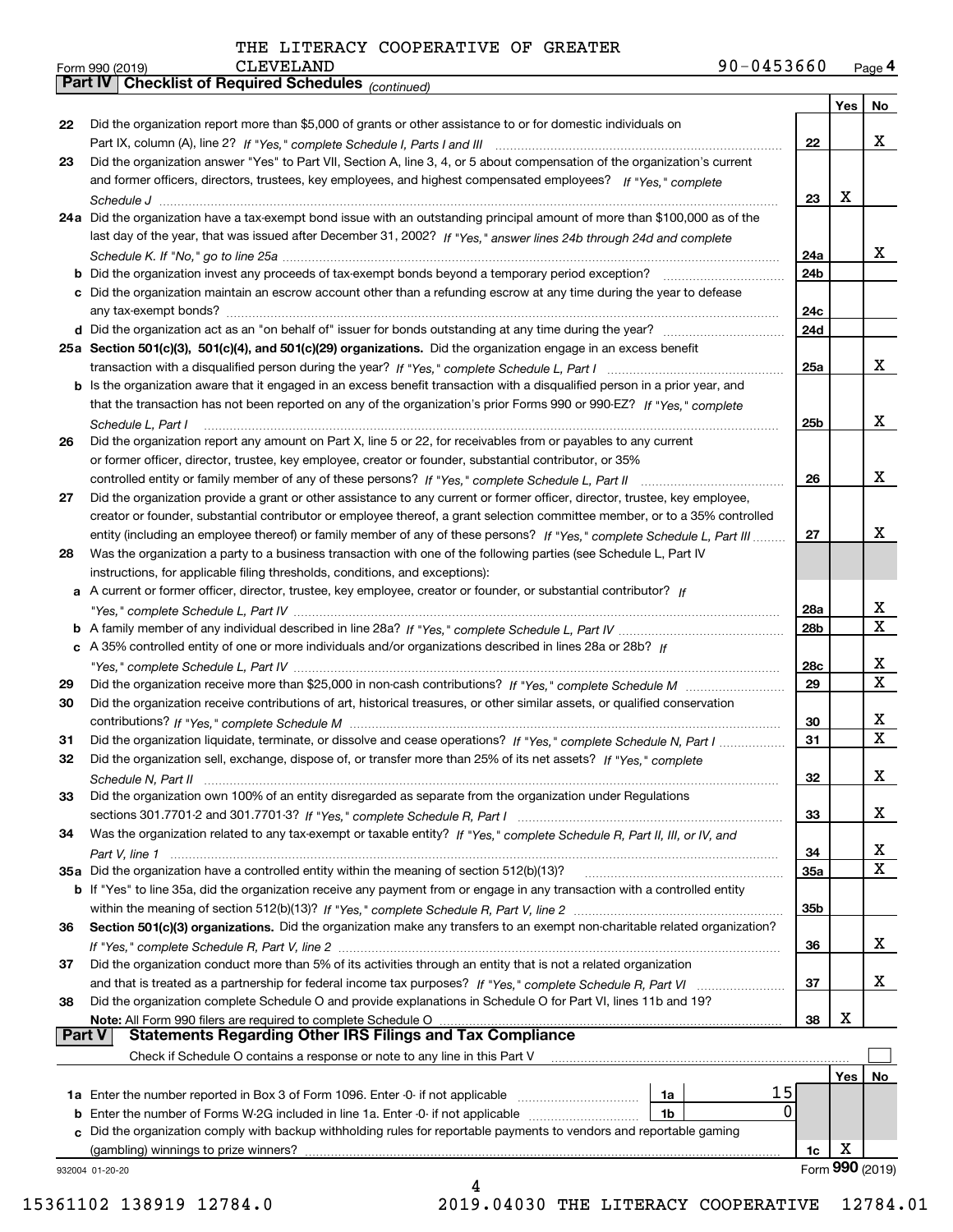|     | 90-0453660<br><b>CLEVELAND</b><br>Form 990 (2019)                                                                                               |                |     | $_{\text{Page}}$ 5 |  |  |  |
|-----|-------------------------------------------------------------------------------------------------------------------------------------------------|----------------|-----|--------------------|--|--|--|
|     | Statements Regarding Other IRS Filings and Tax Compliance (continued)<br><b>Part V</b>                                                          |                |     |                    |  |  |  |
|     |                                                                                                                                                 |                | Yes | No                 |  |  |  |
|     | 2a Enter the number of employees reported on Form W-3, Transmittal of Wage and Tax Statements,                                                  |                |     |                    |  |  |  |
|     | 7<br>filed for the calendar year ending with or within the year covered by this return<br>2a                                                    |                |     |                    |  |  |  |
|     |                                                                                                                                                 | 2 <sub>b</sub> | х   |                    |  |  |  |
|     |                                                                                                                                                 |                |     |                    |  |  |  |
|     | 3a Did the organization have unrelated business gross income of \$1,000 or more during the year?                                                |                |     |                    |  |  |  |
|     |                                                                                                                                                 |                |     |                    |  |  |  |
|     | 4a At any time during the calendar year, did the organization have an interest in, or a signature or other authority over, a                    |                |     |                    |  |  |  |
|     |                                                                                                                                                 | 4a             |     | х                  |  |  |  |
|     | <b>b</b> If "Yes," enter the name of the foreign country $\blacktriangleright$                                                                  |                |     |                    |  |  |  |
|     | See instructions for filing requirements for FinCEN Form 114, Report of Foreign Bank and Financial Accounts (FBAR).                             |                |     |                    |  |  |  |
|     | 5a Was the organization a party to a prohibited tax shelter transaction at any time during the tax year?                                        | 5a             |     | х                  |  |  |  |
| b   |                                                                                                                                                 | 5b             |     | X                  |  |  |  |
| c   |                                                                                                                                                 | 5c             |     |                    |  |  |  |
|     | 6a Does the organization have annual gross receipts that are normally greater than \$100,000, and did the organization solicit                  |                |     |                    |  |  |  |
|     |                                                                                                                                                 | 6a             |     | х                  |  |  |  |
|     | <b>b</b> If "Yes," did the organization include with every solicitation an express statement that such contributions or gifts                   |                |     |                    |  |  |  |
|     | were not tax deductible?                                                                                                                        | 6b             |     |                    |  |  |  |
| 7   | Organizations that may receive deductible contributions under section 170(c).                                                                   |                |     |                    |  |  |  |
| а   | Did the organization receive a payment in excess of \$75 made partly as a contribution and partly for goods and services provided to the payor? | 7a             |     | х                  |  |  |  |
| b   | If "Yes," did the organization notify the donor of the value of the goods or services provided?                                                 | 7b             |     |                    |  |  |  |
|     | c Did the organization sell, exchange, or otherwise dispose of tangible personal property for which it was required                             |                |     |                    |  |  |  |
|     |                                                                                                                                                 | 7c             |     | х                  |  |  |  |
|     | 7d                                                                                                                                              |                |     |                    |  |  |  |
| е   | Did the organization receive any funds, directly or indirectly, to pay premiums on a personal benefit contract?                                 | 7e             |     | х<br>х             |  |  |  |
| f   | Did the organization, during the year, pay premiums, directly or indirectly, on a personal benefit contract?                                    |                |     |                    |  |  |  |
| g   | If the organization received a contribution of qualified intellectual property, did the organization file Form 8899 as required?                |                |     |                    |  |  |  |
| h.  | If the organization received a contribution of cars, boats, airplanes, or other vehicles, did the organization file a Form 1098-C?              |                |     |                    |  |  |  |
| 8   | Sponsoring organizations maintaining donor advised funds. Did a donor advised fund maintained by the                                            |                |     |                    |  |  |  |
|     | sponsoring organization have excess business holdings at any time during the year?                                                              | 8              |     |                    |  |  |  |
| 9   | Sponsoring organizations maintaining donor advised funds.                                                                                       |                |     |                    |  |  |  |
| а   | Did the sponsoring organization make any taxable distributions under section 4966?                                                              | 9а             |     |                    |  |  |  |
| b   | Did the sponsoring organization make a distribution to a donor, donor advisor, or related person?                                               | 9b             |     |                    |  |  |  |
| 10  | Section 501(c)(7) organizations. Enter:                                                                                                         |                |     |                    |  |  |  |
|     | 10a<br> 10 <sub>b</sub>  <br>Gross receipts, included on Form 990, Part VIII, line 12, for public use of club facilities                        |                |     |                    |  |  |  |
|     |                                                                                                                                                 |                |     |                    |  |  |  |
| 11  | Section 501(c)(12) organizations. Enter:                                                                                                        |                |     |                    |  |  |  |
| a   | 11a<br>b Gross income from other sources (Do not net amounts due or paid to other sources against                                               |                |     |                    |  |  |  |
|     | <b>11b</b>                                                                                                                                      |                |     |                    |  |  |  |
|     | 12a Section 4947(a)(1) non-exempt charitable trusts. Is the organization filing Form 990 in lieu of Form 1041?                                  | 12a            |     |                    |  |  |  |
|     | 12b<br><b>b</b> If "Yes," enter the amount of tax-exempt interest received or accrued during the year <i>manument</i>                           |                |     |                    |  |  |  |
| 13  | Section 501(c)(29) qualified nonprofit health insurance issuers.                                                                                |                |     |                    |  |  |  |
|     | a Is the organization licensed to issue qualified health plans in more than one state?                                                          | 13a            |     |                    |  |  |  |
|     | Note: See the instructions for additional information the organization must report on Schedule O.                                               |                |     |                    |  |  |  |
|     | <b>b</b> Enter the amount of reserves the organization is required to maintain by the states in which the                                       |                |     |                    |  |  |  |
|     | 13b                                                                                                                                             |                |     |                    |  |  |  |
|     | 13с                                                                                                                                             |                |     |                    |  |  |  |
| 14a | Did the organization receive any payments for indoor tanning services during the tax year?                                                      | 14a            |     | х                  |  |  |  |
|     | <b>b</b> If "Yes," has it filed a Form 720 to report these payments? If "No," provide an explanation on Schedule O                              | 14b            |     |                    |  |  |  |
| 15  | Is the organization subject to the section 4960 tax on payment(s) of more than \$1,000,000 in remuneration or                                   |                |     |                    |  |  |  |
|     |                                                                                                                                                 | 15             |     | x                  |  |  |  |
|     | If "Yes," see instructions and file Form 4720, Schedule N.                                                                                      |                |     |                    |  |  |  |
| 16  | Is the organization an educational institution subject to the section 4968 excise tax on net investment income?                                 | 16             |     | х                  |  |  |  |
|     | If "Yes," complete Form 4720, Schedule O.                                                                                                       |                |     |                    |  |  |  |

5

Form (2019) **990**

932005 01-20-20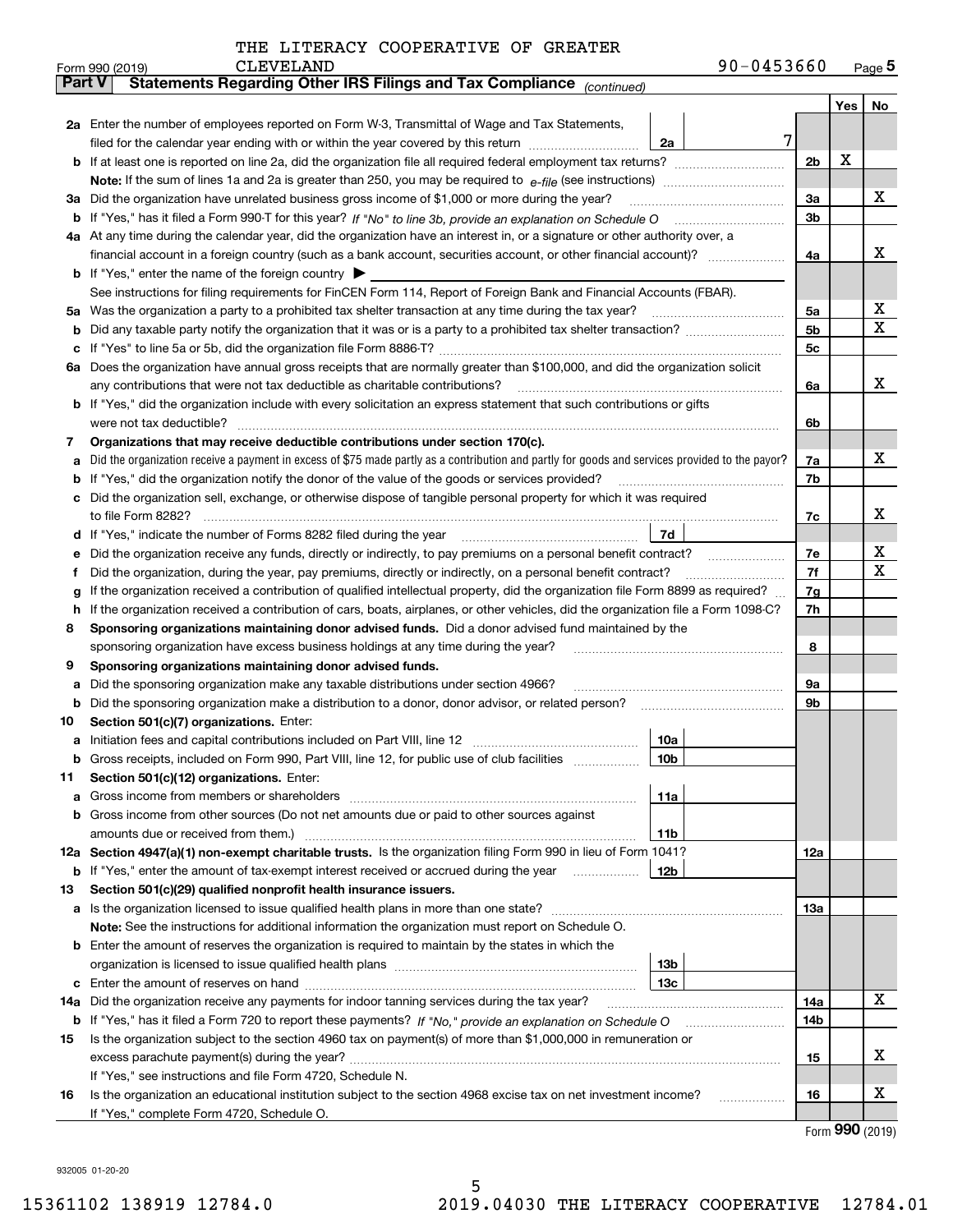**Yes No 1a1b1a** Enter the number of voting members of the governing body at the end of the tax year **7a** Did the organization have members, stockholders, or other persons who had the power to elect or appoint one or **b** Enter the number of voting members included on line 1a, above, who are independent  $\ldots$ **234567a7b8a8b9b** Are any governance decisions of the organization reserved to (or subject to approval by) members, stockholders, or **a**The governing body? ~~~~~~~~~~~~~~~~~~~~~~~~~~~~~~~~~~~~~~~~~~~~~~~~~~~ **b** Each committee with authority to act on behalf of the governing body? **Yes No 10 a** Did the organization have local chapters, branches, or affiliates? ~~~~~~~~~~~~~~~~~~~~~~~~~~~~~~ **b** If "Yes," did the organization have written policies and procedures governing the activities of such chapters, affiliates, **10a***For each "Yes" response to lines 2 through 7b below, and for a "No" response to line 8a, 8b, or 10b below, describe the circumstances, processes, or changes on Schedule O. See instructions. If "Yes," provide the names and addresses on Schedule O* organization's mailing address? **Section B. Policies** <sub>(This Section B requests information about policies not required by the Internal Revenue Code.)</sub> If there are material differences in voting rights among members of the governing body, or if the governing body delegated broad authority to an executive committee or similar committee, explain on Schedule O. Did the organization contemporaneously document the meetings held or written actions undertaken during the year by the following: **Form 990 (2019)** CLEVELAND<br>**Part VI | Governance, Management, and Disclosure** For each "Yes" response to lines 2 through 7b below, and for a "No" response Check if Schedule O contains a response or note to any line in this Part VI Did any officer, director, trustee, or key employee have a family relationship or a business relationship with any other officer, director, trustee, or key employee? ~~~~~~~~~~~~~~~~~~~~~~~~~~~~~~~~~~~~~~~~Did the organization delegate control over management duties customarily performed by or under the direct supervision of officers, directors, trustees, or key employees to a management company or other person? Did the organization make any significant changes to its governing documents since the prior Form 990 was filed? ~~~~~Did the organization become aware during the year of a significant diversion of the organization's assets? Did the organization have members or stockholders? ~~~~~~~~~~~~~~~~~~~~~~~~~~~~~~~~~~~ more members of the governing body? ~~~~~~~~~~~~~~~~~~~~~~~~~~~~~~~~~~~~~~~~~~persons other than the governing body? ~~~~~~~~~~~~~~~~~~~~~~~~~~~~~~~~~~~~~~~~~Is there any officer, director, trustee, or key employee listed in Part VII, Section A, who cannot be reached at the **Section A. Governing Body and Management**  $\boxed{\text{X}}$ 12 12 X X X X X X X X X X X CLEVELAND 90-0453660

| х<br>11a Has the organization provided a complete copy of this Form 990 to all members of its governing body before filing the form?<br>11a<br><b>b</b> Describe in Schedule O the process, if any, used by the organization to review this Form 990.<br>X<br>12a<br>12a<br>х<br>12 <sub>b</sub><br>Were officers, directors, or trustees, and key employees required to disclose annually interests that could give rise to conflicts?<br>b<br>c Did the organization regularly and consistently monitor and enforce compliance with the policy? If "Yes," describe<br>х<br>12 <sub>c</sub><br>X<br>13<br>Did the organization have a written whistleblower policy?<br>X<br>14<br>Did the process for determining compensation of the following persons include a review and approval by independent<br>persons, comparability data, and contemporaneous substantiation of the deliberation and decision?<br>x<br>15a<br>The organization's CEO, Executive Director, or top management official manufaction and contain an intervention<br>a<br>x<br>15b<br>If "Yes" to line 15a or 15b, describe the process in Schedule O (see instructions). |    | and branches to ensure their operations are consistent with the organization's exempt purposes?                                  | 10 <sub>b</sub> |  |
|--------------------------------------------------------------------------------------------------------------------------------------------------------------------------------------------------------------------------------------------------------------------------------------------------------------------------------------------------------------------------------------------------------------------------------------------------------------------------------------------------------------------------------------------------------------------------------------------------------------------------------------------------------------------------------------------------------------------------------------------------------------------------------------------------------------------------------------------------------------------------------------------------------------------------------------------------------------------------------------------------------------------------------------------------------------------------------------------------------------------------------------------------|----|----------------------------------------------------------------------------------------------------------------------------------|-----------------|--|
|                                                                                                                                                                                                                                                                                                                                                                                                                                                                                                                                                                                                                                                                                                                                                                                                                                                                                                                                                                                                                                                                                                                                                  |    |                                                                                                                                  |                 |  |
|                                                                                                                                                                                                                                                                                                                                                                                                                                                                                                                                                                                                                                                                                                                                                                                                                                                                                                                                                                                                                                                                                                                                                  |    |                                                                                                                                  |                 |  |
|                                                                                                                                                                                                                                                                                                                                                                                                                                                                                                                                                                                                                                                                                                                                                                                                                                                                                                                                                                                                                                                                                                                                                  |    |                                                                                                                                  |                 |  |
|                                                                                                                                                                                                                                                                                                                                                                                                                                                                                                                                                                                                                                                                                                                                                                                                                                                                                                                                                                                                                                                                                                                                                  |    |                                                                                                                                  |                 |  |
|                                                                                                                                                                                                                                                                                                                                                                                                                                                                                                                                                                                                                                                                                                                                                                                                                                                                                                                                                                                                                                                                                                                                                  |    |                                                                                                                                  |                 |  |
|                                                                                                                                                                                                                                                                                                                                                                                                                                                                                                                                                                                                                                                                                                                                                                                                                                                                                                                                                                                                                                                                                                                                                  |    |                                                                                                                                  |                 |  |
|                                                                                                                                                                                                                                                                                                                                                                                                                                                                                                                                                                                                                                                                                                                                                                                                                                                                                                                                                                                                                                                                                                                                                  | 13 |                                                                                                                                  |                 |  |
|                                                                                                                                                                                                                                                                                                                                                                                                                                                                                                                                                                                                                                                                                                                                                                                                                                                                                                                                                                                                                                                                                                                                                  | 14 |                                                                                                                                  |                 |  |
|                                                                                                                                                                                                                                                                                                                                                                                                                                                                                                                                                                                                                                                                                                                                                                                                                                                                                                                                                                                                                                                                                                                                                  | 15 |                                                                                                                                  |                 |  |
|                                                                                                                                                                                                                                                                                                                                                                                                                                                                                                                                                                                                                                                                                                                                                                                                                                                                                                                                                                                                                                                                                                                                                  |    |                                                                                                                                  |                 |  |
|                                                                                                                                                                                                                                                                                                                                                                                                                                                                                                                                                                                                                                                                                                                                                                                                                                                                                                                                                                                                                                                                                                                                                  |    |                                                                                                                                  |                 |  |
|                                                                                                                                                                                                                                                                                                                                                                                                                                                                                                                                                                                                                                                                                                                                                                                                                                                                                                                                                                                                                                                                                                                                                  |    |                                                                                                                                  |                 |  |
|                                                                                                                                                                                                                                                                                                                                                                                                                                                                                                                                                                                                                                                                                                                                                                                                                                                                                                                                                                                                                                                                                                                                                  |    |                                                                                                                                  |                 |  |
|                                                                                                                                                                                                                                                                                                                                                                                                                                                                                                                                                                                                                                                                                                                                                                                                                                                                                                                                                                                                                                                                                                                                                  |    | <b>16a</b> Did the organization invest in, contribute assets to, or participate in a joint venture or similar arrangement with a |                 |  |
| х<br>taxable entity during the year?<br>16a                                                                                                                                                                                                                                                                                                                                                                                                                                                                                                                                                                                                                                                                                                                                                                                                                                                                                                                                                                                                                                                                                                      |    |                                                                                                                                  |                 |  |
| <b>b</b> If "Yes," did the organization follow a written policy or procedure requiring the organization to evaluate its participation                                                                                                                                                                                                                                                                                                                                                                                                                                                                                                                                                                                                                                                                                                                                                                                                                                                                                                                                                                                                            |    |                                                                                                                                  |                 |  |
| in joint venture arrangements under applicable federal tax law, and take steps to safeguard the organization's                                                                                                                                                                                                                                                                                                                                                                                                                                                                                                                                                                                                                                                                                                                                                                                                                                                                                                                                                                                                                                   |    |                                                                                                                                  |                 |  |
| 16b                                                                                                                                                                                                                                                                                                                                                                                                                                                                                                                                                                                                                                                                                                                                                                                                                                                                                                                                                                                                                                                                                                                                              |    |                                                                                                                                  |                 |  |

#### **Section C. Disclosure**

**17**List the states with which a copy of this Form 990 is required to be filed  $\blacktriangleright\mathsf{OH}$ 

| 18 Section 6104 requires an organization to make its Forms 1023 (1024 or 1024-A, if applicable), 990, and 990-T (Section 501(c)(3)s only) available |
|-----------------------------------------------------------------------------------------------------------------------------------------------------|
| for public inspection. Indicate how you made these available. Check all that apply.                                                                 |
| $\boxed{\mathrm{X}}$ Own website<br>$\boxed{\text{X}}$ Upon request<br>Other (explain on Schedule O)                                                |

 *(explain on Schedule O)*  $\boxed{\textbf{X}}$  Own website  $\boxed{\phantom{0}}$  Another's website  $\boxed{\textbf{X}}$  Upon request  $\boxed{\phantom{0}}$  Other

| Describe on Schedule O whether (and if so, how) the organization made its governing documents, conflict of interest policy, and financial |
|-------------------------------------------------------------------------------------------------------------------------------------------|
| statements available to the public during the tax year.                                                                                   |

6

**20**State the name, address, and telephone number of the person who possesses the organization's books and records ROBERT E PAPONETTI - 216-776-6180

|  |  |  | $1422$ EUCLID AVENUE, NO. 248, CLEVELAND, OH 44115 |  |
|--|--|--|----------------------------------------------------|--|
|  |  |  |                                                    |  |

932006 01-20-20

**19**

**2**

**3**

**456**

**8**

**9**

15361102 138919 12784.0 2019.04030 THE LITERACY COOPERATIVE 12784.01

Form (2019) **990**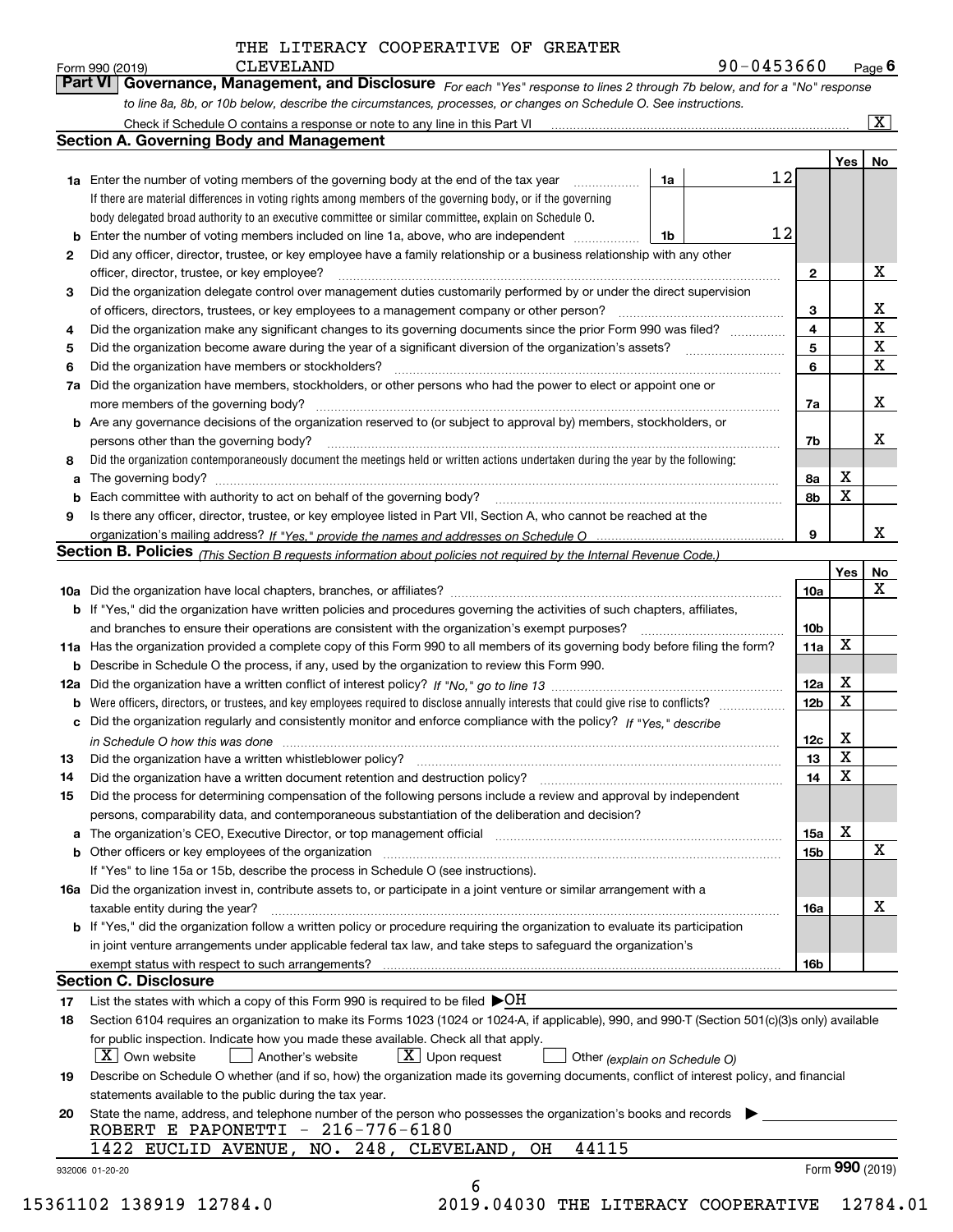| THE LITERACY COOPERATIVE OF GREATER |
|-------------------------------------|
|                                     |

| Form 990 (2019) | 90-0453660<br>CLEVELAND                                                                    | Page 7 |
|-----------------|--------------------------------------------------------------------------------------------|--------|
|                 | Part VII Compensation of Officers, Directors, Trustees, Key Employees, Highest Compensated |        |

### **Employees, and Independent Contractors**

Check if Schedule O contains a response or note to any line in this Part VII

**Section A. Officers, Directors, Trustees, Key Employees, and Highest Compensated Employees**

**1a**  Complete this table for all persons required to be listed. Report compensation for the calendar year ending with or within the organization's tax year. **•** List all of the organization's current officers, directors, trustees (whether individuals or organizations), regardless of amount of compensation.

Enter -0- in columns (D), (E), and (F) if no compensation was paid.

 $\bullet$  List all of the organization's  $\,$ current key employees, if any. See instructions for definition of "key employee."

**•** List the organization's five current highest compensated employees (other than an officer, director, trustee, or key employee) who received reportable compensation (Box 5 of Form W-2 and/or Box 7 of Form 1099-MISC) of more than \$100,000 from the organization and any related organizations.

**•** List all of the organization's former officers, key employees, and highest compensated employees who received more than \$100,000 of reportable compensation from the organization and any related organizations.

**former directors or trustees**  ¥ List all of the organization's that received, in the capacity as a former director or trustee of the organization, more than \$10,000 of reportable compensation from the organization and any related organizations.

See instructions for the order in which to list the persons above.

Check this box if neither the organization nor any related organization compensated any current officer, director, or trustee.  $\mathcal{L}^{\text{max}}$ 

| (A)                           | (B)                    |                                         |                                                                  |                         | (C)          |                                   |           | (D)             | (E)             | (F)                          |
|-------------------------------|------------------------|-----------------------------------------|------------------------------------------------------------------|-------------------------|--------------|-----------------------------------|-----------|-----------------|-----------------|------------------------------|
| Name and title                | Average                | Position<br>(do not check more than one |                                                                  |                         |              |                                   |           | Reportable      | Reportable      | Estimated                    |
|                               | hours per              |                                         | box, unless person is both an<br>officer and a director/trustee) |                         | compensation | compensation                      | amount of |                 |                 |                              |
|                               | week                   |                                         |                                                                  |                         |              |                                   |           | from            | from related    | other                        |
|                               | (list any              |                                         |                                                                  |                         |              |                                   |           | the             | organizations   | compensation                 |
|                               | hours for              |                                         |                                                                  |                         |              |                                   |           | organization    | (W-2/1099-MISC) | from the                     |
|                               | related                |                                         |                                                                  |                         |              |                                   |           | (W-2/1099-MISC) |                 | organization                 |
|                               | organizations<br>below |                                         |                                                                  |                         |              |                                   |           |                 |                 | and related<br>organizations |
|                               | line)                  | Individual trustee or director          | Institutional trustee                                            | Officer                 | Key employee | Highest compensated<br>  employee | Former    |                 |                 |                              |
| (1)<br>ALBERT S. HARSAR       | 1.00                   |                                         |                                                                  |                         |              |                                   |           |                 |                 |                              |
| TREASURER                     |                        | $\mathbf x$                             |                                                                  | $\mathbf x$             |              |                                   |           | 0.              | $\mathbf 0$ .   | 0.                           |
| (2)<br>GARY CLARK             | 1.00                   |                                         |                                                                  |                         |              |                                   |           |                 |                 |                              |
| TRUSTEE                       |                        | X                                       |                                                                  |                         |              |                                   |           | 0.              | $\mathbf 0$ .   | 0.                           |
| (3)<br>CHARLIE KEENAN         | 1.00                   |                                         |                                                                  |                         |              |                                   |           |                 |                 |                              |
| <b>TRUSTEE</b>                |                        | $\mathbf X$                             |                                                                  |                         |              |                                   |           | 0.              | 0.              | $\mathbf 0$ .                |
| CRAIG DORN<br>(4)             | 1.00                   |                                         |                                                                  |                         |              |                                   |           |                 |                 |                              |
| <b>SECRETARY</b>              |                        | $\overline{\text{X}}$                   |                                                                  | $\overline{\text{X}}$   |              |                                   |           | 0.              | $\mathbf 0$ .   | $0_{.}$                      |
| (5)<br>EMILY CAMPBELL         | 1.00                   |                                         |                                                                  |                         |              |                                   |           |                 |                 |                              |
| <b>CHAIR</b>                  |                        | $\mathbf X$                             |                                                                  | $\overline{\textbf{X}}$ |              |                                   |           | 0.              | $\mathbf 0$ .   | $\mathbf 0$ .                |
| (6)<br><b>JANICE MARSHALL</b> | 1.00                   |                                         |                                                                  |                         |              |                                   |           |                 |                 |                              |
| <b>TRUSTEE</b>                |                        | $\mathbf x$                             |                                                                  |                         |              |                                   |           | 0.              | $\mathbf 0$ .   | 0.                           |
| CONSTANCE THACKABERRY<br>(7)  | 1.00                   |                                         |                                                                  |                         |              |                                   |           |                 |                 |                              |
| TRUSTEE                       |                        | $\overline{\mathbf{X}}$                 |                                                                  |                         |              |                                   |           | 0.              | $\mathbf 0$ .   | $\mathbf 0$ .                |
| <b>JULIE CROCKER</b><br>(8)   | 1.00                   |                                         |                                                                  |                         |              |                                   |           |                 |                 |                              |
| CHAIR-GOVERNANCE              |                        | $\mathbf x$                             |                                                                  | $\overline{\text{X}}$   |              |                                   |           | 0.              | $\mathbf 0$ .   | $0_{.}$                      |
| ELIZABETH GROVE<br>(9)        | 1.00                   |                                         |                                                                  |                         |              |                                   |           |                 |                 |                              |
| CHAIR-RESOURCE DEVELOPMENT    |                        | $\mathbf X$                             |                                                                  | $\overline{\textbf{X}}$ |              |                                   |           | 0.              | $\mathbf 0$ .   | $\mathbf 0$ .                |
| (10) KURT KARAKUL             | 1.00                   |                                         |                                                                  |                         |              |                                   |           |                 |                 |                              |
| VICE CHAIR                    |                        | $\mathbf X$                             |                                                                  | $\overline{\textbf{X}}$ |              |                                   |           | 0.              | $\mathbf 0$ .   | 0.                           |
| (11) SALLY BROCIOUS           | 1.00                   |                                         |                                                                  |                         |              |                                   |           |                 |                 |                              |
| TRUSTEE                       |                        | X                                       |                                                                  |                         |              |                                   |           | 0.              | 0.              | $\mathbf 0$ .                |
| (12) VALLERY GAINES           | 1.00                   |                                         |                                                                  |                         |              |                                   |           |                 |                 |                              |
| TRUSTEE                       |                        | $\mathbf X$                             |                                                                  |                         |              |                                   |           | 0.              | $\mathbf 0$ .   | $\mathbf 0$ .                |
| (13) ROBERT E. PAPONETTI      | 38.00                  |                                         |                                                                  |                         |              |                                   |           |                 |                 |                              |
| PRESIDENT & CEO               |                        |                                         |                                                                  | $\overline{\textbf{X}}$ |              |                                   |           | 150,431.        | $\mathbf 0$ .   | 27,207.                      |
|                               |                        |                                         |                                                                  |                         |              |                                   |           |                 |                 |                              |
|                               |                        |                                         |                                                                  |                         |              |                                   |           |                 |                 |                              |
|                               |                        |                                         |                                                                  |                         |              |                                   |           |                 |                 |                              |
|                               |                        |                                         |                                                                  |                         |              |                                   |           |                 |                 |                              |
|                               |                        |                                         |                                                                  |                         |              |                                   |           |                 |                 |                              |
|                               |                        |                                         |                                                                  |                         |              |                                   |           |                 |                 |                              |
|                               |                        |                                         |                                                                  |                         |              |                                   |           |                 |                 |                              |
|                               |                        |                                         |                                                                  |                         |              |                                   |           |                 |                 | $\overline{000}$<br>$\sim$ . |

932007 01-20-20

Form (2019) **990**

15361102 138919 12784.0 2019.04030 THE LITERACY COOPERATIVE 12784.01

 $\mathcal{L}^{\text{max}}$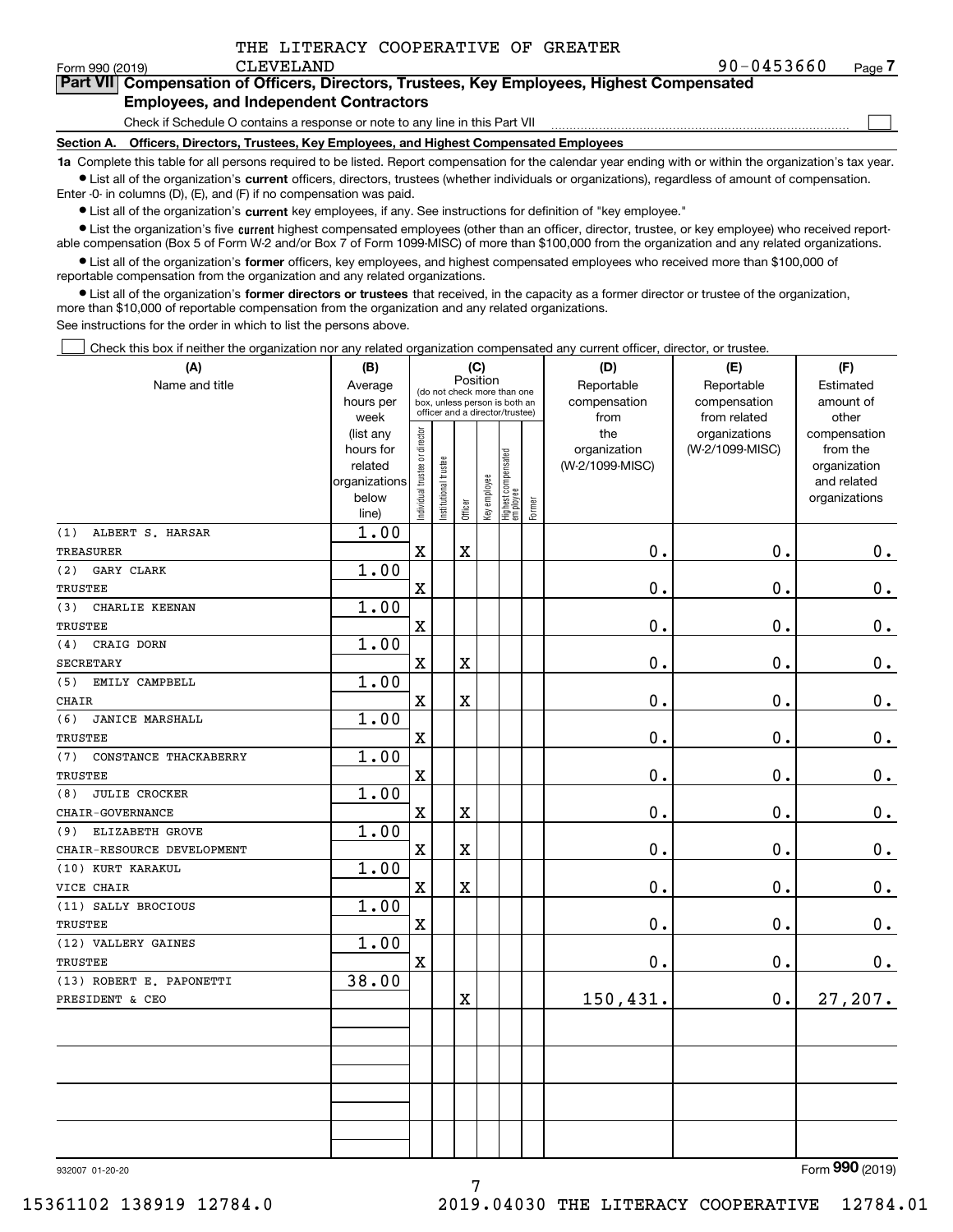|                                                                     | THE LITERACY COOPERATIVE OF GREATER                                                                                                                                                      |                                                                      |                                |                       |                 |              |                                                                                                 |        |                                           |                                                                                       |                        |                 |                                                          |           |
|---------------------------------------------------------------------|------------------------------------------------------------------------------------------------------------------------------------------------------------------------------------------|----------------------------------------------------------------------|--------------------------------|-----------------------|-----------------|--------------|-------------------------------------------------------------------------------------------------|--------|-------------------------------------------|---------------------------------------------------------------------------------------|------------------------|-----------------|----------------------------------------------------------|-----------|
| Form 990 (2019)<br><b>Part VII</b>                                  | <b>CLEVELAND</b><br>Section A. Officers, Directors, Trustees, Key Employees, and Highest Compensated Employees (continued)                                                               |                                                                      |                                |                       |                 |              |                                                                                                 |        |                                           | 90-0453660                                                                            |                        |                 |                                                          | Page 8    |
|                                                                     | (A)<br>Name and title                                                                                                                                                                    | (B)<br>Average<br>hours per<br>week                                  |                                |                       | (C)<br>Position |              | (do not check more than one<br>box, unless person is both an<br>officer and a director/trustee) |        | (D)<br>Reportable<br>compensation<br>from | (E)<br>Reportable<br>compensation<br>from related<br>organizations<br>(W-2/1099-MISC) |                        |                 | (F)<br>Estimated<br>amount of<br>other                   |           |
|                                                                     |                                                                                                                                                                                          | (list any<br>hours for<br>related<br>organizations<br>below<br>line) | Individual trustee or director | Institutional trustee | Officer         | Key employee | Highest compensated<br>employee                                                                 | Former | the<br>organization<br>(W-2/1099-MISC)    |                                                                                       |                        | compensation    | from the<br>organization<br>and related<br>organizations |           |
|                                                                     |                                                                                                                                                                                          |                                                                      |                                |                       |                 |              |                                                                                                 |        |                                           |                                                                                       |                        |                 |                                                          |           |
|                                                                     |                                                                                                                                                                                          |                                                                      |                                |                       |                 |              |                                                                                                 |        |                                           |                                                                                       |                        |                 |                                                          |           |
|                                                                     |                                                                                                                                                                                          |                                                                      |                                |                       |                 |              |                                                                                                 |        |                                           |                                                                                       |                        |                 |                                                          |           |
|                                                                     |                                                                                                                                                                                          |                                                                      |                                |                       |                 |              |                                                                                                 |        |                                           |                                                                                       |                        |                 |                                                          |           |
|                                                                     |                                                                                                                                                                                          |                                                                      |                                |                       |                 |              |                                                                                                 |        |                                           |                                                                                       |                        |                 |                                                          |           |
| 1b Subtotal                                                         |                                                                                                                                                                                          |                                                                      |                                |                       |                 |              |                                                                                                 |        | 150, 431.<br>0.                           |                                                                                       | 0.<br>$\overline{0}$ . |                 | 27, 207.                                                 | 0.        |
|                                                                     | d Total (add lines 1b and 1c).                                                                                                                                                           |                                                                      |                                |                       |                 |              |                                                                                                 |        | 150, 431.                                 |                                                                                       | $\overline{0}$ .       |                 | 27, 207.                                                 |           |
| 2                                                                   | Total number of individuals (including but not limited to those listed above) who received more than \$100,000 of reportable<br>compensation from the organization $\blacktriangleright$ |                                                                      |                                |                       |                 |              |                                                                                                 |        |                                           |                                                                                       |                        |                 |                                                          | 1         |
| 3                                                                   | Did the organization list any former officer, director, trustee, key employee, or highest compensated employee on                                                                        |                                                                      |                                |                       |                 |              |                                                                                                 |        |                                           |                                                                                       |                        |                 | Yes                                                      | <b>No</b> |
|                                                                     | line 1a? If "Yes," complete Schedule J for such individual manufactured contained and the line 1a? If "Yes," complete Schedule J for such individual                                     |                                                                      |                                |                       |                 |              |                                                                                                 |        |                                           |                                                                                       |                        | 3               |                                                          | X         |
| 4                                                                   | For any individual listed on line 1a, is the sum of reportable compensation and other compensation from the organization                                                                 |                                                                      |                                |                       |                 |              |                                                                                                 |        |                                           |                                                                                       |                        | 4               | х                                                        |           |
| 5                                                                   | Did any person listed on line 1a receive or accrue compensation from any unrelated organization or individual for services                                                               |                                                                      |                                |                       |                 |              |                                                                                                 |        |                                           |                                                                                       |                        |                 |                                                          |           |
|                                                                     | <b>Section B. Independent Contractors</b>                                                                                                                                                |                                                                      |                                |                       |                 |              |                                                                                                 |        |                                           |                                                                                       |                        | 5               |                                                          | x         |
| 1                                                                   | Complete this table for your five highest compensated independent contractors that received more than \$100,000 of compensation from                                                     |                                                                      |                                |                       |                 |              |                                                                                                 |        |                                           |                                                                                       |                        |                 |                                                          |           |
|                                                                     | the organization. Report compensation for the calendar year ending with or within the organization's tax year.<br>(A)                                                                    |                                                                      |                                |                       |                 |              |                                                                                                 |        | (B)                                       |                                                                                       |                        | (C)             |                                                          |           |
| Name and business address<br>Description of services<br><b>NONE</b> |                                                                                                                                                                                          |                                                                      |                                |                       |                 |              |                                                                                                 |        | Compensation                              |                                                                                       |                        |                 |                                                          |           |
|                                                                     |                                                                                                                                                                                          |                                                                      |                                |                       |                 |              |                                                                                                 |        |                                           |                                                                                       |                        |                 |                                                          |           |
|                                                                     |                                                                                                                                                                                          |                                                                      |                                |                       |                 |              |                                                                                                 |        |                                           |                                                                                       |                        |                 |                                                          |           |
|                                                                     |                                                                                                                                                                                          |                                                                      |                                |                       |                 |              |                                                                                                 |        |                                           |                                                                                       |                        |                 |                                                          |           |
|                                                                     |                                                                                                                                                                                          |                                                                      |                                |                       |                 |              |                                                                                                 |        |                                           |                                                                                       |                        |                 |                                                          |           |
|                                                                     |                                                                                                                                                                                          |                                                                      |                                |                       |                 |              |                                                                                                 |        |                                           |                                                                                       |                        |                 |                                                          |           |
| 2                                                                   | Total number of independent contractors (including but not limited to those listed above) who received more than<br>\$100,000 of compensation from the organization                      |                                                                      |                                |                       |                 | 0            |                                                                                                 |        |                                           |                                                                                       |                        |                 |                                                          |           |
|                                                                     |                                                                                                                                                                                          |                                                                      |                                |                       |                 |              |                                                                                                 |        |                                           |                                                                                       |                        | Form 990 (2019) |                                                          |           |

| 932008 01-20-20 |
|-----------------|
|                 |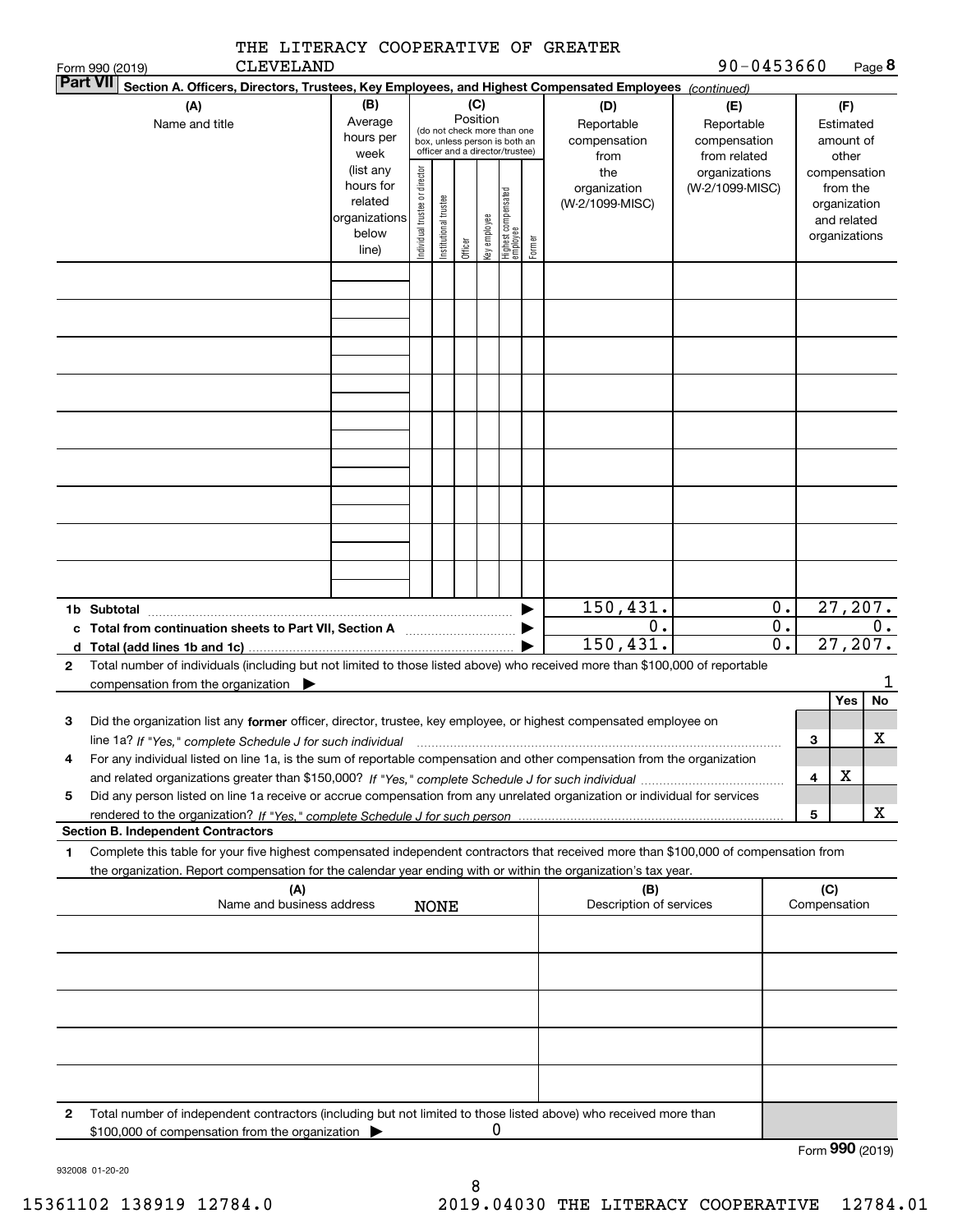| <b>Part VIII</b>                                          |    |    | <b>Statement of Revenue</b>                                                   |                       |                      |                                              |                                                  |                                                                 |
|-----------------------------------------------------------|----|----|-------------------------------------------------------------------------------|-----------------------|----------------------|----------------------------------------------|--------------------------------------------------|-----------------------------------------------------------------|
|                                                           |    |    | Check if Schedule O contains a response or note to any line in this Part VIII |                       |                      |                                              |                                                  |                                                                 |
|                                                           |    |    |                                                                               |                       | (A)<br>Total revenue | (B)<br>Related or exempt<br>function revenue | $\overline{C}$<br>Unrelated<br> business revenue | (D)<br>Revenue excluded<br>from tax under<br>sections 512 - 514 |
|                                                           |    |    | 1 a Federated campaigns<br>1a<br>.                                            |                       |                      |                                              |                                                  |                                                                 |
| Contributions, Gifts, Grants<br>and Other Similar Amounts |    |    | 1 <sub>b</sub><br><b>b</b> Membership dues                                    |                       |                      |                                              |                                                  |                                                                 |
|                                                           |    |    | 1c<br>c Fundraising events                                                    | 72,000.               |                      |                                              |                                                  |                                                                 |
|                                                           |    |    | 1 <sub>d</sub><br>d Related organizations<br>.                                |                       |                      |                                              |                                                  |                                                                 |
|                                                           |    |    | e Government grants (contributions)<br>1e                                     |                       |                      |                                              |                                                  |                                                                 |
|                                                           |    |    | f All other contributions, gifts, grants, and                                 |                       |                      |                                              |                                                  |                                                                 |
|                                                           |    |    | 1f<br>similar amounts not included above                                      | 922,429.              |                      |                                              |                                                  |                                                                 |
|                                                           |    |    | $1g$ $\frac{1}{3}$<br>Noncash contributions included in lines 1a-1f           |                       |                      |                                              |                                                  |                                                                 |
|                                                           |    | h. |                                                                               |                       | 994,429.             |                                              |                                                  |                                                                 |
|                                                           |    |    |                                                                               | <b>Business Code</b>  |                      |                                              |                                                  |                                                                 |
|                                                           |    | 2a | IMAGINATION LIBRARY                                                           | 900099                | 9,550.               | 9,550.                                       |                                                  |                                                                 |
|                                                           |    | b  | READ ACROSS AMERICA                                                           | 900099                | 3,250.               | 3,250.                                       |                                                  |                                                                 |
|                                                           |    | C. | <b>OTHER</b>                                                                  | 900099                | 1,215.               | 1,215.                                       |                                                  |                                                                 |
|                                                           |    | d  |                                                                               |                       |                      |                                              |                                                  |                                                                 |
|                                                           |    | е  |                                                                               |                       |                      |                                              |                                                  |                                                                 |
| Program Service<br>Revenue                                |    |    | f All other program service revenue                                           |                       |                      |                                              |                                                  |                                                                 |
|                                                           |    | a  |                                                                               | ▶                     | 14,015.              |                                              |                                                  |                                                                 |
|                                                           | З  |    | Investment income (including dividends, interest, and                         |                       |                      |                                              |                                                  |                                                                 |
|                                                           |    |    |                                                                               |                       | 6,643.               |                                              |                                                  | 6,643.                                                          |
|                                                           | 4  |    | Income from investment of tax-exempt bond proceeds                            |                       |                      |                                              |                                                  |                                                                 |
|                                                           | 5  |    |                                                                               |                       |                      |                                              |                                                  |                                                                 |
|                                                           |    |    | (i) Real                                                                      | (ii) Personal         |                      |                                              |                                                  |                                                                 |
|                                                           |    |    | 6 a Gross rents<br>6a<br>.                                                    |                       |                      |                                              |                                                  |                                                                 |
|                                                           |    | b  | 6b<br>Less: rental expenses                                                   |                       |                      |                                              |                                                  |                                                                 |
|                                                           |    | с  | Rental income or (loss)<br>6c                                                 |                       |                      |                                              |                                                  |                                                                 |
|                                                           |    |    | d Net rental income or (loss)                                                 |                       |                      |                                              |                                                  |                                                                 |
|                                                           |    |    | (i) Securities<br>7 a Gross amount from sales of                              | (ii) Other            |                      |                                              |                                                  |                                                                 |
|                                                           |    |    | assets other than inventory<br>7a                                             |                       |                      |                                              |                                                  |                                                                 |
|                                                           |    |    | <b>b</b> Less: cost or other basis                                            |                       |                      |                                              |                                                  |                                                                 |
|                                                           |    |    | 7b<br>and sales expenses                                                      |                       |                      |                                              |                                                  |                                                                 |
|                                                           |    |    | <b>7c</b><br>c Gain or (loss)                                                 |                       |                      |                                              |                                                  |                                                                 |
| Revenue                                                   |    |    |                                                                               | ▶                     |                      |                                              |                                                  |                                                                 |
|                                                           |    |    | 8 a Gross income from fundraising events (not                                 |                       |                      |                                              |                                                  |                                                                 |
| Other                                                     |    |    | $72$ , $000$ . of<br>including $$$                                            |                       |                      |                                              |                                                  |                                                                 |
|                                                           |    |    | contributions reported on line 1c). See                                       |                       |                      |                                              |                                                  |                                                                 |
|                                                           |    |    | 8a                                                                            | 29,234.               |                      |                                              |                                                  |                                                                 |
|                                                           |    |    | 8b                                                                            | $\overline{48,291}$ . |                      |                                              |                                                  |                                                                 |
|                                                           |    |    | c Net income or (loss) from fundraising events                                | ▶                     | $-19,057.$           |                                              |                                                  | $-19,057.$                                                      |
|                                                           |    |    | 9 a Gross income from gaming activities. See                                  |                       |                      |                                              |                                                  |                                                                 |
|                                                           |    |    | 9а                                                                            |                       |                      |                                              |                                                  |                                                                 |
|                                                           |    |    | 9 <sub>b</sub>                                                                |                       |                      |                                              |                                                  |                                                                 |
|                                                           |    |    | c Net income or (loss) from gaming activities                                 |                       |                      |                                              |                                                  |                                                                 |
|                                                           |    |    | 10 a Gross sales of inventory, less returns                                   |                       |                      |                                              |                                                  |                                                                 |
|                                                           |    |    | 10a                                                                           |                       |                      |                                              |                                                  |                                                                 |
|                                                           |    |    | 10bl<br><b>b</b> Less: cost of goods sold                                     |                       |                      |                                              |                                                  |                                                                 |
|                                                           |    |    | c Net income or (loss) from sales of inventory                                |                       |                      |                                              |                                                  |                                                                 |
|                                                           |    |    |                                                                               | <b>Business Code</b>  |                      |                                              |                                                  |                                                                 |
|                                                           |    |    | 11 a MISCELLANEOUS                                                            | 900099                | 5,825.               | 5,825.                                       |                                                  |                                                                 |
|                                                           |    | b  |                                                                               |                       |                      |                                              |                                                  |                                                                 |
|                                                           |    | c  |                                                                               |                       |                      |                                              |                                                  |                                                                 |
| Miscellaneous<br>Revenue                                  |    |    |                                                                               |                       |                      |                                              |                                                  |                                                                 |
|                                                           |    |    |                                                                               | $\blacktriangleright$ | 5,825.               |                                              |                                                  |                                                                 |
|                                                           | 12 |    |                                                                               |                       | 1,001,855.           | 19,840.                                      | 0.1                                              | $-12,414.$                                                      |
| 932009 01-20-20                                           |    |    |                                                                               |                       |                      |                                              |                                                  | Form 990 (2019)                                                 |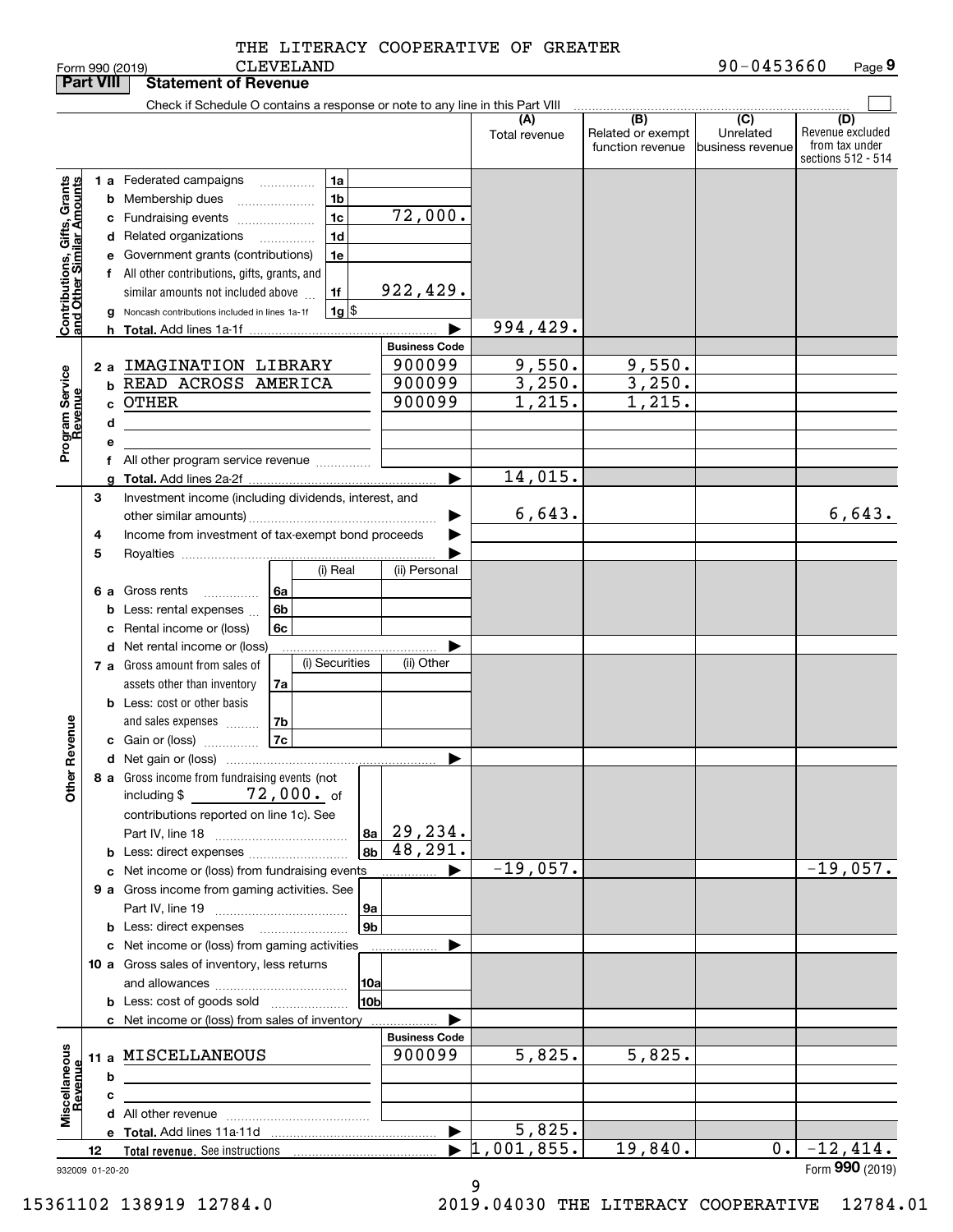|              | Section 501(c)(3) and 501(c)(4) organizations must complete all columns. All other organizations must complete column (A). |                      |                                    |                                    | $\overline{\mathbf{x}}$ |
|--------------|----------------------------------------------------------------------------------------------------------------------------|----------------------|------------------------------------|------------------------------------|-------------------------|
|              | Check if Schedule O contains a response or note to any line in this Part IX                                                | (A)                  |                                    | (C)                                | (D)                     |
|              | Do not include amounts reported on lines 6b,<br>7b, 8b, 9b, and 10b of Part VIII.                                          | Total expenses       | (B)<br>Program service<br>expenses | Management and<br>general expenses | Fundraising<br>expenses |
| 1.           | Grants and other assistance to domestic organizations                                                                      |                      |                                    |                                    |                         |
|              | and domestic governments. See Part IV, line 21                                                                             |                      |                                    |                                    |                         |
| $\mathbf{2}$ | Grants and other assistance to domestic                                                                                    |                      |                                    |                                    |                         |
|              | individuals. See Part IV, line 22                                                                                          |                      |                                    |                                    |                         |
| 3            | Grants and other assistance to foreign                                                                                     |                      |                                    |                                    |                         |
|              | organizations, foreign governments, and foreign                                                                            |                      |                                    |                                    |                         |
|              | individuals. See Part IV, lines 15 and 16                                                                                  |                      |                                    |                                    |                         |
| 4            | Benefits paid to or for members                                                                                            |                      |                                    |                                    |                         |
| 5            | Compensation of current officers, directors,                                                                               |                      |                                    |                                    |                         |
|              |                                                                                                                            | 177,638.             | 154,782.                           | 11,428.                            | 11,428.                 |
| 6            | Compensation not included above to disqualified                                                                            |                      |                                    |                                    |                         |
|              | persons (as defined under section 4958(f)(1)) and                                                                          |                      |                                    |                                    |                         |
|              | persons described in section $4958(c)(3)(B)$<br>.                                                                          |                      |                                    |                                    |                         |
| 7            |                                                                                                                            | 300, 296.            | 261,658.                           | 19,319.                            | 19,319.                 |
| 8            | Pension plan accruals and contributions (include                                                                           |                      |                                    |                                    |                         |
|              | section 401(k) and 403(b) employer contributions)                                                                          |                      |                                    |                                    |                         |
| 9            |                                                                                                                            | <u>29,137.</u>       | 20,877.                            | <u>4,130.</u>                      | 4,130.                  |
| 10           |                                                                                                                            | 33,473.              | 26,487.                            | 3,493.                             | 3,493.                  |
| 11           | Fees for services (nonemployees):                                                                                          |                      |                                    |                                    |                         |
| a            |                                                                                                                            |                      |                                    |                                    |                         |
| b            |                                                                                                                            |                      |                                    |                                    |                         |
| c            |                                                                                                                            | 27,300.              | 20,663.                            | 6,637.                             |                         |
| d            |                                                                                                                            |                      |                                    |                                    |                         |
| e            | Professional fundraising services. See Part IV, line 17                                                                    |                      |                                    |                                    |                         |
| f            | Investment management fees                                                                                                 | $\overline{2,017}$ . |                                    | 2,017.                             |                         |
| g            | Other. (If line 11g amount exceeds 10% of line 25,                                                                         |                      |                                    |                                    |                         |
|              | column (A) amount, list line 11g expenses on Sch O.)                                                                       | 208,899.             | 158,110.                           | 50,789.                            |                         |
| 12           |                                                                                                                            | 114,753.             | 104,289.                           | 10,464.                            |                         |
| 13           |                                                                                                                            |                      |                                    |                                    |                         |
| 14           |                                                                                                                            |                      |                                    |                                    |                         |
| 15           |                                                                                                                            | 33,291.              | 29,237.                            | 2,027.                             | 2,027.                  |
| 16<br>17     |                                                                                                                            | 10,184.              | 8,032.                             | 2,152.                             |                         |
| 18           | Payments of travel or entertainment expenses                                                                               |                      |                                    |                                    |                         |
|              | for any federal, state, or local public officials                                                                          |                      |                                    |                                    |                         |
| 19           | Conferences, conventions, and meetings                                                                                     | 18,822.              | 15,616.                            | 3,206.                             |                         |
| 20           | Interest                                                                                                                   |                      |                                    |                                    |                         |
| 21           |                                                                                                                            |                      |                                    |                                    |                         |
| 22           | Depreciation, depletion, and amortization                                                                                  | 449.                 |                                    | 449.                               |                         |
| 23           | Insurance                                                                                                                  | 3,746.               | 2,472.                             | 637.                               | $\overline{637}$ .      |
| 24           | Other expenses. Itemize expenses not covered                                                                               |                      |                                    |                                    |                         |
|              | above (List miscellaneous expenses on line 24e. If<br>line 24e amount exceeds 10% of line 25, column (A)                   |                      |                                    |                                    |                         |
|              | amount, list line 24e expenses on Schedule O.)                                                                             |                      |                                    |                                    |                         |
| a            | MISCELLANEOUS                                                                                                              | 14,454.              | 3,128.                             | 11,326.                            |                         |
| b            | PRINTING & PUBLICATIONS                                                                                                    | 10,915.              | 9,891.                             | 749.                               | 275.                    |
| C            | EQUIPMENT RENTAL<br>/MAINT                                                                                                 | 3,003.               | 2,605.                             | 199.                               | $\overline{199}$ .      |
| d            |                                                                                                                            |                      |                                    |                                    |                         |
|              | e All other expenses                                                                                                       |                      |                                    |                                    |                         |
| 25           | Total functional expenses. Add lines 1 through 24e                                                                         | 988,377.             | 817,847.                           | 129,022.                           | 41,508.                 |
| 26           | Joint costs. Complete this line only if the organization                                                                   |                      |                                    |                                    |                         |
|              | reported in column (B) joint costs from a combined                                                                         |                      |                                    |                                    |                         |
|              | educational campaign and fundraising solicitation.                                                                         |                      |                                    |                                    |                         |
|              | Check here $\blacktriangleright$<br>if following SOP 98-2 (ASC 958-720)                                                    |                      |                                    |                                    |                         |

10

932010 01-20-20

Form (2019) **990**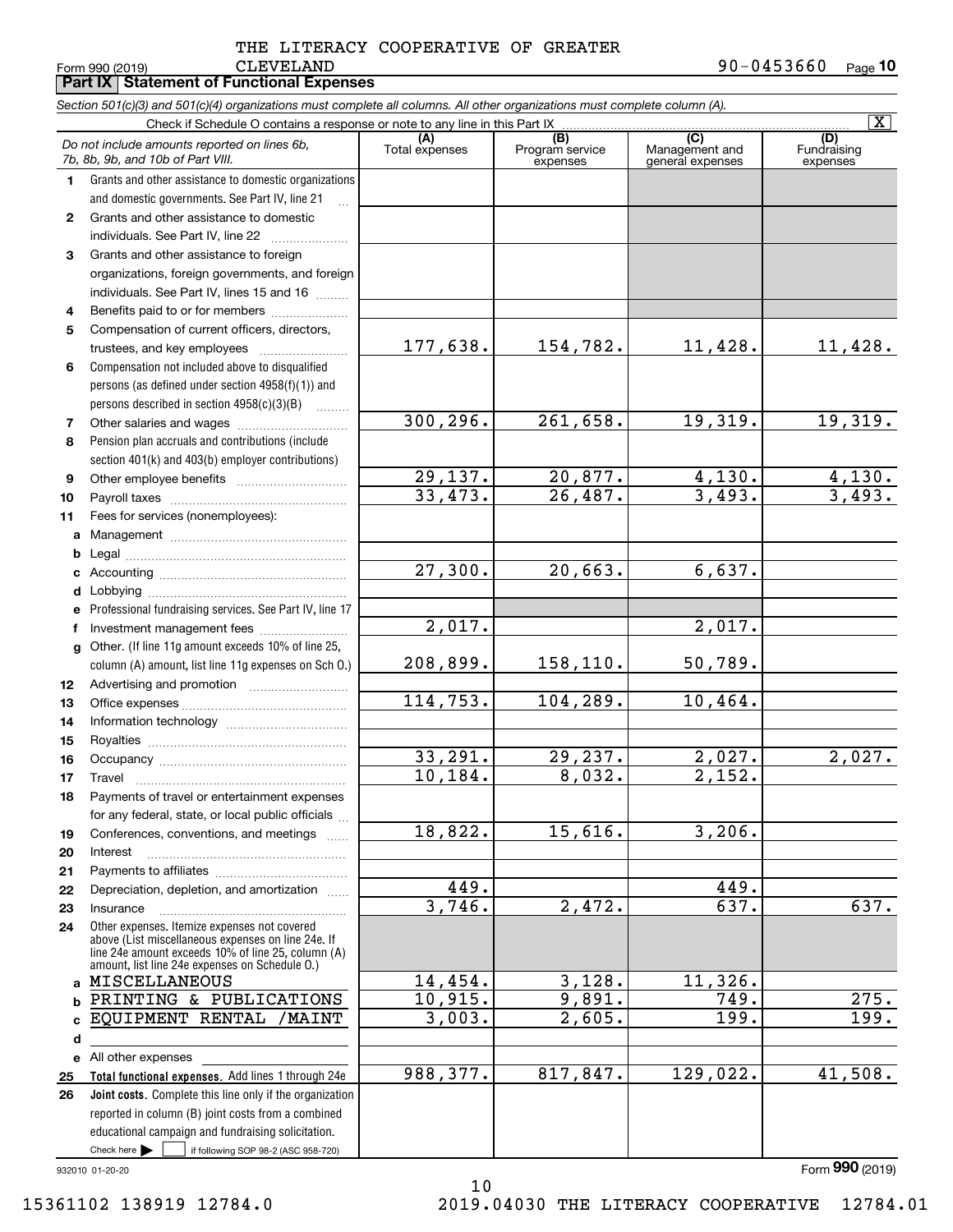|                             | Part X | <b>Balance Sheet</b>                                                                                                                                                                                                           |                 |                         |                          |                 |                       |
|-----------------------------|--------|--------------------------------------------------------------------------------------------------------------------------------------------------------------------------------------------------------------------------------|-----------------|-------------------------|--------------------------|-----------------|-----------------------|
|                             |        | Check if Schedule O contains a response or note to any line in this Part X [11] manumeroless in successive contains a response or note to any line in this Part X [11] manumeroless in the Schedule O contains and the Schedul |                 |                         |                          |                 |                       |
|                             |        |                                                                                                                                                                                                                                |                 |                         | (A)<br>Beginning of year |                 | (B)<br>End of year    |
|                             | 1      |                                                                                                                                                                                                                                |                 | 1                       | 278, 190.                |                 |                       |
|                             | 2      |                                                                                                                                                                                                                                |                 |                         | 593,823.                 | $\mathbf{2}$    | 241,785.              |
|                             | з      |                                                                                                                                                                                                                                | 21, 165.        | $\mathbf{3}$            | 143,655.                 |                 |                       |
|                             | 4      |                                                                                                                                                                                                                                |                 |                         |                          | 4               |                       |
|                             | 5      | Loans and other receivables from any current or former officer, director,                                                                                                                                                      |                 |                         |                          |                 |                       |
|                             |        | trustee, key employee, creator or founder, substantial contributor, or 35%                                                                                                                                                     |                 |                         |                          |                 |                       |
|                             |        | controlled entity or family member of any of these persons                                                                                                                                                                     |                 |                         |                          | 5               |                       |
|                             | 6      | Loans and other receivables from other disqualified persons (as defined                                                                                                                                                        |                 |                         |                          |                 |                       |
|                             |        | under section $4958(f)(1)$ , and persons described in section $4958(c)(3)(B)$                                                                                                                                                  |                 | $\ldots$                |                          | 6               |                       |
|                             | 7      |                                                                                                                                                                                                                                |                 |                         |                          | $\overline{7}$  |                       |
| Assets                      | 8      |                                                                                                                                                                                                                                |                 |                         |                          | 8               |                       |
|                             | 9      | Prepaid expenses and deferred charges                                                                                                                                                                                          |                 |                         | 3,174.                   | 9               | 3,278.                |
|                             |        | <b>10a</b> Land, buildings, and equipment: cost or other                                                                                                                                                                       |                 |                         |                          |                 |                       |
|                             |        | basis. Complete Part VI of Schedule D  10a                                                                                                                                                                                     |                 | $\frac{7,835.}{6,288.}$ |                          |                 |                       |
|                             | b      | Less: accumulated depreciation                                                                                                                                                                                                 | 10 <sub>b</sub> |                         | 86.                      | 10 <sub>c</sub> | 1,547.                |
|                             | 11     |                                                                                                                                                                                                                                |                 | 11                      |                          |                 |                       |
|                             | 12     |                                                                                                                                                                                                                                | 185,569.        | 12                      | 249,929.                 |                 |                       |
|                             | 13     |                                                                                                                                                                                                                                |                 | 13                      |                          |                 |                       |
|                             | 14     |                                                                                                                                                                                                                                |                 |                         | 14                       |                 |                       |
|                             | 15     |                                                                                                                                                                                                                                |                 |                         |                          | 15              |                       |
|                             | 16     |                                                                                                                                                                                                                                |                 |                         | 803,817.                 | 16              | 918,384.              |
|                             | 17     |                                                                                                                                                                                                                                |                 | 9,899.                  | 17                       | 24,465.         |                       |
|                             | 18     |                                                                                                                                                                                                                                |                 | 18                      |                          |                 |                       |
|                             | 19     | Deferred revenue manual contracts and contracts are contracted and contract and contract are contracted and contract are contracted and contract are contracted and contract are contracted and contract are contracted and co |                 |                         | 19                       |                 |                       |
|                             | 20     |                                                                                                                                                                                                                                |                 |                         |                          | 20              |                       |
|                             | 21     | Escrow or custodial account liability. Complete Part IV of Schedule D                                                                                                                                                          |                 | .                       |                          | 21              |                       |
|                             | 22     | Loans and other payables to any current or former officer, director,                                                                                                                                                           |                 |                         |                          |                 |                       |
|                             |        | trustee, key employee, creator or founder, substantial contributor, or 35%                                                                                                                                                     |                 |                         |                          |                 |                       |
| Liabilities                 |        | controlled entity or family member of any of these persons                                                                                                                                                                     |                 |                         |                          | 22              |                       |
|                             | 23     | Secured mortgages and notes payable to unrelated third parties                                                                                                                                                                 |                 |                         |                          | 23              |                       |
|                             | 24     |                                                                                                                                                                                                                                |                 |                         |                          | 24              |                       |
|                             | 25     | Other liabilities (including federal income tax, payables to related third                                                                                                                                                     |                 |                         |                          |                 |                       |
|                             |        | parties, and other liabilities not included on lines 17-24). Complete Part X                                                                                                                                                   |                 |                         |                          |                 |                       |
|                             |        | of Schedule D                                                                                                                                                                                                                  |                 |                         | 80,936.<br>90,835.       | 25              | 132,646.<br>157, 111. |
|                             | 26     | Total liabilities. Add lines 17 through 25<br>Organizations that follow FASB ASC 958, check here $\blacktriangleright \boxed{X}$                                                                                               |                 |                         |                          | 26              |                       |
|                             |        | and complete lines 27, 28, 32, and 33.                                                                                                                                                                                         |                 |                         |                          |                 |                       |
|                             | 27     |                                                                                                                                                                                                                                |                 |                         | 391,900.                 | 27              | 586,432.              |
|                             | 28     |                                                                                                                                                                                                                                |                 |                         | 321,082.                 | 28              | 174,841.              |
|                             |        | Organizations that do not follow FASB ASC 958, check here $\blacktriangleright$                                                                                                                                                |                 |                         |                          |                 |                       |
|                             |        | and complete lines 29 through 33.                                                                                                                                                                                              |                 |                         |                          |                 |                       |
|                             | 29     |                                                                                                                                                                                                                                |                 |                         |                          | 29              |                       |
|                             | 30     | Paid-in or capital surplus, or land, building, or equipment fund                                                                                                                                                               |                 |                         |                          | 30              |                       |
|                             | 31     | Retained earnings, endowment, accumulated income, or other funds                                                                                                                                                               |                 |                         |                          | 31              |                       |
| Net Assets or Fund Balances | 32     |                                                                                                                                                                                                                                |                 |                         | 712,982.                 | 32              | 761,273.              |
|                             | 33     |                                                                                                                                                                                                                                | 803,817.        | 33                      | 918,384.                 |                 |                       |
|                             |        |                                                                                                                                                                                                                                |                 |                         |                          |                 | Form 990 (2019)       |

932011 01-20-20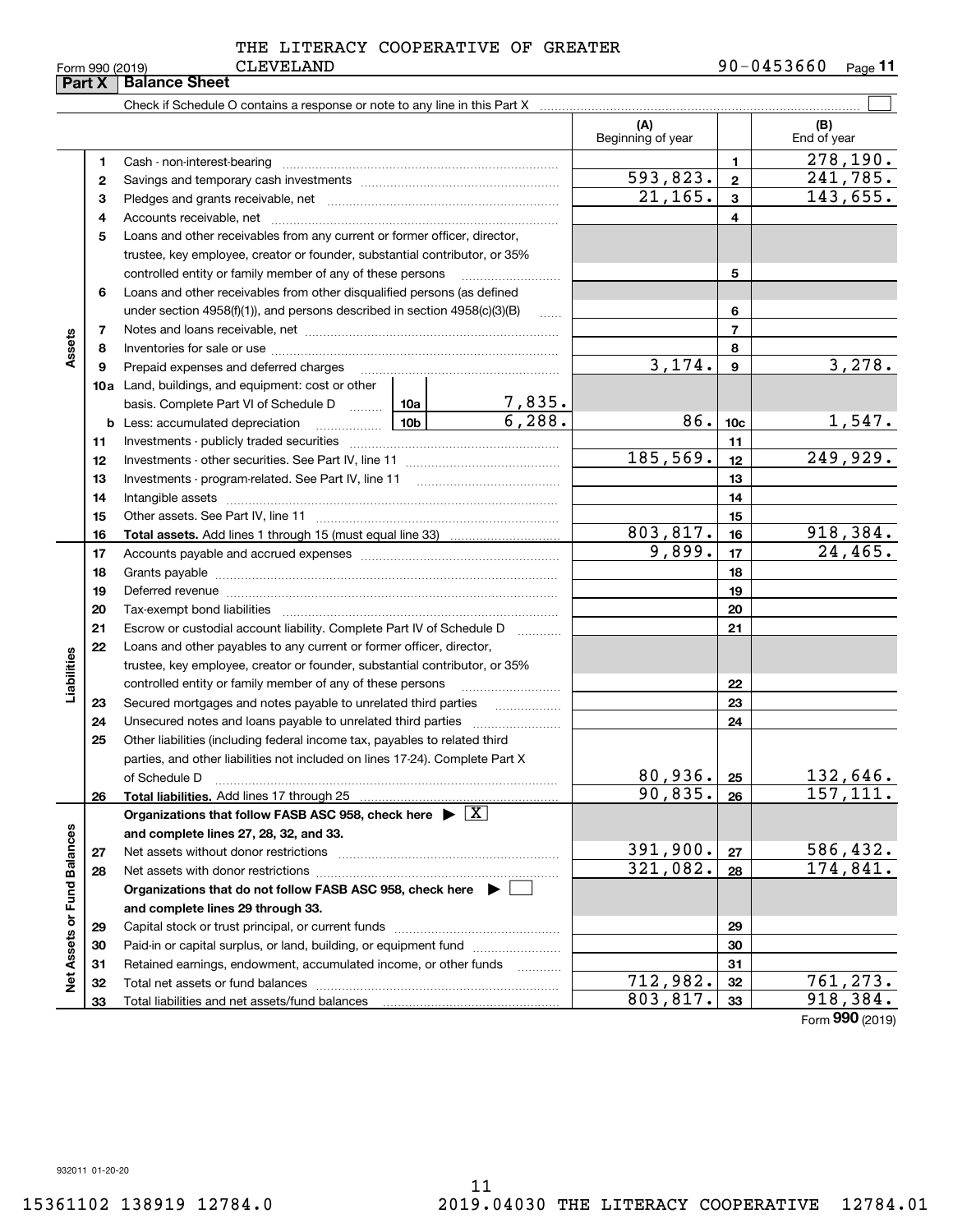|  |  | THE LITERACY COOPERATIVE OF GREATER |  |  |
|--|--|-------------------------------------|--|--|
|--|--|-------------------------------------|--|--|

| <b>Part XI Reconciliation of Net Assets</b><br>$1,001,855$ .<br>1<br>1<br>988, 377.<br>$\overline{2}$<br>Total expenses (must equal Part IX, column (A), line 25)<br>2<br>13,478.<br>3<br>Revenue less expenses. Subtract line 2 from line 1<br>з<br>712,982.<br>$\overline{\mathbf{4}}$<br>Net assets or fund balances at beginning of year (must equal Part X, line 32, column (A)) <i></i><br>4<br>34,813.<br>5<br>Net unrealized gains (losses) on investments<br>5<br>6<br>6<br>$\overline{7}$<br>Investment expenses www.communication.com/www.communication.com/www.communication.com/www.com<br>7<br>8<br>8<br>$\overline{0}$ .<br>9<br>Other changes in net assets or fund balances (explain on Schedule O)<br>9<br>Net assets or fund balances at end of year. Combine lines 3 through 9 (must equal Part X, line 32,<br>10<br>761,273.<br>10 <sup>1</sup><br>Part XII Financial Statements and Reporting<br>$ \mathbf{X} $<br><b>No</b><br>Yes<br>$\boxed{\text{X}}$ Accrual<br>Accounting method used to prepare the Form 990: <u>June</u> Cash<br>Other<br>1.<br>If the organization changed its method of accounting from a prior year or checked "Other," explain in Schedule O.<br>х<br>2a Were the organization's financial statements compiled or reviewed by an independent accountant?<br>2a<br>If "Yes," check a box below to indicate whether the financial statements for the year were compiled or reviewed on a<br>separate basis, consolidated basis, or both:<br>Separate basis<br>Consolidated basis<br>Both consolidated and separate basis<br>x<br><b>b</b> Were the organization's financial statements audited by an independent accountant?<br>2 <sub>b</sub><br>If "Yes," check a box below to indicate whether the financial statements for the year were audited on a separate basis,<br>consolidated basis, or both:<br>$ \mathbf{X} $ Separate basis<br>Consolidated basis<br>Both consolidated and separate basis<br>c If "Yes" to line 2a or 2b, does the organization have a committee that assumes responsibility for oversight of the audit,<br>x<br>2c<br>If the organization changed either its oversight process or selection process during the tax year, explain on Schedule O.<br>3a As a result of a federal award, was the organization required to undergo an audit or audits as set forth in the Single Audit<br>x<br>За<br><b>b</b> If "Yes," did the organization undergo the required audit or audits? If the organization did not undergo the required audit | <b>CLEVELAND</b><br>Form 990 (2019) |  | 90-0453660 |  | Page 12 |  |  |
|-----------------------------------------------------------------------------------------------------------------------------------------------------------------------------------------------------------------------------------------------------------------------------------------------------------------------------------------------------------------------------------------------------------------------------------------------------------------------------------------------------------------------------------------------------------------------------------------------------------------------------------------------------------------------------------------------------------------------------------------------------------------------------------------------------------------------------------------------------------------------------------------------------------------------------------------------------------------------------------------------------------------------------------------------------------------------------------------------------------------------------------------------------------------------------------------------------------------------------------------------------------------------------------------------------------------------------------------------------------------------------------------------------------------------------------------------------------------------------------------------------------------------------------------------------------------------------------------------------------------------------------------------------------------------------------------------------------------------------------------------------------------------------------------------------------------------------------------------------------------------------------------------------------------------------------------------------------------------------------------------------------------------------------------------------------------------------------------------------------------------------------------------------------------------------------------------------------------------------------------------------------------------------------------------------------------------------------------------------------------------------------------------------------------------------------------------------------------------------------------------------------------------|-------------------------------------|--|------------|--|---------|--|--|
|                                                                                                                                                                                                                                                                                                                                                                                                                                                                                                                                                                                                                                                                                                                                                                                                                                                                                                                                                                                                                                                                                                                                                                                                                                                                                                                                                                                                                                                                                                                                                                                                                                                                                                                                                                                                                                                                                                                                                                                                                                                                                                                                                                                                                                                                                                                                                                                                                                                                                                                       |                                     |  |            |  |         |  |  |
|                                                                                                                                                                                                                                                                                                                                                                                                                                                                                                                                                                                                                                                                                                                                                                                                                                                                                                                                                                                                                                                                                                                                                                                                                                                                                                                                                                                                                                                                                                                                                                                                                                                                                                                                                                                                                                                                                                                                                                                                                                                                                                                                                                                                                                                                                                                                                                                                                                                                                                                       |                                     |  |            |  |         |  |  |
|                                                                                                                                                                                                                                                                                                                                                                                                                                                                                                                                                                                                                                                                                                                                                                                                                                                                                                                                                                                                                                                                                                                                                                                                                                                                                                                                                                                                                                                                                                                                                                                                                                                                                                                                                                                                                                                                                                                                                                                                                                                                                                                                                                                                                                                                                                                                                                                                                                                                                                                       |                                     |  |            |  |         |  |  |
|                                                                                                                                                                                                                                                                                                                                                                                                                                                                                                                                                                                                                                                                                                                                                                                                                                                                                                                                                                                                                                                                                                                                                                                                                                                                                                                                                                                                                                                                                                                                                                                                                                                                                                                                                                                                                                                                                                                                                                                                                                                                                                                                                                                                                                                                                                                                                                                                                                                                                                                       |                                     |  |            |  |         |  |  |
|                                                                                                                                                                                                                                                                                                                                                                                                                                                                                                                                                                                                                                                                                                                                                                                                                                                                                                                                                                                                                                                                                                                                                                                                                                                                                                                                                                                                                                                                                                                                                                                                                                                                                                                                                                                                                                                                                                                                                                                                                                                                                                                                                                                                                                                                                                                                                                                                                                                                                                                       |                                     |  |            |  |         |  |  |
|                                                                                                                                                                                                                                                                                                                                                                                                                                                                                                                                                                                                                                                                                                                                                                                                                                                                                                                                                                                                                                                                                                                                                                                                                                                                                                                                                                                                                                                                                                                                                                                                                                                                                                                                                                                                                                                                                                                                                                                                                                                                                                                                                                                                                                                                                                                                                                                                                                                                                                                       |                                     |  |            |  |         |  |  |
|                                                                                                                                                                                                                                                                                                                                                                                                                                                                                                                                                                                                                                                                                                                                                                                                                                                                                                                                                                                                                                                                                                                                                                                                                                                                                                                                                                                                                                                                                                                                                                                                                                                                                                                                                                                                                                                                                                                                                                                                                                                                                                                                                                                                                                                                                                                                                                                                                                                                                                                       |                                     |  |            |  |         |  |  |
|                                                                                                                                                                                                                                                                                                                                                                                                                                                                                                                                                                                                                                                                                                                                                                                                                                                                                                                                                                                                                                                                                                                                                                                                                                                                                                                                                                                                                                                                                                                                                                                                                                                                                                                                                                                                                                                                                                                                                                                                                                                                                                                                                                                                                                                                                                                                                                                                                                                                                                                       |                                     |  |            |  |         |  |  |
|                                                                                                                                                                                                                                                                                                                                                                                                                                                                                                                                                                                                                                                                                                                                                                                                                                                                                                                                                                                                                                                                                                                                                                                                                                                                                                                                                                                                                                                                                                                                                                                                                                                                                                                                                                                                                                                                                                                                                                                                                                                                                                                                                                                                                                                                                                                                                                                                                                                                                                                       |                                     |  |            |  |         |  |  |
|                                                                                                                                                                                                                                                                                                                                                                                                                                                                                                                                                                                                                                                                                                                                                                                                                                                                                                                                                                                                                                                                                                                                                                                                                                                                                                                                                                                                                                                                                                                                                                                                                                                                                                                                                                                                                                                                                                                                                                                                                                                                                                                                                                                                                                                                                                                                                                                                                                                                                                                       |                                     |  |            |  |         |  |  |
|                                                                                                                                                                                                                                                                                                                                                                                                                                                                                                                                                                                                                                                                                                                                                                                                                                                                                                                                                                                                                                                                                                                                                                                                                                                                                                                                                                                                                                                                                                                                                                                                                                                                                                                                                                                                                                                                                                                                                                                                                                                                                                                                                                                                                                                                                                                                                                                                                                                                                                                       |                                     |  |            |  |         |  |  |
|                                                                                                                                                                                                                                                                                                                                                                                                                                                                                                                                                                                                                                                                                                                                                                                                                                                                                                                                                                                                                                                                                                                                                                                                                                                                                                                                                                                                                                                                                                                                                                                                                                                                                                                                                                                                                                                                                                                                                                                                                                                                                                                                                                                                                                                                                                                                                                                                                                                                                                                       |                                     |  |            |  |         |  |  |
|                                                                                                                                                                                                                                                                                                                                                                                                                                                                                                                                                                                                                                                                                                                                                                                                                                                                                                                                                                                                                                                                                                                                                                                                                                                                                                                                                                                                                                                                                                                                                                                                                                                                                                                                                                                                                                                                                                                                                                                                                                                                                                                                                                                                                                                                                                                                                                                                                                                                                                                       |                                     |  |            |  |         |  |  |
|                                                                                                                                                                                                                                                                                                                                                                                                                                                                                                                                                                                                                                                                                                                                                                                                                                                                                                                                                                                                                                                                                                                                                                                                                                                                                                                                                                                                                                                                                                                                                                                                                                                                                                                                                                                                                                                                                                                                                                                                                                                                                                                                                                                                                                                                                                                                                                                                                                                                                                                       |                                     |  |            |  |         |  |  |
|                                                                                                                                                                                                                                                                                                                                                                                                                                                                                                                                                                                                                                                                                                                                                                                                                                                                                                                                                                                                                                                                                                                                                                                                                                                                                                                                                                                                                                                                                                                                                                                                                                                                                                                                                                                                                                                                                                                                                                                                                                                                                                                                                                                                                                                                                                                                                                                                                                                                                                                       |                                     |  |            |  |         |  |  |
|                                                                                                                                                                                                                                                                                                                                                                                                                                                                                                                                                                                                                                                                                                                                                                                                                                                                                                                                                                                                                                                                                                                                                                                                                                                                                                                                                                                                                                                                                                                                                                                                                                                                                                                                                                                                                                                                                                                                                                                                                                                                                                                                                                                                                                                                                                                                                                                                                                                                                                                       |                                     |  |            |  |         |  |  |
|                                                                                                                                                                                                                                                                                                                                                                                                                                                                                                                                                                                                                                                                                                                                                                                                                                                                                                                                                                                                                                                                                                                                                                                                                                                                                                                                                                                                                                                                                                                                                                                                                                                                                                                                                                                                                                                                                                                                                                                                                                                                                                                                                                                                                                                                                                                                                                                                                                                                                                                       |                                     |  |            |  |         |  |  |
|                                                                                                                                                                                                                                                                                                                                                                                                                                                                                                                                                                                                                                                                                                                                                                                                                                                                                                                                                                                                                                                                                                                                                                                                                                                                                                                                                                                                                                                                                                                                                                                                                                                                                                                                                                                                                                                                                                                                                                                                                                                                                                                                                                                                                                                                                                                                                                                                                                                                                                                       |                                     |  |            |  |         |  |  |
|                                                                                                                                                                                                                                                                                                                                                                                                                                                                                                                                                                                                                                                                                                                                                                                                                                                                                                                                                                                                                                                                                                                                                                                                                                                                                                                                                                                                                                                                                                                                                                                                                                                                                                                                                                                                                                                                                                                                                                                                                                                                                                                                                                                                                                                                                                                                                                                                                                                                                                                       |                                     |  |            |  |         |  |  |
|                                                                                                                                                                                                                                                                                                                                                                                                                                                                                                                                                                                                                                                                                                                                                                                                                                                                                                                                                                                                                                                                                                                                                                                                                                                                                                                                                                                                                                                                                                                                                                                                                                                                                                                                                                                                                                                                                                                                                                                                                                                                                                                                                                                                                                                                                                                                                                                                                                                                                                                       |                                     |  |            |  |         |  |  |
|                                                                                                                                                                                                                                                                                                                                                                                                                                                                                                                                                                                                                                                                                                                                                                                                                                                                                                                                                                                                                                                                                                                                                                                                                                                                                                                                                                                                                                                                                                                                                                                                                                                                                                                                                                                                                                                                                                                                                                                                                                                                                                                                                                                                                                                                                                                                                                                                                                                                                                                       |                                     |  |            |  |         |  |  |
|                                                                                                                                                                                                                                                                                                                                                                                                                                                                                                                                                                                                                                                                                                                                                                                                                                                                                                                                                                                                                                                                                                                                                                                                                                                                                                                                                                                                                                                                                                                                                                                                                                                                                                                                                                                                                                                                                                                                                                                                                                                                                                                                                                                                                                                                                                                                                                                                                                                                                                                       |                                     |  |            |  |         |  |  |
|                                                                                                                                                                                                                                                                                                                                                                                                                                                                                                                                                                                                                                                                                                                                                                                                                                                                                                                                                                                                                                                                                                                                                                                                                                                                                                                                                                                                                                                                                                                                                                                                                                                                                                                                                                                                                                                                                                                                                                                                                                                                                                                                                                                                                                                                                                                                                                                                                                                                                                                       |                                     |  |            |  |         |  |  |
|                                                                                                                                                                                                                                                                                                                                                                                                                                                                                                                                                                                                                                                                                                                                                                                                                                                                                                                                                                                                                                                                                                                                                                                                                                                                                                                                                                                                                                                                                                                                                                                                                                                                                                                                                                                                                                                                                                                                                                                                                                                                                                                                                                                                                                                                                                                                                                                                                                                                                                                       |                                     |  |            |  |         |  |  |
|                                                                                                                                                                                                                                                                                                                                                                                                                                                                                                                                                                                                                                                                                                                                                                                                                                                                                                                                                                                                                                                                                                                                                                                                                                                                                                                                                                                                                                                                                                                                                                                                                                                                                                                                                                                                                                                                                                                                                                                                                                                                                                                                                                                                                                                                                                                                                                                                                                                                                                                       |                                     |  |            |  |         |  |  |
|                                                                                                                                                                                                                                                                                                                                                                                                                                                                                                                                                                                                                                                                                                                                                                                                                                                                                                                                                                                                                                                                                                                                                                                                                                                                                                                                                                                                                                                                                                                                                                                                                                                                                                                                                                                                                                                                                                                                                                                                                                                                                                                                                                                                                                                                                                                                                                                                                                                                                                                       |                                     |  |            |  |         |  |  |
|                                                                                                                                                                                                                                                                                                                                                                                                                                                                                                                                                                                                                                                                                                                                                                                                                                                                                                                                                                                                                                                                                                                                                                                                                                                                                                                                                                                                                                                                                                                                                                                                                                                                                                                                                                                                                                                                                                                                                                                                                                                                                                                                                                                                                                                                                                                                                                                                                                                                                                                       |                                     |  |            |  |         |  |  |
|                                                                                                                                                                                                                                                                                                                                                                                                                                                                                                                                                                                                                                                                                                                                                                                                                                                                                                                                                                                                                                                                                                                                                                                                                                                                                                                                                                                                                                                                                                                                                                                                                                                                                                                                                                                                                                                                                                                                                                                                                                                                                                                                                                                                                                                                                                                                                                                                                                                                                                                       |                                     |  |            |  |         |  |  |
|                                                                                                                                                                                                                                                                                                                                                                                                                                                                                                                                                                                                                                                                                                                                                                                                                                                                                                                                                                                                                                                                                                                                                                                                                                                                                                                                                                                                                                                                                                                                                                                                                                                                                                                                                                                                                                                                                                                                                                                                                                                                                                                                                                                                                                                                                                                                                                                                                                                                                                                       |                                     |  |            |  |         |  |  |
|                                                                                                                                                                                                                                                                                                                                                                                                                                                                                                                                                                                                                                                                                                                                                                                                                                                                                                                                                                                                                                                                                                                                                                                                                                                                                                                                                                                                                                                                                                                                                                                                                                                                                                                                                                                                                                                                                                                                                                                                                                                                                                                                                                                                                                                                                                                                                                                                                                                                                                                       |                                     |  |            |  |         |  |  |
|                                                                                                                                                                                                                                                                                                                                                                                                                                                                                                                                                                                                                                                                                                                                                                                                                                                                                                                                                                                                                                                                                                                                                                                                                                                                                                                                                                                                                                                                                                                                                                                                                                                                                                                                                                                                                                                                                                                                                                                                                                                                                                                                                                                                                                                                                                                                                                                                                                                                                                                       |                                     |  |            |  |         |  |  |
|                                                                                                                                                                                                                                                                                                                                                                                                                                                                                                                                                                                                                                                                                                                                                                                                                                                                                                                                                                                                                                                                                                                                                                                                                                                                                                                                                                                                                                                                                                                                                                                                                                                                                                                                                                                                                                                                                                                                                                                                                                                                                                                                                                                                                                                                                                                                                                                                                                                                                                                       |                                     |  |            |  |         |  |  |
|                                                                                                                                                                                                                                                                                                                                                                                                                                                                                                                                                                                                                                                                                                                                                                                                                                                                                                                                                                                                                                                                                                                                                                                                                                                                                                                                                                                                                                                                                                                                                                                                                                                                                                                                                                                                                                                                                                                                                                                                                                                                                                                                                                                                                                                                                                                                                                                                                                                                                                                       |                                     |  |            |  |         |  |  |
| 3b                                                                                                                                                                                                                                                                                                                                                                                                                                                                                                                                                                                                                                                                                                                                                                                                                                                                                                                                                                                                                                                                                                                                                                                                                                                                                                                                                                                                                                                                                                                                                                                                                                                                                                                                                                                                                                                                                                                                                                                                                                                                                                                                                                                                                                                                                                                                                                                                                                                                                                                    |                                     |  |            |  |         |  |  |

Form (2019) **990**

932012 01-20-20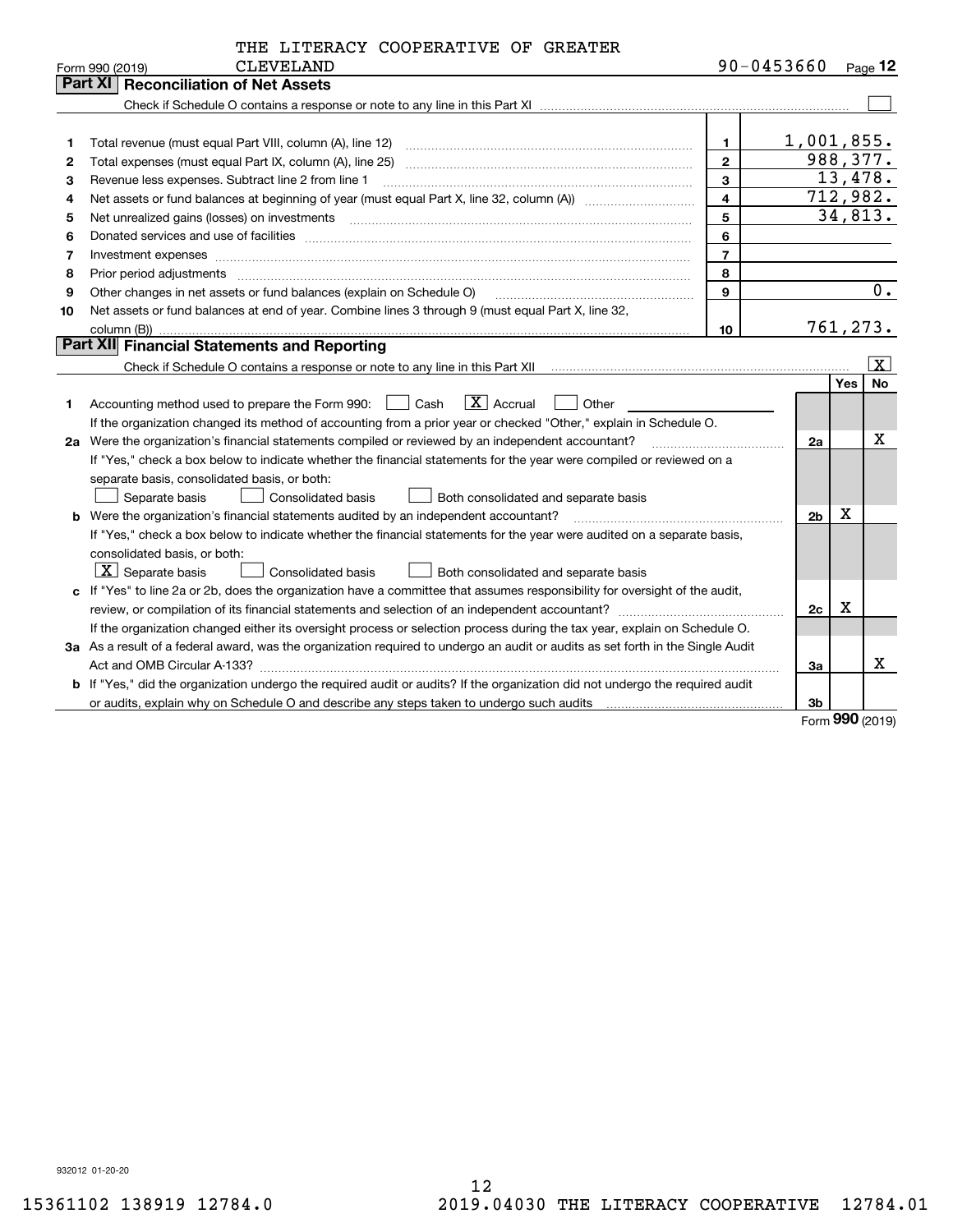| <b>SCHEDULE A</b>                                      |                                             |  |                                               |                                                                                                                                                                                                                                                                                        |     |                                                                |                            | OMB No. 1545-0047                                   |
|--------------------------------------------------------|---------------------------------------------|--|-----------------------------------------------|----------------------------------------------------------------------------------------------------------------------------------------------------------------------------------------------------------------------------------------------------------------------------------------|-----|----------------------------------------------------------------|----------------------------|-----------------------------------------------------|
|                                                        | (Form 990 or 990-EZ)                        |  |                                               | <b>Public Charity Status and Public Support</b>                                                                                                                                                                                                                                        |     |                                                                |                            |                                                     |
|                                                        |                                             |  |                                               | Complete if the organization is a section $501(c)(3)$ organization or a section<br>4947(a)(1) nonexempt charitable trust.                                                                                                                                                              |     |                                                                |                            |                                                     |
| Department of the Treasury<br>Internal Revenue Service |                                             |  |                                               | Attach to Form 990 or Form 990-EZ.                                                                                                                                                                                                                                                     |     |                                                                |                            | <b>Open to Public</b>                               |
|                                                        |                                             |  |                                               | Go to www.irs.gov/Form990 for instructions and the latest information.                                                                                                                                                                                                                 |     |                                                                |                            | Inspection                                          |
|                                                        | Name of the organization                    |  | <b>CLEVELAND</b>                              | THE LITERACY COOPERATIVE OF GREATER                                                                                                                                                                                                                                                    |     |                                                                |                            | <b>Employer identification number</b><br>90-0453660 |
| Part I                                                 |                                             |  |                                               | Reason for Public Charity Status (All organizations must complete this part.) See instructions.                                                                                                                                                                                        |     |                                                                |                            |                                                     |
|                                                        |                                             |  |                                               | The organization is not a private foundation because it is: (For lines 1 through 12, check only one box.)                                                                                                                                                                              |     |                                                                |                            |                                                     |
| 1.                                                     |                                             |  |                                               | A church, convention of churches, or association of churches described in section 170(b)(1)(A)(i).                                                                                                                                                                                     |     |                                                                |                            |                                                     |
| 2                                                      |                                             |  |                                               | A school described in section 170(b)(1)(A)(ii). (Attach Schedule E (Form 990 or 990-EZ).)                                                                                                                                                                                              |     |                                                                |                            |                                                     |
| 3                                                      |                                             |  |                                               | A hospital or a cooperative hospital service organization described in section 170(b)(1)(A)(iii).                                                                                                                                                                                      |     |                                                                |                            |                                                     |
| 4                                                      |                                             |  |                                               | A medical research organization operated in conjunction with a hospital described in section 170(b)(1)(A)(iii). Enter the hospital's name,                                                                                                                                             |     |                                                                |                            |                                                     |
|                                                        | city, and state:                            |  |                                               |                                                                                                                                                                                                                                                                                        |     |                                                                |                            |                                                     |
| 5                                                      |                                             |  |                                               | An organization operated for the benefit of a college or university owned or operated by a governmental unit described in                                                                                                                                                              |     |                                                                |                            |                                                     |
|                                                        |                                             |  | section 170(b)(1)(A)(iv). (Complete Part II.) |                                                                                                                                                                                                                                                                                        |     |                                                                |                            |                                                     |
| 6                                                      |                                             |  |                                               | A federal, state, or local government or governmental unit described in section $170(b)(1)(A)(v)$ .                                                                                                                                                                                    |     |                                                                |                            |                                                     |
| 7                                                      |                                             |  |                                               | An organization that normally receives a substantial part of its support from a governmental unit or from the general public described in                                                                                                                                              |     |                                                                |                            |                                                     |
|                                                        |                                             |  | section 170(b)(1)(A)(vi). (Complete Part II.) |                                                                                                                                                                                                                                                                                        |     |                                                                |                            |                                                     |
| 8                                                      |                                             |  |                                               | A community trust described in section 170(b)(1)(A)(vi). (Complete Part II.)                                                                                                                                                                                                           |     |                                                                |                            |                                                     |
| 9                                                      |                                             |  |                                               | An agricultural research organization described in section 170(b)(1)(A)(ix) operated in conjunction with a land-grant college                                                                                                                                                          |     |                                                                |                            |                                                     |
|                                                        |                                             |  |                                               | or university or a non-land-grant college of agriculture (see instructions). Enter the name, city, and state of the college or                                                                                                                                                         |     |                                                                |                            |                                                     |
|                                                        | university:                                 |  |                                               |                                                                                                                                                                                                                                                                                        |     |                                                                |                            |                                                     |
| $\lfloor x \rfloor$<br>10                              |                                             |  |                                               | An organization that normally receives: (1) more than 33 1/3% of its support from contributions, membership fees, and gross receipts from                                                                                                                                              |     |                                                                |                            |                                                     |
|                                                        |                                             |  |                                               | activities related to its exempt functions - subject to certain exceptions, and (2) no more than 33 1/3% of its support from gross investment<br>income and unrelated business taxable income (less section 511 tax) from businesses acquired by the organization after June 30, 1975. |     |                                                                |                            |                                                     |
|                                                        |                                             |  | See section 509(a)(2). (Complete Part III.)   |                                                                                                                                                                                                                                                                                        |     |                                                                |                            |                                                     |
| 11                                                     |                                             |  |                                               | An organization organized and operated exclusively to test for public safety. See section 509(a)(4).                                                                                                                                                                                   |     |                                                                |                            |                                                     |
| 12                                                     |                                             |  |                                               | An organization organized and operated exclusively for the benefit of, to perform the functions of, or to carry out the purposes of one or                                                                                                                                             |     |                                                                |                            |                                                     |
|                                                        |                                             |  |                                               | more publicly supported organizations described in section 509(a)(1) or section 509(a)(2). See section 509(a)(3). Check the box in                                                                                                                                                     |     |                                                                |                            |                                                     |
|                                                        |                                             |  |                                               | lines 12a through 12d that describes the type of supporting organization and complete lines 12e, 12f, and 12g.                                                                                                                                                                         |     |                                                                |                            |                                                     |
| a                                                      |                                             |  |                                               | Type I. A supporting organization operated, supervised, or controlled by its supported organization(s), typically by giving                                                                                                                                                            |     |                                                                |                            |                                                     |
|                                                        |                                             |  |                                               | the supported organization(s) the power to regularly appoint or elect a majority of the directors or trustees of the supporting                                                                                                                                                        |     |                                                                |                            |                                                     |
|                                                        |                                             |  |                                               | organization. You must complete Part IV, Sections A and B.                                                                                                                                                                                                                             |     |                                                                |                            |                                                     |
| b                                                      |                                             |  |                                               | Type II. A supporting organization supervised or controlled in connection with its supported organization(s), by having                                                                                                                                                                |     |                                                                |                            |                                                     |
|                                                        |                                             |  |                                               | control or management of the supporting organization vested in the same persons that control or manage the supported                                                                                                                                                                   |     |                                                                |                            |                                                     |
|                                                        |                                             |  |                                               | organization(s). You must complete Part IV, Sections A and C.                                                                                                                                                                                                                          |     |                                                                |                            |                                                     |
| с                                                      |                                             |  |                                               | Type III functionally integrated. A supporting organization operated in connection with, and functionally integrated with,                                                                                                                                                             |     |                                                                |                            |                                                     |
|                                                        |                                             |  |                                               | its supported organization(s) (see instructions). You must complete Part IV, Sections A, D, and E.                                                                                                                                                                                     |     |                                                                |                            |                                                     |
| d                                                      |                                             |  |                                               | Type III non-functionally integrated. A supporting organization operated in connection with its supported organization(s)<br>that is not functionally integrated. The organization generally must satisfy a distribution requirement and an attentiveness                              |     |                                                                |                            |                                                     |
|                                                        |                                             |  |                                               | requirement (see instructions). You must complete Part IV, Sections A and D, and Part V.                                                                                                                                                                                               |     |                                                                |                            |                                                     |
| е                                                      |                                             |  |                                               | Check this box if the organization received a written determination from the IRS that it is a Type I, Type II, Type III                                                                                                                                                                |     |                                                                |                            |                                                     |
|                                                        |                                             |  |                                               | functionally integrated, or Type III non-functionally integrated supporting organization.                                                                                                                                                                                              |     |                                                                |                            |                                                     |
| f.                                                     | Enter the number of supported organizations |  |                                               |                                                                                                                                                                                                                                                                                        |     |                                                                |                            |                                                     |
| a                                                      |                                             |  |                                               | Provide the following information about the supported organization(s).                                                                                                                                                                                                                 |     |                                                                |                            |                                                     |
|                                                        | (i) Name of supported                       |  | (ii) EIN                                      | (iii) Type of organization<br>(described on lines 1-10                                                                                                                                                                                                                                 |     | (iv) Is the organization listed<br>in your governing document? | (v) Amount of monetary     | (vi) Amount of other                                |
|                                                        | organization                                |  |                                               | above (see instructions))                                                                                                                                                                                                                                                              | Yes | No                                                             | support (see instructions) | support (see instructions)                          |
|                                                        |                                             |  |                                               |                                                                                                                                                                                                                                                                                        |     |                                                                |                            |                                                     |
|                                                        |                                             |  |                                               |                                                                                                                                                                                                                                                                                        |     |                                                                |                            |                                                     |
|                                                        |                                             |  |                                               |                                                                                                                                                                                                                                                                                        |     |                                                                |                            |                                                     |
|                                                        |                                             |  |                                               |                                                                                                                                                                                                                                                                                        |     |                                                                |                            |                                                     |
|                                                        |                                             |  |                                               |                                                                                                                                                                                                                                                                                        |     |                                                                |                            |                                                     |
|                                                        |                                             |  |                                               |                                                                                                                                                                                                                                                                                        |     |                                                                |                            |                                                     |
|                                                        |                                             |  |                                               |                                                                                                                                                                                                                                                                                        |     |                                                                |                            |                                                     |
|                                                        |                                             |  |                                               |                                                                                                                                                                                                                                                                                        |     |                                                                |                            |                                                     |
|                                                        |                                             |  |                                               |                                                                                                                                                                                                                                                                                        |     |                                                                |                            |                                                     |
| Total                                                  |                                             |  |                                               |                                                                                                                                                                                                                                                                                        |     |                                                                |                            |                                                     |
|                                                        |                                             |  |                                               | $1 \text{ H}$ Ear Reparatively Reduction Act Notice, see the Instructions for Earm 880 or 880.57 $\pm$ 200001, 89.85.19                                                                                                                                                                |     |                                                                |                            | Schodule A (Form 000 or 000 FZ) 2010                |

LHA For Paperwork Reduction Act Notice, see the Instructions for Form 990 or 990-EZ. 932021 09-25-19 Schedule A (Form 990 or 990-EZ) 2019 13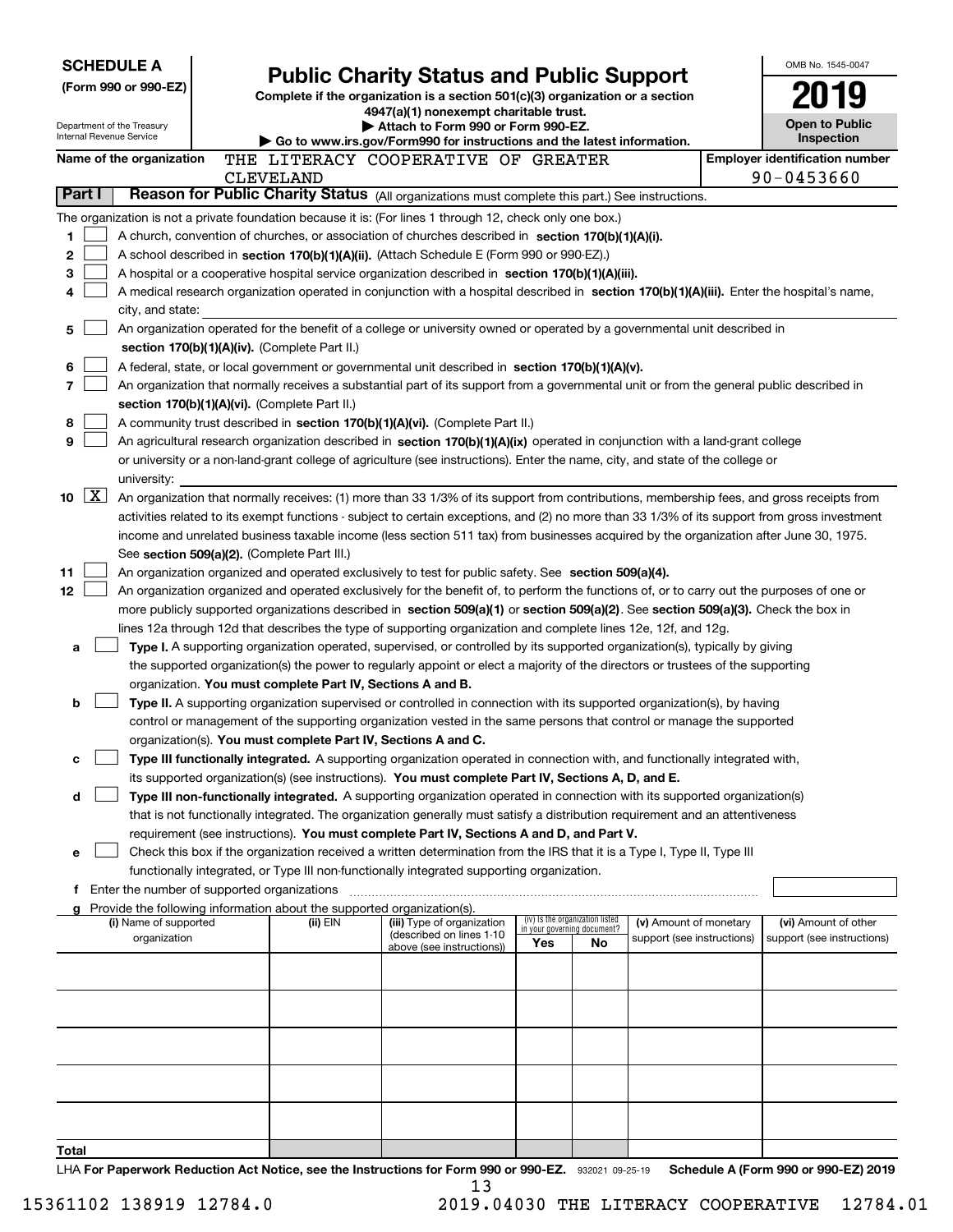## Schedule A (Form 990 or 990-EZ) 2019 CLEVELAND

**2** CLEVELAND 90-0453660

(Complete only if you checked the box on line 5, 7, or 8 of Part I or if the organization failed to qualify under Part III. If the organization fails to qualify under the tests listed below, please complete Part III.) **Part II Support Schedule for Organizations Described in Sections 170(b)(1)(A)(iv) and 170(b)(1)(A)(vi)**

|    | <b>Section A. Public Support</b>                                                                                                               |          |            |                 |            |          |                                      |
|----|------------------------------------------------------------------------------------------------------------------------------------------------|----------|------------|-----------------|------------|----------|--------------------------------------|
|    | Calendar year (or fiscal year beginning in) $\blacktriangleright$                                                                              | (a) 2015 | (b) 2016   | <b>(c)</b> 2017 | $(d)$ 2018 | (e) 2019 | (f) Total                            |
|    | 1 Gifts, grants, contributions, and                                                                                                            |          |            |                 |            |          |                                      |
|    | membership fees received. (Do not                                                                                                              |          |            |                 |            |          |                                      |
|    | include any "unusual grants.")                                                                                                                 |          |            |                 |            |          |                                      |
|    | 2 Tax revenues levied for the organ-                                                                                                           |          |            |                 |            |          |                                      |
|    | ization's benefit and either paid to                                                                                                           |          |            |                 |            |          |                                      |
|    | or expended on its behalf                                                                                                                      |          |            |                 |            |          |                                      |
|    | 3 The value of services or facilities                                                                                                          |          |            |                 |            |          |                                      |
|    | furnished by a governmental unit to                                                                                                            |          |            |                 |            |          |                                      |
|    | the organization without charge                                                                                                                |          |            |                 |            |          |                                      |
|    | 4 Total. Add lines 1 through 3                                                                                                                 |          |            |                 |            |          |                                      |
| 5. | The portion of total contributions                                                                                                             |          |            |                 |            |          |                                      |
|    | by each person (other than a                                                                                                                   |          |            |                 |            |          |                                      |
|    | governmental unit or publicly                                                                                                                  |          |            |                 |            |          |                                      |
|    | supported organization) included                                                                                                               |          |            |                 |            |          |                                      |
|    | on line 1 that exceeds 2% of the                                                                                                               |          |            |                 |            |          |                                      |
|    | amount shown on line 11,                                                                                                                       |          |            |                 |            |          |                                      |
|    | column (f)                                                                                                                                     |          |            |                 |            |          |                                      |
|    | 6 Public support. Subtract line 5 from line 4.                                                                                                 |          |            |                 |            |          |                                      |
|    | <b>Section B. Total Support</b>                                                                                                                |          |            |                 |            |          |                                      |
|    | Calendar year (or fiscal year beginning in) $\blacktriangleright$                                                                              | (a) 2015 | $(b)$ 2016 | $(c)$ 2017      | $(d)$ 2018 | (e) 2019 | (f) Total                            |
|    | 7 Amounts from line 4                                                                                                                          |          |            |                 |            |          |                                      |
| 8  | Gross income from interest,                                                                                                                    |          |            |                 |            |          |                                      |
|    | dividends, payments received on                                                                                                                |          |            |                 |            |          |                                      |
|    | securities loans, rents, royalties,                                                                                                            |          |            |                 |            |          |                                      |
|    | and income from similar sources                                                                                                                |          |            |                 |            |          |                                      |
| 9. | Net income from unrelated business                                                                                                             |          |            |                 |            |          |                                      |
|    | activities, whether or not the                                                                                                                 |          |            |                 |            |          |                                      |
|    | business is regularly carried on                                                                                                               |          |            |                 |            |          |                                      |
|    | <b>10</b> Other income. Do not include gain                                                                                                    |          |            |                 |            |          |                                      |
|    | or loss from the sale of capital                                                                                                               |          |            |                 |            |          |                                      |
|    | assets (Explain in Part VI.)                                                                                                                   |          |            |                 |            |          |                                      |
|    | 11 Total support. Add lines 7 through 10                                                                                                       |          |            |                 |            |          |                                      |
|    | <b>12</b> Gross receipts from related activities, etc. (see instructions)                                                                      |          |            |                 |            | 12       |                                      |
|    | 13 First five years. If the Form 990 is for the organization's first, second, third, fourth, or fifth tax year as a section 501(c)(3)          |          |            |                 |            |          |                                      |
|    | organization, check this box and stop here                                                                                                     |          |            |                 |            |          |                                      |
|    | <b>Section C. Computation of Public Support Percentage</b>                                                                                     |          |            |                 |            |          |                                      |
|    | 14 Public support percentage for 2019 (line 6, column (f) divided by line 11, column (f) <i>mummeronom</i>                                     |          |            |                 |            | 14       | %                                    |
|    |                                                                                                                                                |          |            |                 |            | 15       | %                                    |
|    | 16a 33 1/3% support test - 2019. If the organization did not check the box on line 13, and line 14 is 33 1/3% or more, check this box and      |          |            |                 |            |          |                                      |
|    | stop here. The organization qualifies as a publicly supported organization                                                                     |          |            |                 |            |          |                                      |
|    | b 33 1/3% support test - 2018. If the organization did not check a box on line 13 or 16a, and line 15 is 33 1/3% or more, check this box       |          |            |                 |            |          |                                      |
|    | and stop here. The organization qualifies as a publicly supported organization                                                                 |          |            |                 |            |          |                                      |
|    | 17a 10% -facts-and-circumstances test - 2019. If the organization did not check a box on line 13, 16a, or 16b, and line 14 is 10% or more,     |          |            |                 |            |          |                                      |
|    | and if the organization meets the "facts-and-circumstances" test, check this box and stop here. Explain in Part VI how the organization        |          |            |                 |            |          |                                      |
|    | meets the "facts-and-circumstances" test. The organization qualifies as a publicly supported organization                                      |          |            |                 |            |          |                                      |
|    | <b>b 10% -facts-and-circumstances test - 2018.</b> If the organization did not check a box on line 13, 16a, 16b, or 17a, and line 15 is 10% or |          |            |                 |            |          |                                      |
|    | more, and if the organization meets the "facts-and-circumstances" test, check this box and stop here. Explain in Part VI how the               |          |            |                 |            |          |                                      |
|    | organization meets the "facts-and-circumstances" test. The organization qualifies as a publicly supported organization                         |          |            |                 |            |          |                                      |
|    | 18 Private foundation. If the organization did not check a box on line 13, 16a, 16b, 17a, or 17b, check this box and see instructions          |          |            |                 |            |          |                                      |
|    |                                                                                                                                                |          |            |                 |            |          | Schodule A (Form 000 or 000 F7) 2010 |

**Schedule A (Form 990 or 990-EZ) 2019**

932022 09-25-19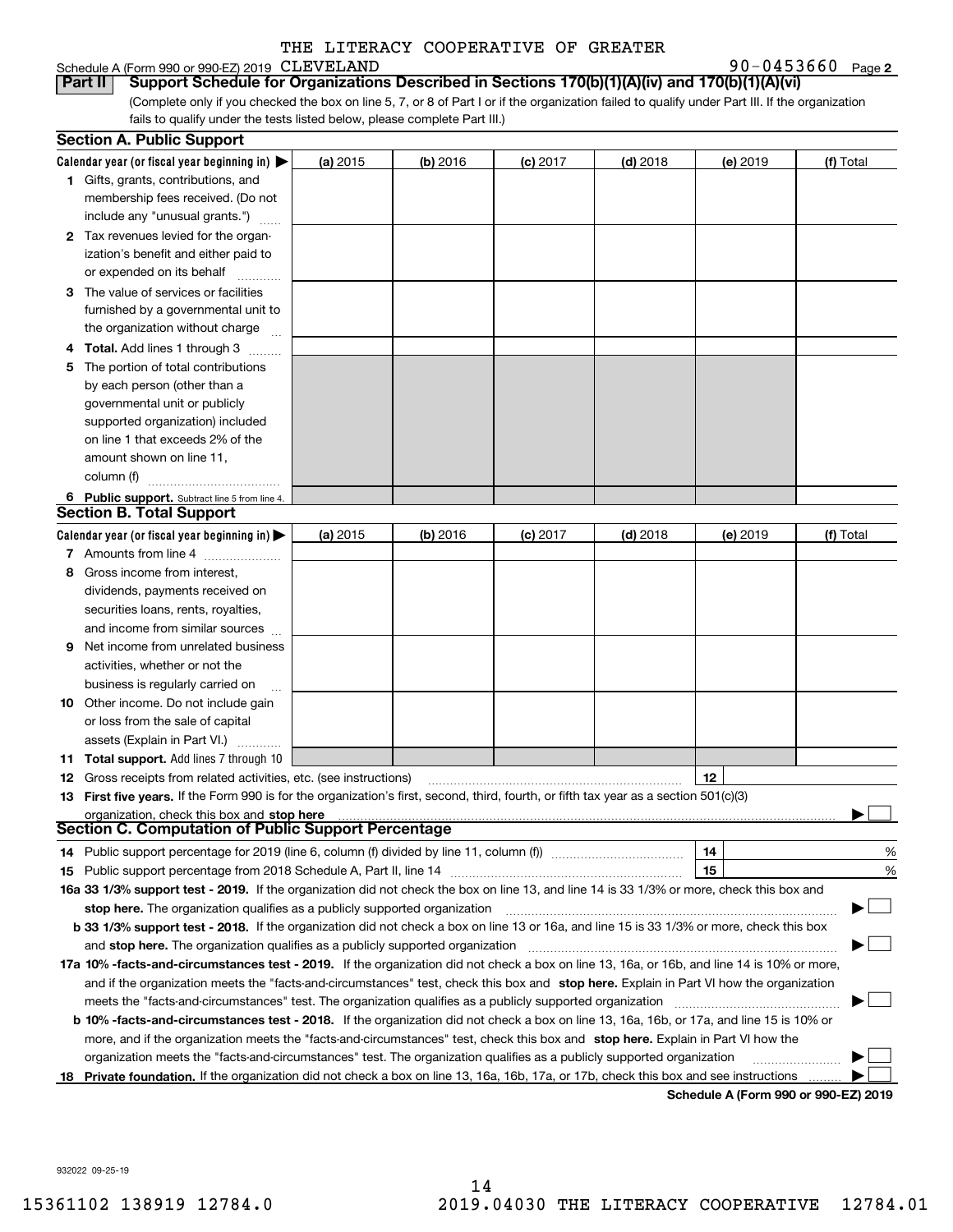## Schedule A (Form 990 or 990-EZ) 2019 CLEVELAND

**Part III Support Schedule for Organizations Described in Section 509(a)(2)** 

**3** CLEVELAND 90-0453660

(Complete only if you checked the box on line 10 of Part I or if the organization failed to qualify under Part II. If the organization fails to qualify under the tests listed below, please complete Part II.)

|    | <b>Section A. Public Support</b>                                                                                                                                                                                                                                         |                    |            |            |            |                                      |                                          |  |
|----|--------------------------------------------------------------------------------------------------------------------------------------------------------------------------------------------------------------------------------------------------------------------------|--------------------|------------|------------|------------|--------------------------------------|------------------------------------------|--|
|    | Calendar year (or fiscal year beginning in)                                                                                                                                                                                                                              | (a) 2015           | (b) 2016   | $(c)$ 2017 | $(d)$ 2018 | (e) 2019                             | (f) Total                                |  |
|    | 1 Gifts, grants, contributions, and                                                                                                                                                                                                                                      |                    |            |            |            |                                      |                                          |  |
|    | membership fees received. (Do not                                                                                                                                                                                                                                        |                    |            |            |            |                                      |                                          |  |
|    | include any "unusual grants.")                                                                                                                                                                                                                                           | 1001396.           | 817, 201.  | 907,010.   | 971,887.   | 994,429.                             | 4691923.                                 |  |
|    | 2 Gross receipts from admissions,<br>merchandise sold or services per-                                                                                                                                                                                                   |                    |            |            |            |                                      |                                          |  |
|    | formed, or facilities furnished in                                                                                                                                                                                                                                       |                    |            |            |            |                                      |                                          |  |
|    | any activity that is related to the                                                                                                                                                                                                                                      |                    |            |            |            |                                      |                                          |  |
|    | organization's tax-exempt purpose                                                                                                                                                                                                                                        |                    |            |            |            |                                      |                                          |  |
|    | 3 Gross receipts from activities that                                                                                                                                                                                                                                    |                    |            |            |            |                                      |                                          |  |
|    | are not an unrelated trade or bus-                                                                                                                                                                                                                                       |                    |            |            |            |                                      |                                          |  |
|    | iness under section 513                                                                                                                                                                                                                                                  |                    |            |            |            |                                      |                                          |  |
|    | 4 Tax revenues levied for the organ-                                                                                                                                                                                                                                     |                    |            |            |            |                                      |                                          |  |
|    | ization's benefit and either paid to                                                                                                                                                                                                                                     |                    |            |            |            |                                      |                                          |  |
|    | or expended on its behalf                                                                                                                                                                                                                                                |                    |            |            |            |                                      |                                          |  |
|    | 5 The value of services or facilities                                                                                                                                                                                                                                    |                    |            |            |            |                                      |                                          |  |
|    | furnished by a governmental unit to                                                                                                                                                                                                                                      |                    |            |            |            |                                      |                                          |  |
|    | the organization without charge                                                                                                                                                                                                                                          |                    |            |            |            |                                      |                                          |  |
|    | 6 Total. Add lines 1 through 5                                                                                                                                                                                                                                           | 1001396.           | 817,201.   | 907,010.   | 971,887.   | 994,429.                             | 4691923.                                 |  |
|    | 7a Amounts included on lines 1, 2, and                                                                                                                                                                                                                                   |                    |            |            |            |                                      |                                          |  |
|    | 3 received from disqualified persons                                                                                                                                                                                                                                     |                    |            |            |            |                                      | 0.                                       |  |
|    | <b>b</b> Amounts included on lines 2 and 3 received                                                                                                                                                                                                                      |                    |            |            |            |                                      |                                          |  |
|    | from other than disqualified persons that<br>exceed the greater of \$5,000 or 1% of the                                                                                                                                                                                  |                    |            |            |            |                                      |                                          |  |
|    | amount on line 13 for the year                                                                                                                                                                                                                                           |                    |            |            |            |                                      | 0.                                       |  |
|    | c Add lines 7a and 7b                                                                                                                                                                                                                                                    |                    |            |            |            |                                      | 0.                                       |  |
|    | 8 Public support. (Subtract line 7c from line 6.)                                                                                                                                                                                                                        |                    |            |            |            |                                      | 4691923.                                 |  |
|    | <b>Section B. Total Support</b>                                                                                                                                                                                                                                          |                    |            |            |            |                                      |                                          |  |
|    | Calendar year (or fiscal year beginning in)                                                                                                                                                                                                                              | (a) 2015           | $(b)$ 2016 | $(c)$ 2017 | $(d)$ 2018 | (e) 2019                             | (f) Total                                |  |
|    | 9 Amounts from line 6                                                                                                                                                                                                                                                    | 1001396.           | 817,201.   | 907,010.   | 971,887.   | 994,429.                             | 4691923.                                 |  |
|    | 10a Gross income from interest,                                                                                                                                                                                                                                          |                    |            |            |            |                                      |                                          |  |
|    | dividends, payments received on<br>securities loans, rents, royalties,                                                                                                                                                                                                   |                    |            |            |            |                                      |                                          |  |
|    | and income from similar sources                                                                                                                                                                                                                                          | 594.               | 351.       | 1,769.     | 2,493.     | 6,643.                               | 11,850.                                  |  |
|    | <b>b</b> Unrelated business taxable income                                                                                                                                                                                                                               |                    |            |            |            |                                      |                                          |  |
|    | (less section 511 taxes) from businesses                                                                                                                                                                                                                                 |                    |            |            |            |                                      |                                          |  |
|    | acquired after June 30, 1975                                                                                                                                                                                                                                             |                    |            |            |            |                                      |                                          |  |
|    | c Add lines 10a and 10b                                                                                                                                                                                                                                                  | $\overline{594}$ . | 351.       | 1,769.     | 2,493.     | 6,643.                               | 11,850.                                  |  |
|    | 11 Net income from unrelated business                                                                                                                                                                                                                                    |                    |            |            |            |                                      |                                          |  |
|    | activities not included in line 10b,                                                                                                                                                                                                                                     |                    |            |            |            |                                      |                                          |  |
|    | whether or not the business is<br>regularly carried on                                                                                                                                                                                                                   |                    |            |            |            |                                      |                                          |  |
|    | 12 Other income. Do not include gain                                                                                                                                                                                                                                     |                    |            |            |            |                                      |                                          |  |
|    | or loss from the sale of capital                                                                                                                                                                                                                                         | 20,090.            | 50, 295.   | 70,610.    | 65,882.    | 35,059.                              | 241,936.                                 |  |
|    | assets (Explain in Part VI.)<br><b>13</b> Total support. (Add lines 9, 10c, 11, and 12.)                                                                                                                                                                                 | 1022080.           | 867,847.   | 979,389.   | 1040262.   | 1036131.                             | 4945709.                                 |  |
|    | 14 First five years. If the Form 990 is for the organization's first, second, third, fourth, or fifth tax year as a section 501(c)(3) organization,                                                                                                                      |                    |            |            |            |                                      |                                          |  |
|    | check this box and stop here                                                                                                                                                                                                                                             |                    |            |            |            |                                      |                                          |  |
|    | <b>Section C. Computation of Public Support Percentage</b>                                                                                                                                                                                                               |                    |            |            |            |                                      |                                          |  |
|    | 15 Public support percentage for 2019 (line 8, column (f), divided by line 13, column (f))                                                                                                                                                                               |                    |            |            |            | 15                                   | 94.87<br>%                               |  |
|    | 16 Public support percentage from 2018 Schedule A, Part III, line 15                                                                                                                                                                                                     |                    |            |            |            | 16                                   | 95.40<br>$\%$                            |  |
|    | <b>Section D. Computation of Investment Income Percentage</b>                                                                                                                                                                                                            |                    |            |            |            |                                      |                                          |  |
|    | 17 Investment income percentage for 2019 (line 10c, column (f), divided by line 13, column (f))                                                                                                                                                                          |                    |            |            |            | 17                                   | .24<br>$\%$                              |  |
|    | 18 Investment income percentage from 2018 Schedule A, Part III, line 17                                                                                                                                                                                                  |                    |            |            |            | 18                                   | .12<br>%                                 |  |
|    | 19a 33 1/3% support tests - 2019. If the organization did not check the box on line 14, and line 15 is more than 33 1/3%, and line 17 is not                                                                                                                             |                    |            |            |            |                                      |                                          |  |
|    | more than 33 1/3%, check this box and stop here. The organization qualifies as a publicly supported organization                                                                                                                                                         |                    |            |            |            |                                      | $\blacktriangleright$ $\boxed{\text{X}}$ |  |
|    |                                                                                                                                                                                                                                                                          |                    |            |            |            |                                      |                                          |  |
|    | b 33 1/3% support tests - 2018. If the organization did not check a box on line 14 or line 19a, and line 16 is more than 33 1/3%, and<br>line 18 is not more than 33 1/3%, check this box and stop here. The organization qualifies as a publicly supported organization |                    |            |            |            |                                      |                                          |  |
| 20 | Private foundation. If the organization did not check a box on line 14, 19a, or 19b, check this box and see instructions                                                                                                                                                 |                    |            |            |            |                                      |                                          |  |
|    | 932023 09-25-19                                                                                                                                                                                                                                                          |                    |            |            |            | Schedule A (Form 990 or 990-EZ) 2019 |                                          |  |
|    |                                                                                                                                                                                                                                                                          |                    |            |            |            |                                      |                                          |  |

15

15361102 138919 12784.0 2019.04030 THE LITERACY COOPERATIVE 12784.01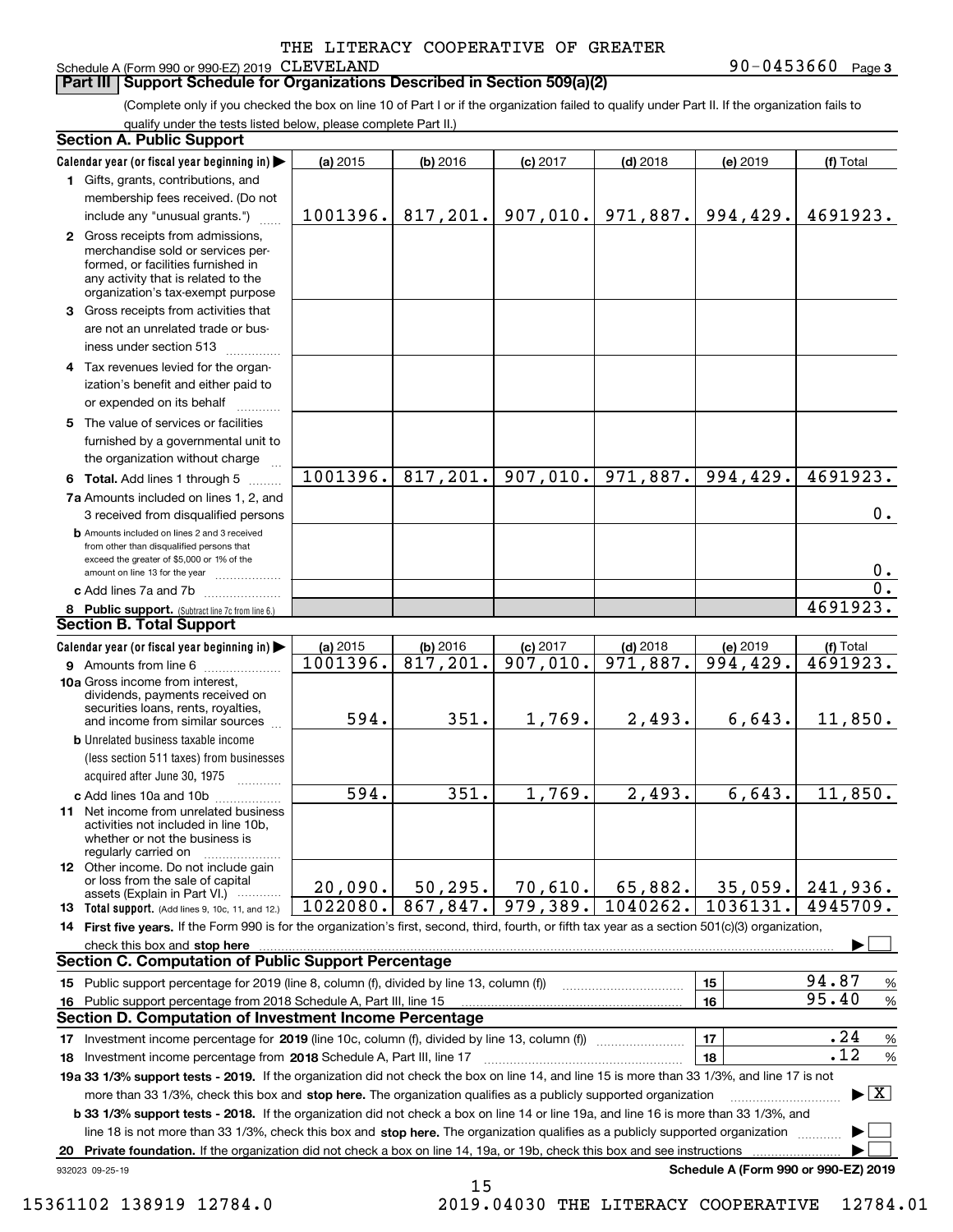## Schedule A (Form 990 or 990-EZ) 2019 CLEVELAND **Part IV Supporting Organizations**

(Complete only if you checked a box in line 12 on Part I. If you checked 12a of Part I, complete Sections A and B. If you checked 12b of Part I, complete Sections A and C. If you checked 12c of Part I, complete Sections A, D, and E. If you checked 12d of Part I, complete Sections A and D, and complete Part V.)

### **Section A. All Supporting Organizations**

- **1** Are all of the organization's supported organizations listed by name in the organization's governing documents? If "No," describe in **Part VI** how the supported organizations are designated. If designated by *class or purpose, describe the designation. If historic and continuing relationship, explain.*
- **2** Did the organization have any supported organization that does not have an IRS determination of status under section 509(a)(1) or (2)? If "Yes," explain in Part VI how the organization determined that the supported *organization was described in section 509(a)(1) or (2).*
- **3a** Did the organization have a supported organization described in section 501(c)(4), (5), or (6)? If "Yes," answer *(b) and (c) below.*
- **b** Did the organization confirm that each supported organization qualified under section 501(c)(4), (5), or (6) and satisfied the public support tests under section 509(a)(2)? If "Yes," describe in **Part VI** when and how the *organization made the determination.*
- **c**Did the organization ensure that all support to such organizations was used exclusively for section 170(c)(2)(B) purposes? If "Yes," explain in **Part VI** what controls the organization put in place to ensure such use.
- **4a***If* Was any supported organization not organized in the United States ("foreign supported organization")? *"Yes," and if you checked 12a or 12b in Part I, answer (b) and (c) below.*
- **b** Did the organization have ultimate control and discretion in deciding whether to make grants to the foreign supported organization? If "Yes," describe in **Part VI** how the organization had such control and discretion *despite being controlled or supervised by or in connection with its supported organizations.*
- **c** Did the organization support any foreign supported organization that does not have an IRS determination under sections 501(c)(3) and 509(a)(1) or (2)? If "Yes," explain in **Part VI** what controls the organization used *to ensure that all support to the foreign supported organization was used exclusively for section 170(c)(2)(B) purposes.*
- **5a** Did the organization add, substitute, or remove any supported organizations during the tax year? If "Yes," answer (b) and (c) below (if applicable). Also, provide detail in **Part VI,** including (i) the names and EIN *numbers of the supported organizations added, substituted, or removed; (ii) the reasons for each such action; (iii) the authority under the organization's organizing document authorizing such action; and (iv) how the action was accomplished (such as by amendment to the organizing document).*
- **b** Type I or Type II only. Was any added or substituted supported organization part of a class already designated in the organization's organizing document?
- **cSubstitutions only.**  Was the substitution the result of an event beyond the organization's control?
- **6** Did the organization provide support (whether in the form of grants or the provision of services or facilities) to **Part VI.** *If "Yes," provide detail in* support or benefit one or more of the filing organization's supported organizations? anyone other than (i) its supported organizations, (ii) individuals that are part of the charitable class benefited by one or more of its supported organizations, or (iii) other supporting organizations that also
- **7**Did the organization provide a grant, loan, compensation, or other similar payment to a substantial contributor *If "Yes," complete Part I of Schedule L (Form 990 or 990-EZ).* regard to a substantial contributor? (as defined in section 4958(c)(3)(C)), a family member of a substantial contributor, or a 35% controlled entity with
- **8** Did the organization make a loan to a disqualified person (as defined in section 4958) not described in line 7? *If "Yes," complete Part I of Schedule L (Form 990 or 990-EZ).*
- **9a** Was the organization controlled directly or indirectly at any time during the tax year by one or more in section 509(a)(1) or (2))? If "Yes," *provide detail in* <code>Part VI.</code> disqualified persons as defined in section 4946 (other than foundation managers and organizations described
- **b** Did one or more disqualified persons (as defined in line 9a) hold a controlling interest in any entity in which the supporting organization had an interest? If "Yes," provide detail in P**art VI**.
- **c**Did a disqualified person (as defined in line 9a) have an ownership interest in, or derive any personal benefit from, assets in which the supporting organization also had an interest? If "Yes," provide detail in P**art VI.**
- **10a** Was the organization subject to the excess business holdings rules of section 4943 because of section supporting organizations)? If "Yes," answer 10b below. 4943(f) (regarding certain Type II supporting organizations, and all Type III non-functionally integrated
- **b** Did the organization have any excess business holdings in the tax year? (Use Schedule C, Form 4720, to *determine whether the organization had excess business holdings.)*

16

932024 09-25-19

**6789a 9b9c10a10b**

**Schedule A (Form 990 or 990-EZ) 2019**

**1**

**2**

**3a**

**3b**

**3c**

**4a**

**4b**

**4c**

**5a**

**5b5c** **YesNo**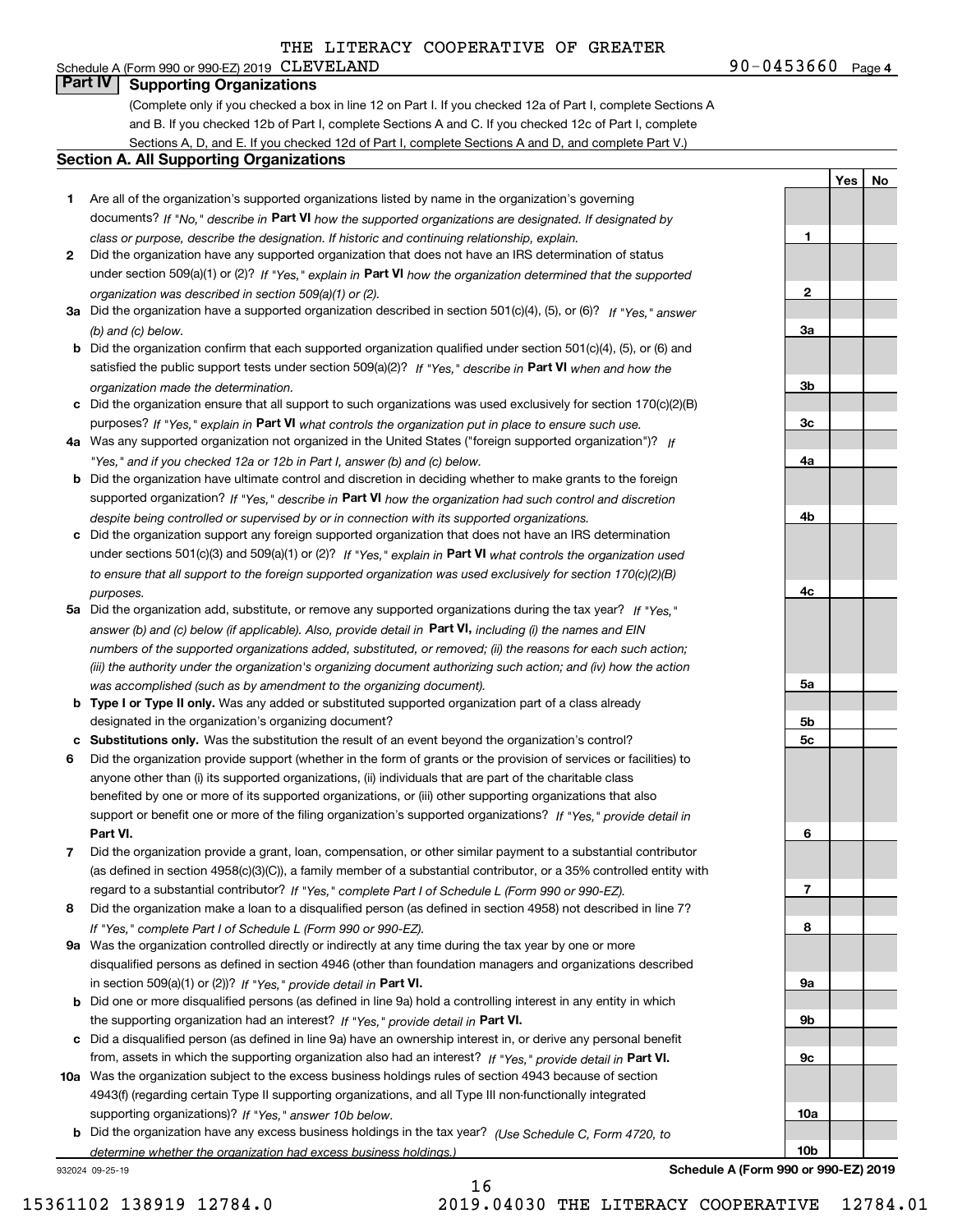**5** CLEVELAND 90-0453660 Schedule A (Form 990 or 990-EZ) 2019 Page

|    | Part IV<br><b>Supporting Organizations (continued)</b>                                                                            |              |     |    |
|----|-----------------------------------------------------------------------------------------------------------------------------------|--------------|-----|----|
|    |                                                                                                                                   |              | Yes | No |
| 11 | Has the organization accepted a gift or contribution from any of the following persons?                                           |              |     |    |
|    | a A person who directly or indirectly controls, either alone or together with persons described in (b) and (c)                    |              |     |    |
|    | below, the governing body of a supported organization?                                                                            | 11a          |     |    |
|    | <b>b</b> A family member of a person described in (a) above?                                                                      | 11b          |     |    |
|    | c A 35% controlled entity of a person described in (a) or (b) above? If "Yes" to a, b, or c, provide detail in Part VI.           | 11c          |     |    |
|    | <b>Section B. Type I Supporting Organizations</b>                                                                                 |              |     |    |
|    |                                                                                                                                   |              | Yes | No |
| 1  | Did the directors, trustees, or membership of one or more supported organizations have the power to                               |              |     |    |
|    |                                                                                                                                   |              |     |    |
|    | regularly appoint or elect at least a majority of the organization's directors or trustees at all times during the                |              |     |    |
|    | tax year? If "No," describe in Part VI how the supported organization(s) effectively operated, supervised, or                     |              |     |    |
|    | controlled the organization's activities. If the organization had more than one supported organization,                           |              |     |    |
|    | describe how the powers to appoint and/or remove directors or trustees were allocated among the supported                         |              |     |    |
|    | organizations and what conditions or restrictions, if any, applied to such powers during the tax year.                            | 1            |     |    |
| 2  | Did the organization operate for the benefit of any supported organization other than the supported                               |              |     |    |
|    | organization(s) that operated, supervised, or controlled the supporting organization? If "Yes," explain in                        |              |     |    |
|    | Part VI how providing such benefit carried out the purposes of the supported organization(s) that operated,                       |              |     |    |
|    | supervised, or controlled the supporting organization.                                                                            | 2            |     |    |
|    | <b>Section C. Type II Supporting Organizations</b>                                                                                |              |     |    |
|    |                                                                                                                                   |              | Yes | No |
| 1  | Were a majority of the organization's directors or trustees during the tax year also a majority of the directors                  |              |     |    |
|    | or trustees of each of the organization's supported organization(s)? If "No," describe in Part VI how control                     |              |     |    |
|    | or management of the supporting organization was vested in the same persons that controlled or managed                            |              |     |    |
|    | the supported organization(s).                                                                                                    | 1            |     |    |
|    | Section D. All Type III Supporting Organizations                                                                                  |              |     |    |
|    |                                                                                                                                   |              | Yes | No |
| 1  | Did the organization provide to each of its supported organizations, by the last day of the fifth month of the                    |              |     |    |
|    | organization's tax year, (i) a written notice describing the type and amount of support provided during the prior tax             |              |     |    |
|    | year, (ii) a copy of the Form 990 that was most recently filed as of the date of notification, and (iii) copies of the            |              |     |    |
|    | organization's governing documents in effect on the date of notification, to the extent not previously provided?                  | 1            |     |    |
| 2  | Were any of the organization's officers, directors, or trustees either (i) appointed or elected by the supported                  |              |     |    |
|    | organization(s) or (ii) serving on the governing body of a supported organization? If "No," explain in Part VI how                |              |     |    |
|    | the organization maintained a close and continuous working relationship with the supported organization(s).                       | $\mathbf{2}$ |     |    |
| 3  | By reason of the relationship described in (2), did the organization's supported organizations have a                             |              |     |    |
|    | significant voice in the organization's investment policies and in directing the use of the organization's                        |              |     |    |
|    | income or assets at all times during the tax year? If "Yes," describe in Part VI the role the organization's                      |              |     |    |
|    | supported organizations played in this regard.                                                                                    | 3            |     |    |
|    | Section E. Type III Functionally Integrated Supporting Organizations                                                              |              |     |    |
| 1  | Check the box next to the method that the organization used to satisfy the Integral Part Test during the year (see instructions). |              |     |    |
| a  | The organization satisfied the Activities Test. Complete line 2 below.                                                            |              |     |    |
| b  | The organization is the parent of each of its supported organizations. Complete line 3 below.                                     |              |     |    |
| C  | The organization supported a governmental entity. Describe in Part VI how you supported a government entity (see instructions),   |              |     |    |
| 2  | Activities Test. Answer (a) and (b) below.                                                                                        |              | Yes | No |
| a  | Did substantially all of the organization's activities during the tax year directly further the exempt purposes of                |              |     |    |
|    | the supported organization(s) to which the organization was responsive? If "Yes," then in Part VI identify                        |              |     |    |
|    | those supported organizations and explain how these activities directly furthered their exempt purposes,                          |              |     |    |
|    |                                                                                                                                   |              |     |    |
|    | how the organization was responsive to those supported organizations, and how the organization determined                         | 2a           |     |    |
|    | that these activities constituted substantially all of its activities.                                                            |              |     |    |
| b  | Did the activities described in (a) constitute activities that, but for the organization's involvement, one or more               |              |     |    |
|    | of the organization's supported organization(s) would have been engaged in? If "Yes," explain in Part VI the                      |              |     |    |
|    | reasons for the organization's position that its supported organization(s) would have engaged in these                            |              |     |    |
|    | activities but for the organization's involvement.                                                                                | 2b           |     |    |
| з  | Parent of Supported Organizations. Answer (a) and (b) below.                                                                      |              |     |    |
| а  | Did the organization have the power to regularly appoint or elect a majority of the officers, directors, or                       |              |     |    |
|    | trustees of each of the supported organizations? Provide details in Part VI.                                                      | За           |     |    |
|    | <b>b</b> Did the organization exercise a substantial degree of direction over the policies, programs, and activities of each      |              |     |    |
|    | of its supported organizations? If "Yes," describe in Part VI the role played by the organization in this regard                  | Зb           |     |    |
|    | Schedule A (Form 990 or 990-EZ) 2019<br>932025 09-25-19                                                                           |              |     |    |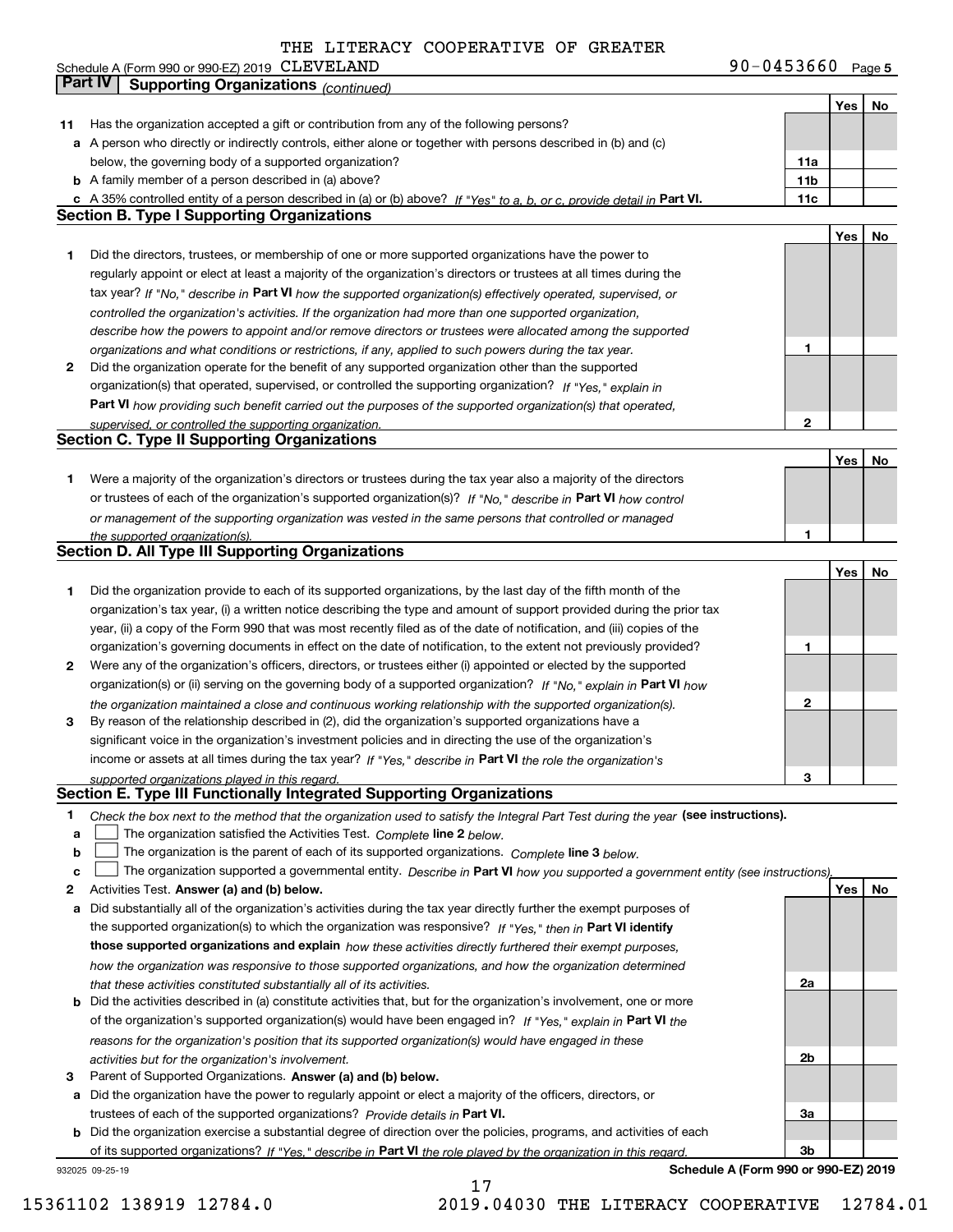|                | Schedule A (Form 990 or 990-EZ) 2019 CLEVELAND                                                                                                    | $90 - 0453660$ Page 6 |                |                                |
|----------------|---------------------------------------------------------------------------------------------------------------------------------------------------|-----------------------|----------------|--------------------------------|
|                | <b>Part V</b><br>Type III Non-Functionally Integrated 509(a)(3) Supporting Organizations                                                          |                       |                |                                |
| 1              | Check here if the organization satisfied the Integral Part Test as a qualifying trust on Nov. 20, 1970 (explain in Part VI). See instructions. Al |                       |                |                                |
|                | other Type III non-functionally integrated supporting organizations must complete Sections A through E.                                           |                       |                |                                |
|                | Section A - Adjusted Net Income                                                                                                                   |                       | (A) Prior Year | (B) Current Year<br>(optional) |
| $\mathbf{1}$   | Net short-term capital gain                                                                                                                       | 1                     |                |                                |
| 2              | Recoveries of prior-year distributions                                                                                                            | $\mathbf{2}$          |                |                                |
| 3              | Other gross income (see instructions)                                                                                                             | 3                     |                |                                |
| 4              | Add lines 1 through 3.                                                                                                                            | 4                     |                |                                |
| 5              | Depreciation and depletion                                                                                                                        | 5                     |                |                                |
| 6              | Portion of operating expenses paid or incurred for production or                                                                                  |                       |                |                                |
|                | collection of gross income or for management, conservation, or                                                                                    |                       |                |                                |
|                | maintenance of property held for production of income (see instructions)                                                                          | 6                     |                |                                |
| 7 <sup>7</sup> | Other expenses (see instructions)                                                                                                                 | $\overline{7}$        |                |                                |
| 8              | Adjusted Net Income (subtract lines 5, 6, and 7 from line 4)                                                                                      | 8                     |                |                                |
|                | <b>Section B - Minimum Asset Amount</b>                                                                                                           |                       | (A) Prior Year | (B) Current Year<br>(optional) |
| 1              | Aggregate fair market value of all non-exempt-use assets (see                                                                                     |                       |                |                                |
|                | instructions for short tax year or assets held for part of year):                                                                                 |                       |                |                                |
|                | a Average monthly value of securities                                                                                                             | 1a                    |                |                                |
|                | <b>b</b> Average monthly cash balances                                                                                                            | 1 <sub>b</sub>        |                |                                |
|                | c Fair market value of other non-exempt-use assets                                                                                                | 1c                    |                |                                |
|                | d Total (add lines 1a, 1b, and 1c)                                                                                                                | 1d                    |                |                                |
|                | <b>e</b> Discount claimed for blockage or other                                                                                                   |                       |                |                                |
|                | factors (explain in detail in <b>Part VI</b> ):                                                                                                   |                       |                |                                |
| $\mathbf{2}$   | Acquisition indebtedness applicable to non-exempt-use assets                                                                                      | 2                     |                |                                |
| 3              | Subtract line 2 from line 1d.                                                                                                                     | 3                     |                |                                |
| 4              | Cash deemed held for exempt use. Enter 1-1/2% of line 3 (for greater amount,                                                                      |                       |                |                                |
|                | see instructions).                                                                                                                                | 4                     |                |                                |
| 5              | Net value of non-exempt-use assets (subtract line 4 from line 3)                                                                                  | 5                     |                |                                |
| 6              | Multiply line 5 by .035.                                                                                                                          | 6                     |                |                                |
| 7              | Recoveries of prior-year distributions                                                                                                            | $\overline{7}$        |                |                                |
| 8              | Minimum Asset Amount (add line 7 to line 6)                                                                                                       | 8                     |                |                                |
|                | <b>Section C - Distributable Amount</b>                                                                                                           |                       |                | <b>Current Year</b>            |
| 1              | Adjusted net income for prior year (from Section A, line 8, Column A)                                                                             | 1                     |                |                                |
| $\mathbf{2}$   | Enter 85% of line 1.                                                                                                                              | $\overline{2}$        |                |                                |
| 3              | Minimum asset amount for prior year (from Section B, line 8, Column A)                                                                            | 3                     |                |                                |
| 4              | Enter greater of line 2 or line 3.                                                                                                                | 4                     |                |                                |
| 5              | Income tax imposed in prior year                                                                                                                  | 5                     |                |                                |
| 6              | <b>Distributable Amount.</b> Subtract line 5 from line 4, unless subject to                                                                       |                       |                |                                |
|                | emergency temporary reduction (see instructions).                                                                                                 | 6                     |                |                                |

**7**Check here if the current year is the organization's first as a non-functionally integrated Type III supporting organization (see instructions).

**Schedule A (Form 990 or 990-EZ) 2019**

932026 09-25-19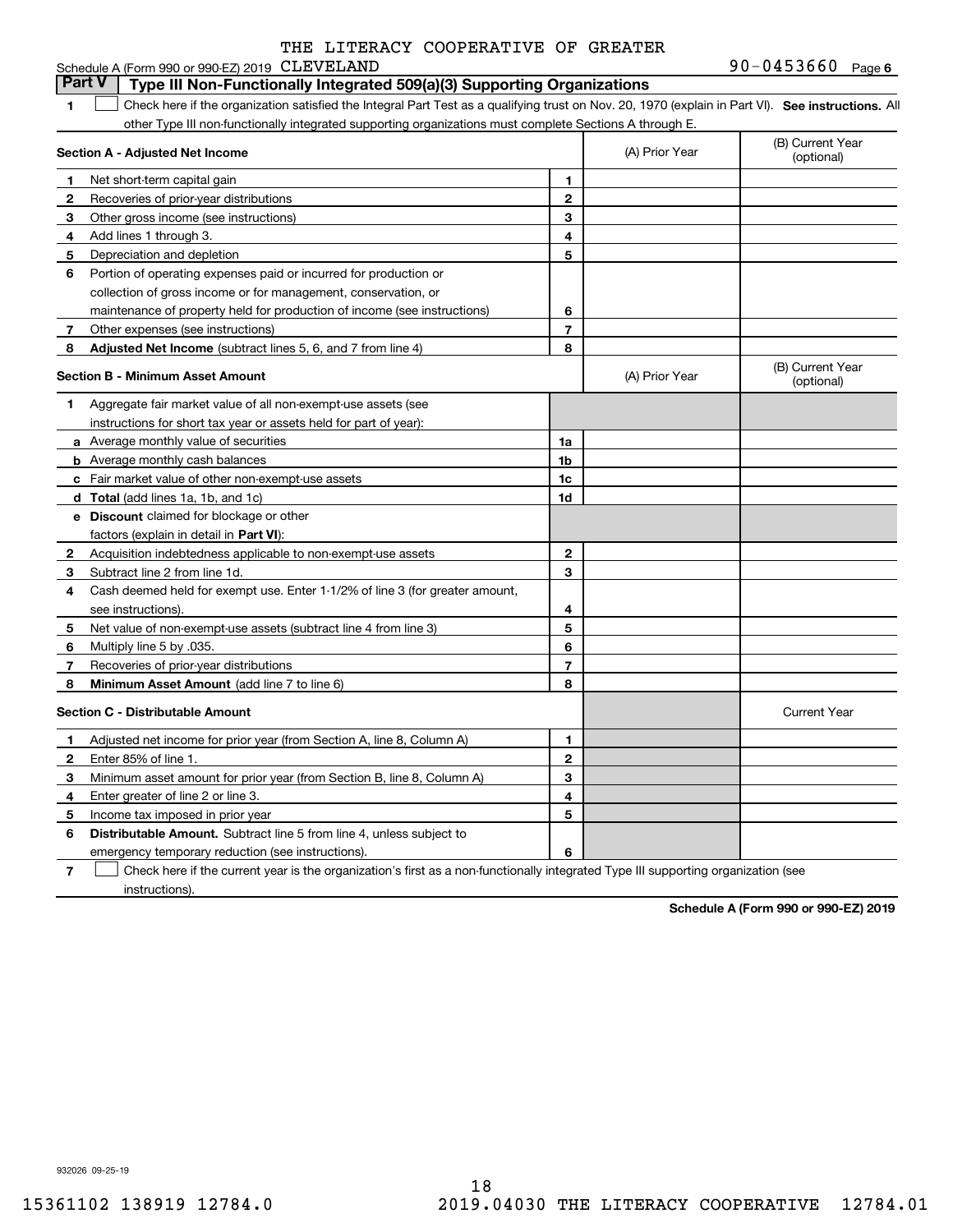|               | Schedule A (Form 990 or 990-EZ) 2019 CLEVELAND                                             |                             |                                       | 90-0453660 Page 7    |  |
|---------------|--------------------------------------------------------------------------------------------|-----------------------------|---------------------------------------|----------------------|--|
| <b>Part V</b> | Type III Non-Functionally Integrated 509(a)(3) Supporting Organizations                    |                             | (continued)                           |                      |  |
|               | <b>Section D - Distributions</b>                                                           |                             |                                       | <b>Current Year</b>  |  |
| 1             | Amounts paid to supported organizations to accomplish exempt purposes                      |                             |                                       |                      |  |
| 2             | Amounts paid to perform activity that directly furthers exempt purposes of supported       |                             |                                       |                      |  |
|               | organizations, in excess of income from activity                                           |                             |                                       |                      |  |
| 3             | Administrative expenses paid to accomplish exempt purposes of supported organizations      |                             |                                       |                      |  |
| 4             | Amounts paid to acquire exempt-use assets                                                  |                             |                                       |                      |  |
| 5             | Qualified set-aside amounts (prior IRS approval required)                                  |                             |                                       |                      |  |
| 6             | Other distributions (describe in Part VI). See instructions.                               |                             |                                       |                      |  |
| 7             | Total annual distributions. Add lines 1 through 6.                                         |                             |                                       |                      |  |
| 8             | Distributions to attentive supported organizations to which the organization is responsive |                             |                                       |                      |  |
|               | (provide details in Part VI). See instructions.                                            |                             |                                       |                      |  |
| 9             | Distributable amount for 2019 from Section C, line 6                                       |                             |                                       |                      |  |
| 10            | Line 8 amount divided by line 9 amount                                                     |                             |                                       |                      |  |
|               |                                                                                            | (i)                         | (ii)                                  | (iii)                |  |
|               | <b>Section E - Distribution Allocations</b> (see instructions)                             | <b>Excess Distributions</b> | <b>Underdistributions</b><br>Pre-2019 | <b>Distributable</b> |  |
|               |                                                                                            |                             |                                       | Amount for 2019      |  |
| 1             | Distributable amount for 2019 from Section C, line 6                                       |                             |                                       |                      |  |
| 2             | Underdistributions, if any, for years prior to 2019 (reason-                               |                             |                                       |                      |  |
|               | able cause required explain in Part VI). See instructions.                                 |                             |                                       |                      |  |
| 3             | Excess distributions carryover, if any, to 2019                                            |                             |                                       |                      |  |
|               | a From 2014                                                                                |                             |                                       |                      |  |
|               | $b$ From 2015                                                                              |                             |                                       |                      |  |
|               | c From 2016                                                                                |                             |                                       |                      |  |
|               | d From 2017                                                                                |                             |                                       |                      |  |
|               | e From 2018                                                                                |                             |                                       |                      |  |
|               | f Total of lines 3a through e                                                              |                             |                                       |                      |  |
|               | g Applied to underdistributions of prior years                                             |                             |                                       |                      |  |
|               | <b>h</b> Applied to 2019 distributable amount                                              |                             |                                       |                      |  |
|               | Carryover from 2014 not applied (see instructions)                                         |                             |                                       |                      |  |
|               | Remainder. Subtract lines 3g, 3h, and 3i from 3f.                                          |                             |                                       |                      |  |
| 4             | Distributions for 2019 from Section D,                                                     |                             |                                       |                      |  |
|               | line $7:$                                                                                  |                             |                                       |                      |  |
|               | a Applied to underdistributions of prior years                                             |                             |                                       |                      |  |
|               | <b>b</b> Applied to 2019 distributable amount                                              |                             |                                       |                      |  |
|               | c Remainder. Subtract lines 4a and 4b from 4.                                              |                             |                                       |                      |  |
|               | Remaining underdistributions for years prior to 2019, if                                   |                             |                                       |                      |  |
|               | any. Subtract lines 3g and 4a from line 2. For result greater                              |                             |                                       |                      |  |
|               | than zero, explain in Part VI. See instructions.                                           |                             |                                       |                      |  |
| 6             | Remaining underdistributions for 2019. Subtract lines 3h                                   |                             |                                       |                      |  |
|               | and 4b from line 1. For result greater than zero, explain in                               |                             |                                       |                      |  |
|               | Part VI. See instructions.                                                                 |                             |                                       |                      |  |
| 7             | Excess distributions carryover to 2020. Add lines 3j                                       |                             |                                       |                      |  |
|               | and 4c.                                                                                    |                             |                                       |                      |  |
| 8             | Breakdown of line 7:                                                                       |                             |                                       |                      |  |
|               | a Excess from 2015                                                                         |                             |                                       |                      |  |
|               | <b>b</b> Excess from 2016                                                                  |                             |                                       |                      |  |
|               | c Excess from 2017                                                                         |                             |                                       |                      |  |
|               | d Excess from 2018                                                                         |                             |                                       |                      |  |
|               | e Excess from 2019                                                                         |                             |                                       |                      |  |

**Schedule A (Form 990 or 990-EZ) 2019**

932027 09-25-19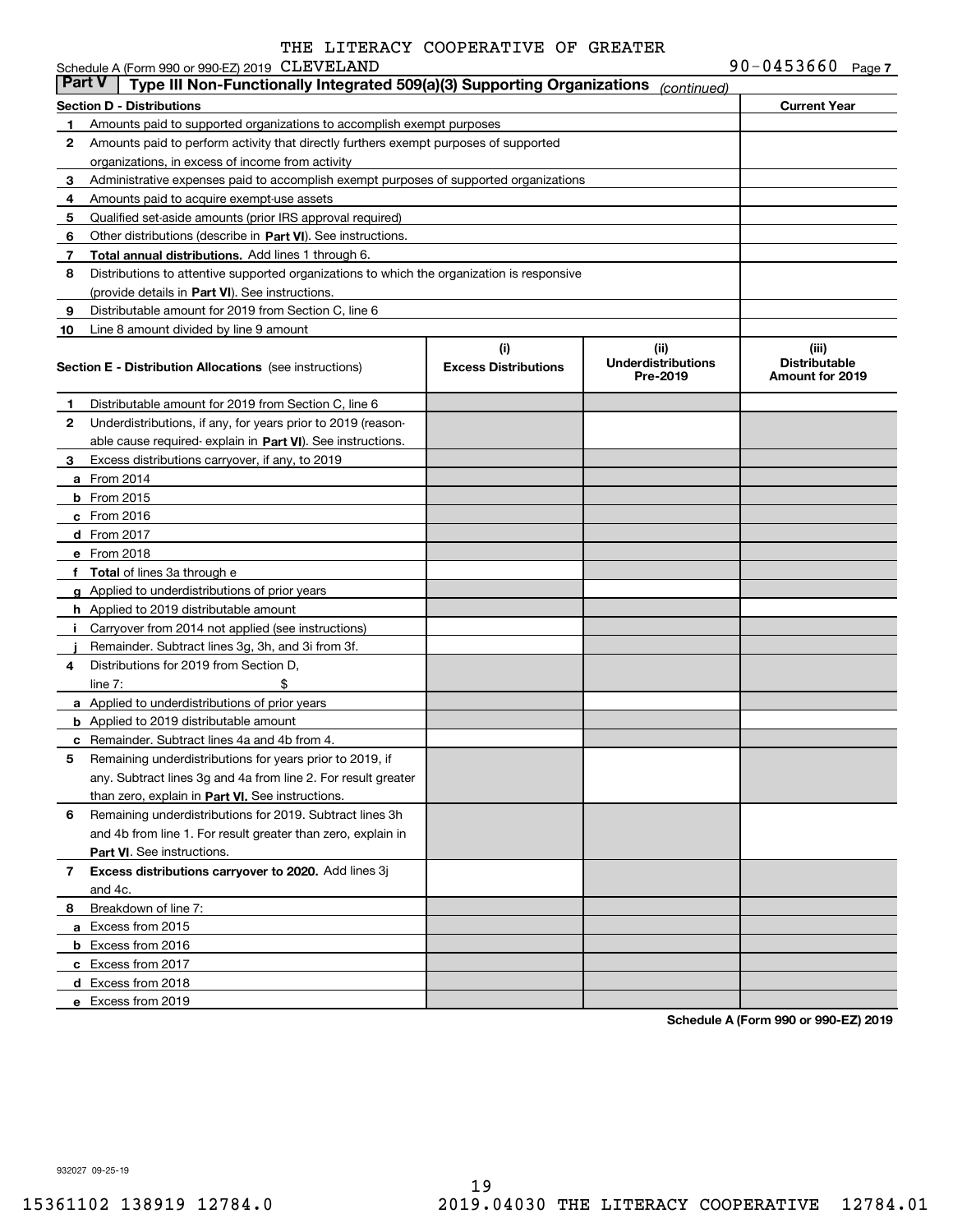Part VI | Supplemental Information. Provide the explanations required by Part II, line 10; Part II, line 17a or 17b; Part III, line 12; Part IV, Section A, lines 1, 2, 3b, 3c, 4b, 4c, 5a, 6, 9a, 9b, 9c, 11a, 11b, and 11c; Part IV, Section B, lines 1 and 2; Part IV, Section C, line 1; Part IV, Section D, lines 2 and 3; Part IV, Section E, lines 1c, 2a, 2b, 3a, and 3b; Part V, line 1; Part V, Section B, line 1e; Part V, Section D, lines 5, 6, and 8; and Part V, Section E, lines 2, 5, and 6. Also complete this part for any additional information. (See instructions.)

## SCHEDULE A, PART III, LINE 12, EXPLANATION FOR OTHER INCOME:

| <b>MISCELLANEOUS</b> |         |                                      |
|----------------------|---------|--------------------------------------|
| 2015 AMOUNT: \$      | 20,090. |                                      |
| 2016 AMOUNT: \$      | 4,774.  |                                      |
| 2017 AMOUNT: \$      | 1,710.  |                                      |
| 2018 AMOUNT: \$      | 2,106.  |                                      |
| 2019 AMOUNT: \$      | 5,825.  |                                      |
| FUNDRAISING INCOME   |         |                                      |
| 2016 AMOUNT: \$      | 45,521. |                                      |
| 2017 AMOUNT: \$      | 68,900. |                                      |
| 2018 AMOUNT: \$      | 63,776. |                                      |
| 2019 AMOUNT: \$      | 29,234. |                                      |
|                      |         |                                      |
|                      |         |                                      |
|                      |         |                                      |
|                      |         |                                      |
|                      |         |                                      |
|                      |         |                                      |
|                      |         |                                      |
|                      |         |                                      |
|                      |         |                                      |
|                      |         |                                      |
|                      |         |                                      |
|                      |         |                                      |
|                      |         |                                      |
| 932028 09-25-19      |         | Schedule A (Form 990 or 990-EZ) 2019 |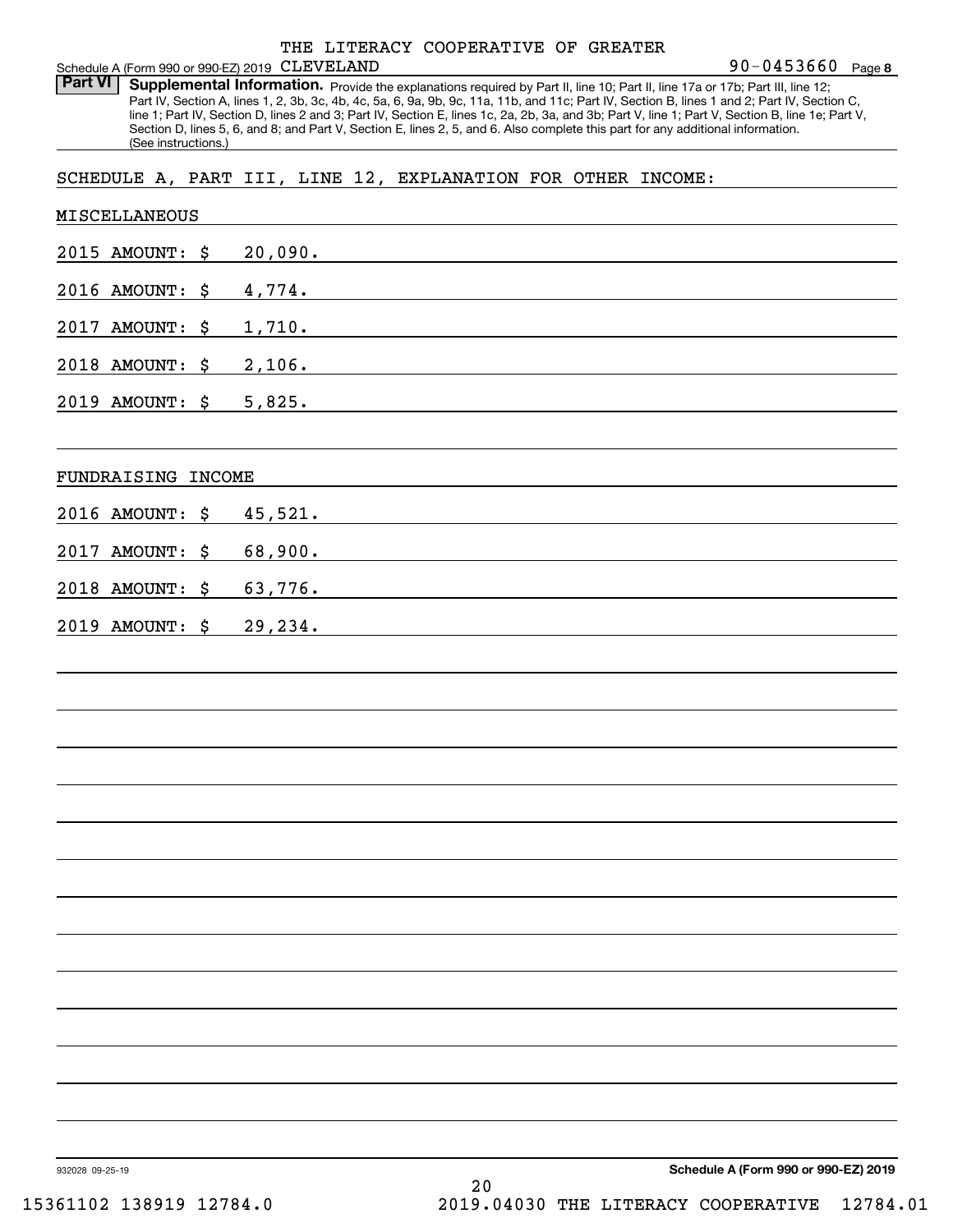|  | <b>Schedule B</b> |  |
|--|-------------------|--|
|--|-------------------|--|

Department of the Treasury Internal Revenue Service **(Form 990, 990-EZ, or 990-PF)**

### Name of the organization

\*\* PUBLIC DISCLOSURE COPY \*\*

# **Schedule of Contributors**

**| Attach to Form 990, Form 990-EZ, or Form 990-PF. | Go to www.irs.gov/Form990 for the latest information.** OMB No. 1545-0047

**2019**

**Employer identification number**

| THE LITERACY COOPERATIVE OF GREATER |  |            |
|-------------------------------------|--|------------|
| CLEVELAND                           |  | 90-0453660 |

**Organization type** (check one):

| Filers of:                                                                        | Section:                                                                    |  |  |
|-----------------------------------------------------------------------------------|-----------------------------------------------------------------------------|--|--|
| $\boxed{\textbf{X}}$ 501(c)( 3) (enter number) organization<br>Form 990 or 990-FZ |                                                                             |  |  |
|                                                                                   | $4947(a)(1)$ nonexempt charitable trust not treated as a private foundation |  |  |
|                                                                                   | 527 political organization                                                  |  |  |
| Form 990-PF                                                                       | 501(c)(3) exempt private foundation                                         |  |  |
|                                                                                   | 4947(a)(1) nonexempt charitable trust treated as a private foundation       |  |  |
|                                                                                   | 501(c)(3) taxable private foundation                                        |  |  |

Check if your organization is covered by the **General Rule** or a **Special Rule. Note:**  Only a section 501(c)(7), (8), or (10) organization can check boxes for both the General Rule and a Special Rule. See instructions.

#### **General Rule**

 $\boxed{\textbf{X}}$  For an organization filing Form 990, 990-EZ, or 990-PF that received, during the year, contributions totaling \$5,000 or more (in money or property) from any one contributor. Complete Parts I and II. See instructions for determining a contributor's total contributions.

#### **Special Rules**

any one contributor, during the year, total contributions of the greater of  $\,$  (1) \$5,000; or **(2)** 2% of the amount on (i) Form 990, Part VIII, line 1h; For an organization described in section 501(c)(3) filing Form 990 or 990-EZ that met the 33 1/3% support test of the regulations under sections 509(a)(1) and 170(b)(1)(A)(vi), that checked Schedule A (Form 990 or 990-EZ), Part II, line 13, 16a, or 16b, and that received from or (ii) Form 990-EZ, line 1. Complete Parts I and II.  $\mathcal{L}^{\text{max}}$ 

year, total contributions of more than \$1,000 *exclusively* for religious, charitable, scientific, literary, or educational purposes, or for the For an organization described in section 501(c)(7), (8), or (10) filing Form 990 or 990-EZ that received from any one contributor, during the prevention of cruelty to children or animals. Complete Parts I, II, and III.  $\mathcal{L}^{\text{max}}$ 

purpose. Don't complete any of the parts unless the **General Rule** applies to this organization because it received *nonexclusively* year, contributions <sub>exclusively</sub> for religious, charitable, etc., purposes, but no such contributions totaled more than \$1,000. If this box is checked, enter here the total contributions that were received during the year for an  $\;$ exclusively religious, charitable, etc., For an organization described in section 501(c)(7), (8), or (10) filing Form 990 or 990-EZ that received from any one contributor, during the religious, charitable, etc., contributions totaling \$5,000 or more during the year  $\Box$ — $\Box$   $\Box$  $\mathcal{L}^{\text{max}}$ 

**Caution:**  An organization that isn't covered by the General Rule and/or the Special Rules doesn't file Schedule B (Form 990, 990-EZ, or 990-PF),  **must** but it answer "No" on Part IV, line 2, of its Form 990; or check the box on line H of its Form 990-EZ or on its Form 990-PF, Part I, line 2, to certify that it doesn't meet the filing requirements of Schedule B (Form 990, 990-EZ, or 990-PF).

**For Paperwork Reduction Act Notice, see the instructions for Form 990, 990-EZ, or 990-PF. Schedule B (Form 990, 990-EZ, or 990-PF) (2019)** LHA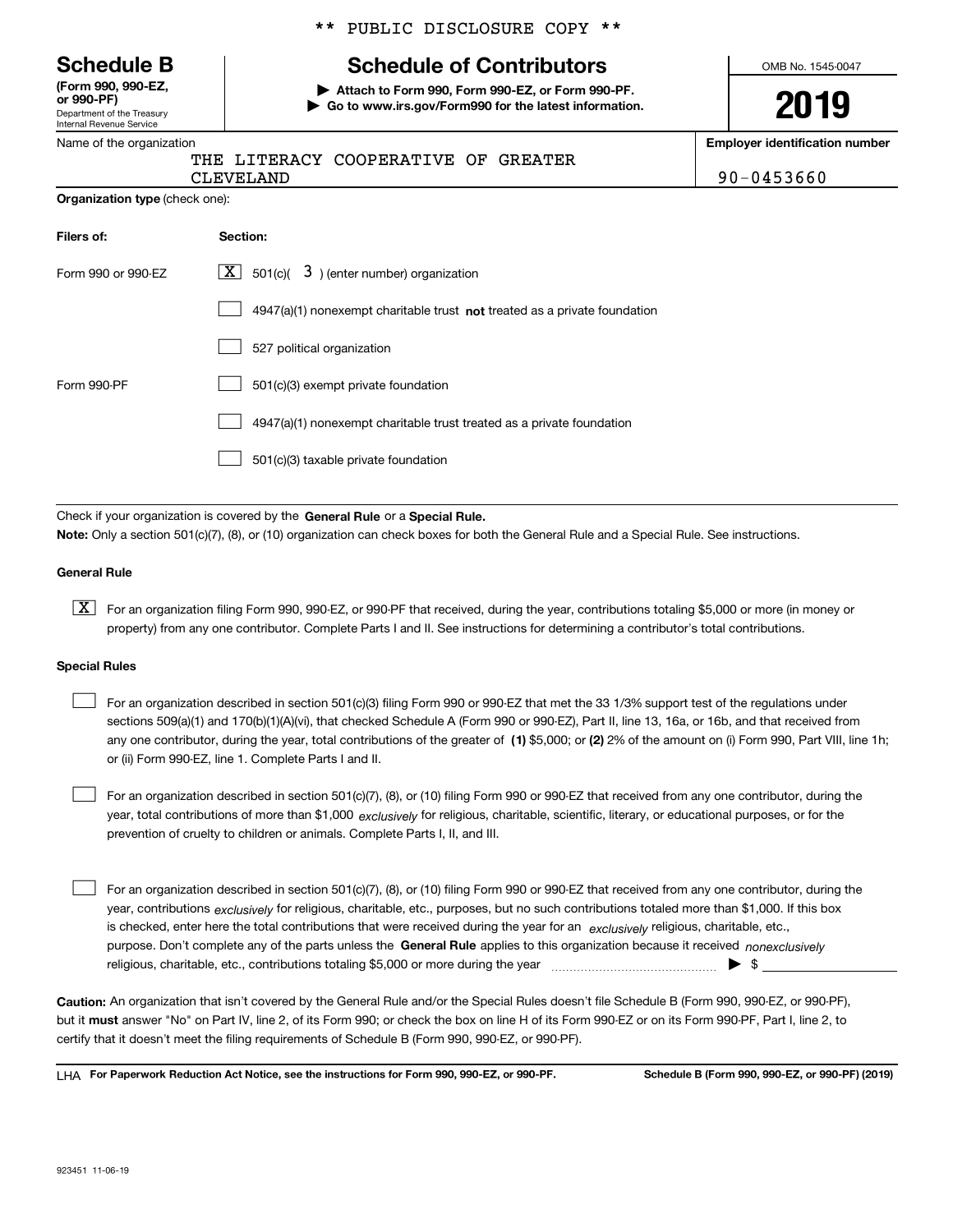Name of organization

THE LITERACY COOPERATIVE OF GREATER CLEVELAND 90-0453660

**Employer identification number**

#### **(a)No.(b)Name, address, and ZIP + 4 (c)Total contributions (d)Type of contribution PersonPayrollNoncash (a)No.(b)Name, address, and ZIP + 4 (c)Total contributions (d)Type of contribution PersonPayrollNoncash (a)No.(b)Name, address, and ZIP + 4 (c)Total contributions (d)Type of contribution PersonPayrollNoncash (a) No.(b)Name, address, and ZIP + 4 (c) Total contributions (d) Type of contribution PersonPayrollNoncash(a) No.(b)Name, address, and ZIP + 4 (c) Total contributions (d) Type of contribution PersonPayrollNoncash (a) No.(b)Name, address, and ZIP + 4 (c) Total contributions (d)Type of contribution PersonPayrollNoncash Contributors** (see instructions). Use duplicate copies of Part I if additional space is needed. \$(Complete Part II for noncash contributions.) \$(Complete Part II for noncash contributions.) \$(Complete Part II for noncash contributions.) \$(Complete Part II for noncash contributions.) \$(Complete Part II for noncash contributions.) \$(Complete Part II for noncash contributions.) Chedule B (Form 990, 990-EZ, or 990-PF) (2019)<br>Iame of organization<br>**2PART II TERACY COOPERATIVE OF GREATER**<br>2DEVELAND 90-0453660<br>**Part I** Contributors (see instructions). Use duplicate copies of Part I if additional space  $|X|$  $\mathcal{L}^{\text{max}}$  $\mathcal{L}^{\text{max}}$  $\boxed{\text{X}}$  $\mathcal{L}^{\text{max}}$  $\mathcal{L}^{\text{max}}$  $|X|$  $\mathcal{L}^{\text{max}}$  $\mathcal{L}^{\text{max}}$  $|X|$  $\mathcal{L}^{\text{max}}$  $\mathcal{L}^{\text{max}}$  $|X|$  $\mathcal{L}^{\text{max}}$  $\mathcal{L}^{\text{max}}$  $\boxed{\text{X}}$  $\mathcal{L}^{\text{max}}$  $\mathcal{L}^{\text{max}}$  $\begin{array}{c|c|c|c|c|c} 1 & \hspace{1.5cm} & \hspace{1.5cm} & \hspace{1.5cm} & \hspace{1.5cm} & \hspace{1.5cm} & \hspace{1.5cm} & \hspace{1.5cm} & \hspace{1.5cm} & \hspace{1.5cm} & \hspace{1.5cm} & \hspace{1.5cm} & \hspace{1.5cm} & \hspace{1.5cm} & \hspace{1.5cm} & \hspace{1.5cm} & \hspace{1.5cm} & \hspace{1.5cm} & \hspace{1.5cm} & \hspace{1.5cm} & \hspace{1.5cm} &$ 7,500.  $2$  | Person  $\overline{\text{X}}$ 8,000.  $\overline{3}$  | Person  $\overline{X}$ 7,500.  $4$  | Person  $\overline{\text{X}}$ 7,500.  $\sim$  5 | Person X 7,500.  $\sim$  6 | Person X 20,000.

923452 11-06-19 **Schedule B (Form 990, 990-EZ, or 990-PF) (2019)**

15361102 138919 12784.0 2019.04030 THE LITERACY COOPERATIVE 12784.01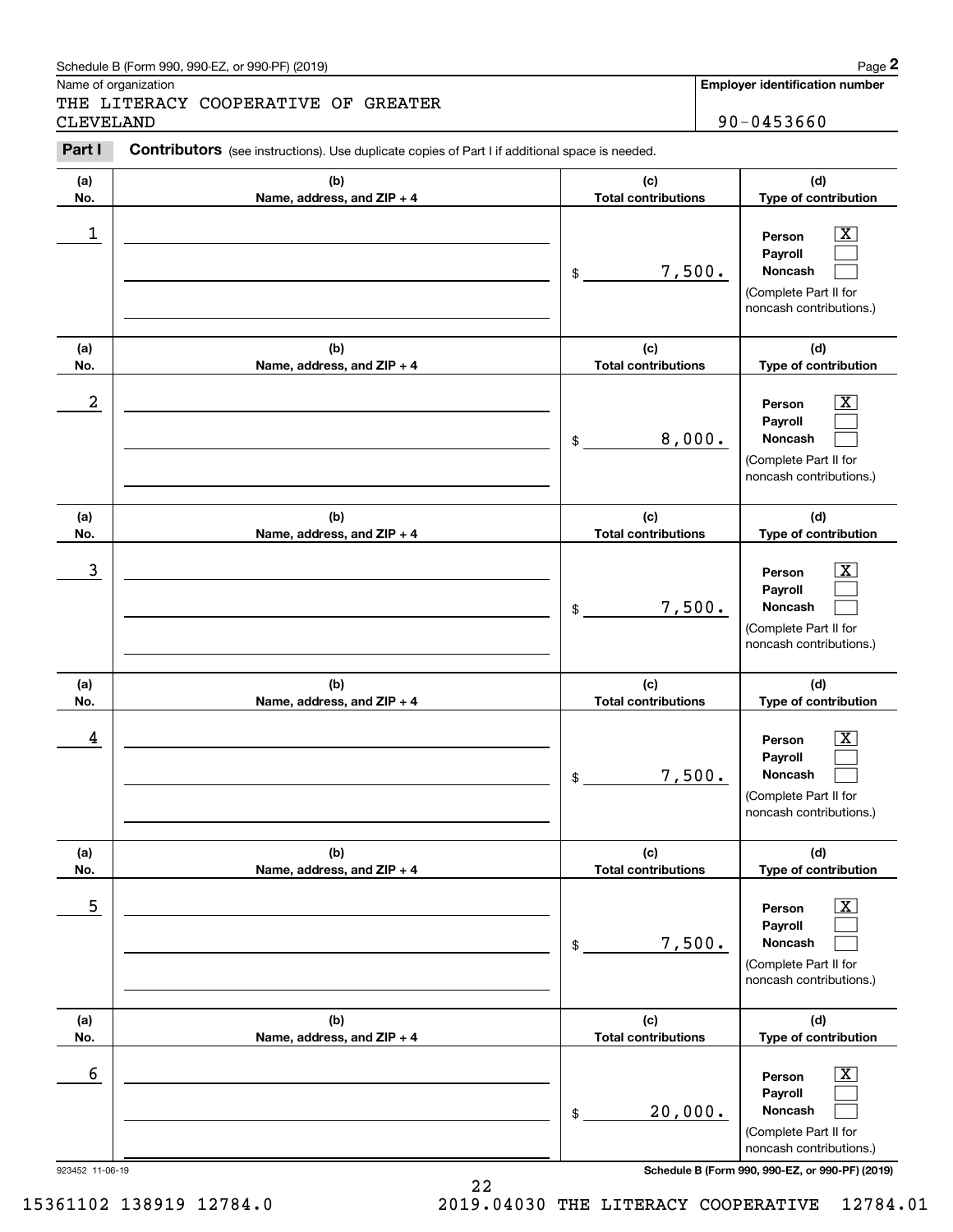Name of organization

THE LITERACY COOPERATIVE OF GREATER CLEVELAND 90-0453660

**Employer identification number**

#### **(a)No.(b)Name, address, and ZIP + 4 (c)Total contributions (d)Type of contribution PersonPayrollNoncash (a)No.(b)Name, address, and ZIP + 4 (c)Total contributions (d)Type of contribution PersonPayrollNoncash (a)No.(b)Name, address, and ZIP + 4 (c)Total contributions (d)Type of contribution PersonPayrollNoncash (a) No.(b)Name, address, and ZIP + 4 (c) Total contributions (d) Type of contribution PersonPayrollNoncash(a) No.(b)Name, address, and ZIP + 4 (c) Total contributions (d) Type of contribution PersonPayrollNoncash (a) No.(b)Name, address, and ZIP + 4 (c) Total contributions (d)Type of contribution PersonPayrollNoncash Contributors** (see instructions). Use duplicate copies of Part I if additional space is needed. \$(Complete Part II for noncash contributions.) \$(Complete Part II for noncash contributions.) \$(Complete Part II for noncash contributions.) \$(Complete Part II for noncash contributions.) \$(Complete Part II for noncash contributions.) \$(Complete Part II for noncash contributions.) Chedule B (Form 990, 990-EZ, or 990-PF) (2019)<br>Iame of organization<br>**2PART II TERACY COOPERATIVE OF GREATER**<br>2DEVELAND 90-0453660<br>**Part I** Contributors (see instructions). Use duplicate copies of Part I if additional space  $|X|$  $\mathcal{L}^{\text{max}}$  $\mathcal{L}^{\text{max}}$  $\boxed{\text{X}}$  $\mathcal{L}^{\text{max}}$  $\mathcal{L}^{\text{max}}$  $|X|$  $\mathcal{L}^{\text{max}}$  $\mathcal{L}^{\text{max}}$  $|X|$  $\mathcal{L}^{\text{max}}$  $\mathcal{L}^{\text{max}}$  $|X|$  $\mathcal{L}^{\text{max}}$  $\mathcal{L}^{\text{max}}$  $\boxed{\text{X}}$  $\mathcal{L}^{\text{max}}$  $\mathcal{L}^{\text{max}}$ 7 X 10,000. 8 X 200,000. example and the set of the set of the set of the set of the set of the set of the set of the set of the set of 20,000.  $10$  Person  $\overline{\text{X}}$ 7,500.  $11$  Person X 4,000.  $12$  Person X 4,000.

923452 11-06-19 **Schedule B (Form 990, 990-EZ, or 990-PF) (2019)**

15361102 138919 12784.0 2019.04030 THE LITERACY COOPERATIVE 12784.01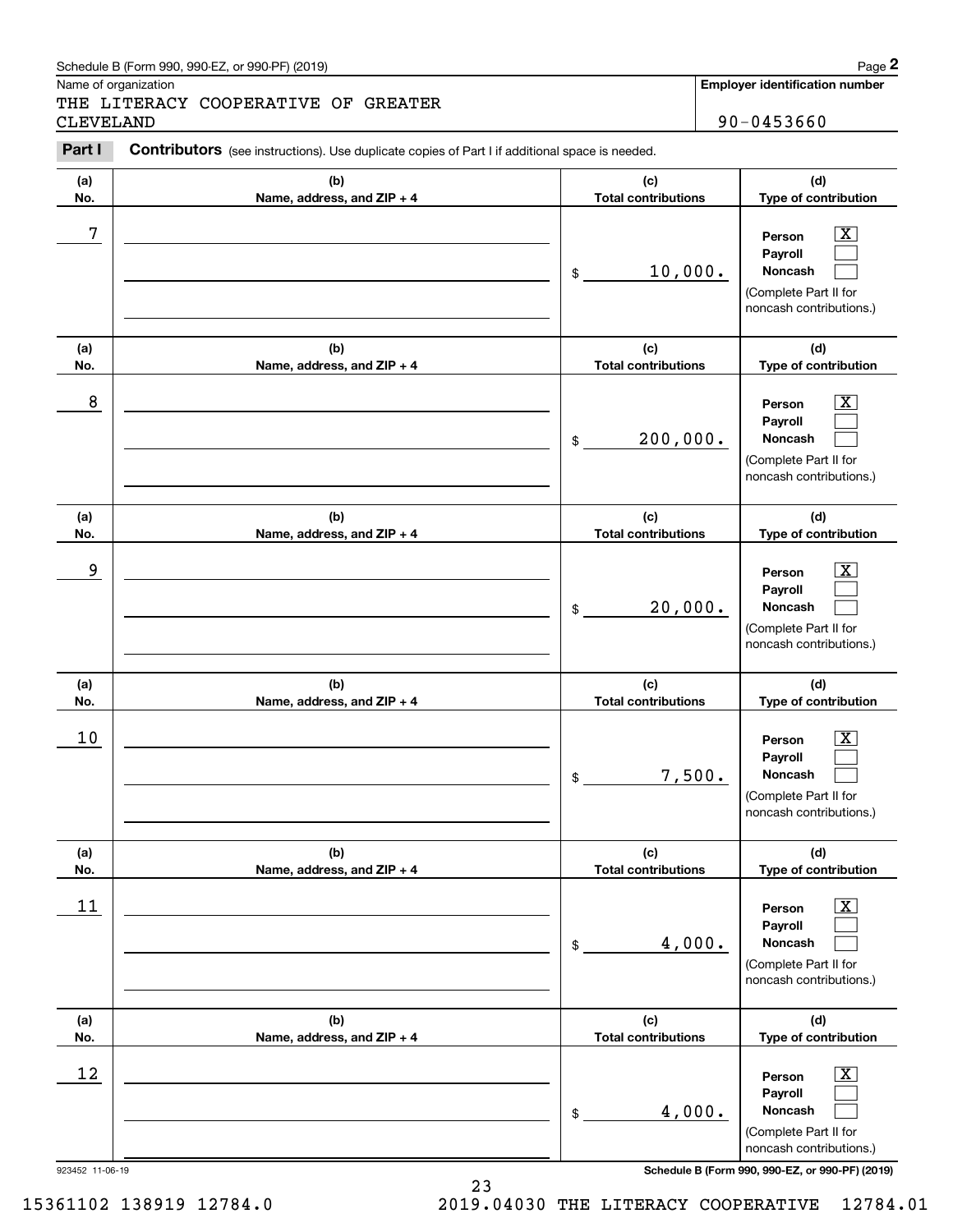Name of organization

THE LITERACY COOPERATIVE OF GREATER CLEVELAND 90-0453660

**Employer identification number**

#### 923452 11-06-19 **Schedule B (Form 990, 990-EZ, or 990-PF) (2019) (a)No.(b)Name, address, and ZIP + 4 (c)Total contributions (d)Type of contribution PersonPayrollNoncash (a)No.(b)Name, address, and ZIP + 4 (c)Total contributions (d)Type of contribution PersonPayrollNoncash (a)No.(b)Name, address, and ZIP + 4 (c)Total contributions (d)Type of contribution PersonPayrollNoncash (a) No.(b) Name, address, and ZIP + 4 (c) Total contributions (d) Type of contribution PersonPayrollNoncash(a) No.(b)Name, address, and ZIP + 4 (c) Total contributions (d) Type of contribution PersonPayrollNoncash (a) No.(b)Name, address, and ZIP + 4 (c) Total contributions (d)Type of contribution PersonPayrollNoncash Contributors** (see instructions). Use duplicate copies of Part I if additional space is needed. \$(Complete Part II for noncash contributions.) \$(Complete Part II for noncash contributions.) \$(Complete Part II for noncash contributions.) \$(Complete Part II for noncash contributions.) \$(Complete Part II for noncash contributions.) \$(Complete Part II for noncash contributions.) Chedule B (Form 990, 990-EZ, or 990-PF) (2019)<br>Iame of organization<br>**2PART II TERACY COOPERATIVE OF GREATER**<br>2DEVELAND 90-0453660<br>**Part I** Contributors (see instructions). Use duplicate copies of Part I if additional space  $|X|$  $\mathcal{L}^{\text{max}}$  $\mathcal{L}^{\text{max}}$  $\boxed{\text{X}}$  $\mathcal{L}^{\text{max}}$  $\mathcal{L}^{\text{max}}$  $|X|$  $\mathcal{L}^{\text{max}}$  $\mathcal{L}^{\text{max}}$  $|X|$  $\mathcal{L}^{\text{max}}$  $\mathcal{L}^{\text{max}}$  $|X|$  $\mathcal{L}^{\text{max}}$  $\mathcal{L}^{\text{max}}$  $\boxed{\text{X}}$  $\mathcal{L}^{\text{max}}$  $\mathcal{L}^{\text{max}}$  $13$  Person X 58,800.  $14$  Person X 27,700.  $15$  Person X 17,500.  $16$  Person X 178,725.  $17$  | Person  $\overline{\text{X}}$ 9,550.  $18$  Person  $\overline{\text{X}}$ 25,263.

15361102 138919 12784.0 2019.04030 THE LITERACY COOPERATIVE 12784.01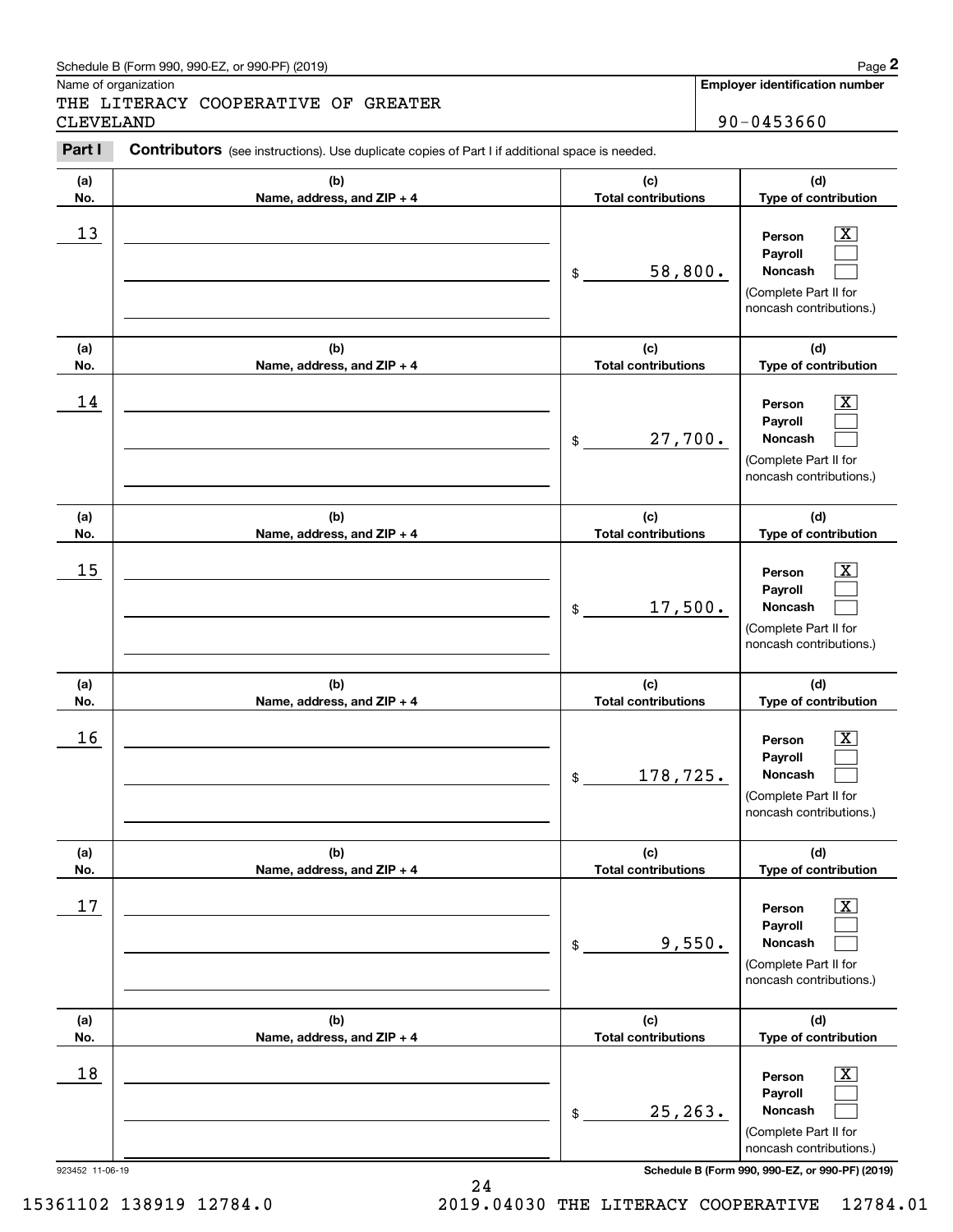Name of organization

THE LITERACY COOPERATIVE OF GREATER CLEVELAND 90-0453660

**Employer identification number**

#### **(a)No.(b)Name, address, and ZIP + 4 (c)Total contributions (d)Type of contribution PersonPayrollNoncash (a)No.(b)Name, address, and ZIP + 4 (c)Total contributions (d)Type of contribution PersonPayrollNoncash (a)No.(b)Name, address, and ZIP + 4 (c)Total contributions (d)Type of contribution PersonPayrollNoncash (a) No.(b)Name, address, and ZIP + 4 (c) Total contributions (d) Type of contribution PersonPayrollNoncash(a) No.(b)Name, address, and ZIP + 4 (c) Total contributions (d) Type of contribution PersonPayrollNoncash (a) No.(b)Name, address, and ZIP + 4 (c) Total contributions (d)Type of contribution PersonPayrollNoncash Contributors** (see instructions). Use duplicate copies of Part I if additional space is needed. \$(Complete Part II for noncash contributions.) \$(Complete Part II for noncash contributions.) \$(Complete Part II for noncash contributions.) \$(Complete Part II for noncash contributions.) \$(Complete Part II for noncash contributions.) \$(Complete Part II for noncash contributions.) Chedule B (Form 990, 990-EZ, or 990-PF) (2019)<br>Iame of organization<br>**2PART II TERACY COOPERATIVE OF GREATER**<br>2DEVELAND 90-0453660<br>**Part I** Contributors (see instructions). Use duplicate copies of Part I if additional space  $|X|$  $\mathcal{L}^{\text{max}}$  $\mathcal{L}^{\text{max}}$  $\boxed{\text{X}}$  $\mathcal{L}^{\text{max}}$  $\mathcal{L}^{\text{max}}$  $|X|$  $\mathcal{L}^{\text{max}}$  $\mathcal{L}^{\text{max}}$  $|X|$  $\mathcal{L}^{\text{max}}$  $\mathcal{L}^{\text{max}}$  $|X|$  $\mathcal{L}^{\text{max}}$  $\mathcal{L}^{\text{max}}$  $\boxed{\text{X}}$  $\mathcal{L}^{\text{max}}$  $\mathcal{L}^{\text{max}}$ 19 X 5,000.  $20$  | Person  $\overline{\text{X}}$ 32,500.  $21$  Person X 20,000.  $22$  | Person  $\overline{\text{X}}$ 5,000.  $23$  | Person  $\overline{\text{X}}$ 5,000.  $24$  | Person  $\overline{\text{X}}$ 80,000.

923452 11-06-19 **Schedule B (Form 990, 990-EZ, or 990-PF) (2019)**

15361102 138919 12784.0 2019.04030 THE LITERACY COOPERATIVE 12784.01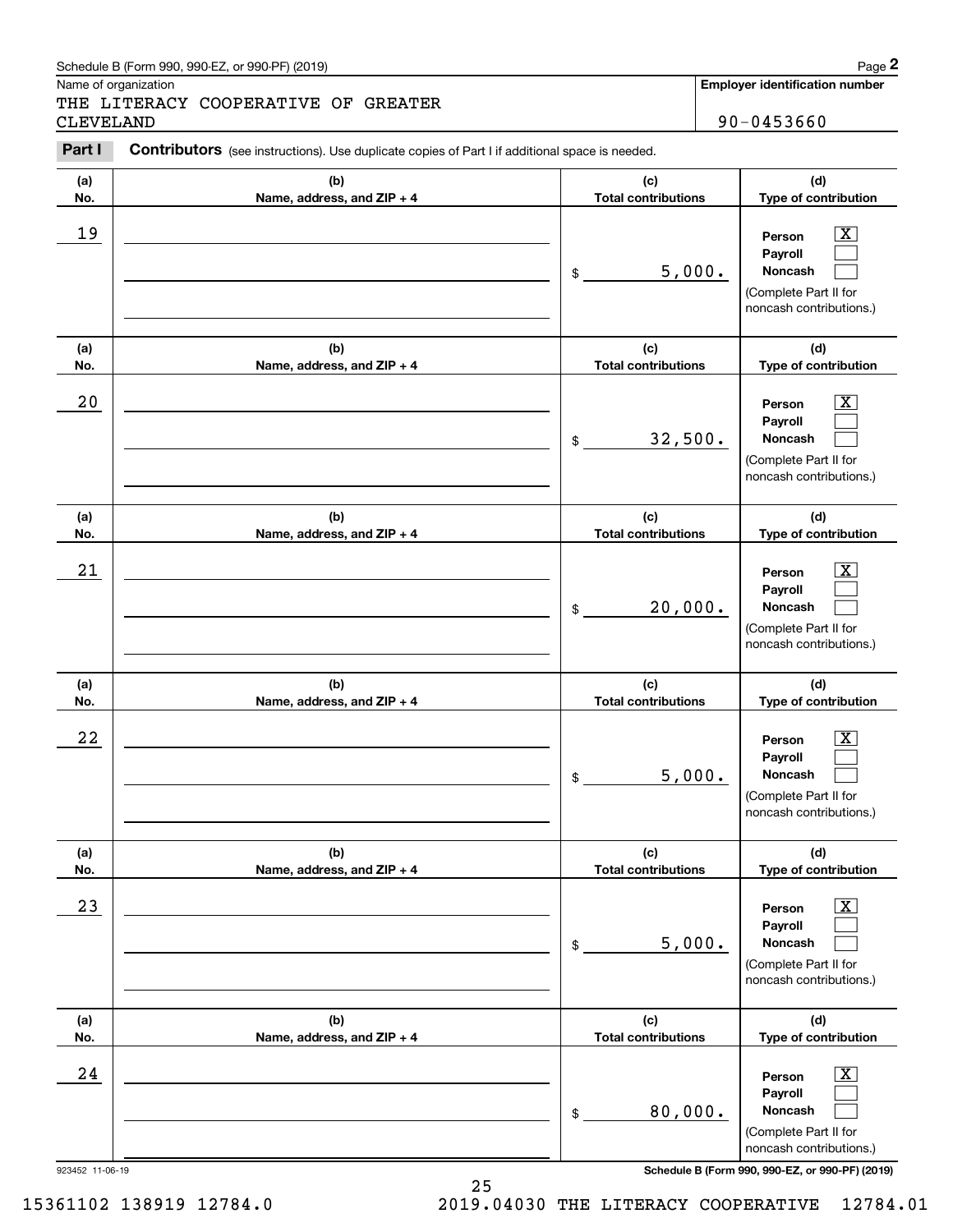Name of organization

THE LITERACY COOPERATIVE OF GREATER CLEVELAND 90-0453660

**Employer identification number**

#### 923452 11-06-19 **Schedule B (Form 990, 990-EZ, or 990-PF) (2019) (a)No.(b)Name, address, and ZIP + 4 (c)Total contributions (d)Type of contribution PersonPayrollNoncash (a)No.(b)Name, address, and ZIP + 4 (c)Total contributions (d)Type of contribution PersonPayrollNoncash (a)No.(b)Name, address, and ZIP + 4 (c)Total contributions (d)Type of contribution PersonPayrollNoncash (a) No.(b)Name, address, and ZIP + 4 (c) Total contributions (d) Type of contribution PersonPayrollNoncash(a) No.(b)Name, address, and ZIP + 4 (c) Total contributions (d) Type of contribution PersonPayrollNoncash (a) No.(b)Name, address, and ZIP + 4 (c) Total contributions (d)Type of contribution PersonPayrollNoncash Contributors** (see instructions). Use duplicate copies of Part I if additional space is needed. \$(Complete Part II for noncash contributions.) \$(Complete Part II for noncash contributions.) \$(Complete Part II for noncash contributions.) \$(Complete Part II for noncash contributions.) \$(Complete Part II for noncash contributions.) \$(Complete Part II for noncash contributions.) Chedule B (Form 990, 990-EZ, or 990-PF) (2019)<br>Iame of organization<br>**2PART II TERACY COOPERATIVE OF GREATER**<br>2DEVELAND 90-0453660<br>**Part I** Contributors (see instructions). Use duplicate copies of Part I if additional space  $|X|$  $\mathcal{L}^{\text{max}}$  $\mathcal{L}^{\text{max}}$  $\boxed{\text{X}}$  $\mathcal{L}^{\text{max}}$  $\mathcal{L}^{\text{max}}$  $|X|$  $\mathcal{L}^{\text{max}}$  $\mathcal{L}^{\text{max}}$  $|X|$  $\mathcal{L}^{\text{max}}$  $\mathcal{L}^{\text{max}}$  $|X|$  $\mathcal{L}^{\text{max}}$  $\mathcal{L}^{\text{max}}$  $\boxed{\text{X}}$  $\mathcal{L}^{\text{max}}$  $\mathcal{L}^{\text{max}}$  $25$  | Person  $\overline{\text{X}}$ 20,000.  $26$  | Person  $\overline{\text{X}}$ 6,000.  $27$  | Person  $\overline{\text{X}}$ 55,000.  $28$  | Person  $\overline{\text{X}}$ 5,000.  $29$  | Person  $\overline{\text{X}}$ 25,000. 30 Person X 5,000.

15361102 138919 12784.0 2019.04030 THE LITERACY COOPERATIVE 12784.01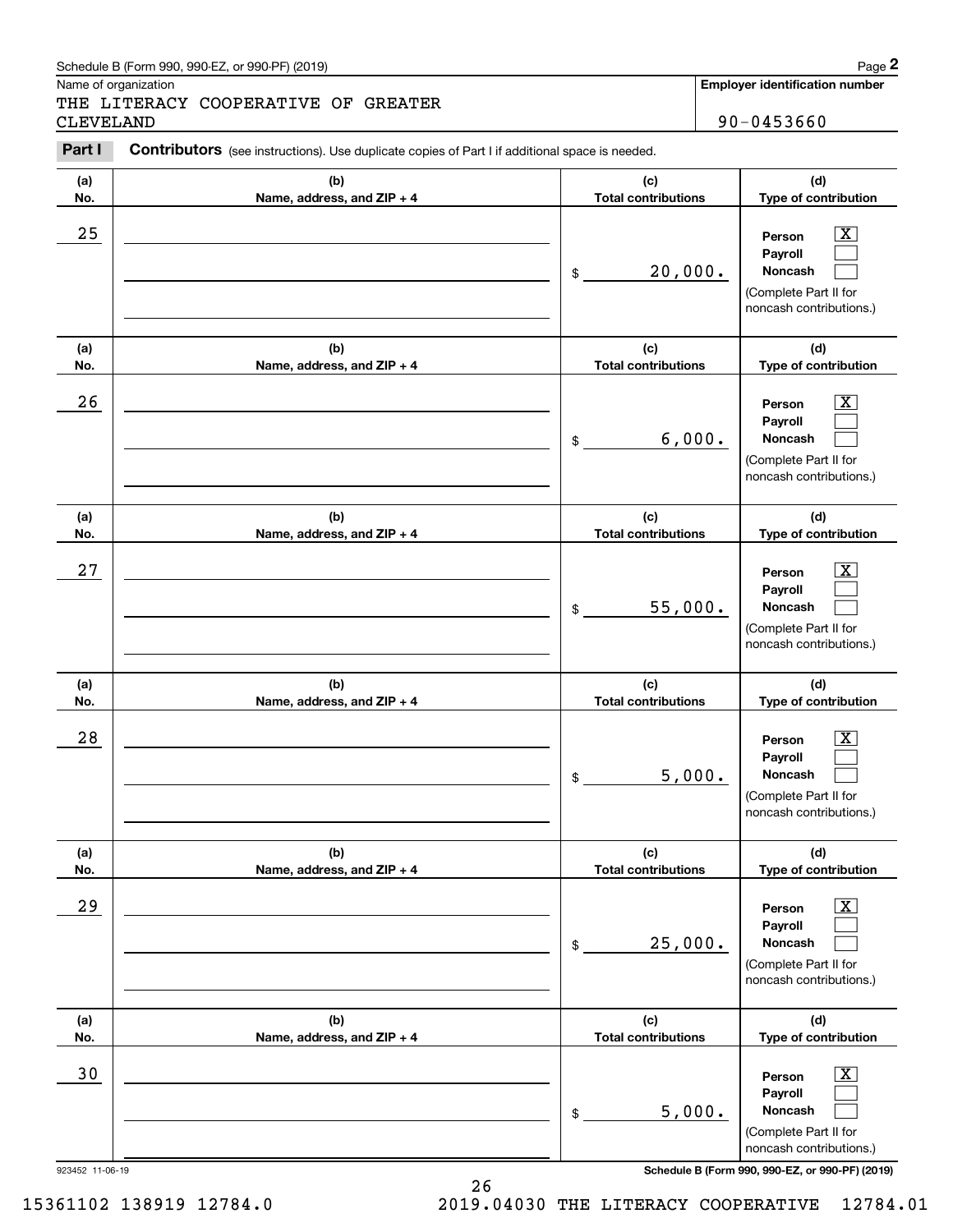### Schedule B (Form 990, 990-EZ, or 990-PF) (2019) **Page 2** and the state of the state of the state of the state of the state of the state of the state of the state of the state of the state of the state of the state of the s

Name of organization

THE LITERACY COOPERATIVE OF GREATER CLEVELAND 90-0453660

**Employer identification number**

#### **(a)No.(b)Name, address, and ZIP + 4 (c)Total contributions (d)Type of contribution PersonPayrollNoncash (a)No.(b)Name, address, and ZIP + 4 (c)Total contributions (d)Type of contribution PersonPayrollNoncash (a)No.(b)Name, address, and ZIP + 4 (c)Total contributions (d)Type of contribution PersonPayrollNoncash (a) No.(b)Name, address, and ZIP + 4 (c) Total contributions (d) Type of contribution PersonPayrollNoncash (a) No.(b)Name, address, and ZIP + 4 (c) Total contributions (d) Type of contribution PersonPayrollNoncash(a) No.(b)Name, address, and ZIP + 4 (c) Total contributions (d)Type of contribution PersonPayrollNoncash Contributors** (see instructions). Use duplicate copies of Part I if additional space is needed. \$(Complete Part II for noncash contributions.) \$(Complete Part II for noncash contributions.) \$(Complete Part II for noncash contributions.) \$(Complete Part II for noncash contributions.) \$(Complete Part II for noncash contributions.) \$(Complete Part II for noncash contributions.) Chedule B (Form 990, 990-EZ, or 990-PF) (2019)<br>Iame of organization<br>**2PART II TERACY COOPERATIVE OF GREATER**<br>2DEVELAND 90-0453660<br>**Part I** Contributors (see instructions). Use duplicate copies of Part I if additional space  $|X|$  $\mathcal{L}^{\text{max}}$  $\mathcal{L}^{\text{max}}$  $\boxed{\text{X}}$  $\mathcal{L}^{\text{max}}$  $\mathcal{L}^{\text{max}}$  $|X|$  $\mathcal{L}^{\text{max}}$  $\mathcal{L}^{\text{max}}$  $|X|$  $\mathcal{L}^{\text{max}}$  $\mathcal{L}^{\text{max}}$  $\mathcal{L}^{\text{max}}$  $\mathcal{L}^{\text{max}}$  $\mathcal{L}^{\text{max}}$  $\mathcal{L}^{\text{max}}$  $\mathcal{L}^{\text{max}}$  $\mathcal{L}^{\text{max}}$ 31 Person X 20,833.  $32$  | Person  $\overline{\text{X}}$ 7,500. 33 Person X 8,000.  $34$  | Person  $\overline{\text{X}}$ 10,666.

923452 11-06-19 **Schedule B (Form 990, 990-EZ, or 990-PF) (2019)**

15361102 138919 12784.0 2019.04030 THE LITERACY COOPERATIVE 12784.01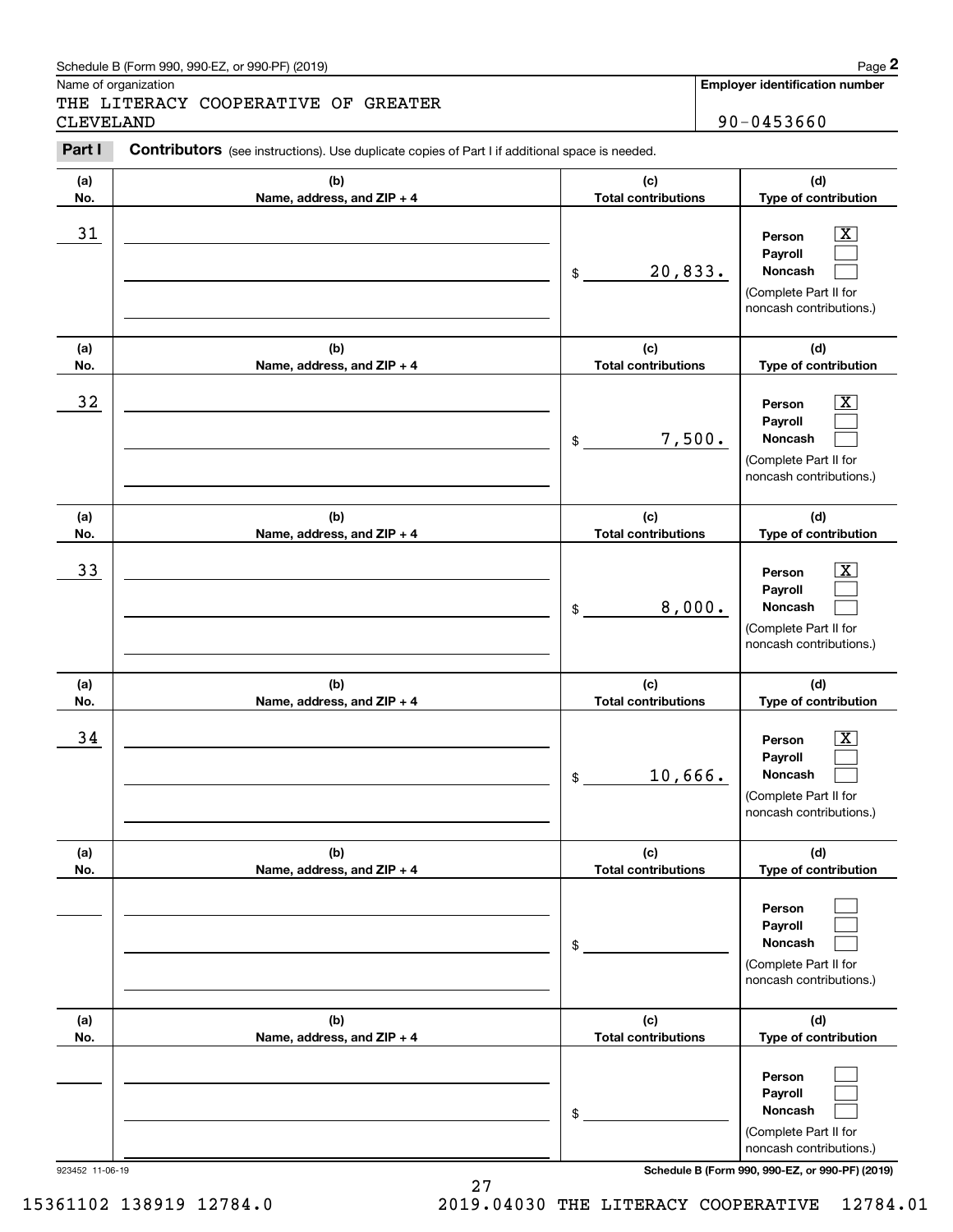|                              | Schedule B (Form 990, 990-EZ, or 990-PF) (2019)<br>Name of organization                             |                                                 | Page 3<br><b>Employer identification number</b> |
|------------------------------|-----------------------------------------------------------------------------------------------------|-------------------------------------------------|-------------------------------------------------|
|                              | THE LITERACY COOPERATIVE OF GREATER                                                                 |                                                 | 90-0453660                                      |
| <b>CLEVELAND</b><br>Part II  | Noncash Property (see instructions). Use duplicate copies of Part II if additional space is needed. |                                                 |                                                 |
| (a)<br>No.<br>from<br>Part I | (b)<br>Description of noncash property given                                                        | (c)<br>FMV (or estimate)<br>(See instructions.) | (d)<br>Date received                            |
| (a)                          |                                                                                                     | \$                                              |                                                 |
| No.<br>from<br>Part I        | (b)<br>Description of noncash property given                                                        | (c)<br>FMV (or estimate)<br>(See instructions.) | (d)<br>Date received                            |
|                              |                                                                                                     | \$                                              |                                                 |
| (a)<br>No.<br>from<br>Part I | (b)<br>Description of noncash property given                                                        | (c)<br>FMV (or estimate)<br>(See instructions.) | (d)<br>Date received                            |
|                              |                                                                                                     | \$                                              |                                                 |
| (a)<br>No.<br>from<br>Part I | (b)<br>Description of noncash property given                                                        | (c)<br>FMV (or estimate)<br>(See instructions.) | (d)<br>Date received                            |
|                              |                                                                                                     | \$                                              |                                                 |
| (a)<br>No.<br>from<br>Part I | (b)<br>Description of noncash property given                                                        | (c)<br>FMV (or estimate)<br>(See instructions.) | (d)<br>Date received                            |
|                              |                                                                                                     | \$                                              |                                                 |
| (a)<br>No.<br>from<br>Part I | (b)<br>Description of noncash property given                                                        | (c)<br>FMV (or estimate)<br>(See instructions.) | (d)<br>Date received                            |
|                              |                                                                                                     | \$                                              |                                                 |
| 923453 11-06-19              |                                                                                                     |                                                 | Schedule B (Form 990, 990-EZ, or 990-PF) (2019) |

28

## 15361102 138919 12784.0 2019.04030 THE LITERACY COOPERATIVE 12784.01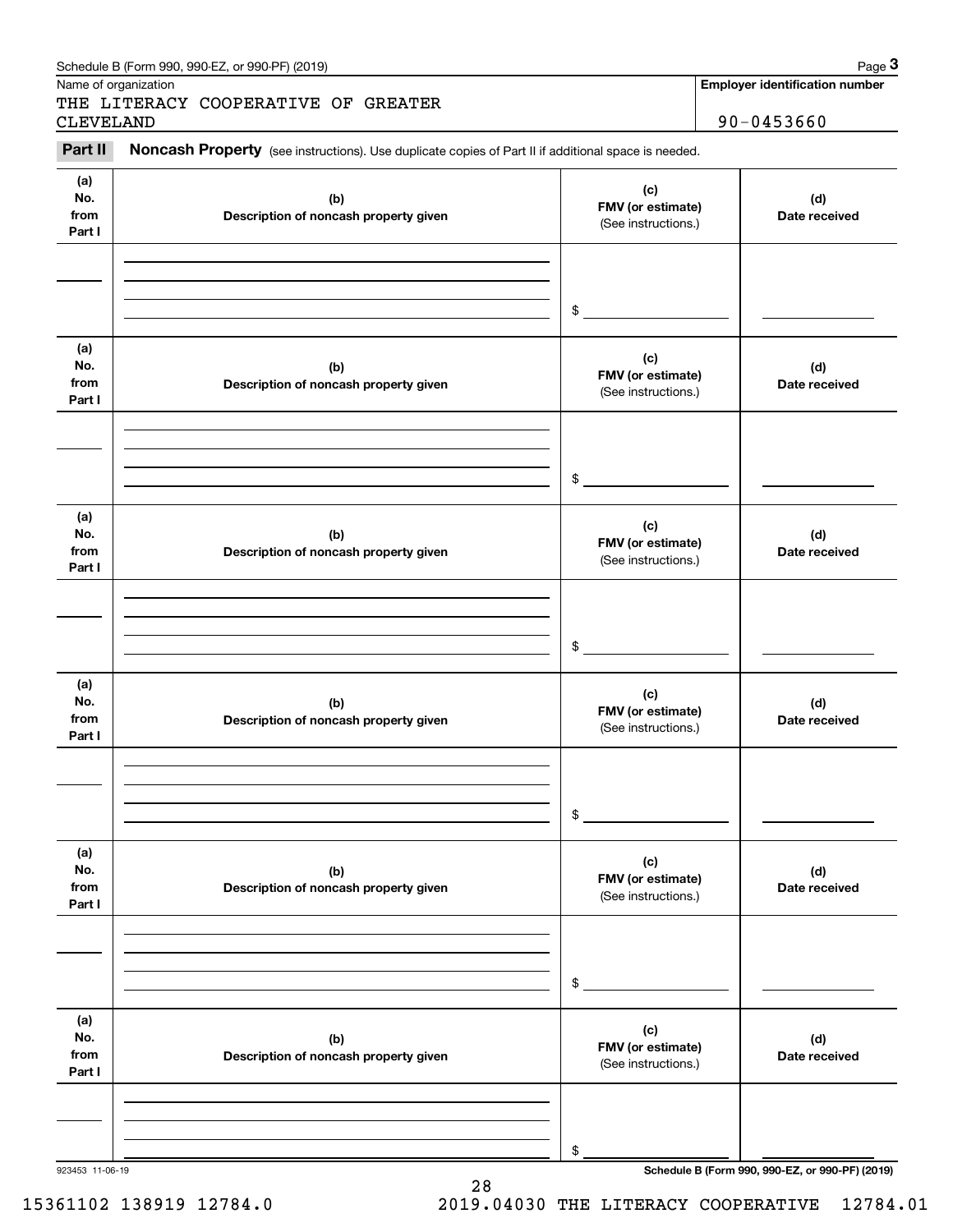|                  | Schedule B (Form 990, 990-EZ, or 990-PF) (2019)                                                                                                                                                                                                                                                 |                      |                                                                                                                                                                | Page 4 |  |  |  |
|------------------|-------------------------------------------------------------------------------------------------------------------------------------------------------------------------------------------------------------------------------------------------------------------------------------------------|----------------------|----------------------------------------------------------------------------------------------------------------------------------------------------------------|--------|--|--|--|
|                  | Name of organization                                                                                                                                                                                                                                                                            |                      | <b>Employer identification number</b>                                                                                                                          |        |  |  |  |
|                  | THE LITERACY COOPERATIVE OF GREATER                                                                                                                                                                                                                                                             |                      |                                                                                                                                                                |        |  |  |  |
| <b>CLEVELAND</b> |                                                                                                                                                                                                                                                                                                 |                      | 90-0453660                                                                                                                                                     |        |  |  |  |
| Part III         |                                                                                                                                                                                                                                                                                                 |                      | Exclusively religious, charitable, etc., contributions to organizations described in section 501(c)(7), (8), or (10) that total more than \$1,000 for the year |        |  |  |  |
|                  | from any one contributor. Complete columns (a) through (e) and the following line entry. For organizations<br>completing Part III, enter the total of exclusively religious, charitable, etc., contributions of \$1,000 or less for the year. (Enter this info. once.) $\blacktriangleright$ \$ |                      |                                                                                                                                                                |        |  |  |  |
|                  | Use duplicate copies of Part III if additional space is needed.                                                                                                                                                                                                                                 |                      |                                                                                                                                                                |        |  |  |  |
| (a) No.<br>from  | (b) Purpose of gift                                                                                                                                                                                                                                                                             | (c) Use of gift      | (d) Description of how gift is held                                                                                                                            |        |  |  |  |
| Part I           |                                                                                                                                                                                                                                                                                                 |                      |                                                                                                                                                                |        |  |  |  |
|                  |                                                                                                                                                                                                                                                                                                 |                      |                                                                                                                                                                |        |  |  |  |
|                  |                                                                                                                                                                                                                                                                                                 |                      |                                                                                                                                                                |        |  |  |  |
|                  |                                                                                                                                                                                                                                                                                                 |                      |                                                                                                                                                                |        |  |  |  |
|                  |                                                                                                                                                                                                                                                                                                 |                      |                                                                                                                                                                |        |  |  |  |
|                  |                                                                                                                                                                                                                                                                                                 | (e) Transfer of gift |                                                                                                                                                                |        |  |  |  |
|                  | Transferee's name, address, and ZIP + 4                                                                                                                                                                                                                                                         |                      | Relationship of transferor to transferee                                                                                                                       |        |  |  |  |
|                  |                                                                                                                                                                                                                                                                                                 |                      |                                                                                                                                                                |        |  |  |  |
|                  |                                                                                                                                                                                                                                                                                                 |                      |                                                                                                                                                                |        |  |  |  |
|                  |                                                                                                                                                                                                                                                                                                 |                      |                                                                                                                                                                |        |  |  |  |
|                  |                                                                                                                                                                                                                                                                                                 |                      |                                                                                                                                                                |        |  |  |  |
| (a) No.<br>from  |                                                                                                                                                                                                                                                                                                 | (c) Use of gift      |                                                                                                                                                                |        |  |  |  |
| Part I           | (b) Purpose of gift                                                                                                                                                                                                                                                                             |                      | (d) Description of how gift is held                                                                                                                            |        |  |  |  |
|                  |                                                                                                                                                                                                                                                                                                 |                      |                                                                                                                                                                |        |  |  |  |
|                  |                                                                                                                                                                                                                                                                                                 |                      |                                                                                                                                                                |        |  |  |  |
|                  |                                                                                                                                                                                                                                                                                                 |                      |                                                                                                                                                                |        |  |  |  |
|                  |                                                                                                                                                                                                                                                                                                 |                      |                                                                                                                                                                |        |  |  |  |
|                  | (e) Transfer of gift                                                                                                                                                                                                                                                                            |                      |                                                                                                                                                                |        |  |  |  |
|                  | Transferee's name, address, and ZIP + 4                                                                                                                                                                                                                                                         |                      | Relationship of transferor to transferee                                                                                                                       |        |  |  |  |
|                  |                                                                                                                                                                                                                                                                                                 |                      |                                                                                                                                                                |        |  |  |  |
|                  |                                                                                                                                                                                                                                                                                                 |                      |                                                                                                                                                                |        |  |  |  |
|                  |                                                                                                                                                                                                                                                                                                 |                      |                                                                                                                                                                |        |  |  |  |
|                  |                                                                                                                                                                                                                                                                                                 |                      |                                                                                                                                                                |        |  |  |  |
| (a) No.<br>from  | (b) Purpose of gift                                                                                                                                                                                                                                                                             | (c) Use of gift      | (d) Description of how gift is held                                                                                                                            |        |  |  |  |
| Part I           |                                                                                                                                                                                                                                                                                                 |                      |                                                                                                                                                                |        |  |  |  |
|                  |                                                                                                                                                                                                                                                                                                 |                      |                                                                                                                                                                |        |  |  |  |
|                  |                                                                                                                                                                                                                                                                                                 |                      |                                                                                                                                                                |        |  |  |  |
|                  |                                                                                                                                                                                                                                                                                                 |                      |                                                                                                                                                                |        |  |  |  |
|                  |                                                                                                                                                                                                                                                                                                 | (e) Transfer of gift |                                                                                                                                                                |        |  |  |  |
|                  |                                                                                                                                                                                                                                                                                                 |                      |                                                                                                                                                                |        |  |  |  |
|                  | Transferee's name, address, and ZIP + 4                                                                                                                                                                                                                                                         |                      | Relationship of transferor to transferee                                                                                                                       |        |  |  |  |
|                  |                                                                                                                                                                                                                                                                                                 |                      |                                                                                                                                                                |        |  |  |  |
|                  |                                                                                                                                                                                                                                                                                                 |                      |                                                                                                                                                                |        |  |  |  |
|                  |                                                                                                                                                                                                                                                                                                 |                      |                                                                                                                                                                |        |  |  |  |
|                  |                                                                                                                                                                                                                                                                                                 |                      |                                                                                                                                                                |        |  |  |  |
| (a) No.<br>from  | (b) Purpose of gift                                                                                                                                                                                                                                                                             | (c) Use of gift      | (d) Description of how gift is held                                                                                                                            |        |  |  |  |
| Part I           |                                                                                                                                                                                                                                                                                                 |                      |                                                                                                                                                                |        |  |  |  |
|                  |                                                                                                                                                                                                                                                                                                 |                      |                                                                                                                                                                |        |  |  |  |
|                  |                                                                                                                                                                                                                                                                                                 |                      |                                                                                                                                                                |        |  |  |  |
|                  |                                                                                                                                                                                                                                                                                                 |                      |                                                                                                                                                                |        |  |  |  |
|                  |                                                                                                                                                                                                                                                                                                 | (e) Transfer of gift |                                                                                                                                                                |        |  |  |  |
|                  |                                                                                                                                                                                                                                                                                                 |                      |                                                                                                                                                                |        |  |  |  |
|                  | Transferee's name, address, and ZIP + 4                                                                                                                                                                                                                                                         |                      | Relationship of transferor to transferee                                                                                                                       |        |  |  |  |
|                  |                                                                                                                                                                                                                                                                                                 |                      |                                                                                                                                                                |        |  |  |  |
|                  |                                                                                                                                                                                                                                                                                                 |                      |                                                                                                                                                                |        |  |  |  |
|                  |                                                                                                                                                                                                                                                                                                 |                      |                                                                                                                                                                |        |  |  |  |
|                  |                                                                                                                                                                                                                                                                                                 |                      |                                                                                                                                                                |        |  |  |  |
| 923454 11-06-19  |                                                                                                                                                                                                                                                                                                 | 29                   | Schedule B (Form 990, 990-EZ, or 990-PF) (2019)                                                                                                                |        |  |  |  |
|                  |                                                                                                                                                                                                                                                                                                 |                      |                                                                                                                                                                |        |  |  |  |

15361102 138919 12784.0 2019.04030 THE LITERACY COOPERATIVE 12784.01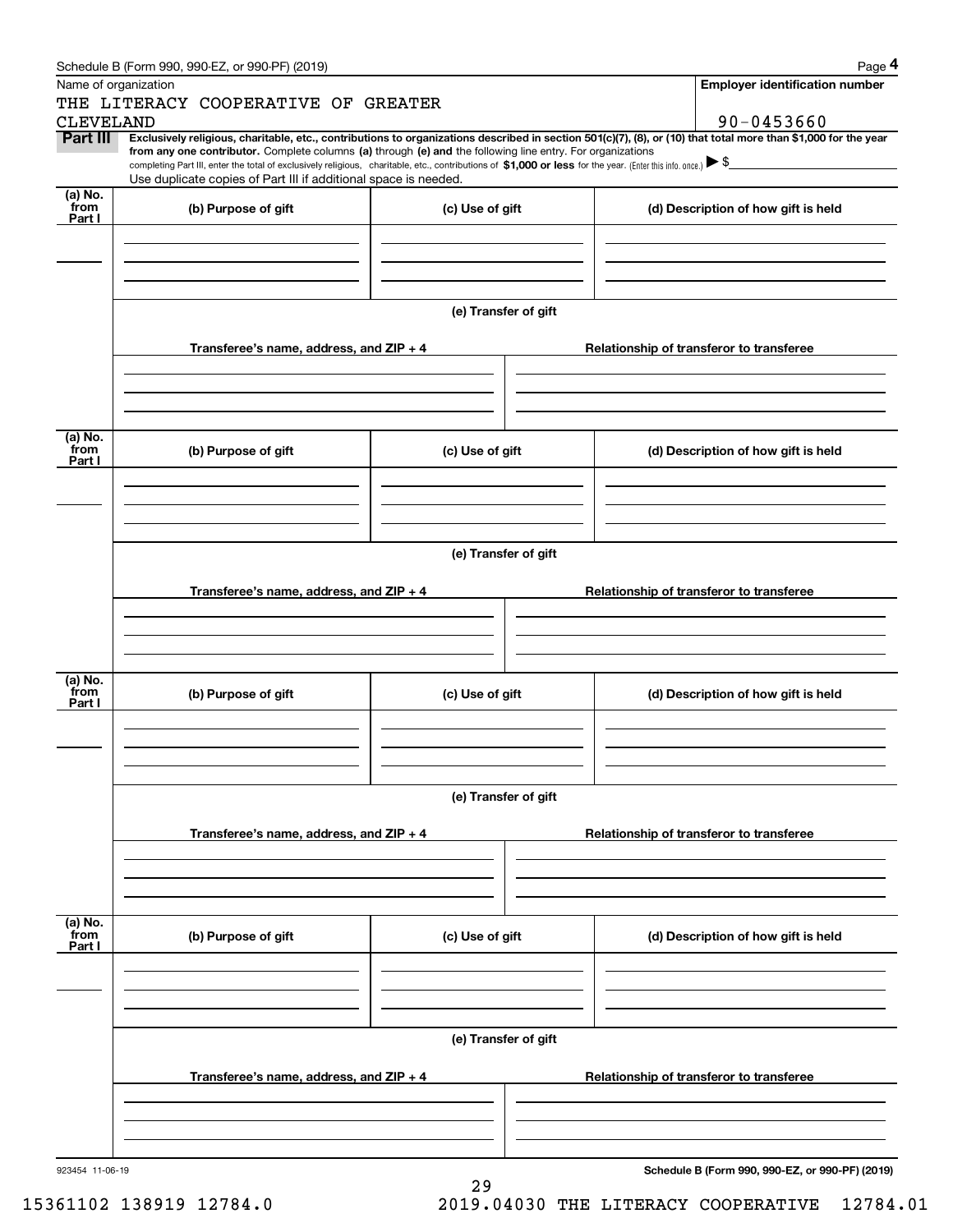|                                                        | <b>SCHEDULE D</b>               |                                                                                                        | <b>Supplemental Financial Statements</b>                                                                                                                                                                                                            |                                                    | OMB No. 1545-0047                                   |
|--------------------------------------------------------|---------------------------------|--------------------------------------------------------------------------------------------------------|-----------------------------------------------------------------------------------------------------------------------------------------------------------------------------------------------------------------------------------------------------|----------------------------------------------------|-----------------------------------------------------|
| (Form 990)                                             |                                 | Complete if the organization answered "Yes" on Form 990,                                               |                                                                                                                                                                                                                                                     |                                                    |                                                     |
|                                                        |                                 | Part IV, line 6, 7, 8, 9, 10, 11a, 11b, 11c, 11d, 11e, 11f, 12a, or 12b.<br>Attach to Form 990.        |                                                                                                                                                                                                                                                     |                                                    | <b>Open to Public</b>                               |
| Department of the Treasury<br>Internal Revenue Service |                                 |                                                                                                        | Go to www.irs.gov/Form990 for instructions and the latest information.                                                                                                                                                                              |                                                    | Inspection                                          |
|                                                        | Name of the organization        | THE LITERACY COOPERATIVE OF GREATER<br><b>CLEVELAND</b>                                                |                                                                                                                                                                                                                                                     |                                                    | <b>Employer identification number</b><br>90-0453660 |
| Part I                                                 |                                 |                                                                                                        | Organizations Maintaining Donor Advised Funds or Other Similar Funds or Accounts. Complete if the                                                                                                                                                   |                                                    |                                                     |
|                                                        |                                 | organization answered "Yes" on Form 990, Part IV, line 6.                                              |                                                                                                                                                                                                                                                     |                                                    |                                                     |
|                                                        |                                 |                                                                                                        | (a) Donor advised funds                                                                                                                                                                                                                             |                                                    | (b) Funds and other accounts                        |
| 1                                                      |                                 |                                                                                                        |                                                                                                                                                                                                                                                     |                                                    |                                                     |
| 2                                                      |                                 | Aggregate value of contributions to (during year)                                                      |                                                                                                                                                                                                                                                     |                                                    |                                                     |
| з<br>4                                                 |                                 |                                                                                                        |                                                                                                                                                                                                                                                     |                                                    |                                                     |
| 5                                                      |                                 |                                                                                                        | Did the organization inform all donors and donor advisors in writing that the assets held in donor advised funds                                                                                                                                    |                                                    |                                                     |
|                                                        |                                 |                                                                                                        |                                                                                                                                                                                                                                                     |                                                    | Yes<br>No                                           |
| 6                                                      |                                 |                                                                                                        | Did the organization inform all grantees, donors, and donor advisors in writing that grant funds can be used only                                                                                                                                   |                                                    |                                                     |
|                                                        |                                 |                                                                                                        | for charitable purposes and not for the benefit of the donor or donor advisor, or for any other purpose conferring                                                                                                                                  |                                                    |                                                     |
|                                                        | impermissible private benefit?  |                                                                                                        |                                                                                                                                                                                                                                                     |                                                    | Yes<br>No                                           |
| Part II                                                |                                 |                                                                                                        | Conservation Easements. Complete if the organization answered "Yes" on Form 990, Part IV, line 7.                                                                                                                                                   |                                                    |                                                     |
| 1.                                                     |                                 | Purpose(s) of conservation easements held by the organization (check all that apply).                  |                                                                                                                                                                                                                                                     |                                                    |                                                     |
|                                                        |                                 | Preservation of land for public use (for example, recreation or education)                             |                                                                                                                                                                                                                                                     | Preservation of a historically important land area |                                                     |
|                                                        |                                 | Protection of natural habitat                                                                          |                                                                                                                                                                                                                                                     | Preservation of a certified historic structure     |                                                     |
|                                                        |                                 | Preservation of open space                                                                             | Complete lines 2a through 2d if the organization held a qualified conservation contribution in the form of a conservation easement on the last                                                                                                      |                                                    |                                                     |
| 2                                                      | day of the tax year.            |                                                                                                        |                                                                                                                                                                                                                                                     |                                                    | Held at the End of the Tax Year                     |
| a                                                      |                                 |                                                                                                        |                                                                                                                                                                                                                                                     | 2a                                                 |                                                     |
| b                                                      |                                 | Total acreage restricted by conservation easements                                                     |                                                                                                                                                                                                                                                     | 2 <sub>b</sub>                                     |                                                     |
| с                                                      |                                 |                                                                                                        |                                                                                                                                                                                                                                                     | 2c                                                 |                                                     |
|                                                        |                                 |                                                                                                        | d Number of conservation easements included in (c) acquired after 7/25/06, and not on a historic structure                                                                                                                                          |                                                    |                                                     |
|                                                        |                                 |                                                                                                        |                                                                                                                                                                                                                                                     | 2d                                                 |                                                     |
| 3                                                      |                                 |                                                                                                        | Number of conservation easements modified, transferred, released, extinguished, or terminated by the organization during the tax                                                                                                                    |                                                    |                                                     |
|                                                        | $\mathsf{year}$                 |                                                                                                        |                                                                                                                                                                                                                                                     |                                                    |                                                     |
| 4                                                      |                                 | Number of states where property subject to conservation easement is located >                          |                                                                                                                                                                                                                                                     |                                                    |                                                     |
| 5                                                      |                                 | Does the organization have a written policy regarding the periodic monitoring, inspection, handling of |                                                                                                                                                                                                                                                     |                                                    |                                                     |
|                                                        |                                 | violations, and enforcement of the conservation easements it holds?                                    |                                                                                                                                                                                                                                                     |                                                    | No<br>Yes                                           |
| 6                                                      |                                 |                                                                                                        | Staff and volunteer hours devoted to monitoring, inspecting, handling of violations, and enforcing conservation easements during the year                                                                                                           |                                                    |                                                     |
| 7                                                      |                                 |                                                                                                        | Amount of expenses incurred in monitoring, inspecting, handling of violations, and enforcing conservation easements during the year                                                                                                                 |                                                    |                                                     |
|                                                        | $\blacktriangleright$ \$        |                                                                                                        |                                                                                                                                                                                                                                                     |                                                    |                                                     |
| 8                                                      |                                 |                                                                                                        | Does each conservation easement reported on line 2(d) above satisfy the requirements of section 170(h)(4)(B)(i)                                                                                                                                     |                                                    |                                                     |
|                                                        | and section $170(h)(4)(B)(ii)?$ |                                                                                                        |                                                                                                                                                                                                                                                     |                                                    | Yes<br>No                                           |
| 9                                                      |                                 |                                                                                                        | In Part XIII, describe how the organization reports conservation easements in its revenue and expense statement and                                                                                                                                 |                                                    |                                                     |
|                                                        |                                 |                                                                                                        | balance sheet, and include, if applicable, the text of the footnote to the organization's financial statements that describes the                                                                                                                   |                                                    |                                                     |
|                                                        |                                 | organization's accounting for conservation easements.                                                  |                                                                                                                                                                                                                                                     |                                                    |                                                     |
|                                                        | Part III                        |                                                                                                        | Organizations Maintaining Collections of Art, Historical Treasures, or Other Similar Assets.                                                                                                                                                        |                                                    |                                                     |
|                                                        |                                 | Complete if the organization answered "Yes" on Form 990, Part IV, line 8.                              |                                                                                                                                                                                                                                                     |                                                    |                                                     |
|                                                        |                                 |                                                                                                        | 1a If the organization elected, as permitted under FASB ASC 958, not to report in its revenue statement and balance sheet works                                                                                                                     |                                                    |                                                     |
|                                                        |                                 |                                                                                                        | of art, historical treasures, or other similar assets held for public exhibition, education, or research in furtherance of public<br>service, provide in Part XIII the text of the footnote to its financial statements that describes these items. |                                                    |                                                     |
|                                                        |                                 |                                                                                                        | <b>b</b> If the organization elected, as permitted under FASB ASC 958, to report in its revenue statement and balance sheet works of                                                                                                                |                                                    |                                                     |
|                                                        |                                 |                                                                                                        | art, historical treasures, or other similar assets held for public exhibition, education, or research in furtherance of public service,                                                                                                             |                                                    |                                                     |
|                                                        |                                 | provide the following amounts relating to these items:                                                 |                                                                                                                                                                                                                                                     |                                                    |                                                     |
|                                                        |                                 |                                                                                                        |                                                                                                                                                                                                                                                     |                                                    | $\frac{1}{2}$                                       |
|                                                        |                                 | (ii) Assets included in Form 990, Part X                                                               |                                                                                                                                                                                                                                                     |                                                    |                                                     |
| 2                                                      |                                 |                                                                                                        | If the organization received or held works of art, historical treasures, or other similar assets for financial gain, provide                                                                                                                        |                                                    |                                                     |
|                                                        |                                 | the following amounts required to be reported under FASB ASC 958 relating to these items:              |                                                                                                                                                                                                                                                     |                                                    |                                                     |
| a                                                      |                                 |                                                                                                        |                                                                                                                                                                                                                                                     | \$                                                 |                                                     |
|                                                        |                                 |                                                                                                        |                                                                                                                                                                                                                                                     | \$                                                 |                                                     |
|                                                        |                                 | LHA For Paperwork Reduction Act Notice, see the Instructions for Form 990.                             |                                                                                                                                                                                                                                                     |                                                    | Schedule D (Form 990) 2019                          |
|                                                        | 932051 10-02-19                 |                                                                                                        | っぃ                                                                                                                                                                                                                                                  |                                                    |                                                     |

| . J U |                       |  |
|-------|-----------------------|--|
|       | <b>تتلب 110,000 C</b> |  |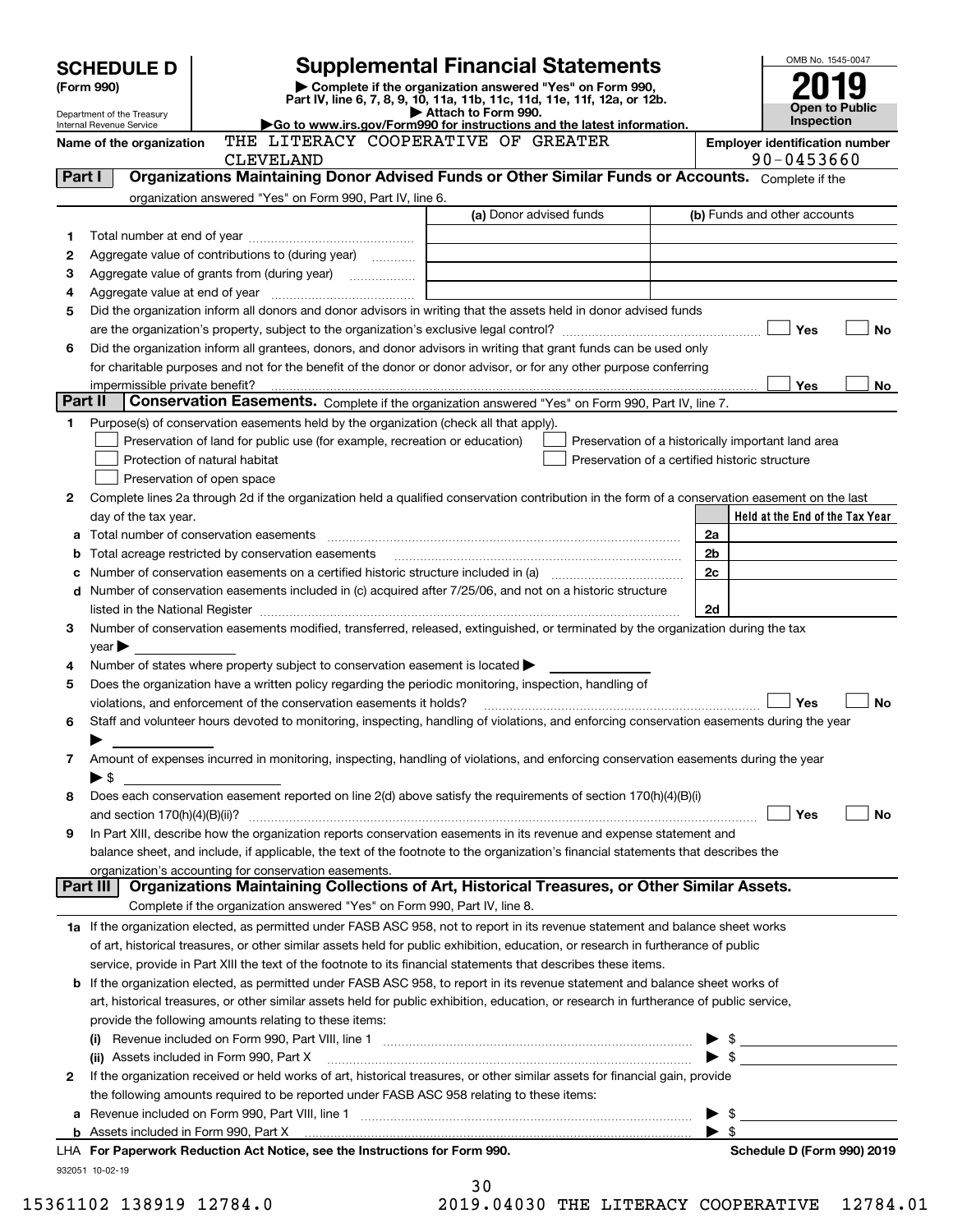|        |                                                                                                                                                                                                                                | THE LITERACY COOPERATIVE OF GREATER     |   |                |                                                                             |                                 |                            |     |          |
|--------|--------------------------------------------------------------------------------------------------------------------------------------------------------------------------------------------------------------------------------|-----------------------------------------|---|----------------|-----------------------------------------------------------------------------|---------------------------------|----------------------------|-----|----------|
|        | <b>CLEVELAND</b><br>Schedule D (Form 990) 2019                                                                                                                                                                                 |                                         |   |                |                                                                             |                                 | $90 - 0453660$             |     | Page $2$ |
|        | Part III<br>Organizations Maintaining Collections of Art, Historical Treasures, or Other Similar Assets (continued)                                                                                                            |                                         |   |                |                                                                             |                                 |                            |     |          |
| 3      | Using the organization's acquisition, accession, and other records, check any of the following that make significant use of its                                                                                                |                                         |   |                |                                                                             |                                 |                            |     |          |
|        | collection items (check all that apply):                                                                                                                                                                                       |                                         |   |                |                                                                             |                                 |                            |     |          |
| а      | Public exhibition                                                                                                                                                                                                              | d                                       |   |                | Loan or exchange program                                                    |                                 |                            |     |          |
| b      | Scholarly research                                                                                                                                                                                                             | е                                       |   |                |                                                                             |                                 |                            |     |          |
| c      | Preservation for future generations                                                                                                                                                                                            |                                         |   |                |                                                                             |                                 |                            |     |          |
| 4      | Provide a description of the organization's collections and explain how they further the organization's exempt purpose in Part XIII.                                                                                           |                                         |   |                |                                                                             |                                 |                            |     |          |
| 5      | During the year, did the organization solicit or receive donations of art, historical treasures, or other similar assets                                                                                                       |                                         |   |                |                                                                             |                                 |                            |     |          |
|        |                                                                                                                                                                                                                                |                                         |   |                |                                                                             |                                 | Yes                        |     | No       |
|        | Part IV<br>Escrow and Custodial Arrangements. Complete if the organization answered "Yes" on Form 990, Part IV, line 9, or                                                                                                     |                                         |   |                |                                                                             |                                 |                            |     |          |
|        | reported an amount on Form 990, Part X, line 21.                                                                                                                                                                               |                                         |   |                |                                                                             |                                 |                            |     |          |
|        | 1a Is the organization an agent, trustee, custodian or other intermediary for contributions or other assets not included                                                                                                       |                                         |   |                |                                                                             |                                 |                            |     |          |
|        | on Form 990, Part X? [11] matter contracts and contracts and contracts are contracted as a form of the set of the set of the set of the set of the set of the set of the set of the set of the set of the set of the set of th |                                         |   |                |                                                                             |                                 | Yes                        |     | No       |
|        | b If "Yes," explain the arrangement in Part XIII and complete the following table:                                                                                                                                             |                                         |   |                |                                                                             |                                 |                            |     |          |
|        |                                                                                                                                                                                                                                |                                         |   |                |                                                                             |                                 | Amount                     |     |          |
| c      | Beginning balance <b>contract to the contract of the contract of the contract of the contract of the contract of t</b>                                                                                                         |                                         |   |                |                                                                             | 1c                              |                            |     |          |
|        |                                                                                                                                                                                                                                |                                         |   |                |                                                                             | 1d                              |                            |     |          |
| е      | Distributions during the year manufactured and continuum control of the year manufactured and the year manufactured and the year manufactured and the year manufactured and the year manufactured and the year manufactured an |                                         |   |                |                                                                             | 1e                              |                            |     |          |
| f      |                                                                                                                                                                                                                                |                                         |   |                |                                                                             | 1f                              |                            |     |          |
|        | 2a Did the organization include an amount on Form 990, Part X, line 21, for escrow or custodial account liability?                                                                                                             |                                         |   |                |                                                                             |                                 | Yes                        |     | No       |
| Part V | b If "Yes," explain the arrangement in Part XIII. Check here if the explanation has been provided on Part XIII                                                                                                                 |                                         |   |                |                                                                             |                                 |                            |     |          |
|        | Endowment Funds. Complete if the organization answered "Yes" on Form 990, Part IV, line 10.                                                                                                                                    |                                         |   |                |                                                                             |                                 |                            |     |          |
|        |                                                                                                                                                                                                                                | (a) Current year                        |   | (b) Prior year | (c) Two years back $\vert$ (d) Three years back $\vert$ (e) Four years back |                                 |                            |     |          |
|        | 1a Beginning of year balance                                                                                                                                                                                                   | <u> 1999 - John Barnett, f</u>          |   |                |                                                                             |                                 |                            |     |          |
| b      |                                                                                                                                                                                                                                |                                         |   |                |                                                                             |                                 |                            |     |          |
|        | Net investment earnings, gains, and losses                                                                                                                                                                                     |                                         |   |                |                                                                             |                                 |                            |     |          |
| d      |                                                                                                                                                                                                                                |                                         |   |                |                                                                             |                                 |                            |     |          |
|        | <b>e</b> Other expenditures for facilities                                                                                                                                                                                     |                                         |   |                |                                                                             |                                 |                            |     |          |
|        | and programs                                                                                                                                                                                                                   |                                         |   |                |                                                                             |                                 |                            |     |          |
| Ť.     |                                                                                                                                                                                                                                |                                         |   |                |                                                                             |                                 |                            |     |          |
| g      | End of year balance                                                                                                                                                                                                            |                                         |   |                |                                                                             |                                 |                            |     |          |
| 2      | Provide the estimated percentage of the current year end balance (line 1g, column (a)) held as:                                                                                                                                |                                         |   |                |                                                                             |                                 |                            |     |          |
| а      | Board designated or quasi-endowment                                                                                                                                                                                            |                                         | % |                |                                                                             |                                 |                            |     |          |
| b      | Permanent endowment > 1                                                                                                                                                                                                        | %                                       |   |                |                                                                             |                                 |                            |     |          |
| c      | Term endowment $\blacktriangleright$                                                                                                                                                                                           | %                                       |   |                |                                                                             |                                 |                            |     |          |
|        | The percentages on lines 2a, 2b, and 2c should equal 100%.                                                                                                                                                                     |                                         |   |                |                                                                             |                                 |                            |     |          |
|        | 3a Are there endowment funds not in the possession of the organization that are held and administered for the organization                                                                                                     |                                         |   |                |                                                                             |                                 |                            |     |          |
|        | by:                                                                                                                                                                                                                            |                                         |   |                |                                                                             |                                 |                            | Yes | No       |
|        | (i)                                                                                                                                                                                                                            |                                         |   |                |                                                                             |                                 | 3a(i)                      |     |          |
|        |                                                                                                                                                                                                                                |                                         |   |                |                                                                             |                                 | 3a(ii)                     |     |          |
|        |                                                                                                                                                                                                                                |                                         |   |                |                                                                             |                                 | 3b                         |     |          |
|        | Describe in Part XIII the intended uses of the organization's endowment funds.<br>Land, Buildings, and Equipment.<br><b>Part VI</b>                                                                                            |                                         |   |                |                                                                             |                                 |                            |     |          |
|        |                                                                                                                                                                                                                                |                                         |   |                |                                                                             |                                 |                            |     |          |
|        | Complete if the organization answered "Yes" on Form 990, Part IV, line 11a. See Form 990, Part X, line 10.                                                                                                                     |                                         |   |                |                                                                             |                                 |                            |     |          |
|        | Description of property                                                                                                                                                                                                        | (a) Cost or other<br>basis (investment) |   |                | (b) Cost or other<br>basis (other)                                          | (c) Accumulated<br>depreciation | (d) Book value             |     |          |
|        |                                                                                                                                                                                                                                |                                         |   |                |                                                                             |                                 |                            |     |          |
|        |                                                                                                                                                                                                                                |                                         |   |                |                                                                             |                                 |                            |     |          |
| b      |                                                                                                                                                                                                                                |                                         |   |                | 7,835.                                                                      | 6, 288.                         |                            |     | 1,547.   |
| c      |                                                                                                                                                                                                                                |                                         |   |                |                                                                             |                                 |                            |     |          |
|        |                                                                                                                                                                                                                                |                                         |   |                |                                                                             |                                 |                            |     |          |
|        |                                                                                                                                                                                                                                |                                         |   |                |                                                                             |                                 |                            |     | 1,547.   |
|        |                                                                                                                                                                                                                                |                                         |   |                |                                                                             |                                 |                            |     |          |
|        |                                                                                                                                                                                                                                |                                         |   |                |                                                                             |                                 | Schedule D (Form 990) 2019 |     |          |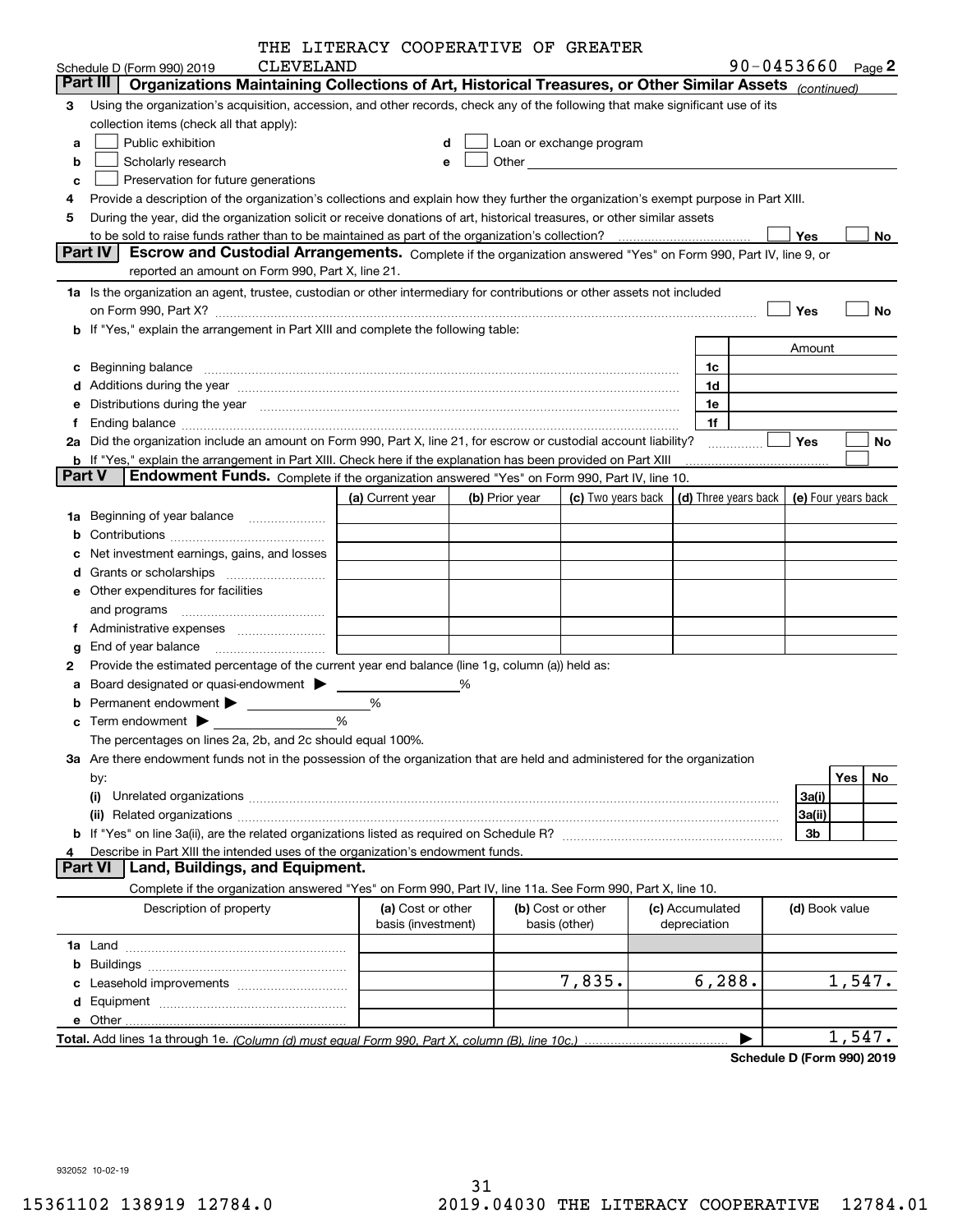|           | THE LITERACY COOPERATIVE OF GREATER |  |
|-----------|-------------------------------------|--|
| CLEVELAND |                                     |  |

| Schedule D (Form 990) 2019 | <b>CLEVELAND</b>                  | $90 - 0453660$ | Page |
|----------------------------|-----------------------------------|----------------|------|
| <b>Part VII</b>            | I Investments - Other Securities. |                |      |

Complete if the organization answered "Yes" on Form 990, Part IV, line 11b. See Form 990, Part X, line 12.

| OUTINIU II DO U HELO U HELO U TELEVITI DI DI DI DI DO UNITI DO UNITI DI TITULI TIDI. OUU I UNITI DOU, I DI L'A, INTU TEL |                |                                                           |
|--------------------------------------------------------------------------------------------------------------------------|----------------|-----------------------------------------------------------|
| (a) Description of security or category (including name of security)                                                     | (b) Book value | (c) Method of valuation: Cost or end-of-year market value |
| (1) Financial derivatives                                                                                                |                |                                                           |
| (2) Closely held equity interests                                                                                        |                |                                                           |
| (3) Other                                                                                                                |                |                                                           |
| CLEVELAND FOUNDATION<br>(A)                                                                                              |                |                                                           |
| POOLED FUNDS<br>(B)                                                                                                      | 249,929.       | END-OF-YEAR MARKET VALUE                                  |
| (C)                                                                                                                      |                |                                                           |
| (D)                                                                                                                      |                |                                                           |
| (E)                                                                                                                      |                |                                                           |
| (F)                                                                                                                      |                |                                                           |
| (G)                                                                                                                      |                |                                                           |
| (H)                                                                                                                      |                |                                                           |
| <b>Total.</b> (Col. (b) must equal Form 990, Part X, col. (B) line $12$ .)                                               | 249,929.       |                                                           |

## **Part VIII Investments - Program Related.**

Complete if the organization answered "Yes" on Form 990, Part IV, line 11c. See Form 990, Part X, line 13.

| (a) Description of investment                                                          | (b) Book value | (c) Method of valuation: Cost or end-of-year market value |
|----------------------------------------------------------------------------------------|----------------|-----------------------------------------------------------|
| (1)                                                                                    |                |                                                           |
| (2)                                                                                    |                |                                                           |
| $\frac{1}{2}$                                                                          |                |                                                           |
| (4)                                                                                    |                |                                                           |
| (5)                                                                                    |                |                                                           |
| (6)                                                                                    |                |                                                           |
| (7)                                                                                    |                |                                                           |
| (8)                                                                                    |                |                                                           |
| (9)                                                                                    |                |                                                           |
| Total. (Col. (b) must equal Form 990, Part X, col. (B) line 13.) $\blacktriangleright$ |                |                                                           |

## **Part IX Other Assets.**

Complete if the organization answered "Yes" on Form 990, Part IV, line 11d. See Form 990, Part X, line 15.

| (a) Description                                                                                                                       | (b) Book value |
|---------------------------------------------------------------------------------------------------------------------------------------|----------------|
|                                                                                                                                       |                |
| (2)                                                                                                                                   |                |
| (3)                                                                                                                                   |                |
| (4)                                                                                                                                   |                |
| (5)                                                                                                                                   |                |
| (6)                                                                                                                                   |                |
|                                                                                                                                       |                |
| (8)                                                                                                                                   |                |
| (9)                                                                                                                                   |                |
|                                                                                                                                       |                |
| Total. (Column (b) must equal Form 990, Part X, col. (B) line 15.) ………………………………………………………………………………………<br>  Part X   Other Liabilities. |                |

**1.(a)** Description of liability **Book value** Book value Book value Book value Book value Complete if the organization answered "Yes" on Form 990, Part IV, line 11e or 11f. See Form 990, Part X, line 25. (1)(2)(3)(4)(5) (6)(7)(8)(9)Federal income taxes  $\blacktriangleright$ FUNDS HELD FOR OTHERS 132,646. 132,646.

**Total.**  *(Column (b) must equal Form 990, Part X, col. (B) line 25.)* 

**2.**Liability for uncertain tax positions. In Part XIII, provide the text of the footnote to the organization's financial statements that reports the organization's liability for uncertain tax positions under FASB ASC 740. Check here if the text of the footnote has been provided in Part XIII  $\mathcal{L}^{\text{max}}$ 

**Schedule D (Form 990) 2019**

932053 10-02-19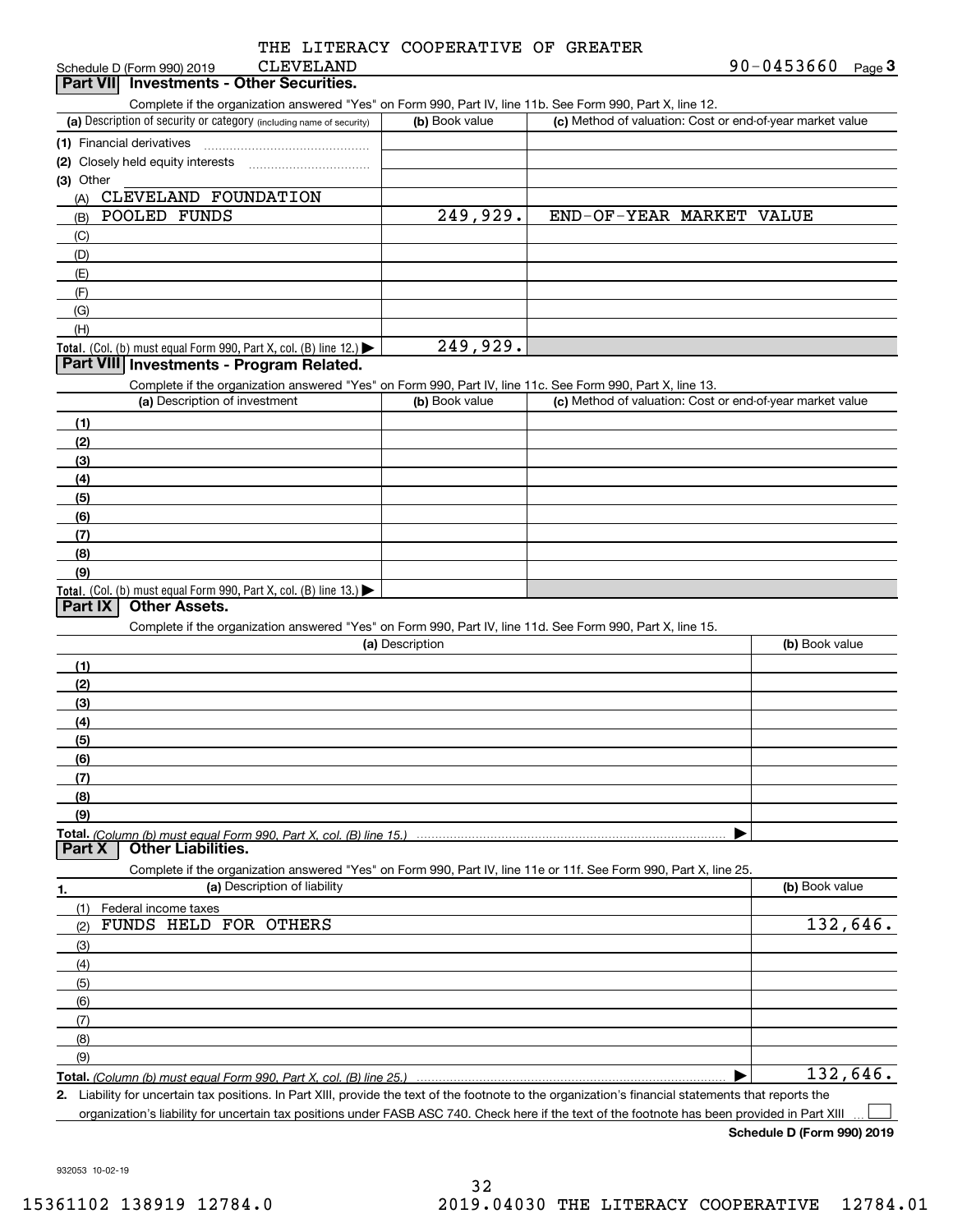|                | THE LITERACY COOPERATIVE OF GREATER |  |                 |  |
|----------------|-------------------------------------|--|-----------------|--|
| $C$ ים מא המוד |                                     |  | $QCD-0.4536600$ |  |

|    | <b>CLEVELAND</b><br>Schedule D (Form 990) 2019                                                                                                                                                                                     |                | 90-0453660<br>Page $4$      |
|----|------------------------------------------------------------------------------------------------------------------------------------------------------------------------------------------------------------------------------------|----------------|-----------------------------|
|    | Reconciliation of Revenue per Audited Financial Statements With Revenue per Return.<br>Part XI                                                                                                                                     |                |                             |
|    | Complete if the organization answered "Yes" on Form 990, Part IV, line 12a.                                                                                                                                                        |                |                             |
| 1  | Total revenue, gains, and other support per audited financial statements                                                                                                                                                           | $\blacksquare$ | 1,082,942.                  |
| 2  | Amounts included on line 1 but not on Form 990, Part VIII, line 12:                                                                                                                                                                |                |                             |
| a  | 34,813.<br>2a                                                                                                                                                                                                                      |                |                             |
| b  | 2 <sub>b</sub>                                                                                                                                                                                                                     |                |                             |
| c  | 2c<br>Recoveries of prior year grants [111] matter contracts and prior year grants and matter contracts and all all                                                                                                                |                |                             |
| d  | 48,291.<br>2d                                                                                                                                                                                                                      |                |                             |
| е  | Add lines 2a through 2d                                                                                                                                                                                                            | 2e             | 83, 104.                    |
| 3  |                                                                                                                                                                                                                                    | $\overline{3}$ | 999,838.                    |
| 4  | Amounts included on Form 990, Part VIII, line 12, but not on line 1:                                                                                                                                                               |                |                             |
| a  | 2,017.<br>4a<br>Investment expenses not included on Form 990, Part VIII, line 7b [111] [11] Investment expenses not included on Form 990, Part VIII, line 7b                                                                       |                |                             |
| b  | 4 <sub>b</sub><br>Other (Describe in Part XIII.) <b>Construction Contract Construction</b> Chern Construction Construction Construction                                                                                            |                |                             |
|    | Add lines 4a and 4b                                                                                                                                                                                                                | 4c             | $\frac{2,017.}{1,001,855.}$ |
| 5. |                                                                                                                                                                                                                                    | 5              |                             |
|    | Part XII   Reconciliation of Expenses per Audited Financial Statements With Expenses per Return.                                                                                                                                   |                |                             |
|    | Complete if the organization answered "Yes" on Form 990, Part IV, line 12a.                                                                                                                                                        |                |                             |
| 1. | Total expenses and losses per audited financial statements [11] [11] Total expenses and losses per audited financial statements [11] [11] Total expenses and losses per audited financial statements                               | $\blacksquare$ | 1,034,651.                  |
| 2  | Amounts included on line 1 but not on Form 990, Part IX, line 25:                                                                                                                                                                  |                |                             |
| a  | 2a                                                                                                                                                                                                                                 |                |                             |
| b  | 2 <sub>b</sub>                                                                                                                                                                                                                     |                |                             |
|    | 2c<br>Other losses                                                                                                                                                                                                                 |                |                             |
| d  | 48, 291.<br>2d                                                                                                                                                                                                                     |                |                             |
| e  | Add lines 2a through 2d <b>must be a constructed as the constant of the construction</b> and the state of the state of the state of the state of the state of the state of the state of the state of the state of the state of the | 2е             | 48,291.                     |
| 3  |                                                                                                                                                                                                                                    | 3              | 986, 360.                   |
| 4  | Amounts included on Form 990, Part IX, line 25, but not on line 1:                                                                                                                                                                 |                |                             |
| a  | 2,017.<br>Investment expenses not included on Form 990, Part VIII, line 7b [111] [11] Investment expenses not included on Form 990, Part VIII, line 7b<br>4a                                                                       |                |                             |
| b  | 4 <sub>h</sub><br>Other (Describe in Part XIII.)                                                                                                                                                                                   |                |                             |
| c. | Add lines 4a and 4b                                                                                                                                                                                                                | 4c             | 2,017.                      |
|    |                                                                                                                                                                                                                                    | 5              | 988, 377.                   |
|    | Part XIII Supplemental Information.                                                                                                                                                                                                |                |                             |

Provide the descriptions required for Part II, lines 3, 5, and 9; Part III, lines 1a and 4; Part IV, lines 1b and 2b; Part V, line 4; Part X, line 2; Part XI, lines 2d and 4b; and Part XII, lines 2d and 4b. Also complete this part to provide any additional information.

### PART XI, LINE 2D - OTHER ADJUSTMENTS:

FUNDRAISING EXPENSES INCLUDED WITH EXPENSES ON FINANCIAL STATEMENTS BUT

### INCLUDED WITH REVENUE ON FORM 990. 48,291.

PART XII, LINE 2D - OTHER ADJUSTMENTS:

## FUNDRAISING EXPENSES INCLUDED WITH EXPENSES ON FINANCIAL STATEMENTS BUT

33

## INCLUDED WITH REVENUE ON FORM 990. 48,291.

932054 10-02-19

**Schedule D (Form 990) 2019**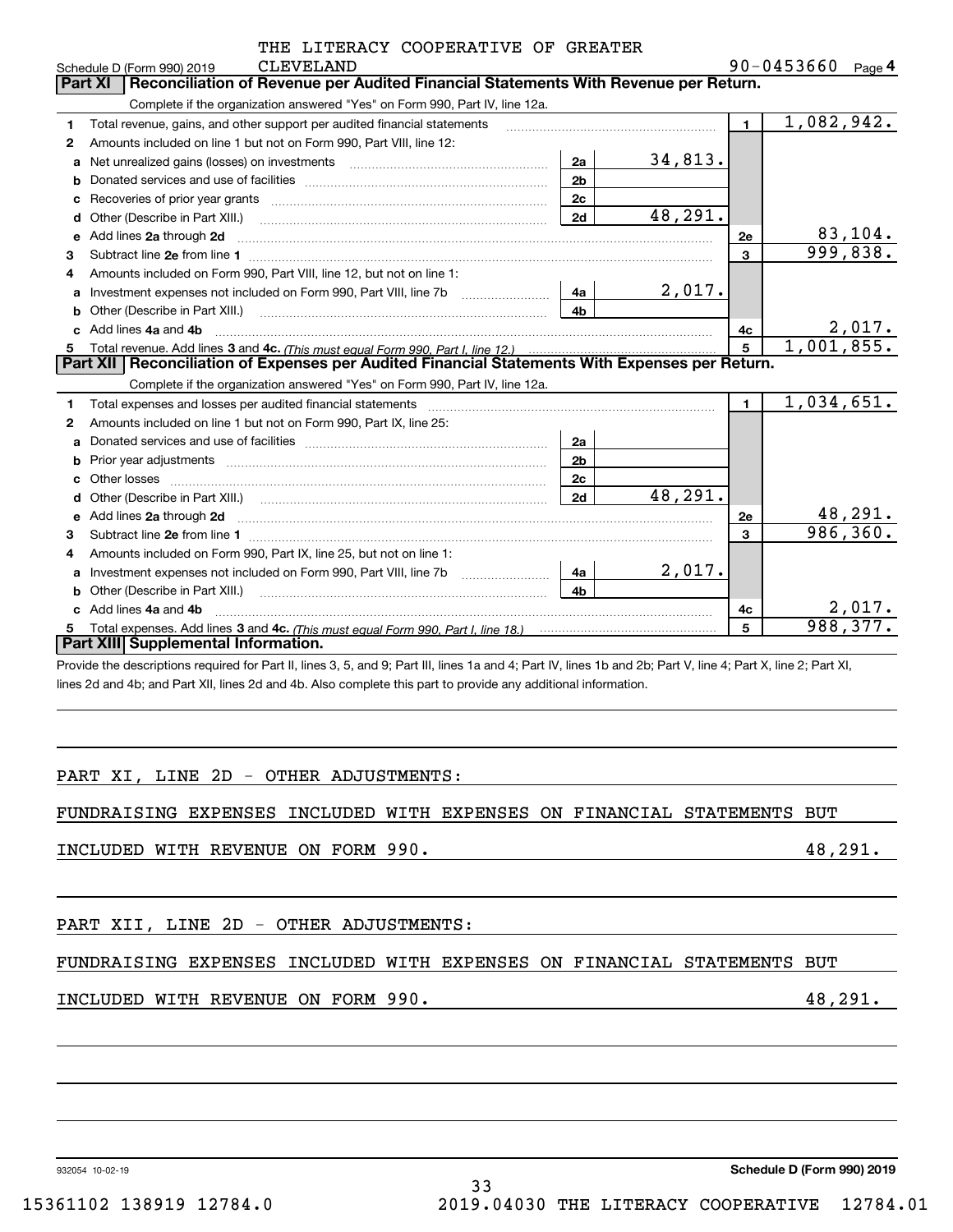| <b>SCHEDULE G</b>                                            |                                  | <b>Supplemental Information Regarding Fundraising or Gaming Activities</b>                                                                                          |                                                                            |    |                                       |                                                                            | OMB No. 1545-0047                                       |
|--------------------------------------------------------------|----------------------------------|---------------------------------------------------------------------------------------------------------------------------------------------------------------------|----------------------------------------------------------------------------|----|---------------------------------------|----------------------------------------------------------------------------|---------------------------------------------------------|
| (Form 990 or 990-EZ)                                         |                                  | Complete if the organization answered "Yes" on Form 990, Part IV, line 17, 18, or 19, or if the<br>organization entered more than \$15,000 on Form 990-EZ, line 6a. |                                                                            |    |                                       |                                                                            | 2019                                                    |
|                                                              |                                  | Attach to Form 990 or Form 990-EZ.                                                                                                                                  |                                                                            |    |                                       |                                                                            | <b>Open to Public</b>                                   |
| Department of the Treasury<br>Internal Revenue Service       |                                  | Go to www.irs.gov/Form990 for instructions and the latest information.                                                                                              |                                                                            |    |                                       |                                                                            | Inspection                                              |
| Name of the organization                                     | <b>CLEVELAND</b>                 | THE LITERACY COOPERATIVE OF GREATER                                                                                                                                 |                                                                            |    |                                       | 90-0453660                                                                 | <b>Employer identification number</b>                   |
| Part I                                                       |                                  | Fundraising Activities. Complete if the organization answered "Yes" on Form 990, Part IV, line 17. Form 990-EZ filers are not                                       |                                                                            |    |                                       |                                                                            |                                                         |
|                                                              | required to complete this part.  | 1 Indicate whether the organization raised funds through any of the following activities. Check all that apply.                                                     |                                                                            |    |                                       |                                                                            |                                                         |
| Mail solicitations<br>a                                      |                                  | e                                                                                                                                                                   |                                                                            |    | Solicitation of non-government grants |                                                                            |                                                         |
| b                                                            | Internet and email solicitations |                                                                                                                                                                     |                                                                            |    | Solicitation of government grants     |                                                                            |                                                         |
| Phone solicitations<br>с                                     |                                  | a                                                                                                                                                                   | Special fundraising events                                                 |    |                                       |                                                                            |                                                         |
| In-person solicitations<br>d                                 |                                  | 2 a Did the organization have a written or oral agreement with any individual (including officers, directors, trustees, or                                          |                                                                            |    |                                       |                                                                            |                                                         |
|                                                              |                                  | key employees listed in Form 990, Part VII) or entity in connection with professional fundraising services?                                                         |                                                                            |    |                                       | Yes                                                                        | No                                                      |
|                                                              |                                  | <b>b</b> If "Yes," list the 10 highest paid individuals or entities (fundraisers) pursuant to agreements under which the fundraiser is to be                        |                                                                            |    |                                       |                                                                            |                                                         |
| compensated at least \$5,000 by the organization.            |                                  |                                                                                                                                                                     |                                                                            |    |                                       |                                                                            |                                                         |
| (i) Name and address of individual<br>or entity (fundraiser) |                                  | (ii) Activity                                                                                                                                                       | (iii) Did<br>fundraiser<br>have custody<br>or control of<br>contributions? |    | (iv) Gross receipts<br>from activity  | (v) Amount paid<br>to (or retained by)<br>fundraiser<br>listed in col. (i) | (vi) Amount paid<br>to (or retained by)<br>organization |
|                                                              |                                  |                                                                                                                                                                     | Yes                                                                        | No |                                       |                                                                            |                                                         |
|                                                              |                                  |                                                                                                                                                                     |                                                                            |    |                                       |                                                                            |                                                         |
|                                                              |                                  |                                                                                                                                                                     |                                                                            |    |                                       |                                                                            |                                                         |
|                                                              |                                  |                                                                                                                                                                     |                                                                            |    |                                       |                                                                            |                                                         |
|                                                              |                                  |                                                                                                                                                                     |                                                                            |    |                                       |                                                                            |                                                         |
|                                                              |                                  |                                                                                                                                                                     |                                                                            |    |                                       |                                                                            |                                                         |
|                                                              |                                  |                                                                                                                                                                     |                                                                            |    |                                       |                                                                            |                                                         |
|                                                              |                                  |                                                                                                                                                                     |                                                                            |    |                                       |                                                                            |                                                         |
|                                                              |                                  |                                                                                                                                                                     |                                                                            |    |                                       |                                                                            |                                                         |
|                                                              |                                  |                                                                                                                                                                     |                                                                            |    |                                       |                                                                            |                                                         |
|                                                              |                                  |                                                                                                                                                                     |                                                                            |    |                                       |                                                                            |                                                         |
|                                                              |                                  |                                                                                                                                                                     |                                                                            |    |                                       |                                                                            |                                                         |
|                                                              |                                  |                                                                                                                                                                     |                                                                            |    |                                       |                                                                            |                                                         |
| Total                                                        |                                  |                                                                                                                                                                     |                                                                            |    |                                       |                                                                            |                                                         |
| or licensing.                                                |                                  | 3 List all states in which the organization is registered or licensed to solicit contributions or has been notified it is exempt from registration                  |                                                                            |    |                                       |                                                                            |                                                         |
|                                                              |                                  |                                                                                                                                                                     |                                                                            |    |                                       |                                                                            |                                                         |
|                                                              |                                  |                                                                                                                                                                     |                                                                            |    |                                       |                                                                            |                                                         |
|                                                              |                                  |                                                                                                                                                                     |                                                                            |    |                                       |                                                                            |                                                         |
|                                                              |                                  |                                                                                                                                                                     |                                                                            |    |                                       |                                                                            |                                                         |
|                                                              |                                  |                                                                                                                                                                     |                                                                            |    |                                       |                                                                            |                                                         |
|                                                              |                                  |                                                                                                                                                                     |                                                                            |    |                                       |                                                                            |                                                         |
|                                                              |                                  |                                                                                                                                                                     |                                                                            |    |                                       |                                                                            |                                                         |
|                                                              |                                  | LHA For Paperwork Reduction Act Notice, see the Instructions for Form 990 or 990-EZ.                                                                                |                                                                            |    |                                       |                                                                            | Schedule G (Form 990 or 990-EZ) 2019                    |

932081 09-11-19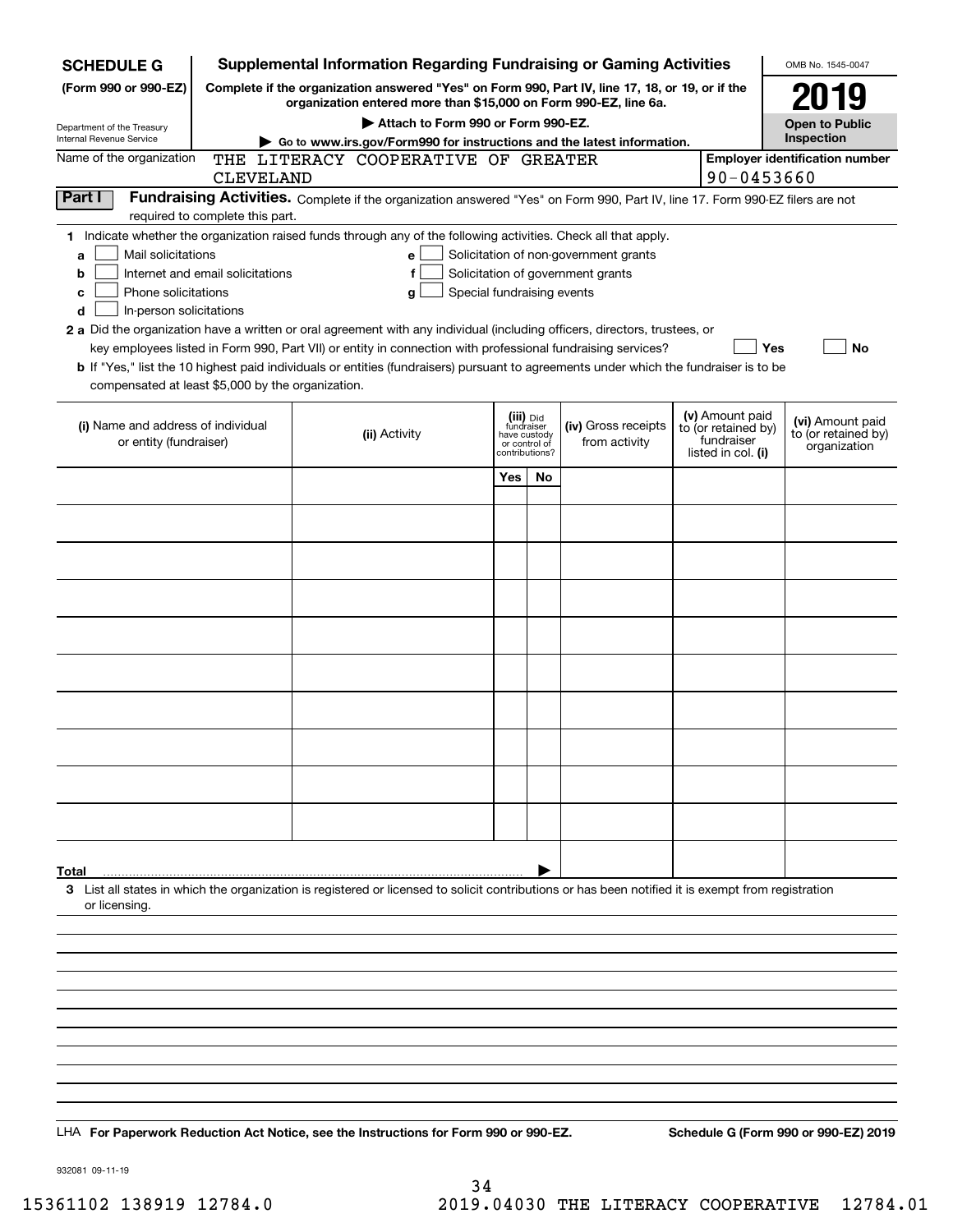**2** CLEVELAND 90-0453660

Schedule G (Form 990 or 990-EZ) 2019 CLEVELAND **Part II** | Fundraising Events. Complete if the organization answered "Yes" on Form 990, Part IV, line 18, or reported more than \$15,000 of fundraising event contributions and gross income on Form 990-EZ, lines 1 and 6b. List events with gross receipts greater than \$5,000.

|                 |    |                                                                                                                                                                             | (a) Event $#1$          | (b) Event #2                                     | (c) Other events<br><b>NONE</b> | (d) Total events<br>(add col. (a) through           |
|-----------------|----|-----------------------------------------------------------------------------------------------------------------------------------------------------------------------------|-------------------------|--------------------------------------------------|---------------------------------|-----------------------------------------------------|
|                 |    |                                                                                                                                                                             | CLE BEE<br>(event type) | (event type)                                     | (total number)                  | col. (c)                                            |
|                 |    |                                                                                                                                                                             |                         |                                                  |                                 |                                                     |
| Revenue         | 1  |                                                                                                                                                                             | 101,234.                |                                                  |                                 | <u>101,234.</u>                                     |
|                 |    |                                                                                                                                                                             | 72,000.                 |                                                  |                                 | 72,000.                                             |
|                 | 3  | Gross income (line 1 minus line 2)                                                                                                                                          | 29, 234.                |                                                  |                                 | 29,234.                                             |
|                 |    |                                                                                                                                                                             |                         |                                                  |                                 |                                                     |
|                 | 5  |                                                                                                                                                                             |                         |                                                  |                                 |                                                     |
|                 | 6  |                                                                                                                                                                             |                         |                                                  |                                 |                                                     |
| Direct Expenses | 7  | Food and beverages                                                                                                                                                          |                         |                                                  |                                 |                                                     |
|                 | 8  |                                                                                                                                                                             |                         |                                                  |                                 |                                                     |
|                 | 9  |                                                                                                                                                                             | 48,291.                 |                                                  |                                 | 48,291.                                             |
|                 | 10 | Direct expense summary. Add lines 4 through 9 in column (d)                                                                                                                 |                         |                                                  |                                 | 48,291.                                             |
| <b>Part III</b> |    | 11 Net income summary. Subtract line 10 from line 3, column (d)<br>Gaming. Complete if the organization answered "Yes" on Form 990, Part IV, line 19, or reported more than |                         |                                                  |                                 | $-19,057.$                                          |
|                 |    | \$15,000 on Form 990-EZ, line 6a.                                                                                                                                           |                         |                                                  |                                 |                                                     |
| Revenue         |    |                                                                                                                                                                             | (a) Bingo               | (b) Pull tabs/instant<br>bingo/progressive bingo | (c) Other gaming                | (d) Total gaming (add<br>col. (a) through col. (c)) |
|                 |    |                                                                                                                                                                             |                         |                                                  |                                 |                                                     |
|                 |    |                                                                                                                                                                             |                         |                                                  |                                 |                                                     |
| Direct Expenses | 3  |                                                                                                                                                                             |                         |                                                  |                                 |                                                     |
|                 | 4  |                                                                                                                                                                             |                         |                                                  |                                 |                                                     |
|                 |    |                                                                                                                                                                             |                         |                                                  |                                 |                                                     |
|                 |    |                                                                                                                                                                             | Yes<br>%                | Yes<br>%                                         | Yes<br>%                        |                                                     |
|                 | 6. | Volunteer labor                                                                                                                                                             | No                      | No                                               | No                              |                                                     |
|                 | 7  | Direct expense summary. Add lines 2 through 5 in column (d)                                                                                                                 |                         |                                                  |                                 |                                                     |
|                 | 8  |                                                                                                                                                                             |                         |                                                  |                                 |                                                     |
|                 |    |                                                                                                                                                                             |                         |                                                  |                                 |                                                     |
| 9               |    | Enter the state(s) in which the organization conducts gaming activities:                                                                                                    |                         |                                                  |                                 |                                                     |
|                 |    |                                                                                                                                                                             |                         |                                                  |                                 | Yes<br>No                                           |
|                 |    | <b>b</b> If "No," explain:                                                                                                                                                  |                         |                                                  |                                 |                                                     |
|                 |    |                                                                                                                                                                             |                         |                                                  |                                 |                                                     |
|                 |    | <b>b</b> If "Yes," explain: <b>b</b>                                                                                                                                        |                         |                                                  |                                 | Yes<br>No                                           |
|                 |    |                                                                                                                                                                             |                         |                                                  |                                 |                                                     |
|                 |    |                                                                                                                                                                             |                         |                                                  |                                 |                                                     |
|                 |    | 932082 09-11-19                                                                                                                                                             |                         |                                                  |                                 | Schedule G (Form 990 or 990-EZ) 2019                |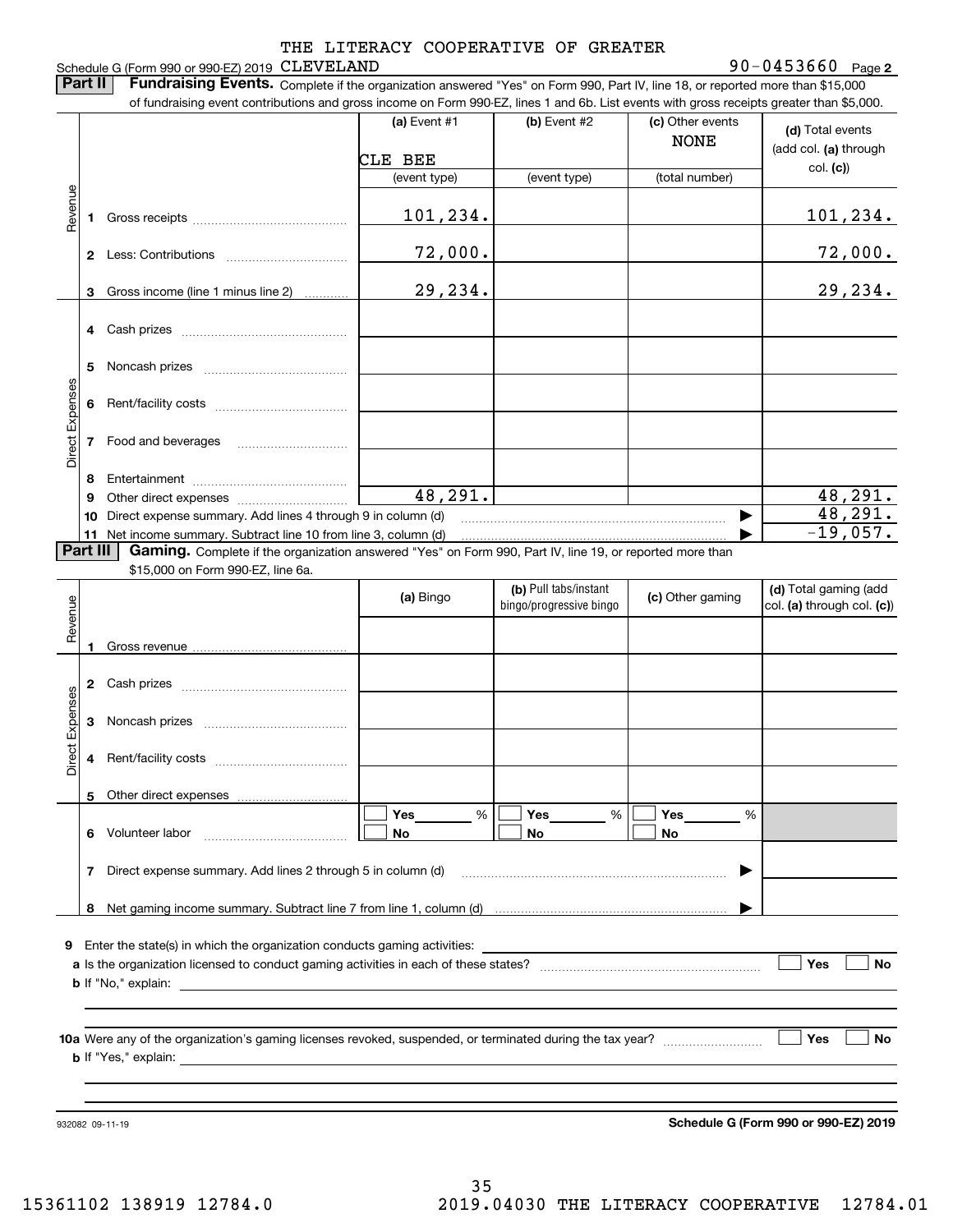| THE LITERACY COOPERATIVE OF GREATER |
|-------------------------------------|
|                                     |

| Schedule G (Form 990 or 990-EZ) 2019 CLEVELAND                                                                                                                | $90 - 0453660$  | Page 3    |
|---------------------------------------------------------------------------------------------------------------------------------------------------------------|-----------------|-----------|
|                                                                                                                                                               | Yes             | <b>No</b> |
| 12 Is the organization a grantor, beneficiary or trustee of a trust, or a member of a partnership or other entity formed                                      |                 |           |
|                                                                                                                                                               | Yes             | No        |
| 13 Indicate the percentage of gaming activity conducted in:                                                                                                   |                 |           |
|                                                                                                                                                               | 1За             | %         |
| <b>b</b> An outside facility <i>www.communicality www.communicality.communicality www.communicality www.communicality.communicality www.communicality.com</i> | 13 <sub>b</sub> | $\%$      |
| 14 Enter the name and address of the person who prepares the organization's gaming/special events books and records:                                          |                 |           |
|                                                                                                                                                               |                 |           |
| Name $\blacktriangleright$<br><u> 1989 - Andrea Stadt Britain, amerikansk politiker (</u>                                                                     |                 |           |
| Address $\blacktriangleright$<br><u> 1989 - Johann Stoff, amerikansk politiker (d. 1989)</u>                                                                  |                 |           |
|                                                                                                                                                               | Yes             | No        |
|                                                                                                                                                               |                 |           |
| of gaming revenue retained by the third party $\triangleright$ \$ $\_\_\_\_\_\_\_\_\_\_\_\_\_\_\_\_\_\_\_\_\_\_\_\_\_\_\_$                                    |                 |           |
| c If "Yes," enter name and address of the third party:                                                                                                        |                 |           |
| <u> 1989 - Johann Barbara, martin amerikan basal dan berasal dan berasal dalam basal dan berasal dan berasal dan</u><br>Name $\blacktriangleright$            |                 |           |
| Address $\blacktriangleright$<br><u> Alexandria de la contrada de la contrada de la contrada de la contrada de la contrada de la contrada de la c</u>         |                 |           |
| <b>16</b> Gaming manager information:                                                                                                                         |                 |           |
| Name $\blacktriangleright$                                                                                                                                    |                 |           |
| <u> 1980 - John Stein, mars and der Stein and der Stein and der Stein and der Stein and der Stein and der Stein a</u>                                         |                 |           |
| Gaming manager compensation > \$                                                                                                                              |                 |           |
|                                                                                                                                                               |                 |           |
|                                                                                                                                                               |                 |           |
|                                                                                                                                                               |                 |           |
| Director/officer<br>Employee<br>Independent contractor                                                                                                        |                 |           |
| <b>17</b> Mandatory distributions:                                                                                                                            |                 |           |
| a Is the organization required under state law to make charitable distributions from the gaming proceeds to                                                   |                 |           |
| retain the state gaming license?                                                                                                                              | ∫ Yes           | $\Box$ No |
| <b>b</b> Enter the amount of distributions required under state law to be distributed to other exempt organizations or spent in the                           |                 |           |
| organization's own exempt activities during the tax year $\triangleright$ \$                                                                                  |                 |           |
| <b>Part IV</b><br>Supplemental Information. Provide the explanations required by Part I, line 2b, columns (iii) and (v); and Part III, lines 9, 9b, 10b,      |                 |           |
| 15b, 15c, 16, and 17b, as applicable. Also provide any additional information. See instructions.                                                              |                 |           |
|                                                                                                                                                               |                 |           |
|                                                                                                                                                               |                 |           |
|                                                                                                                                                               |                 |           |
|                                                                                                                                                               |                 |           |
|                                                                                                                                                               |                 |           |
|                                                                                                                                                               |                 |           |
|                                                                                                                                                               |                 |           |
|                                                                                                                                                               |                 |           |
|                                                                                                                                                               |                 |           |
|                                                                                                                                                               |                 |           |
| Schedule G (Form 990 or 990-EZ) 2019<br>932083 09-11-19<br>ົ                                                                                                  |                 |           |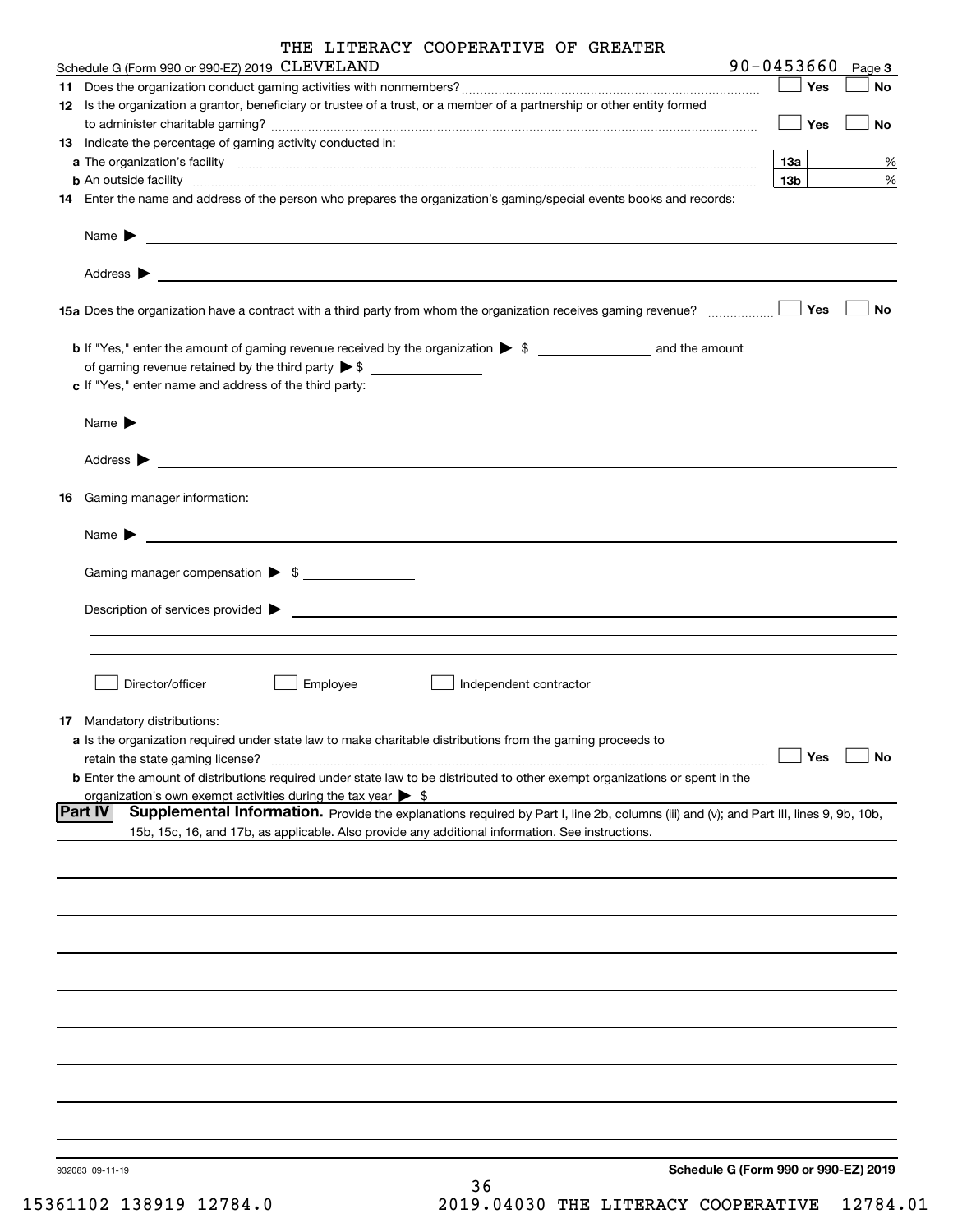|                                                                                                  | THE LITERACY COOPERATIVE OF GREATER |                                 |  |
|--------------------------------------------------------------------------------------------------|-------------------------------------|---------------------------------|--|
| Schedule G (Form 990 or 990-EZ) CLEVELAND<br><b>Part IV</b> Supplemental Information (continued) |                                     | 90-0453660 Page 4               |  |
|                                                                                                  |                                     |                                 |  |
|                                                                                                  |                                     |                                 |  |
|                                                                                                  |                                     |                                 |  |
|                                                                                                  |                                     |                                 |  |
|                                                                                                  |                                     |                                 |  |
|                                                                                                  |                                     |                                 |  |
|                                                                                                  |                                     |                                 |  |
|                                                                                                  |                                     |                                 |  |
|                                                                                                  |                                     |                                 |  |
|                                                                                                  |                                     |                                 |  |
|                                                                                                  |                                     |                                 |  |
|                                                                                                  |                                     |                                 |  |
|                                                                                                  |                                     |                                 |  |
|                                                                                                  |                                     |                                 |  |
|                                                                                                  |                                     |                                 |  |
|                                                                                                  |                                     |                                 |  |
|                                                                                                  |                                     |                                 |  |
|                                                                                                  |                                     |                                 |  |
|                                                                                                  |                                     |                                 |  |
|                                                                                                  |                                     |                                 |  |
|                                                                                                  |                                     |                                 |  |
|                                                                                                  |                                     |                                 |  |
|                                                                                                  |                                     |                                 |  |
|                                                                                                  |                                     |                                 |  |
|                                                                                                  |                                     |                                 |  |
|                                                                                                  |                                     |                                 |  |
|                                                                                                  |                                     |                                 |  |
|                                                                                                  |                                     |                                 |  |
|                                                                                                  |                                     |                                 |  |
|                                                                                                  |                                     |                                 |  |
|                                                                                                  |                                     |                                 |  |
|                                                                                                  |                                     |                                 |  |
|                                                                                                  |                                     |                                 |  |
|                                                                                                  |                                     |                                 |  |
|                                                                                                  |                                     |                                 |  |
|                                                                                                  |                                     |                                 |  |
|                                                                                                  |                                     |                                 |  |
|                                                                                                  |                                     |                                 |  |
|                                                                                                  |                                     |                                 |  |
|                                                                                                  |                                     |                                 |  |
|                                                                                                  |                                     |                                 |  |
|                                                                                                  |                                     |                                 |  |
|                                                                                                  |                                     |                                 |  |
|                                                                                                  |                                     |                                 |  |
|                                                                                                  |                                     |                                 |  |
|                                                                                                  |                                     | Schedule G (Form 990 or 990-EZ) |  |
|                                                                                                  |                                     |                                 |  |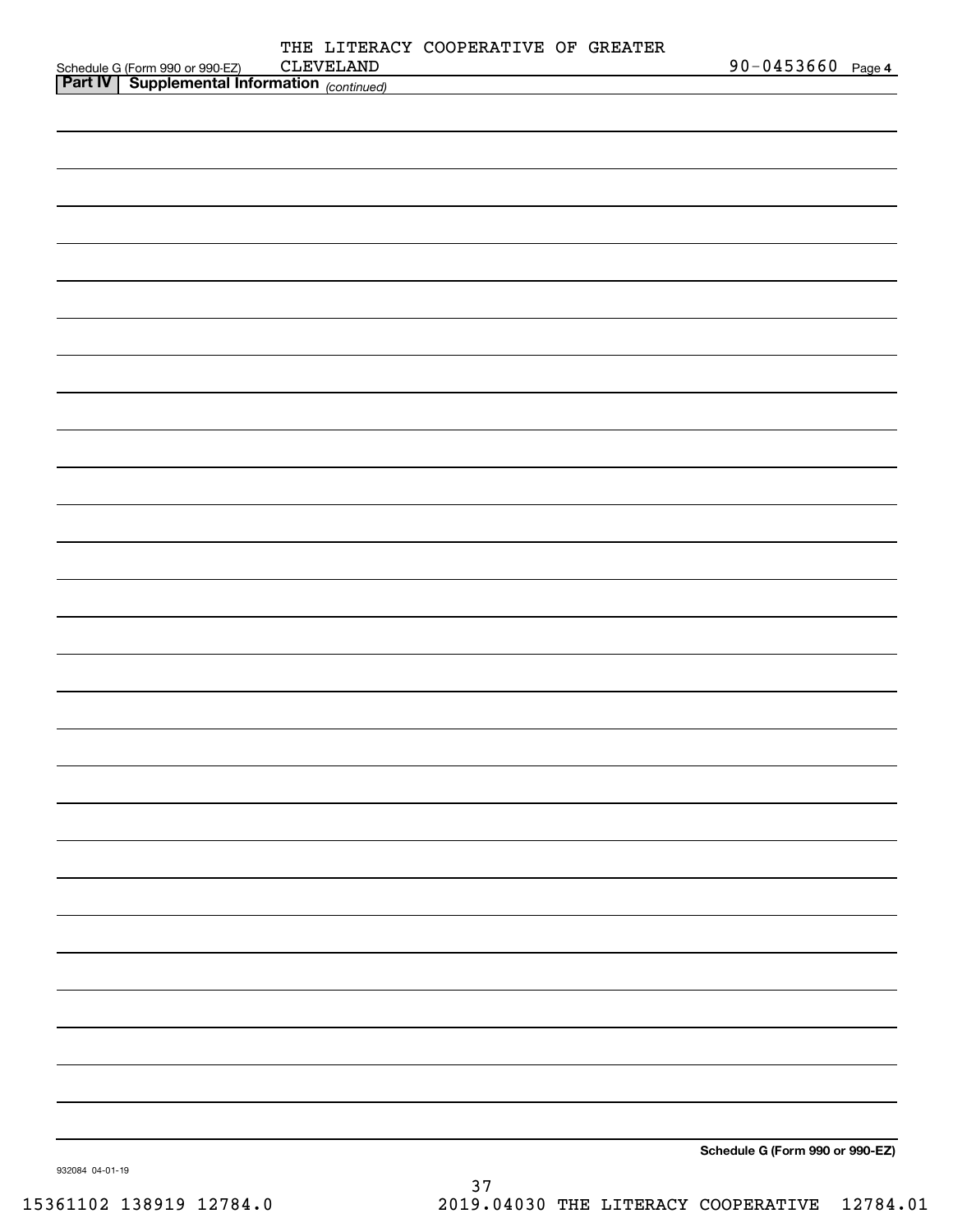| (Form 990)<br>For certain Officers, Directors, Trustees, Key Employees, and Highest<br>2019<br><b>Compensated Employees</b><br>Complete if the organization answered "Yes" on Form 990, Part IV, line 23.<br><b>Open to Public</b><br>Attach to Form 990.<br>Department of the Treasury<br><b>Inspection</b><br>Go to www.irs.gov/Form990 for instructions and the latest information.<br>Internal Revenue Service<br><b>Employer identification number</b><br>THE LITERACY COOPERATIVE OF GREATER<br>Name of the organization<br>90-0453660<br><b>CLEVELAND</b><br><b>Questions Regarding Compensation</b><br>Part I<br><b>Yes</b><br>No<br><b>1a</b> Check the appropriate box(es) if the organization provided any of the following to or for a person listed on Form 990,<br>Part VII, Section A, line 1a. Complete Part III to provide any relevant information regarding these items.<br>First-class or charter travel<br>Housing allowance or residence for personal use<br>Travel for companions<br>Payments for business use of personal residence<br>Tax indemnification and gross-up payments<br>Health or social club dues or initiation fees<br>Discretionary spending account<br>Personal services (such as maid, chauffeur, chef)<br><b>b</b> If any of the boxes on line 1a are checked, did the organization follow a written policy regarding payment or<br>reimbursement or provision of all of the expenses described above? If "No," complete Part III to explain<br>1b<br>2<br>Did the organization require substantiation prior to reimbursing or allowing expenses incurred by all directors,<br>$\mathbf{2}$<br>trustees, and officers, including the CEO/Executive Director, regarding the items checked on line 1a?<br>Indicate which, if any, of the following the organization used to establish the compensation of the organization's<br>З<br>CEO/Executive Director. Check all that apply. Do not check any boxes for methods used by a related organization to<br>establish compensation of the CEO/Executive Director, but explain in Part III.<br>Compensation committee<br>Written employment contract<br>Independent compensation consultant<br>Compensation survey or study<br>$\lfloor X \rfloor$ Form 990 of other organizations<br>Approval by the board or compensation committee<br>During the year, did any person listed on Form 990, Part VII, Section A, line 1a, with respect to the filing<br>organization or a related organization:<br>х<br>Receive a severance payment or change-of-control payment?<br>4a<br>а<br>$\overline{\mathbf{x}}$<br>4b<br>b<br>$\overline{\mathbf{x}}$<br>4c<br>с<br>If "Yes" to any of lines 4a-c, list the persons and provide the applicable amounts for each item in Part III.<br>Only section 501(c)(3), 501(c)(4), and 501(c)(29) organizations must complete lines 5-9.<br>For persons listed on Form 990, Part VII, Section A, line 1a, did the organization pay or accrue any compensation<br>contingent on the revenues of:<br>x<br>a The organization? <b>Entitation</b> and the organization?<br>5a<br>$\overline{\mathbf{x}}$<br>5b<br>If "Yes" on line 5a or 5b, describe in Part III.<br>For persons listed on Form 990, Part VII, Section A, line 1a, did the organization pay or accrue any compensation<br>6.<br>contingent on the net earnings of:<br>х<br>6a<br>a<br>$\overline{\mathbf{x}}$<br>6b<br>If "Yes" on line 6a or 6b, describe in Part III.<br>7 For persons listed on Form 990, Part VII, Section A, line 1a, did the organization provide any nonfixed payments<br>х<br>7<br>Were any amounts reported on Form 990, Part VII, paid or accrued pursuant to a contract that was subject to the<br>8<br>х<br>initial contract exception described in Regulations section 53.4958-4(a)(3)? If "Yes," describe in Part III<br>8<br>If "Yes" on line 8, did the organization also follow the rebuttable presumption procedure described in<br>9<br>9<br>Regulations section 53.4958-6(c)?<br>Schedule J (Form 990) 2019 | <b>SCHEDULE J</b> | <b>Compensation Information</b>                                            | OMB No. 1545-0047 |  |  |
|----------------------------------------------------------------------------------------------------------------------------------------------------------------------------------------------------------------------------------------------------------------------------------------------------------------------------------------------------------------------------------------------------------------------------------------------------------------------------------------------------------------------------------------------------------------------------------------------------------------------------------------------------------------------------------------------------------------------------------------------------------------------------------------------------------------------------------------------------------------------------------------------------------------------------------------------------------------------------------------------------------------------------------------------------------------------------------------------------------------------------------------------------------------------------------------------------------------------------------------------------------------------------------------------------------------------------------------------------------------------------------------------------------------------------------------------------------------------------------------------------------------------------------------------------------------------------------------------------------------------------------------------------------------------------------------------------------------------------------------------------------------------------------------------------------------------------------------------------------------------------------------------------------------------------------------------------------------------------------------------------------------------------------------------------------------------------------------------------------------------------------------------------------------------------------------------------------------------------------------------------------------------------------------------------------------------------------------------------------------------------------------------------------------------------------------------------------------------------------------------------------------------------------------------------------------------------------------------------------------------------------------------------------------------------------------------------------------------------------------------------------------------------------------------------------------------------------------------------------------------------------------------------------------------------------------------------------------------------------------------------------------------------------------------------------------------------------------------------------------------------------------------------------------------------------------------------------------------------------------------------------------------------------------------------------------------------------------------------------------------------------------------------------------------------------------------------------------------------------------------------------------------------------------------------------------------------------------------------------------------------------------------------------------------------------------------------------------------------------------------------------------------------------------------------------------------------------------------------------------------------------------------------------------------------------------------------------------------------------------------------------------------------------|-------------------|----------------------------------------------------------------------------|-------------------|--|--|
|                                                                                                                                                                                                                                                                                                                                                                                                                                                                                                                                                                                                                                                                                                                                                                                                                                                                                                                                                                                                                                                                                                                                                                                                                                                                                                                                                                                                                                                                                                                                                                                                                                                                                                                                                                                                                                                                                                                                                                                                                                                                                                                                                                                                                                                                                                                                                                                                                                                                                                                                                                                                                                                                                                                                                                                                                                                                                                                                                                                                                                                                                                                                                                                                                                                                                                                                                                                                                                                                                                                                                                                                                                                                                                                                                                                                                                                                                                                                                                                                                                  |                   |                                                                            |                   |  |  |
|                                                                                                                                                                                                                                                                                                                                                                                                                                                                                                                                                                                                                                                                                                                                                                                                                                                                                                                                                                                                                                                                                                                                                                                                                                                                                                                                                                                                                                                                                                                                                                                                                                                                                                                                                                                                                                                                                                                                                                                                                                                                                                                                                                                                                                                                                                                                                                                                                                                                                                                                                                                                                                                                                                                                                                                                                                                                                                                                                                                                                                                                                                                                                                                                                                                                                                                                                                                                                                                                                                                                                                                                                                                                                                                                                                                                                                                                                                                                                                                                                                  |                   |                                                                            |                   |  |  |
|                                                                                                                                                                                                                                                                                                                                                                                                                                                                                                                                                                                                                                                                                                                                                                                                                                                                                                                                                                                                                                                                                                                                                                                                                                                                                                                                                                                                                                                                                                                                                                                                                                                                                                                                                                                                                                                                                                                                                                                                                                                                                                                                                                                                                                                                                                                                                                                                                                                                                                                                                                                                                                                                                                                                                                                                                                                                                                                                                                                                                                                                                                                                                                                                                                                                                                                                                                                                                                                                                                                                                                                                                                                                                                                                                                                                                                                                                                                                                                                                                                  |                   |                                                                            |                   |  |  |
|                                                                                                                                                                                                                                                                                                                                                                                                                                                                                                                                                                                                                                                                                                                                                                                                                                                                                                                                                                                                                                                                                                                                                                                                                                                                                                                                                                                                                                                                                                                                                                                                                                                                                                                                                                                                                                                                                                                                                                                                                                                                                                                                                                                                                                                                                                                                                                                                                                                                                                                                                                                                                                                                                                                                                                                                                                                                                                                                                                                                                                                                                                                                                                                                                                                                                                                                                                                                                                                                                                                                                                                                                                                                                                                                                                                                                                                                                                                                                                                                                                  |                   |                                                                            |                   |  |  |
|                                                                                                                                                                                                                                                                                                                                                                                                                                                                                                                                                                                                                                                                                                                                                                                                                                                                                                                                                                                                                                                                                                                                                                                                                                                                                                                                                                                                                                                                                                                                                                                                                                                                                                                                                                                                                                                                                                                                                                                                                                                                                                                                                                                                                                                                                                                                                                                                                                                                                                                                                                                                                                                                                                                                                                                                                                                                                                                                                                                                                                                                                                                                                                                                                                                                                                                                                                                                                                                                                                                                                                                                                                                                                                                                                                                                                                                                                                                                                                                                                                  |                   |                                                                            |                   |  |  |
|                                                                                                                                                                                                                                                                                                                                                                                                                                                                                                                                                                                                                                                                                                                                                                                                                                                                                                                                                                                                                                                                                                                                                                                                                                                                                                                                                                                                                                                                                                                                                                                                                                                                                                                                                                                                                                                                                                                                                                                                                                                                                                                                                                                                                                                                                                                                                                                                                                                                                                                                                                                                                                                                                                                                                                                                                                                                                                                                                                                                                                                                                                                                                                                                                                                                                                                                                                                                                                                                                                                                                                                                                                                                                                                                                                                                                                                                                                                                                                                                                                  |                   |                                                                            |                   |  |  |
|                                                                                                                                                                                                                                                                                                                                                                                                                                                                                                                                                                                                                                                                                                                                                                                                                                                                                                                                                                                                                                                                                                                                                                                                                                                                                                                                                                                                                                                                                                                                                                                                                                                                                                                                                                                                                                                                                                                                                                                                                                                                                                                                                                                                                                                                                                                                                                                                                                                                                                                                                                                                                                                                                                                                                                                                                                                                                                                                                                                                                                                                                                                                                                                                                                                                                                                                                                                                                                                                                                                                                                                                                                                                                                                                                                                                                                                                                                                                                                                                                                  |                   |                                                                            |                   |  |  |
|                                                                                                                                                                                                                                                                                                                                                                                                                                                                                                                                                                                                                                                                                                                                                                                                                                                                                                                                                                                                                                                                                                                                                                                                                                                                                                                                                                                                                                                                                                                                                                                                                                                                                                                                                                                                                                                                                                                                                                                                                                                                                                                                                                                                                                                                                                                                                                                                                                                                                                                                                                                                                                                                                                                                                                                                                                                                                                                                                                                                                                                                                                                                                                                                                                                                                                                                                                                                                                                                                                                                                                                                                                                                                                                                                                                                                                                                                                                                                                                                                                  |                   |                                                                            |                   |  |  |
|                                                                                                                                                                                                                                                                                                                                                                                                                                                                                                                                                                                                                                                                                                                                                                                                                                                                                                                                                                                                                                                                                                                                                                                                                                                                                                                                                                                                                                                                                                                                                                                                                                                                                                                                                                                                                                                                                                                                                                                                                                                                                                                                                                                                                                                                                                                                                                                                                                                                                                                                                                                                                                                                                                                                                                                                                                                                                                                                                                                                                                                                                                                                                                                                                                                                                                                                                                                                                                                                                                                                                                                                                                                                                                                                                                                                                                                                                                                                                                                                                                  |                   |                                                                            |                   |  |  |
|                                                                                                                                                                                                                                                                                                                                                                                                                                                                                                                                                                                                                                                                                                                                                                                                                                                                                                                                                                                                                                                                                                                                                                                                                                                                                                                                                                                                                                                                                                                                                                                                                                                                                                                                                                                                                                                                                                                                                                                                                                                                                                                                                                                                                                                                                                                                                                                                                                                                                                                                                                                                                                                                                                                                                                                                                                                                                                                                                                                                                                                                                                                                                                                                                                                                                                                                                                                                                                                                                                                                                                                                                                                                                                                                                                                                                                                                                                                                                                                                                                  |                   |                                                                            |                   |  |  |
|                                                                                                                                                                                                                                                                                                                                                                                                                                                                                                                                                                                                                                                                                                                                                                                                                                                                                                                                                                                                                                                                                                                                                                                                                                                                                                                                                                                                                                                                                                                                                                                                                                                                                                                                                                                                                                                                                                                                                                                                                                                                                                                                                                                                                                                                                                                                                                                                                                                                                                                                                                                                                                                                                                                                                                                                                                                                                                                                                                                                                                                                                                                                                                                                                                                                                                                                                                                                                                                                                                                                                                                                                                                                                                                                                                                                                                                                                                                                                                                                                                  |                   |                                                                            |                   |  |  |
|                                                                                                                                                                                                                                                                                                                                                                                                                                                                                                                                                                                                                                                                                                                                                                                                                                                                                                                                                                                                                                                                                                                                                                                                                                                                                                                                                                                                                                                                                                                                                                                                                                                                                                                                                                                                                                                                                                                                                                                                                                                                                                                                                                                                                                                                                                                                                                                                                                                                                                                                                                                                                                                                                                                                                                                                                                                                                                                                                                                                                                                                                                                                                                                                                                                                                                                                                                                                                                                                                                                                                                                                                                                                                                                                                                                                                                                                                                                                                                                                                                  |                   |                                                                            |                   |  |  |
|                                                                                                                                                                                                                                                                                                                                                                                                                                                                                                                                                                                                                                                                                                                                                                                                                                                                                                                                                                                                                                                                                                                                                                                                                                                                                                                                                                                                                                                                                                                                                                                                                                                                                                                                                                                                                                                                                                                                                                                                                                                                                                                                                                                                                                                                                                                                                                                                                                                                                                                                                                                                                                                                                                                                                                                                                                                                                                                                                                                                                                                                                                                                                                                                                                                                                                                                                                                                                                                                                                                                                                                                                                                                                                                                                                                                                                                                                                                                                                                                                                  |                   |                                                                            |                   |  |  |
|                                                                                                                                                                                                                                                                                                                                                                                                                                                                                                                                                                                                                                                                                                                                                                                                                                                                                                                                                                                                                                                                                                                                                                                                                                                                                                                                                                                                                                                                                                                                                                                                                                                                                                                                                                                                                                                                                                                                                                                                                                                                                                                                                                                                                                                                                                                                                                                                                                                                                                                                                                                                                                                                                                                                                                                                                                                                                                                                                                                                                                                                                                                                                                                                                                                                                                                                                                                                                                                                                                                                                                                                                                                                                                                                                                                                                                                                                                                                                                                                                                  |                   |                                                                            |                   |  |  |
|                                                                                                                                                                                                                                                                                                                                                                                                                                                                                                                                                                                                                                                                                                                                                                                                                                                                                                                                                                                                                                                                                                                                                                                                                                                                                                                                                                                                                                                                                                                                                                                                                                                                                                                                                                                                                                                                                                                                                                                                                                                                                                                                                                                                                                                                                                                                                                                                                                                                                                                                                                                                                                                                                                                                                                                                                                                                                                                                                                                                                                                                                                                                                                                                                                                                                                                                                                                                                                                                                                                                                                                                                                                                                                                                                                                                                                                                                                                                                                                                                                  |                   |                                                                            |                   |  |  |
|                                                                                                                                                                                                                                                                                                                                                                                                                                                                                                                                                                                                                                                                                                                                                                                                                                                                                                                                                                                                                                                                                                                                                                                                                                                                                                                                                                                                                                                                                                                                                                                                                                                                                                                                                                                                                                                                                                                                                                                                                                                                                                                                                                                                                                                                                                                                                                                                                                                                                                                                                                                                                                                                                                                                                                                                                                                                                                                                                                                                                                                                                                                                                                                                                                                                                                                                                                                                                                                                                                                                                                                                                                                                                                                                                                                                                                                                                                                                                                                                                                  |                   |                                                                            |                   |  |  |
|                                                                                                                                                                                                                                                                                                                                                                                                                                                                                                                                                                                                                                                                                                                                                                                                                                                                                                                                                                                                                                                                                                                                                                                                                                                                                                                                                                                                                                                                                                                                                                                                                                                                                                                                                                                                                                                                                                                                                                                                                                                                                                                                                                                                                                                                                                                                                                                                                                                                                                                                                                                                                                                                                                                                                                                                                                                                                                                                                                                                                                                                                                                                                                                                                                                                                                                                                                                                                                                                                                                                                                                                                                                                                                                                                                                                                                                                                                                                                                                                                                  |                   |                                                                            |                   |  |  |
|                                                                                                                                                                                                                                                                                                                                                                                                                                                                                                                                                                                                                                                                                                                                                                                                                                                                                                                                                                                                                                                                                                                                                                                                                                                                                                                                                                                                                                                                                                                                                                                                                                                                                                                                                                                                                                                                                                                                                                                                                                                                                                                                                                                                                                                                                                                                                                                                                                                                                                                                                                                                                                                                                                                                                                                                                                                                                                                                                                                                                                                                                                                                                                                                                                                                                                                                                                                                                                                                                                                                                                                                                                                                                                                                                                                                                                                                                                                                                                                                                                  |                   |                                                                            |                   |  |  |
|                                                                                                                                                                                                                                                                                                                                                                                                                                                                                                                                                                                                                                                                                                                                                                                                                                                                                                                                                                                                                                                                                                                                                                                                                                                                                                                                                                                                                                                                                                                                                                                                                                                                                                                                                                                                                                                                                                                                                                                                                                                                                                                                                                                                                                                                                                                                                                                                                                                                                                                                                                                                                                                                                                                                                                                                                                                                                                                                                                                                                                                                                                                                                                                                                                                                                                                                                                                                                                                                                                                                                                                                                                                                                                                                                                                                                                                                                                                                                                                                                                  |                   |                                                                            |                   |  |  |
|                                                                                                                                                                                                                                                                                                                                                                                                                                                                                                                                                                                                                                                                                                                                                                                                                                                                                                                                                                                                                                                                                                                                                                                                                                                                                                                                                                                                                                                                                                                                                                                                                                                                                                                                                                                                                                                                                                                                                                                                                                                                                                                                                                                                                                                                                                                                                                                                                                                                                                                                                                                                                                                                                                                                                                                                                                                                                                                                                                                                                                                                                                                                                                                                                                                                                                                                                                                                                                                                                                                                                                                                                                                                                                                                                                                                                                                                                                                                                                                                                                  |                   |                                                                            |                   |  |  |
|                                                                                                                                                                                                                                                                                                                                                                                                                                                                                                                                                                                                                                                                                                                                                                                                                                                                                                                                                                                                                                                                                                                                                                                                                                                                                                                                                                                                                                                                                                                                                                                                                                                                                                                                                                                                                                                                                                                                                                                                                                                                                                                                                                                                                                                                                                                                                                                                                                                                                                                                                                                                                                                                                                                                                                                                                                                                                                                                                                                                                                                                                                                                                                                                                                                                                                                                                                                                                                                                                                                                                                                                                                                                                                                                                                                                                                                                                                                                                                                                                                  |                   |                                                                            |                   |  |  |
|                                                                                                                                                                                                                                                                                                                                                                                                                                                                                                                                                                                                                                                                                                                                                                                                                                                                                                                                                                                                                                                                                                                                                                                                                                                                                                                                                                                                                                                                                                                                                                                                                                                                                                                                                                                                                                                                                                                                                                                                                                                                                                                                                                                                                                                                                                                                                                                                                                                                                                                                                                                                                                                                                                                                                                                                                                                                                                                                                                                                                                                                                                                                                                                                                                                                                                                                                                                                                                                                                                                                                                                                                                                                                                                                                                                                                                                                                                                                                                                                                                  |                   |                                                                            |                   |  |  |
|                                                                                                                                                                                                                                                                                                                                                                                                                                                                                                                                                                                                                                                                                                                                                                                                                                                                                                                                                                                                                                                                                                                                                                                                                                                                                                                                                                                                                                                                                                                                                                                                                                                                                                                                                                                                                                                                                                                                                                                                                                                                                                                                                                                                                                                                                                                                                                                                                                                                                                                                                                                                                                                                                                                                                                                                                                                                                                                                                                                                                                                                                                                                                                                                                                                                                                                                                                                                                                                                                                                                                                                                                                                                                                                                                                                                                                                                                                                                                                                                                                  |                   |                                                                            |                   |  |  |
|                                                                                                                                                                                                                                                                                                                                                                                                                                                                                                                                                                                                                                                                                                                                                                                                                                                                                                                                                                                                                                                                                                                                                                                                                                                                                                                                                                                                                                                                                                                                                                                                                                                                                                                                                                                                                                                                                                                                                                                                                                                                                                                                                                                                                                                                                                                                                                                                                                                                                                                                                                                                                                                                                                                                                                                                                                                                                                                                                                                                                                                                                                                                                                                                                                                                                                                                                                                                                                                                                                                                                                                                                                                                                                                                                                                                                                                                                                                                                                                                                                  |                   |                                                                            |                   |  |  |
|                                                                                                                                                                                                                                                                                                                                                                                                                                                                                                                                                                                                                                                                                                                                                                                                                                                                                                                                                                                                                                                                                                                                                                                                                                                                                                                                                                                                                                                                                                                                                                                                                                                                                                                                                                                                                                                                                                                                                                                                                                                                                                                                                                                                                                                                                                                                                                                                                                                                                                                                                                                                                                                                                                                                                                                                                                                                                                                                                                                                                                                                                                                                                                                                                                                                                                                                                                                                                                                                                                                                                                                                                                                                                                                                                                                                                                                                                                                                                                                                                                  |                   |                                                                            |                   |  |  |
|                                                                                                                                                                                                                                                                                                                                                                                                                                                                                                                                                                                                                                                                                                                                                                                                                                                                                                                                                                                                                                                                                                                                                                                                                                                                                                                                                                                                                                                                                                                                                                                                                                                                                                                                                                                                                                                                                                                                                                                                                                                                                                                                                                                                                                                                                                                                                                                                                                                                                                                                                                                                                                                                                                                                                                                                                                                                                                                                                                                                                                                                                                                                                                                                                                                                                                                                                                                                                                                                                                                                                                                                                                                                                                                                                                                                                                                                                                                                                                                                                                  |                   |                                                                            |                   |  |  |
|                                                                                                                                                                                                                                                                                                                                                                                                                                                                                                                                                                                                                                                                                                                                                                                                                                                                                                                                                                                                                                                                                                                                                                                                                                                                                                                                                                                                                                                                                                                                                                                                                                                                                                                                                                                                                                                                                                                                                                                                                                                                                                                                                                                                                                                                                                                                                                                                                                                                                                                                                                                                                                                                                                                                                                                                                                                                                                                                                                                                                                                                                                                                                                                                                                                                                                                                                                                                                                                                                                                                                                                                                                                                                                                                                                                                                                                                                                                                                                                                                                  |                   |                                                                            |                   |  |  |
|                                                                                                                                                                                                                                                                                                                                                                                                                                                                                                                                                                                                                                                                                                                                                                                                                                                                                                                                                                                                                                                                                                                                                                                                                                                                                                                                                                                                                                                                                                                                                                                                                                                                                                                                                                                                                                                                                                                                                                                                                                                                                                                                                                                                                                                                                                                                                                                                                                                                                                                                                                                                                                                                                                                                                                                                                                                                                                                                                                                                                                                                                                                                                                                                                                                                                                                                                                                                                                                                                                                                                                                                                                                                                                                                                                                                                                                                                                                                                                                                                                  |                   |                                                                            |                   |  |  |
|                                                                                                                                                                                                                                                                                                                                                                                                                                                                                                                                                                                                                                                                                                                                                                                                                                                                                                                                                                                                                                                                                                                                                                                                                                                                                                                                                                                                                                                                                                                                                                                                                                                                                                                                                                                                                                                                                                                                                                                                                                                                                                                                                                                                                                                                                                                                                                                                                                                                                                                                                                                                                                                                                                                                                                                                                                                                                                                                                                                                                                                                                                                                                                                                                                                                                                                                                                                                                                                                                                                                                                                                                                                                                                                                                                                                                                                                                                                                                                                                                                  |                   |                                                                            |                   |  |  |
|                                                                                                                                                                                                                                                                                                                                                                                                                                                                                                                                                                                                                                                                                                                                                                                                                                                                                                                                                                                                                                                                                                                                                                                                                                                                                                                                                                                                                                                                                                                                                                                                                                                                                                                                                                                                                                                                                                                                                                                                                                                                                                                                                                                                                                                                                                                                                                                                                                                                                                                                                                                                                                                                                                                                                                                                                                                                                                                                                                                                                                                                                                                                                                                                                                                                                                                                                                                                                                                                                                                                                                                                                                                                                                                                                                                                                                                                                                                                                                                                                                  |                   |                                                                            |                   |  |  |
|                                                                                                                                                                                                                                                                                                                                                                                                                                                                                                                                                                                                                                                                                                                                                                                                                                                                                                                                                                                                                                                                                                                                                                                                                                                                                                                                                                                                                                                                                                                                                                                                                                                                                                                                                                                                                                                                                                                                                                                                                                                                                                                                                                                                                                                                                                                                                                                                                                                                                                                                                                                                                                                                                                                                                                                                                                                                                                                                                                                                                                                                                                                                                                                                                                                                                                                                                                                                                                                                                                                                                                                                                                                                                                                                                                                                                                                                                                                                                                                                                                  |                   |                                                                            |                   |  |  |
|                                                                                                                                                                                                                                                                                                                                                                                                                                                                                                                                                                                                                                                                                                                                                                                                                                                                                                                                                                                                                                                                                                                                                                                                                                                                                                                                                                                                                                                                                                                                                                                                                                                                                                                                                                                                                                                                                                                                                                                                                                                                                                                                                                                                                                                                                                                                                                                                                                                                                                                                                                                                                                                                                                                                                                                                                                                                                                                                                                                                                                                                                                                                                                                                                                                                                                                                                                                                                                                                                                                                                                                                                                                                                                                                                                                                                                                                                                                                                                                                                                  |                   |                                                                            |                   |  |  |
|                                                                                                                                                                                                                                                                                                                                                                                                                                                                                                                                                                                                                                                                                                                                                                                                                                                                                                                                                                                                                                                                                                                                                                                                                                                                                                                                                                                                                                                                                                                                                                                                                                                                                                                                                                                                                                                                                                                                                                                                                                                                                                                                                                                                                                                                                                                                                                                                                                                                                                                                                                                                                                                                                                                                                                                                                                                                                                                                                                                                                                                                                                                                                                                                                                                                                                                                                                                                                                                                                                                                                                                                                                                                                                                                                                                                                                                                                                                                                                                                                                  |                   |                                                                            |                   |  |  |
|                                                                                                                                                                                                                                                                                                                                                                                                                                                                                                                                                                                                                                                                                                                                                                                                                                                                                                                                                                                                                                                                                                                                                                                                                                                                                                                                                                                                                                                                                                                                                                                                                                                                                                                                                                                                                                                                                                                                                                                                                                                                                                                                                                                                                                                                                                                                                                                                                                                                                                                                                                                                                                                                                                                                                                                                                                                                                                                                                                                                                                                                                                                                                                                                                                                                                                                                                                                                                                                                                                                                                                                                                                                                                                                                                                                                                                                                                                                                                                                                                                  |                   |                                                                            |                   |  |  |
|                                                                                                                                                                                                                                                                                                                                                                                                                                                                                                                                                                                                                                                                                                                                                                                                                                                                                                                                                                                                                                                                                                                                                                                                                                                                                                                                                                                                                                                                                                                                                                                                                                                                                                                                                                                                                                                                                                                                                                                                                                                                                                                                                                                                                                                                                                                                                                                                                                                                                                                                                                                                                                                                                                                                                                                                                                                                                                                                                                                                                                                                                                                                                                                                                                                                                                                                                                                                                                                                                                                                                                                                                                                                                                                                                                                                                                                                                                                                                                                                                                  |                   |                                                                            |                   |  |  |
|                                                                                                                                                                                                                                                                                                                                                                                                                                                                                                                                                                                                                                                                                                                                                                                                                                                                                                                                                                                                                                                                                                                                                                                                                                                                                                                                                                                                                                                                                                                                                                                                                                                                                                                                                                                                                                                                                                                                                                                                                                                                                                                                                                                                                                                                                                                                                                                                                                                                                                                                                                                                                                                                                                                                                                                                                                                                                                                                                                                                                                                                                                                                                                                                                                                                                                                                                                                                                                                                                                                                                                                                                                                                                                                                                                                                                                                                                                                                                                                                                                  |                   |                                                                            |                   |  |  |
|                                                                                                                                                                                                                                                                                                                                                                                                                                                                                                                                                                                                                                                                                                                                                                                                                                                                                                                                                                                                                                                                                                                                                                                                                                                                                                                                                                                                                                                                                                                                                                                                                                                                                                                                                                                                                                                                                                                                                                                                                                                                                                                                                                                                                                                                                                                                                                                                                                                                                                                                                                                                                                                                                                                                                                                                                                                                                                                                                                                                                                                                                                                                                                                                                                                                                                                                                                                                                                                                                                                                                                                                                                                                                                                                                                                                                                                                                                                                                                                                                                  |                   |                                                                            |                   |  |  |
|                                                                                                                                                                                                                                                                                                                                                                                                                                                                                                                                                                                                                                                                                                                                                                                                                                                                                                                                                                                                                                                                                                                                                                                                                                                                                                                                                                                                                                                                                                                                                                                                                                                                                                                                                                                                                                                                                                                                                                                                                                                                                                                                                                                                                                                                                                                                                                                                                                                                                                                                                                                                                                                                                                                                                                                                                                                                                                                                                                                                                                                                                                                                                                                                                                                                                                                                                                                                                                                                                                                                                                                                                                                                                                                                                                                                                                                                                                                                                                                                                                  |                   |                                                                            |                   |  |  |
|                                                                                                                                                                                                                                                                                                                                                                                                                                                                                                                                                                                                                                                                                                                                                                                                                                                                                                                                                                                                                                                                                                                                                                                                                                                                                                                                                                                                                                                                                                                                                                                                                                                                                                                                                                                                                                                                                                                                                                                                                                                                                                                                                                                                                                                                                                                                                                                                                                                                                                                                                                                                                                                                                                                                                                                                                                                                                                                                                                                                                                                                                                                                                                                                                                                                                                                                                                                                                                                                                                                                                                                                                                                                                                                                                                                                                                                                                                                                                                                                                                  |                   |                                                                            |                   |  |  |
|                                                                                                                                                                                                                                                                                                                                                                                                                                                                                                                                                                                                                                                                                                                                                                                                                                                                                                                                                                                                                                                                                                                                                                                                                                                                                                                                                                                                                                                                                                                                                                                                                                                                                                                                                                                                                                                                                                                                                                                                                                                                                                                                                                                                                                                                                                                                                                                                                                                                                                                                                                                                                                                                                                                                                                                                                                                                                                                                                                                                                                                                                                                                                                                                                                                                                                                                                                                                                                                                                                                                                                                                                                                                                                                                                                                                                                                                                                                                                                                                                                  |                   |                                                                            |                   |  |  |
|                                                                                                                                                                                                                                                                                                                                                                                                                                                                                                                                                                                                                                                                                                                                                                                                                                                                                                                                                                                                                                                                                                                                                                                                                                                                                                                                                                                                                                                                                                                                                                                                                                                                                                                                                                                                                                                                                                                                                                                                                                                                                                                                                                                                                                                                                                                                                                                                                                                                                                                                                                                                                                                                                                                                                                                                                                                                                                                                                                                                                                                                                                                                                                                                                                                                                                                                                                                                                                                                                                                                                                                                                                                                                                                                                                                                                                                                                                                                                                                                                                  |                   |                                                                            |                   |  |  |
|                                                                                                                                                                                                                                                                                                                                                                                                                                                                                                                                                                                                                                                                                                                                                                                                                                                                                                                                                                                                                                                                                                                                                                                                                                                                                                                                                                                                                                                                                                                                                                                                                                                                                                                                                                                                                                                                                                                                                                                                                                                                                                                                                                                                                                                                                                                                                                                                                                                                                                                                                                                                                                                                                                                                                                                                                                                                                                                                                                                                                                                                                                                                                                                                                                                                                                                                                                                                                                                                                                                                                                                                                                                                                                                                                                                                                                                                                                                                                                                                                                  |                   |                                                                            |                   |  |  |
|                                                                                                                                                                                                                                                                                                                                                                                                                                                                                                                                                                                                                                                                                                                                                                                                                                                                                                                                                                                                                                                                                                                                                                                                                                                                                                                                                                                                                                                                                                                                                                                                                                                                                                                                                                                                                                                                                                                                                                                                                                                                                                                                                                                                                                                                                                                                                                                                                                                                                                                                                                                                                                                                                                                                                                                                                                                                                                                                                                                                                                                                                                                                                                                                                                                                                                                                                                                                                                                                                                                                                                                                                                                                                                                                                                                                                                                                                                                                                                                                                                  |                   |                                                                            |                   |  |  |
|                                                                                                                                                                                                                                                                                                                                                                                                                                                                                                                                                                                                                                                                                                                                                                                                                                                                                                                                                                                                                                                                                                                                                                                                                                                                                                                                                                                                                                                                                                                                                                                                                                                                                                                                                                                                                                                                                                                                                                                                                                                                                                                                                                                                                                                                                                                                                                                                                                                                                                                                                                                                                                                                                                                                                                                                                                                                                                                                                                                                                                                                                                                                                                                                                                                                                                                                                                                                                                                                                                                                                                                                                                                                                                                                                                                                                                                                                                                                                                                                                                  |                   |                                                                            |                   |  |  |
|                                                                                                                                                                                                                                                                                                                                                                                                                                                                                                                                                                                                                                                                                                                                                                                                                                                                                                                                                                                                                                                                                                                                                                                                                                                                                                                                                                                                                                                                                                                                                                                                                                                                                                                                                                                                                                                                                                                                                                                                                                                                                                                                                                                                                                                                                                                                                                                                                                                                                                                                                                                                                                                                                                                                                                                                                                                                                                                                                                                                                                                                                                                                                                                                                                                                                                                                                                                                                                                                                                                                                                                                                                                                                                                                                                                                                                                                                                                                                                                                                                  |                   |                                                                            |                   |  |  |
|                                                                                                                                                                                                                                                                                                                                                                                                                                                                                                                                                                                                                                                                                                                                                                                                                                                                                                                                                                                                                                                                                                                                                                                                                                                                                                                                                                                                                                                                                                                                                                                                                                                                                                                                                                                                                                                                                                                                                                                                                                                                                                                                                                                                                                                                                                                                                                                                                                                                                                                                                                                                                                                                                                                                                                                                                                                                                                                                                                                                                                                                                                                                                                                                                                                                                                                                                                                                                                                                                                                                                                                                                                                                                                                                                                                                                                                                                                                                                                                                                                  |                   |                                                                            |                   |  |  |
|                                                                                                                                                                                                                                                                                                                                                                                                                                                                                                                                                                                                                                                                                                                                                                                                                                                                                                                                                                                                                                                                                                                                                                                                                                                                                                                                                                                                                                                                                                                                                                                                                                                                                                                                                                                                                                                                                                                                                                                                                                                                                                                                                                                                                                                                                                                                                                                                                                                                                                                                                                                                                                                                                                                                                                                                                                                                                                                                                                                                                                                                                                                                                                                                                                                                                                                                                                                                                                                                                                                                                                                                                                                                                                                                                                                                                                                                                                                                                                                                                                  |                   |                                                                            |                   |  |  |
|                                                                                                                                                                                                                                                                                                                                                                                                                                                                                                                                                                                                                                                                                                                                                                                                                                                                                                                                                                                                                                                                                                                                                                                                                                                                                                                                                                                                                                                                                                                                                                                                                                                                                                                                                                                                                                                                                                                                                                                                                                                                                                                                                                                                                                                                                                                                                                                                                                                                                                                                                                                                                                                                                                                                                                                                                                                                                                                                                                                                                                                                                                                                                                                                                                                                                                                                                                                                                                                                                                                                                                                                                                                                                                                                                                                                                                                                                                                                                                                                                                  |                   |                                                                            |                   |  |  |
|                                                                                                                                                                                                                                                                                                                                                                                                                                                                                                                                                                                                                                                                                                                                                                                                                                                                                                                                                                                                                                                                                                                                                                                                                                                                                                                                                                                                                                                                                                                                                                                                                                                                                                                                                                                                                                                                                                                                                                                                                                                                                                                                                                                                                                                                                                                                                                                                                                                                                                                                                                                                                                                                                                                                                                                                                                                                                                                                                                                                                                                                                                                                                                                                                                                                                                                                                                                                                                                                                                                                                                                                                                                                                                                                                                                                                                                                                                                                                                                                                                  |                   |                                                                            |                   |  |  |
|                                                                                                                                                                                                                                                                                                                                                                                                                                                                                                                                                                                                                                                                                                                                                                                                                                                                                                                                                                                                                                                                                                                                                                                                                                                                                                                                                                                                                                                                                                                                                                                                                                                                                                                                                                                                                                                                                                                                                                                                                                                                                                                                                                                                                                                                                                                                                                                                                                                                                                                                                                                                                                                                                                                                                                                                                                                                                                                                                                                                                                                                                                                                                                                                                                                                                                                                                                                                                                                                                                                                                                                                                                                                                                                                                                                                                                                                                                                                                                                                                                  |                   |                                                                            |                   |  |  |
|                                                                                                                                                                                                                                                                                                                                                                                                                                                                                                                                                                                                                                                                                                                                                                                                                                                                                                                                                                                                                                                                                                                                                                                                                                                                                                                                                                                                                                                                                                                                                                                                                                                                                                                                                                                                                                                                                                                                                                                                                                                                                                                                                                                                                                                                                                                                                                                                                                                                                                                                                                                                                                                                                                                                                                                                                                                                                                                                                                                                                                                                                                                                                                                                                                                                                                                                                                                                                                                                                                                                                                                                                                                                                                                                                                                                                                                                                                                                                                                                                                  |                   | LHA For Paperwork Reduction Act Notice, see the Instructions for Form 990. |                   |  |  |

932111 10-21-19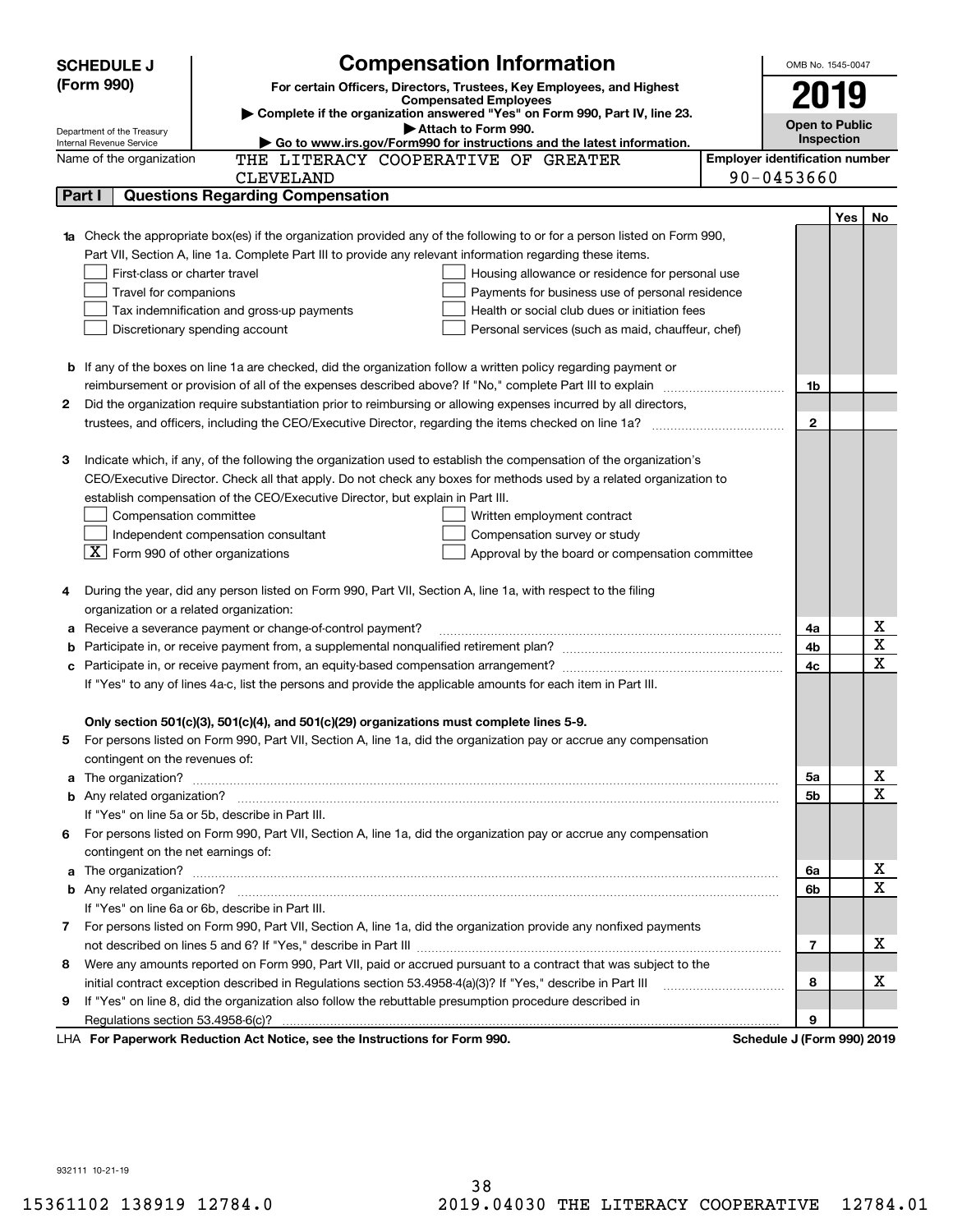CLEVELAND

90-0453660

**2**

**Part II Officers, Directors, Trustees, Key Employees, and Highest Compensated Employees.**  Schedule J (Form 990) 2019 Page Use duplicate copies if additional space is needed.

For each individual whose compensation must be reported on Schedule J, report compensation from the organization on row (i) and from related organizations, described in the instructions, on row (ii). Do not list any individuals that aren't listed on Form 990, Part VII.

**Note:**  The sum of columns (B)(i)-(iii) for each listed individual must equal the total amount of Form 990, Part VII, Section A, line 1a, applicable column (D) and (E) amounts for that individual.

| (A) Name and Title      |                              |                          | (B) Breakdown of W-2 and/or 1099-MISC compensation |                                           | (C) Retirement and<br>(D) Nontaxable<br>other deferred<br>benefits |                  | (E) Total of columns<br>$(B)(i)-(D)$ | (F) Compensation<br>in column (B)         |
|-------------------------|------------------------------|--------------------------|----------------------------------------------------|-------------------------------------------|--------------------------------------------------------------------|------------------|--------------------------------------|-------------------------------------------|
|                         |                              | (i) Base<br>compensation | (ii) Bonus &<br>incentive<br>compensation          | (iii) Other<br>reportable<br>compensation | compensation                                                       |                  |                                      | reported as deferred<br>on prior Form 990 |
| (1) ROBERT E. PAPONETTI | (i)                          | 150,431.                 | $\overline{0}$ .                                   | $\overline{0}$ .                          | $\overline{0}$ .                                                   | 27,207.          | 177,638.                             | 0.                                        |
| PRESIDENT & CEO         | <u>(ii)</u>                  | $\overline{0}$ .         | $\overline{0}$ .                                   | $\overline{0}$ .                          | $\overline{0}$ .                                                   | $\overline{0}$ . | $\overline{0}$ .                     | 0.                                        |
|                         | $\qquad \qquad \textbf{(i)}$ |                          |                                                    |                                           |                                                                    |                  |                                      |                                           |
|                         | <u>(ii)</u>                  |                          |                                                    |                                           |                                                                    |                  |                                      |                                           |
|                         | (i)                          |                          |                                                    |                                           |                                                                    |                  |                                      |                                           |
|                         | <u>(ii)</u>                  |                          |                                                    |                                           |                                                                    |                  |                                      |                                           |
|                         | (i)                          |                          |                                                    |                                           |                                                                    |                  |                                      |                                           |
|                         | <u>(ii)</u>                  |                          |                                                    |                                           |                                                                    |                  |                                      |                                           |
|                         | (i)                          |                          |                                                    |                                           |                                                                    |                  |                                      |                                           |
|                         | <u>(ii)</u>                  |                          |                                                    |                                           |                                                                    |                  |                                      |                                           |
|                         | (i)<br><u>(ii)</u>           |                          |                                                    |                                           |                                                                    |                  |                                      |                                           |
|                         | (i)                          |                          |                                                    |                                           |                                                                    |                  |                                      |                                           |
|                         | <u>(ii)</u>                  |                          |                                                    |                                           |                                                                    |                  |                                      |                                           |
|                         | (i)                          |                          |                                                    |                                           |                                                                    |                  |                                      |                                           |
|                         | <u>(ii)</u>                  |                          |                                                    |                                           |                                                                    |                  |                                      |                                           |
|                         | (i)                          |                          |                                                    |                                           |                                                                    |                  |                                      |                                           |
|                         | <u>(ii)</u>                  |                          |                                                    |                                           |                                                                    |                  |                                      |                                           |
|                         | (i)                          |                          |                                                    |                                           |                                                                    |                  |                                      |                                           |
|                         | <u>(ii)</u>                  |                          |                                                    |                                           |                                                                    |                  |                                      |                                           |
|                         | (i)                          |                          |                                                    |                                           |                                                                    |                  |                                      |                                           |
|                         | <u>(ii)</u>                  |                          |                                                    |                                           |                                                                    |                  |                                      |                                           |
|                         | (i)                          |                          |                                                    |                                           |                                                                    |                  |                                      |                                           |
|                         | <u>(ii)</u>                  |                          |                                                    |                                           |                                                                    |                  |                                      |                                           |
|                         | (i)                          |                          |                                                    |                                           |                                                                    |                  |                                      |                                           |
|                         | <u>(ii)</u>                  |                          |                                                    |                                           |                                                                    |                  |                                      |                                           |
|                         | (i)<br><u>(ii)</u>           |                          |                                                    |                                           |                                                                    |                  |                                      |                                           |
|                         | (i)                          |                          |                                                    |                                           |                                                                    |                  |                                      |                                           |
|                         | <u>(ii)</u>                  |                          |                                                    |                                           |                                                                    |                  |                                      |                                           |
|                         | (i)                          |                          |                                                    |                                           |                                                                    |                  |                                      |                                           |
|                         | $\overline{}}$               |                          |                                                    |                                           |                                                                    |                  |                                      |                                           |
|                         |                              |                          |                                                    |                                           |                                                                    |                  |                                      |                                           |

**Schedule J (Form 990) 2019**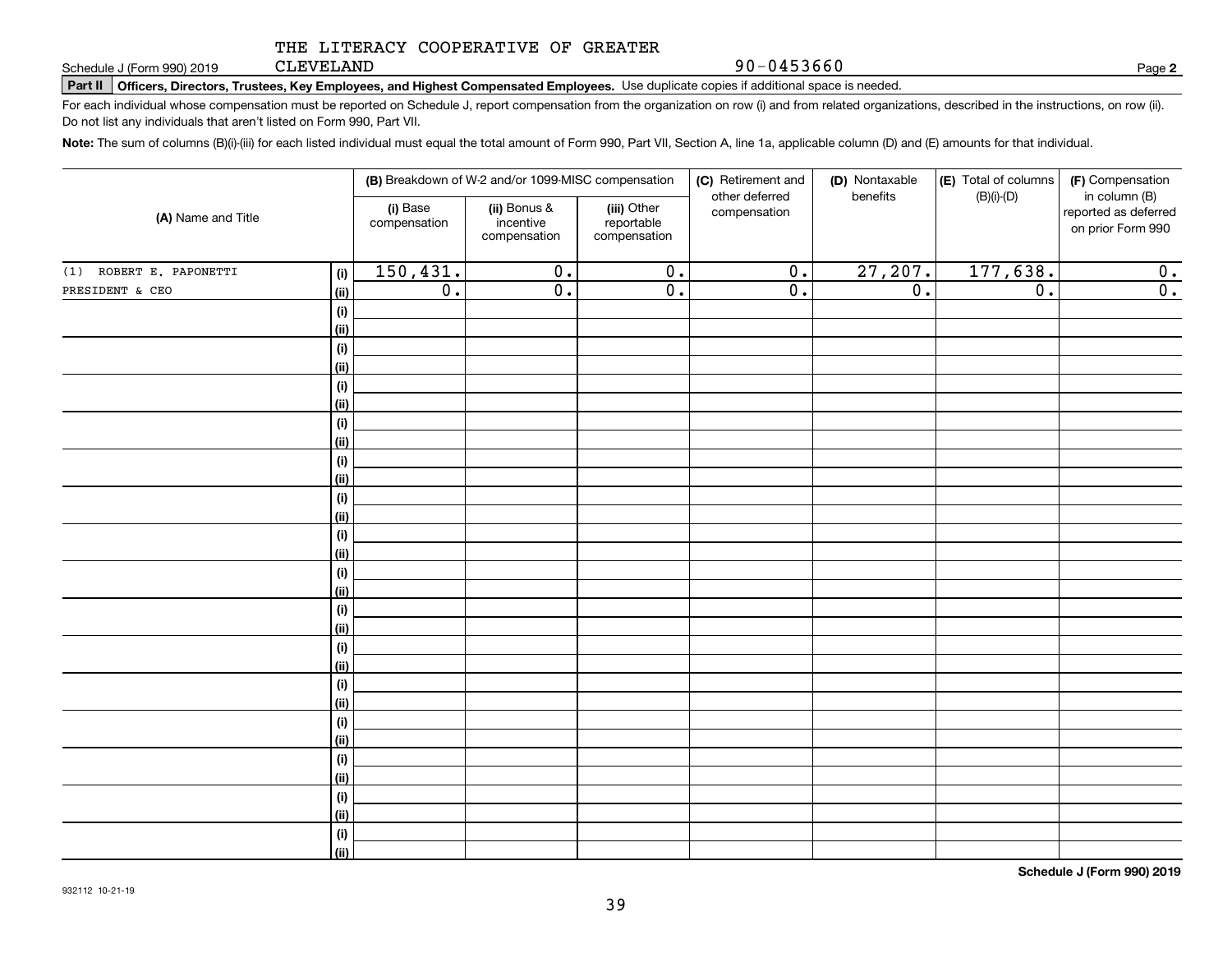| $\sim$ | . |  |
|--------|---|--|
|        |   |  |

Page 3

**Part III Supplemental Information**

Schedule J (Form 990) 2019 CLEVELAND<br>Part III Supplemental Information<br>Provide the information, explanation, or descriptions required for Part I, lines 1a, 1b, 3, 4a, 4b, 4c, 5a, 5b, 6a, 6b, 7, and 8, and for Part II. Als

**Schedule J (Form 990) 2019**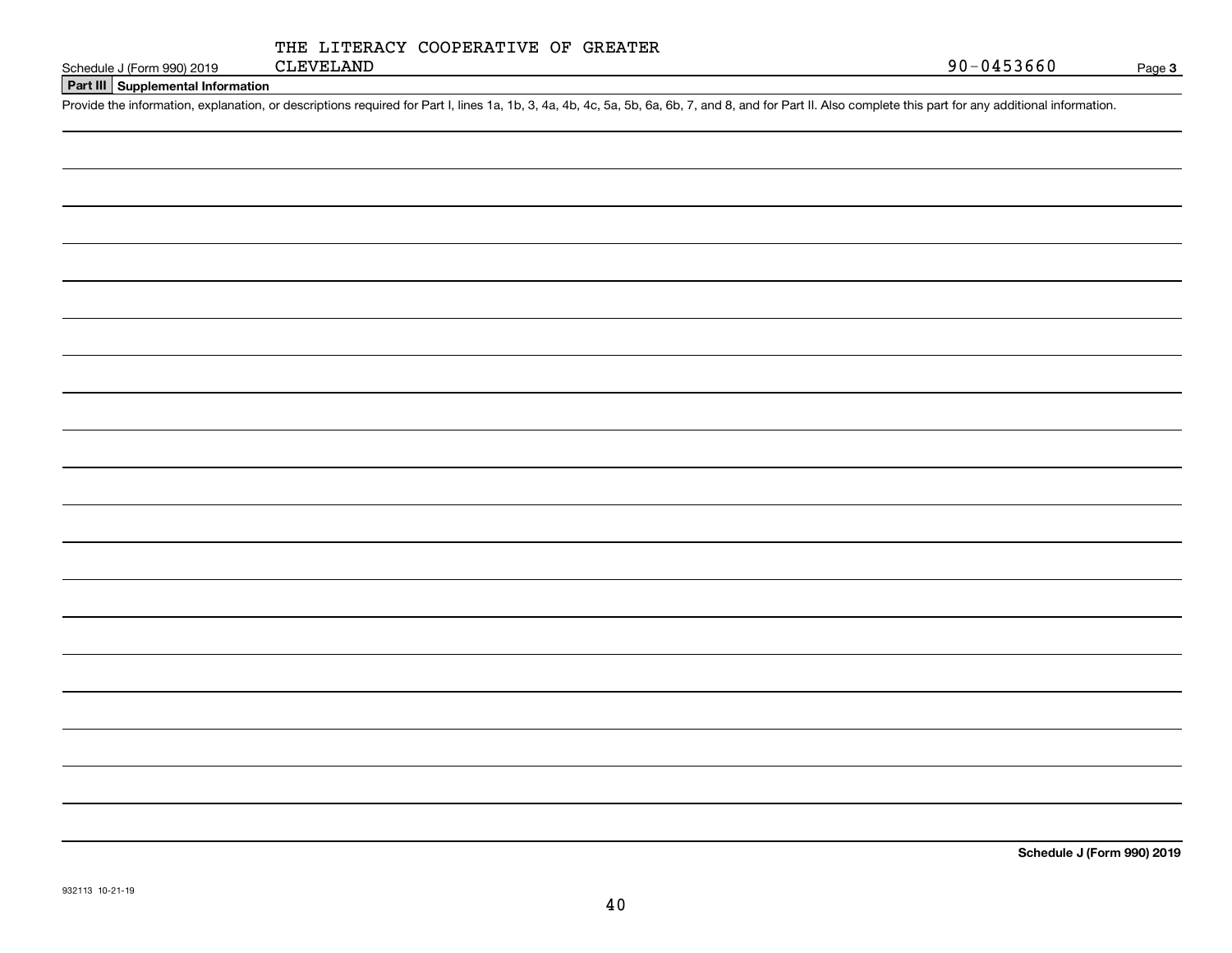**(Form 990 or 990-EZ)**

Department of the Treasury Internal Revenue Service Name of the organization

**SCHEDULE O Supplemental Information to Form 990 or 990-EZ**

**Complete to provide information for responses to specific questions on Form 990 or 990-EZ or to provide any additional information. | Attach to Form 990 or 990-EZ. | Go to www.irs.gov/Form990 for the latest information.**



CLEVELAND 90-0453660

## FORM 990, PART I, LINE 1, DESCRIPTION OF ORGANIZATION MISSION:

THE LITERACY COOPERATIVE OF GREATER CLEVELAND WAS FORMED FOR PUBLIC

THE LITERACY COOPERATIVE OF GREATER

CHARITABLE, SCIENTIC, & EDUCATIONAL PURPOSES RELATING TO THE IMPR. OF

THE LITERACY RATE IN CLEVELAND AREA.

FORM 990, PART III, LINE 4A, PROGRAM SERVICE ACCOMPLISHMENTS:

SINCE ITS FOUNDING, THE DOLLYWOOD FOUNDATION HAS CONDUCTED AND

ENCOURAGED RESEARCH ON THE DPIL PROGRAM TO ASSESS COMMUNITIES'

REACTIONS TO THE PROGRAM AND ITS IMPACT ON CHILDREN'S LITERACY, READING

BEHAVIORS IN THE HOME, LANGUAGE DEVELOPMENT, SCHOOL READINESS, PARENT

ENGAGEMENT AND INTERACTION WITH THEIR CHILDREN. MOST OF THIS RESEARCH

HAS BEEN IMPLEMENTED AT THE LOCAL COMMUNITY LEVEL, BY PROGRAM STAFF OR

LOCAL RESEARCHERS, TO PROVIDE FORMATIVE AND SUMMATIVE FEEDBACK TO

SUPPORT LOCAL DOLLY PARTON'S IMAGINATION LIBRARY IMPLEMENTATIONS.

THE DOLLYWOOD FOUNDATION REVIEWED OVER 20 YEARS OF RESEARCH CONDUCTED

ON DPIL PROGRAMS IN THE U.S. AND INTERNATIONALLY. THE FINDINGS FROM THE

BODY OF RESEARCH INDICATE THE PROGRAM IS EXTREMELY POPULAR IN

COMMUNITIES WHERE IT IS IMPLEMENTED AND SHOWS PROMISE IN PROMOTING

CHANGES IN HOME LITERACY ENVIRONMENTS, CHILDREN'S ATTITUDES TOWARD

READING, AND EARLY LITERACY SKILLS. WHEN SUMMARIZING THE COMMONALITIES

OF THESE STUDIES, THE FOLLOWING OUTCOMES WERE FOUND. SHORT TERM

OUTCOMES INCLUDE AN ENHANCED HOME LITERACY ENVIRONMENT WITH CAREGIVER

AND CHILD READING TOGETHER FROM AN EARLIER AGE AND WITH INCREASED AND

932211 09-06-19 LHA For Paperwork Reduction Act Notice, see the Instructions for Form 990 or 990-EZ. Schedule O (Form 990 or 990-EZ) (2019) INCREASING FREQUENCY; POSITIVE ATTITUDES ABOUT READING AND MOTIVATION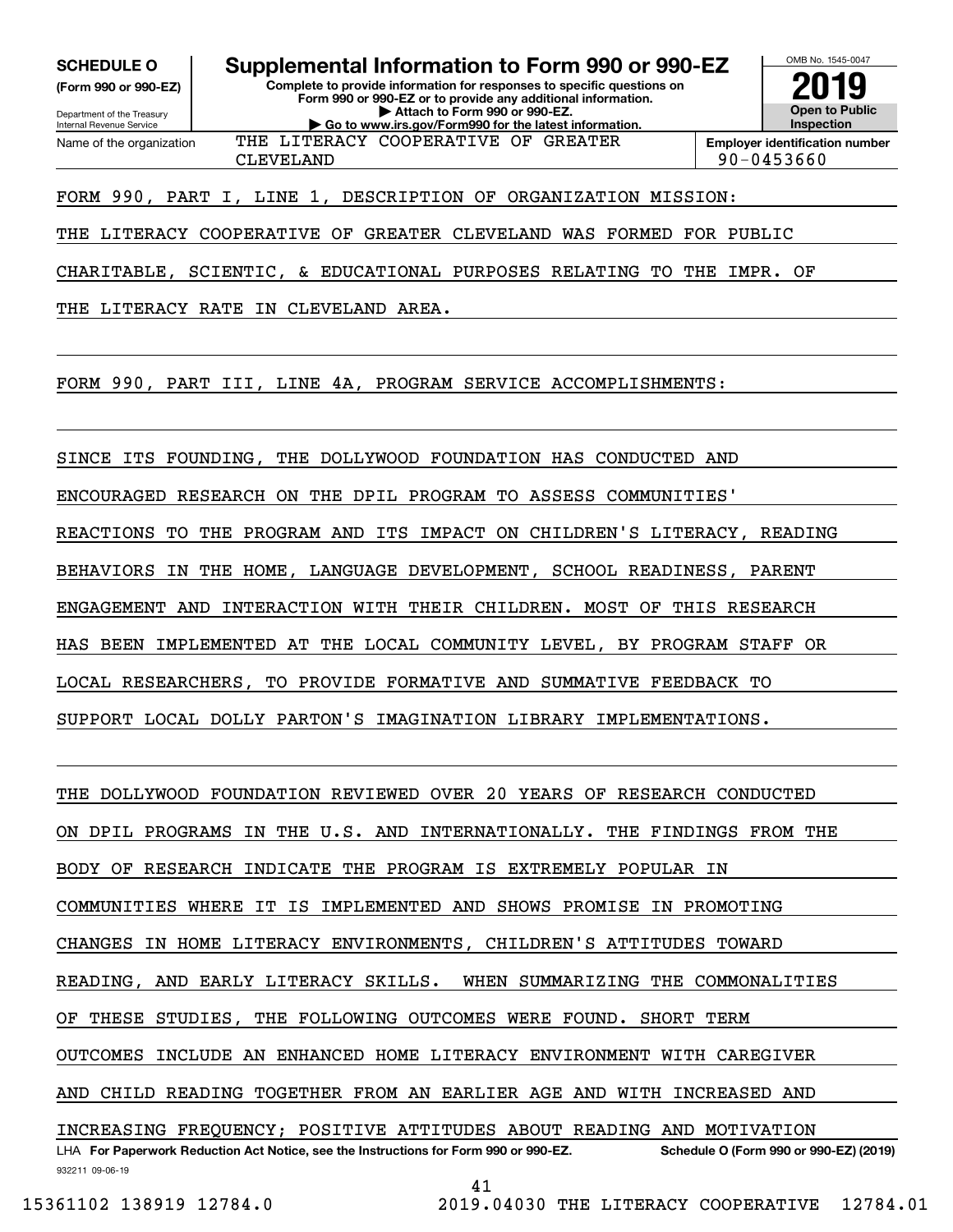| Schedule O (Form 990 or 990-EZ) (2019)                                              | Page 2                                              |
|-------------------------------------------------------------------------------------|-----------------------------------------------------|
| THE LITERACY COOPERATIVE OF GREATER<br>Name of the organization<br><b>CLEVELAND</b> | <b>Employer identification number</b><br>90-0453660 |
| INCREASED FREQUENCY OF CHILD REQUESTS FOR READING AND<br>TO READ DUE TO             |                                                     |
| CHILD PLAYING WITH BOOKS; INCREASED INTERACTIONS BETWEEN READER AND                 |                                                     |
| CHILD DURING READING AND CHILD'S RESPONSES AND CONTRIBUTIONS DURING                 |                                                     |
| BOOK READING.<br>INTERMEDIATE OUTCOMES SHOW INCREASED EMERGING LITERACY             |                                                     |
| SKILLS WITH CONCEPTS ABOUT PRINT MATERIAL, ALPHABET KNOWLEDGE,                      |                                                     |
| INCREASED VOCABULARY, PHONOLOGICAL AWARENESS AND MEMORY. THE LONG-TERM              |                                                     |
| GREATER KINDERGARTEN LITERACY READINESS.<br>SOME<br><b>OUTCOME</b><br>WAS           | COMMUNITIES                                         |
| STUDIES ON KINDERGARTEN READINESS AND FOUND DPIL<br>CONDUCTED<br><b>HAVE</b>        |                                                     |
| PARTICIPANTS HAD MORE ADVANCED SKILLS THAN THEIR CLASSMATES                         | WHO DID NOT                                         |
| THE PROGRAM. LONGITUDINAL STUDIES CONDUCTED BY MEMPHIS,<br>PARTICIPATE<br>IN        |                                                     |
| TN AND MIDDLETOWN, OH HAVE FOUND THE BENEFITS OF                                    | DPIL ARE STILL EVIDENT                              |
| THIRD-GRADE READING SCORES.<br>IN                                                   |                                                     |

| IN 2017, THE LITERACY COOPERATIVE (TLC), BECAME A LOCAL PARTNER TO      |
|-------------------------------------------------------------------------|
| ADMINISTER AND FUND DPIL PROGRAM IN CUYAHOGA COUNTY WITH THE MISSION OF |
| IMPROVING KINDERGARTEN READINESS AND FAMILY LITERACY HABITS. TLC BEGAN  |
| IMPLEMENTATION OF THE PROGRAM IN 2017 IN FOUR, FIRST-RING EAST SIDE     |
| SUBURBS. AT THE SAME TIME, TLC BEGAN WORKING WITH THE HEIGHTS FAMILY    |
| FOUNDATION, WHO FUNDS DPIL IN FIVE ADDITIONAL FIRST RING SUBURBS, TO    |
| PROVIDE ADDITIONAL SUPPORT AND INCREASE ENROLLMENT. AT THAT TIME, IN    |
| CUYAHOGA COUNTY, DPIL WAS AVAILABLE AND SUPPORTED IN NINE, FIRST-RING   |
| CITIES ON THE EAST SIDE OF CLEVELAND. THESE COMMUNITIES INCLUDE         |
| BEDFORD, CLEVELAND HTS., EAST CLEVELAND, EUCLID, GARFIELD HTS., MAPLE   |
| HTS., SHAKER HTS., UNIVERSITY HTS., AND WARRENSVILLE HTS. IN 2018 WE    |
| RECEIVED GRANTS TO FUND PROGRAMMING IN THE CENTRAL/PROMISE, SLAVIC      |
| VILLAGE, HOUGH AND GLENVILLE NEIGHBORHOODS TO ADD ENROLLMENTS TO THE    |
| PREVIOUSLY NAMED SUBURBAN COMMUNITIES AND IN 2019, WE RECEIVED FUNDING  |
| TO ALSO MAKE THE PROGRAM AVAILABLE IN COLLINWOOD IN THE CITY OF         |
| Schedule O (Form 990 or 990-EZ) (2019)<br>932212 09-06-19<br>42         |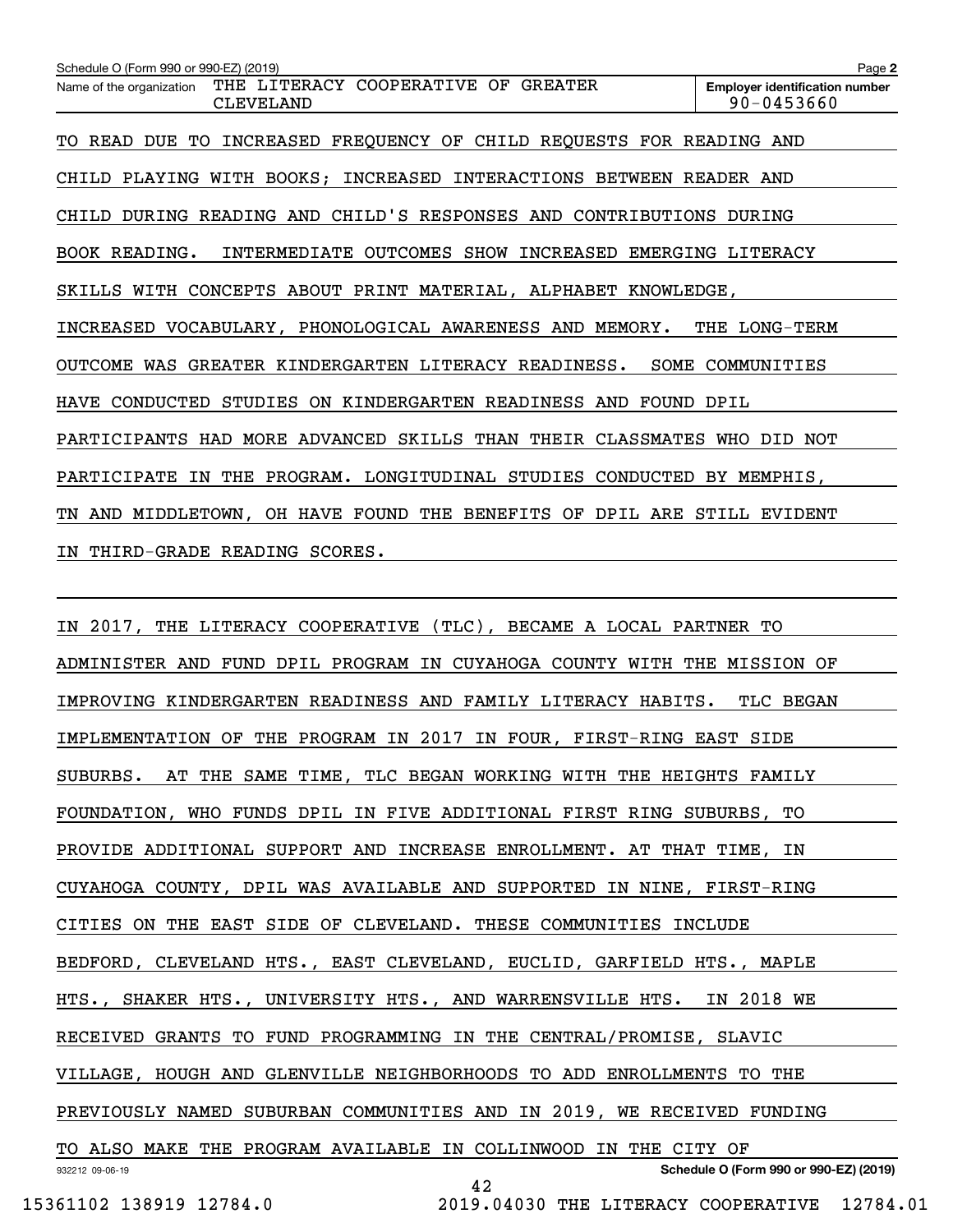| Schedule O (Form 990 or 990-EZ) (2019)                                                              | Page 2                                                  |
|-----------------------------------------------------------------------------------------------------|---------------------------------------------------------|
| THE LITERACY<br>COOPERATIVE<br><b>GREATER</b><br>OF<br>Name of the organization<br><b>CLEVELAND</b> | <b>Employer identification number</b><br>$90 - 0453660$ |
| SOUTH EUCLID AND LYNDHURST AND WICKLIFFE<br>CLEVELAND,                                              | (LAKE COUNTY).                                          |
| SINCE INCEPTION, MORE THAN 29,000 CHILDREN HAVE BEEN<br>ENROLLED                                    | IN THE                                                  |
| AFOREMENTIONED COMMUNITIES WITH OVER 360,000 BOOKS MAILED TO THEIR                                  |                                                         |
| THESE COMMUNITIES WHERE THE PROGRAM HAS BEEN AVAILABLE FOR<br>HOMES.<br>IN.                         |                                                         |
| MORE<br>THAN ONE YEAR, THE ENROLLED NUMBER REPRESENTS<br>MORE                                       | THAN<br>ONE-THIRD                                       |
| OF<br>THE<br>TOTAL<br>NUMBER OF<br>CHILDREN<br>UNDER THE<br>AGE<br>OF<br>FIVE<br>LIVING             | THESE<br>IN.                                            |
| COMMUNITIES.                                                                                        |                                                         |
|                                                                                                     |                                                         |

IN SEPTEMBER OF 2019, 747 FAMILIES WHO HAVE BEEN RECEIVING IMAGINATION LIBRARY BOOKS FOR MORE THAN SIX MONTHS RESPONDED TO SURVEY ABOUT THEIR EXPERIENCE WITH THE PROGRAM. MORE THAN HALF OF THE PARENTS RESPONDING

HAVE A CHILD THAT IS UNDER AGE 3 YEARS.

73% OF THE RESPONDENTS SAID THEY READ TO THEIR CHILDREN MORE OFTEN

SINCE THEY BEGAN RECEIVING IMAGINATION LIBRARY BOOKS. IN ZIP CODES WITH

HIGHER POVERTY (>30%) THE RESPONSE IS 84%.

 70% OF PARENTS SAID THEIR CHILDREN HAVE BEEN ASKING TO BE READ TO MORE OFTEN SINCE STARTING THE IMAGINATION LIBRARY PROGRAM. 81% IN HIGHER POVERTY ZIP CODES.

91% OF FAMILIES BELIEVE PARTICIPATION IN IMAGINATION LIBRARY IS

HELPING THEIR CHILD BETTER PREPARED FOR KINDERGARTEN. 94% IN HIGHER

POVERTY ZIP CODES.

76% OF RESPONDENTS IN HIGHER POVERTY ZIP CODES REPORT THAT IMAGINATION

LIBRARY BOOKS MAKE UP MORE THAN HALF OF THEIR HOME LIBRARY.

 ONE-THIRD OF RESPONDENTS SAID THEY HAVE USED THEIR PUBLIC LIBRARY MORE OFTEN.

43

THE SURVEY RESULTS INDICATE DPIL IS HAVING THE INTENDED IMPACT AND IS

AN IMPORTANT FACTOR IN A CHILD'S KINDERGARTEN READINESS, AND THE

INCREASE IN PARENT-CHILD INTERACTION THAT REDUCES THE WORD GAP.

932212 09-06-19

**Schedule O (Form 990 or 990-EZ) (2019)**

15361102 138919 12784.0 2019.04030 THE LITERACY COOPERATIVE 12784.01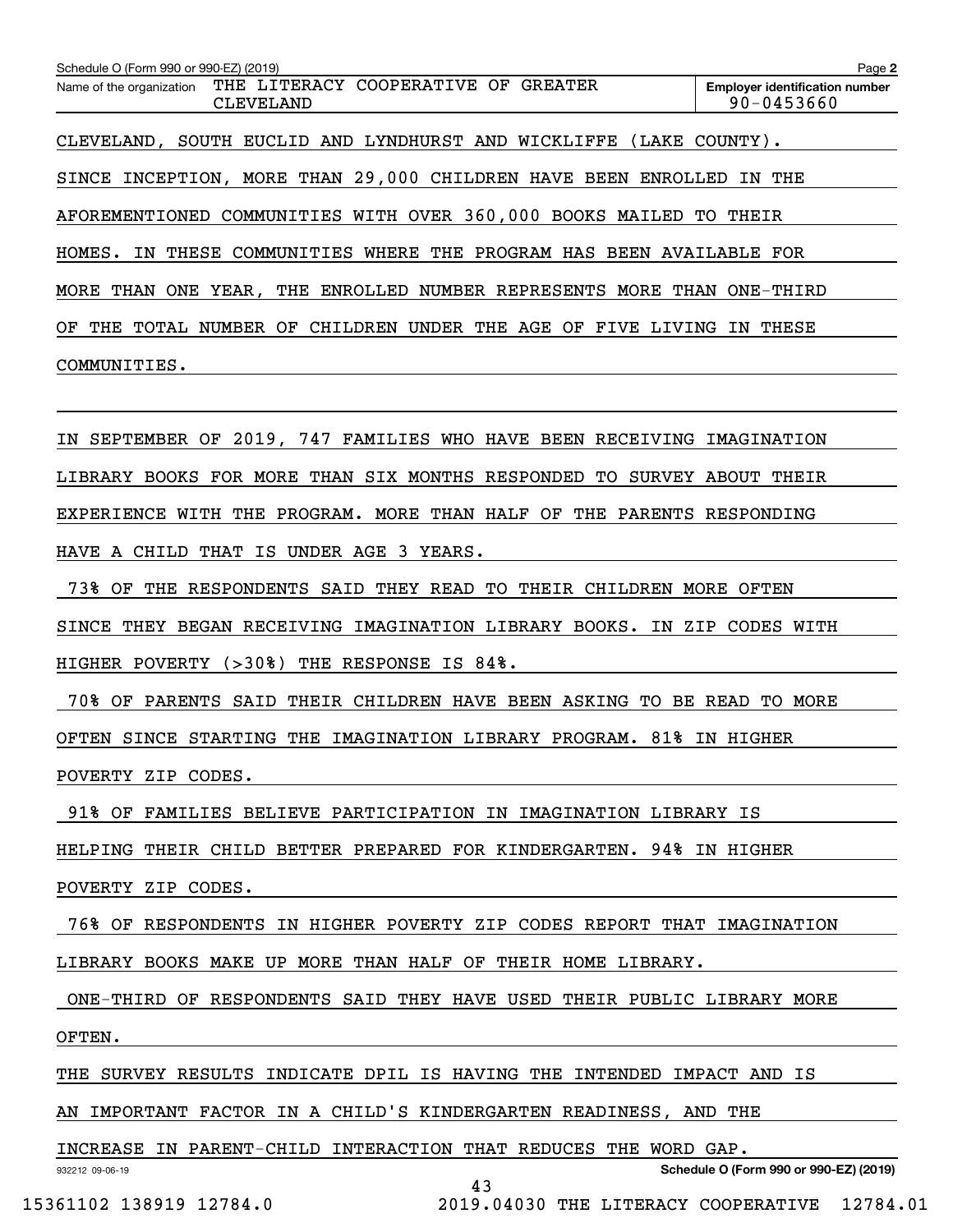| Schedule O (Form 990 or 990-EZ) (2019)<br>Page 2 |                  |                                 |  |  |                                                         |  |  |  |  |
|--------------------------------------------------|------------------|---------------------------------|--|--|---------------------------------------------------------|--|--|--|--|
| Name of the organization                         | THE<br>CLEVELAND | LITERACY COOPERATIVE OF GREATER |  |  | <b>Employer identification number</b><br>$90 - 0453660$ |  |  |  |  |

TO RECAP, THE DOLLY PARTON IMAGINATION LIBRARY PROGRAM POSITIVELY

IMPACTS THE FOLLOWING:

FAMILY READING FREQUENCY

LOCAL LIBRARY USAGE

CHILDREN REQUESTING TO BE READ TO

KINDERGARTEN READINESS

SCHOOL ATTENDANCE AND SUSPENSIONS

GRADE LEVEL READING IN THIRD GRADE

IN ADDITION, IT HAS ALWAYS BEEN OUR WISH TO LEVERAGE THIS BOOK GIFTING

PROGRAM TO BETTER CONNECT TO AND SUPPORT FAMILIES AND WE HAVE BEEN

DOING SO. THE LITERACY COOPERATIVE SENDS A WELCOME EMAIL LETTER UPON

ENROLLMENT AND EMAILS A QUARTERLY NEWSLETTER TO FAMILIES TO SHARE

USEFUL LITERACY AND PARENTING RESOURCES AND OFFER INVITATIONS TO CHILD

DEVELOPMENT EVENTS AND SUGGEST CREATIVE IDEAS FOR PARENTS AND

CAREGIVERS TO ENRICH THEIR CHILD'S LEARNING EXPERIENCES. THROUGH OUR

BOOK MAILING, WELCOME LETTER, AND NEWSLETTERS, WE HOPE TO DEVELOP A

POSITIVE RELATIONSHIP WITH OUR FAMILIES AND BECOME A RESOURCE FOR OTHER

NEEDS. WE BUILD UPON OUR INTERACTIONS TO CONNECT FAMILIES TO USEFUL

EDUCATIONAL INFORMATION, PARTNER ORGANIZATIONS, AND LOCAL EVENTS AT

LIBRARIES AND IN THE COMMUNITY. WE ALSO INFORM FAMILIES OF IMPORTANT

DATES, SUCH AS PRESCHOOL AND KINDERGARTEN REGISTRATION. EARLY EVIDENCE

SUGGESTS FAMILIES ARE RESPONSIVE TO THE INFORMATION PROVIDED IN THE

NEWSLETTERS AND DIRECT EMAILS. THE CLEVELAND FOUNDATION'S RECENT WORK

IN THE ADULT LITERACY FIELD SHOWED THAT ADULTS ARE OFTEN UNAWARE OF

COMMUNITY RESOURCES. WE USE OUR CONNECTIONS TO FAMILIES TO INFORM THEM

44

OF IMPORTANT AND VALUABLE RESOURCES.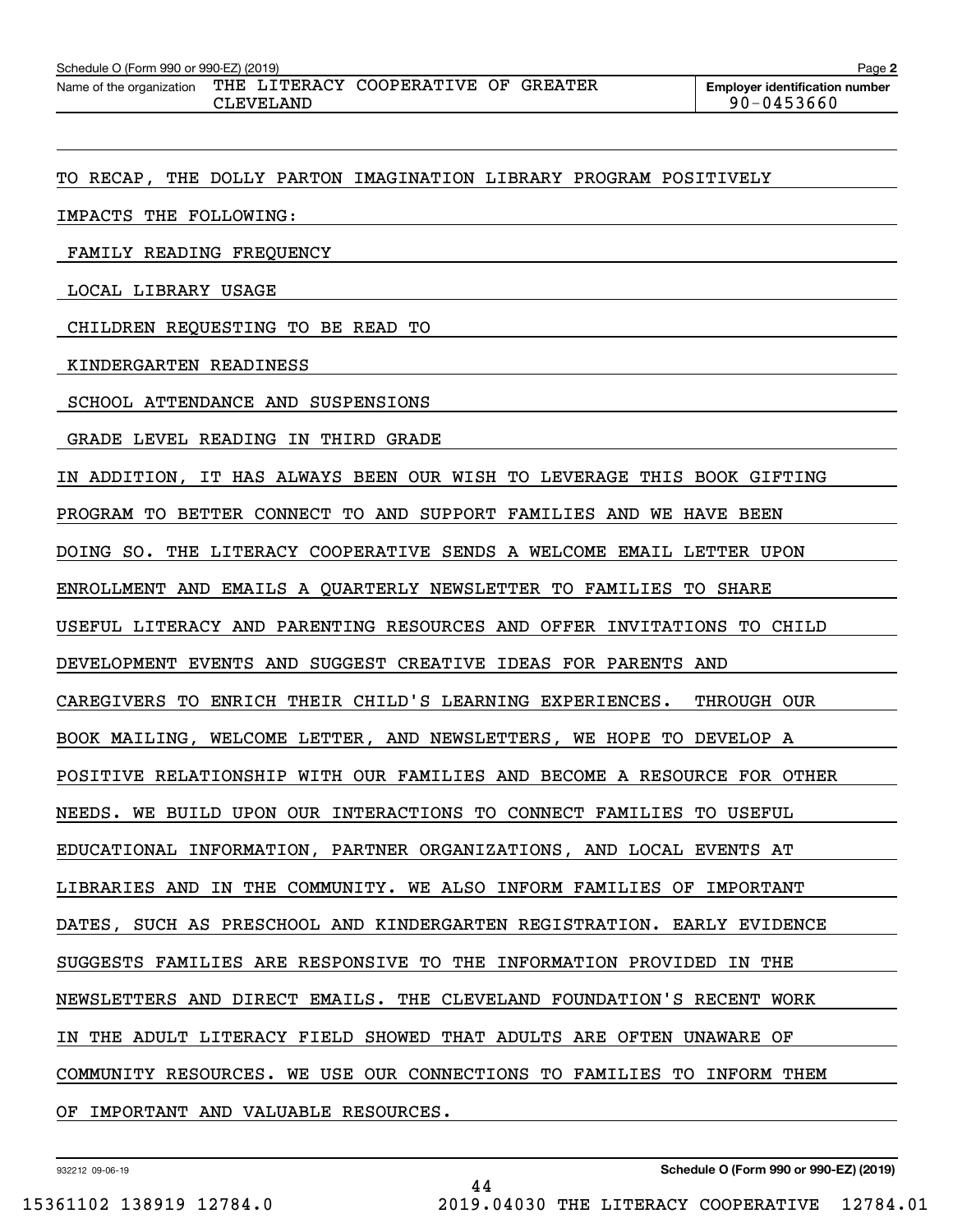| Schedule O (Form 990 or 990-EZ) (2019)                                              | Page 2                                              |  |  |  |  |
|-------------------------------------------------------------------------------------|-----------------------------------------------------|--|--|--|--|
| THE LITERACY COOPERATIVE OF GREATER<br>Name of the organization<br><b>CLEVELAND</b> | <b>Emplover identification number</b><br>90-0453660 |  |  |  |  |
| FORM 990, PART III, LINE 4B, PROGRAM SERVICE ACCOMPLISHMENTS:                       |                                                     |  |  |  |  |
| IN 2016, TLC LED THE DEVELOPMENT OF CONTEXTUALIZED CURRICULUM FOR THE               |                                                     |  |  |  |  |
| HEALTHCARE INDUSTRY USING EMPLOYER-APPROVED TRAINING MATERIALS FROM                 |                                                     |  |  |  |  |
| NEWBRIDGE CLEVELAND CENTER FOR ARTS & TECHNOLOGY. THE CURRICULUM                    |                                                     |  |  |  |  |
| CONTAINS 40 HOURS OF LESSONS TO INCREASE THE MATH AND READING LEVELS OF             |                                                     |  |  |  |  |
| PARTICIPANTS THAT ARE BELOW 10TH GRADE LEVELS. MANUFACTURING                        |                                                     |  |  |  |  |
| CONTEXTUALIZED CURRICULUM WAS PILOTED THROUGH ASPIRE AT LORAIN COUNTY               |                                                     |  |  |  |  |
| COMMUNITY COLLEGE AS PART OF A MANUFACTURING READINESS PROGRAM. A                   |                                                     |  |  |  |  |
| SECOND PILOT BEGAN IN THE FALL OF 2017 AT TOWARDS EMPLOYMENT. PROJECT               |                                                     |  |  |  |  |
| LEARN OF SUMMIT COUNTY PILOTED A BLENDED SESSION THAT INCLUDES                      |                                                     |  |  |  |  |
| CONTEXTUALIZED CURRICULUM LESSONS FOR BOTH MANUFACTURING AND                        |                                                     |  |  |  |  |
| HEALTHCARE. CONSTRUCTION IS THE MOST EXTENSIVE CURRICULUM, 27 WEEKS,                |                                                     |  |  |  |  |
| INCLUDES COMPONENTS IN MATH, READING AND LANGUAGE ARTS, SOCIAL<br>AND               |                                                     |  |  |  |  |
| STUDIES, AND SCIENCE THAT PREPARES STUDENTS FOR THE GED. IT WAS PILOTED             |                                                     |  |  |  |  |
| THROUGH OHIO GUIDESTONE'S/ASPIRE GREATER CLEVELAND'S YOUTHBUILD                     |                                                     |  |  |  |  |
| PROGRAM.                                                                            |                                                     |  |  |  |  |
|                                                                                     |                                                     |  |  |  |  |

IN 2018, CUYAHOGA COMMUNITY COLLEGE DEVELOPED AND PILOTED THE HOSPITALITY CONTEXTUALIZED CURRICULUM WITH A FOCUS ON NON-NATIVE ENGLISH SPEAKERS. THE LITERACY COOPERATIVE AND ASPIRE GREATER CLEVELAND DEVELOPED DIGITAL LITERACY/IT CONTEXTUALIZED CURRICULUM IN COLLABORATION WITH DIGITALC, IT INTERMEDIARIES AND TRAINERS.

IN 2018-19, TLC WORKED WITH TOWARDS EMPLOYMENT AND THE SLAVIC VILLAGE

P16 EMPLOYMENT COMMITTEE ON A MANUFACTURING CERTIFICATION TRAINING

PROGRAM. THE INSTRUCTOR OF THE MANUFACTURING SECTOR WORK READINESS

TRAINING USED CONTEXTUALIZED CURRICULUM TO ASSIST THE PARTICIPANTS TO

BETTER UNDERSTAND MEASUREMENT AS IT RELATES TO THE TOOLS AND

932212 09-06-19

**Schedule O (Form 990 or 990-EZ) (2019)**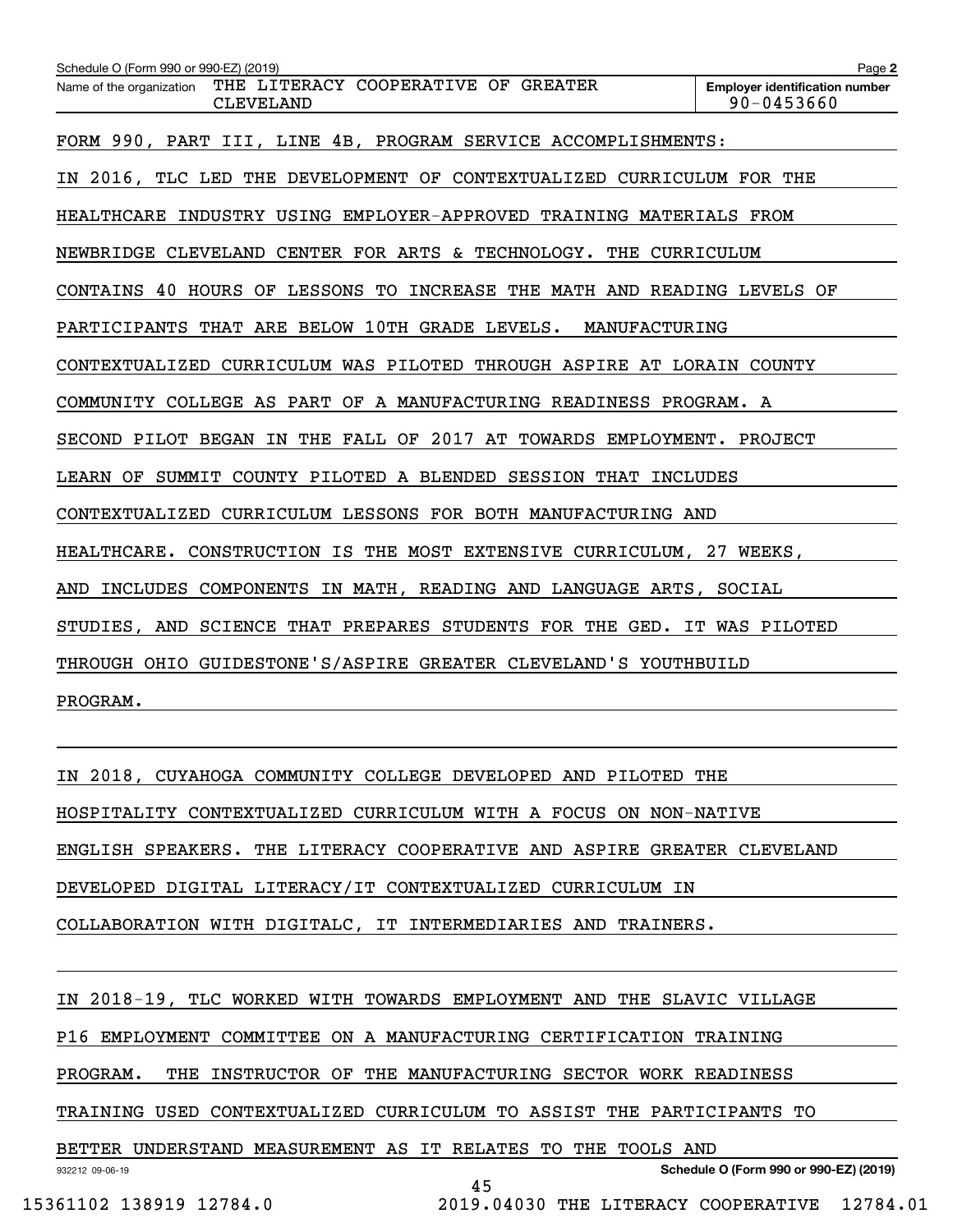| Schedule O (Form 990 or 990-EZ) (2019)<br>Page $\geq$        |           |  |  |  |                                       |  |  |  |
|--------------------------------------------------------------|-----------|--|--|--|---------------------------------------|--|--|--|
| Name of the organization THE LITERACY COOPERATIVE OF GREATER |           |  |  |  | <b>Emplover identification number</b> |  |  |  |
|                                                              | CLEVELAND |  |  |  | $90 - 0453660$                        |  |  |  |

CALCULATIONS USED IN MANUFACTURING.

WE WORK WITH OUR PARTNERS TO TRAIN ADULT EDUCATION AND WORKFORCE

DEVELOPMENT INSTRUCTORS AND TO EVALUATE HOW THE CONTEXTUALIZED

CURRICULUM COMPARES TO TRADITIONAL ADULT EDUCATION CURRICULUM. RESULTS

HAVE SHOWN THE USE OF CONTEXTUALIZED CURRICULUM HAS REDUCED COMPLETION

TIME OF LESSONS AND INCREASED LITERACY LEVELS IN LESS TIME TO MEET THE

MINIMUM REQUIREMENTS FOR EMPLOYMENT OR TRAINING.

TLC'S INVENTORY OF CONTEXTUALIZED CURRICULUM NOW INCLUDES 40 HOURS OF MATH AND READING EXERCISES RELATED TO IT/DIGITAL LITERACY AND 40 HOURS FOR HEALTHCARE; MORE THAN 150 HOURS OF MATH, READING, SCIENCE AND SOCIAL STUDIES LESSONS RELATED TO CONSTRUCTION AND 150 HOURS FOR MANUFACTURING. THERE ARE 146 INSTRUCTORS FROM CUYAHOGA AND OTHER OHIO COUNTIES AND OTHER STATES WITH ACCESS TO THE CURRICULUM.

### TWO-GENERATIONAL PROGAMMING

IN 2018, TLC CONVENED A LITERACY SUMMIT TO BRING TOGETHER MORE THAN 100 REPRESENTATIVES OF OUR PARTNER ORGANIZATIONS TO BEGIN DEVELOPING A TWO-GENERATION APPROACH THAT SUPPORTS FAMILY LEARNING AND PARENTS AS FIRST TEACHERS. THIS RESULTED IN ASSEMBLING A WORKING GROUP OF OVER 30 STAKEHOLDERS TO PROMOTE 2GEN POLICIES, PRACTICES, AND PROGRAMS THROUGHOUT CUYAHOGA COUNTY. THE COMMITTEE CREATED A COMMUNITY ACTION PLAN WITH THE GOAL OF FOSTERING STRATEGIES YIELDING 2GEN IMPLEMENTATION AND SUGGESTS A FRAMEWORK FOR THE ACTION PLAN. THE COMMUNITY ACTION PLAN WAS DISSEMINATED AT THE SECOND 2GEN LITERACY SUMMIT HELD IN MAY 2019.

46

932212 09-06-19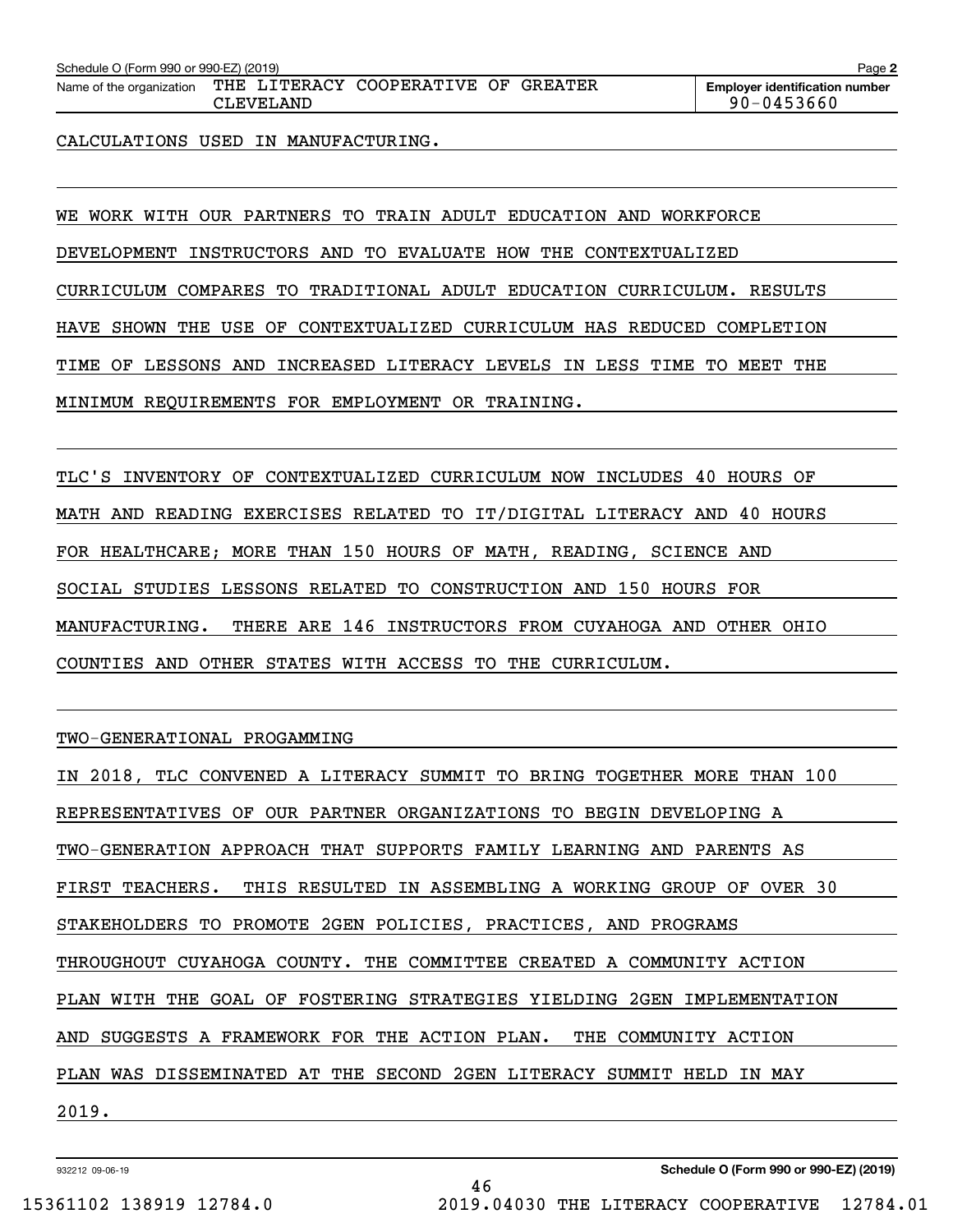| Schedule O (Form 990 or 990-EZ) (2019)<br>THE LITERACY COOPERATIVE OF GREATER<br>Name of the organization | Page 2<br><b>Employer identification number</b> |
|-----------------------------------------------------------------------------------------------------------|-------------------------------------------------|
| <b>CLEVELAND</b>                                                                                          | $90 - 0453660$                                  |
| TLC IS CONNECTING ALL OUR INITIATIVES TO<br>INTRODUCE AND PROMOTE, TO OUR                                 |                                                 |
| COMMUNITY'S SERVICE PROVIDERS, TWO-GENERATIONAL STRATEGIES. ADDRESSING                                    |                                                 |
| BOTH GENERATIONS THROUGH A POWERFUL TWO-GENERATIONAL APPROACH GIVES THE                                   |                                                 |
| GREATEST PROBABILITY OF ACHIEVING IMPACT.<br>WE ADVOCATE FOR THE                                          |                                                 |
| FOLLOWING ACTIONS:                                                                                        |                                                 |
| RESOURCING IDEAS FOR ENGAGING EARLY CHILDHOOD AND ADULT EDUCATION<br>1)                                   |                                                 |
| PARTNERS, BUILDING STAFF CAPACITY, AND STREAMLINING PRIORITIES                                            |                                                 |
| 2)<br>STRENGTHENING THE CORE<br>INCOME AND WORK SUPPORT PROGRAMS TO                                       | INCLUDE                                         |
| OPPORTUNITIES FOR PARENT ENGAGEMENT TO STRENGTHEN THEIR CHILDREN'S'                                       |                                                 |
| <b>EDUCATION</b>                                                                                          |                                                 |
| 3)<br>INCENTIVIZING PROGRAMS THAT BUILD A STRONG FOUNDATION IN LIFE FOR                                   |                                                 |
| YOUNG CHILDREN, INCLUDING CHILDCARE AND TWO-GENERATIONAL STRATEGIES                                       |                                                 |
| SUPPORT PARENTS IN BOTH EMPLOYMENT AND RAISING CHILDREN<br>THAT                                           |                                                 |
| 4)<br>DEVELOPING A COUNTYWIDE TWO-GENERATIONAL PRACTICE THAT SUPPORTS                                     |                                                 |
| FAMILY LEARNING AND PARENTS AS FIRST TEACHERS                                                             |                                                 |
|                                                                                                           |                                                 |
| FORM 990,<br>PART III,<br>LINE 4C,<br>PROGRAM SERVICE ACCOMPLISHMENTS:                                    |                                                 |
| AGE-APPROPRIATE BOOKS. THE TWO INTIATIVES TOGETHER REINFORCE THE                                          |                                                 |
| BENEFIT OF READING AND BOOKS IN THE HOME.                                                                 |                                                 |
|                                                                                                           |                                                 |
| FORM 990, PART VI, SECTION B, LINE 11B:                                                                   |                                                 |

FORM 990 REVIEW PROCESS - A COPY OF THE DRAFT FORM 990 ALONG WITH ANY

PERTINENT SCHEDULES ARE MADE AVAILABLE TO EACH BOARD MEMBER FOR THEIR

REVIEW AND DISCUSSION. ANY QUESTIONS ARE RESOLVED AND THE RETURN IS THEN FINALIZED.

47

FORM 990, PART VI, SECTION B, LINE 12C:

MONITORING & ENFORCEMENT OF CONFLICT POLICY:

**Schedule O (Form 990 or 990-EZ) (2019)**

932212 09-06-19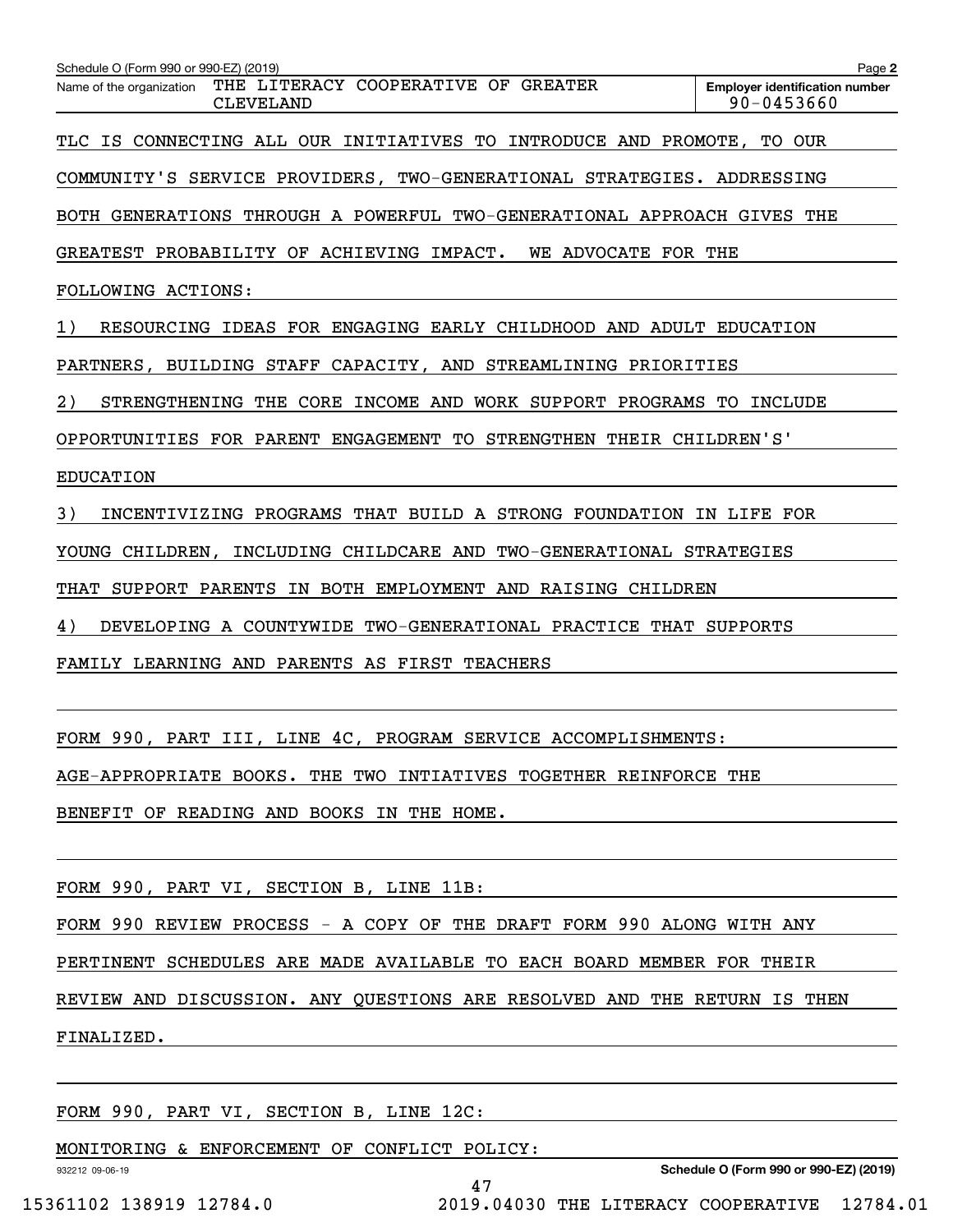| Schedule O (Form 990 or 990-EZ) (2019)                                    | Page 2                                                  |
|---------------------------------------------------------------------------|---------------------------------------------------------|
| Name of the organization THE LITERACY COOPERATIVE OF GREATER<br>CLEVELAND | <b>Employer identification number</b><br>$90 - 0453660$ |
| ON AN ANNUAL BASIS, ALL MEMBERS OF THE BOARD ARE REQUIRED TO COMPLETE A   |                                                         |
| CONFLICT OF INTEREST QUESTIONNAIRE. THESE QUESTIONNAIRES ARE REGULARLY    |                                                         |
| REVIEWED TO MONITOR ANY CONFLICTS AND TAKE APPROPRIATE ACTIONS AS         |                                                         |
| NECESSARY.                                                                |                                                         |
|                                                                           |                                                         |
| FORM 990, PART VI, SECTION B, LINE 15A:                                   |                                                         |
| COMPENSATION REVIEW & APPROVAL PROCESS - THE EXECUTIVE COMMITTEE OF THE   |                                                         |
| BOARD REVIEWS AVERAGE COMPENSATION OF EXECUTIVE DIRECTORS OF SIMILARLY    |                                                         |
| SIZED ORGANIZATIONS (NATIONALLY AND LOCALLY) IN SETTING THE COMPENSATION  |                                                         |
| FOR LITERACY COOPERATIVE'S EXECUTIVE DIRECTOR.                            |                                                         |
|                                                                           |                                                         |
| FORM 990, PART VI, SECTION C, LINE 19:                                    |                                                         |
| AVAILABILITY OF DOCUMENTS - COPIES OF SUCH INFORMATION ARE MADE AVAILABLE |                                                         |
| TO PARTIES THAT MAKE A REQUEST TO THE EXECUTIVE DIRECTOR.                 |                                                         |
|                                                                           |                                                         |
| FORM 990, PART IX, LINE 11G, OTHER FEES:                                  |                                                         |
| CONTRACT & CONSULTING SERVICES:                                           |                                                         |
| PROGRAM SERVICE EXPENSES                                                  | 158, 110.                                               |
| MANAGEMENT AND GENERAL EXPENSES                                           | $50,789$ .                                              |
| FUNDRAISING EXPENSES                                                      | 0.                                                      |
| TOTAL EXPENSES                                                            | 208,899.                                                |
| TOTAL OTHER FEES ON FORM 990, PART IX, LINE 11G, COL A                    | 208,899.                                                |
|                                                                           |                                                         |
| FORM 990, PART XII LINE 2C, OVERSIGHT PROCESS                             |                                                         |
| THE ORGANIZATION HAS NOT CHANGED ITS AUDIT OVERSIGHT PROCESS FROM THE     |                                                         |
| PRIOR YEAR.                                                               |                                                         |

932212 09-06-19